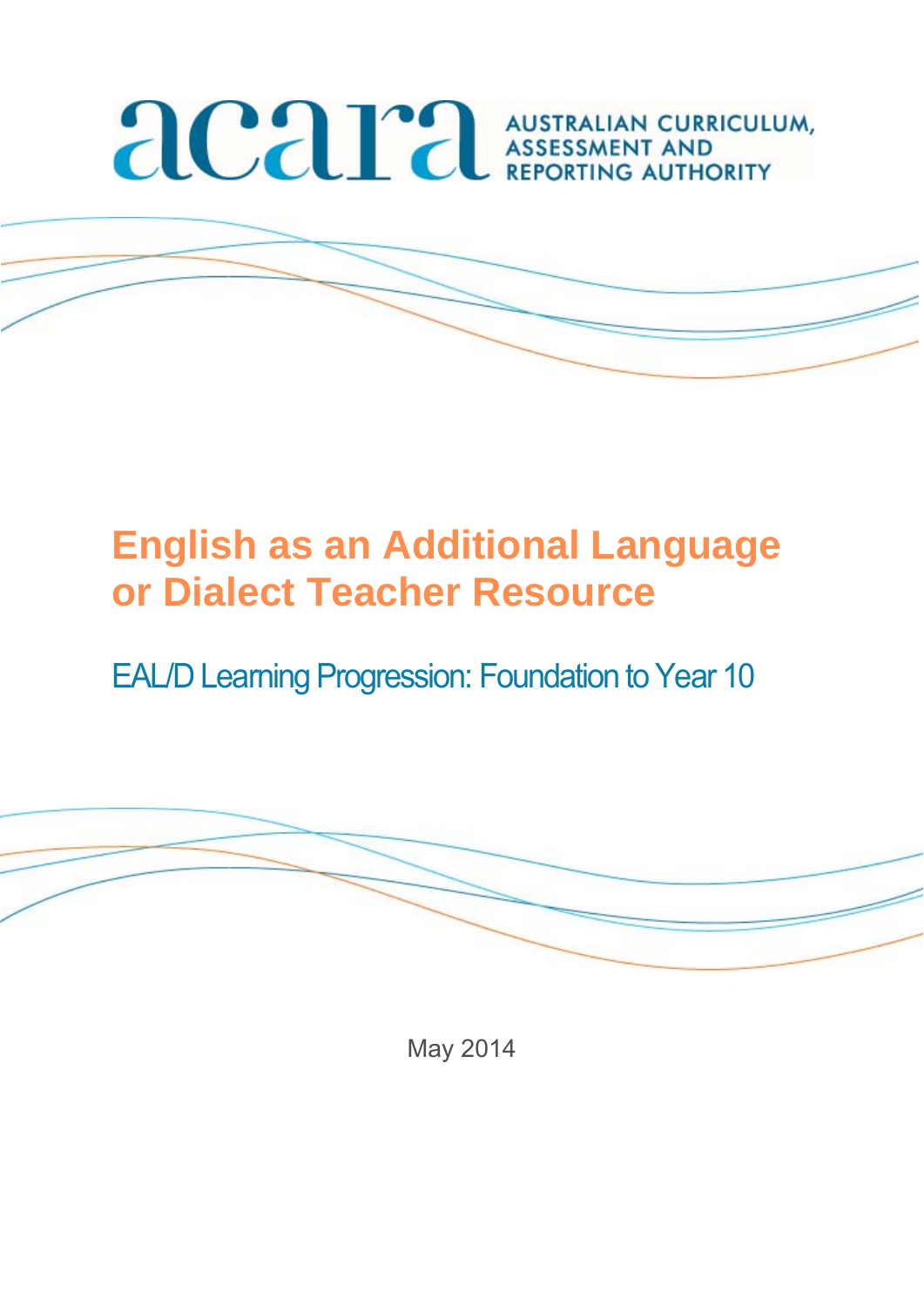All material in this brochure is subject to copyright under the Copyright Act **1968 (Cth) and is owned by the Australian Curriculum, Assessment and Reporting Authority (ACARA) 2013.** 

#### **Licence**

Unless otherwise noted, all material in this brochure – except the logo of ACARA, third party icons and any material protected by trademark – is licensed under a Creative Commons Attribution-NonCommercial-ShareAlike 3.0 Australia (CC BY NC SA) licence identified by the following logo:



Under a CC BY NC SA Licence, you may download, copy, print and communicate material for personal or non-commercial purposes, including educational or organisational use, provided you attribute ACARA and licence any new work created incorporating material from this website under the same CC BY NC SA Licence.

#### **Attribution (Credit ACARA)**

All ACARA material licensed under the CC BY NC SA licence must be attributed in the following manner:

#### **Unmodified ACARA material:**

You must credit ACARA in the following manner: Source: Australian Curriculum, Assessment and Reporting Authority (ACARA)

#### **Modified ACARA material:**

You must credit ACARA in the following manner: Based on Australian Curriculum, Assessment and Reporting Authority (ACARA) materials

#### **Copyright inquiries**

For all copyright inquiries, please email: info@acara.edu.au or phone: 1300 895 563 (if within Australia) or 61 2 8098 3100 (if outside Australia).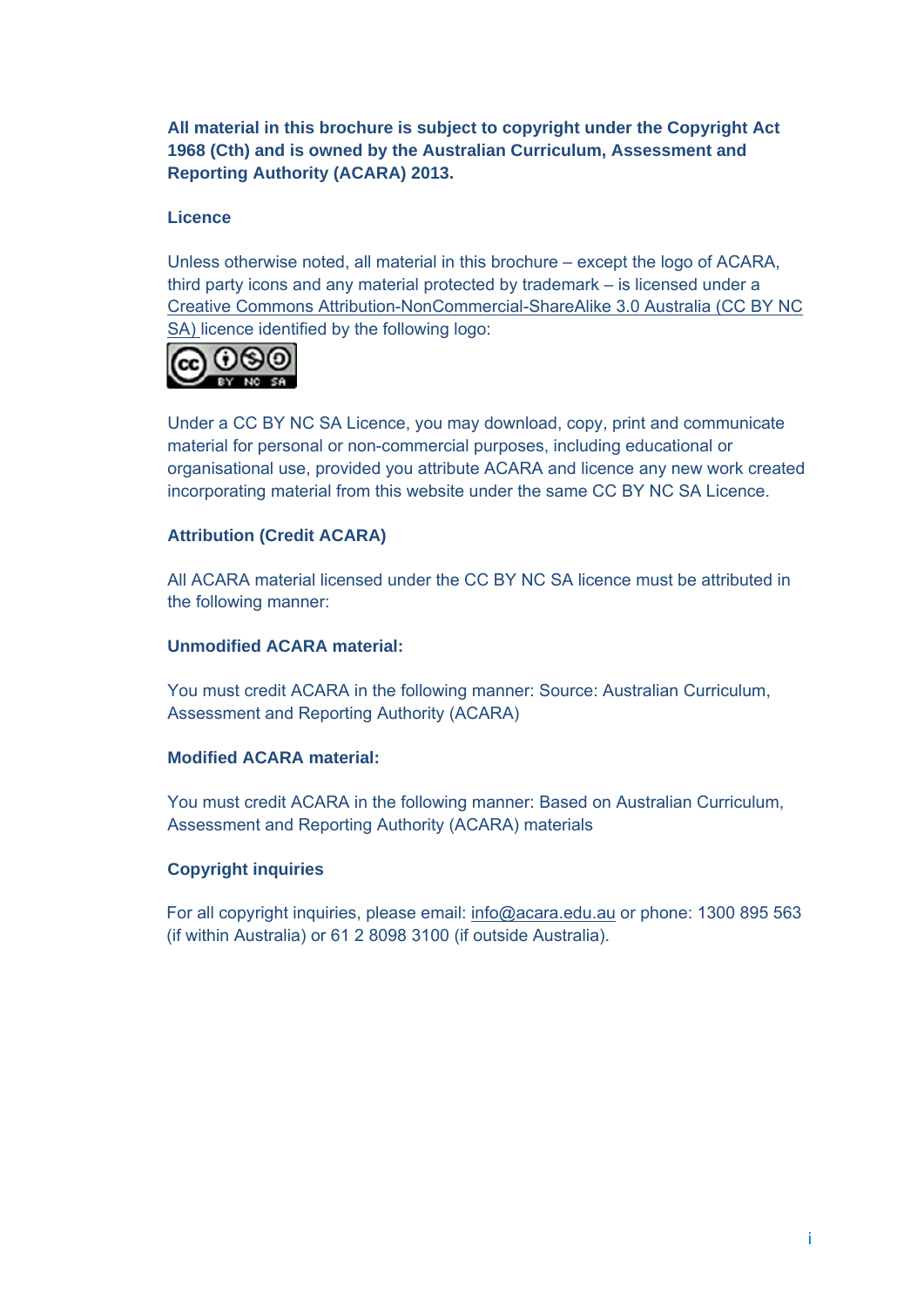| Important considerations when using the EAL/D learning progression  3 |  |
|-----------------------------------------------------------------------|--|
|                                                                       |  |
|                                                                       |  |
|                                                                       |  |
|                                                                       |  |
|                                                                       |  |
|                                                                       |  |
|                                                                       |  |
|                                                                       |  |
|                                                                       |  |
|                                                                       |  |
|                                                                       |  |
|                                                                       |  |
|                                                                       |  |
|                                                                       |  |
|                                                                       |  |
|                                                                       |  |
|                                                                       |  |
|                                                                       |  |
|                                                                       |  |
|                                                                       |  |
|                                                                       |  |
|                                                                       |  |
|                                                                       |  |
|                                                                       |  |
|                                                                       |  |
|                                                                       |  |
|                                                                       |  |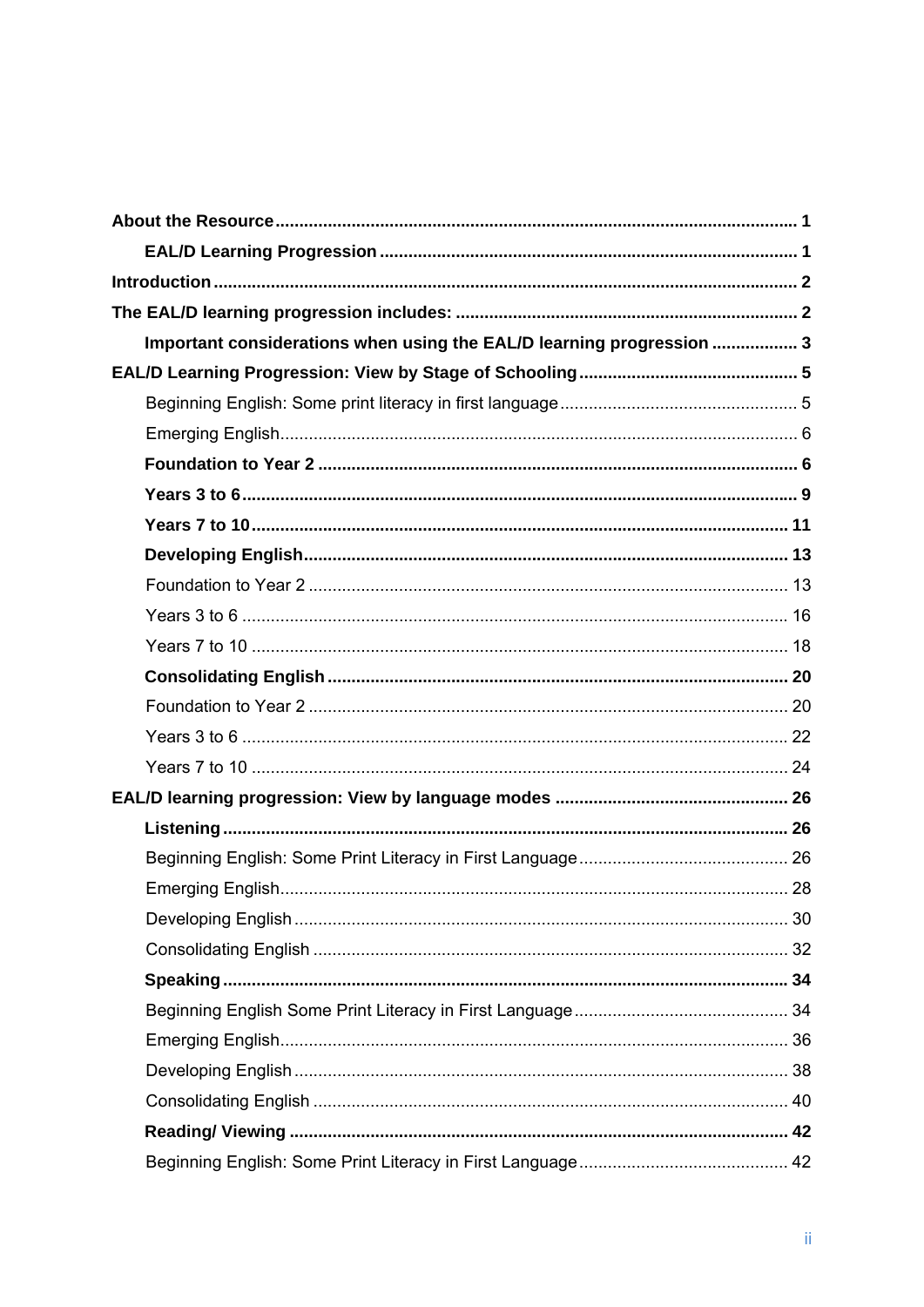## Contents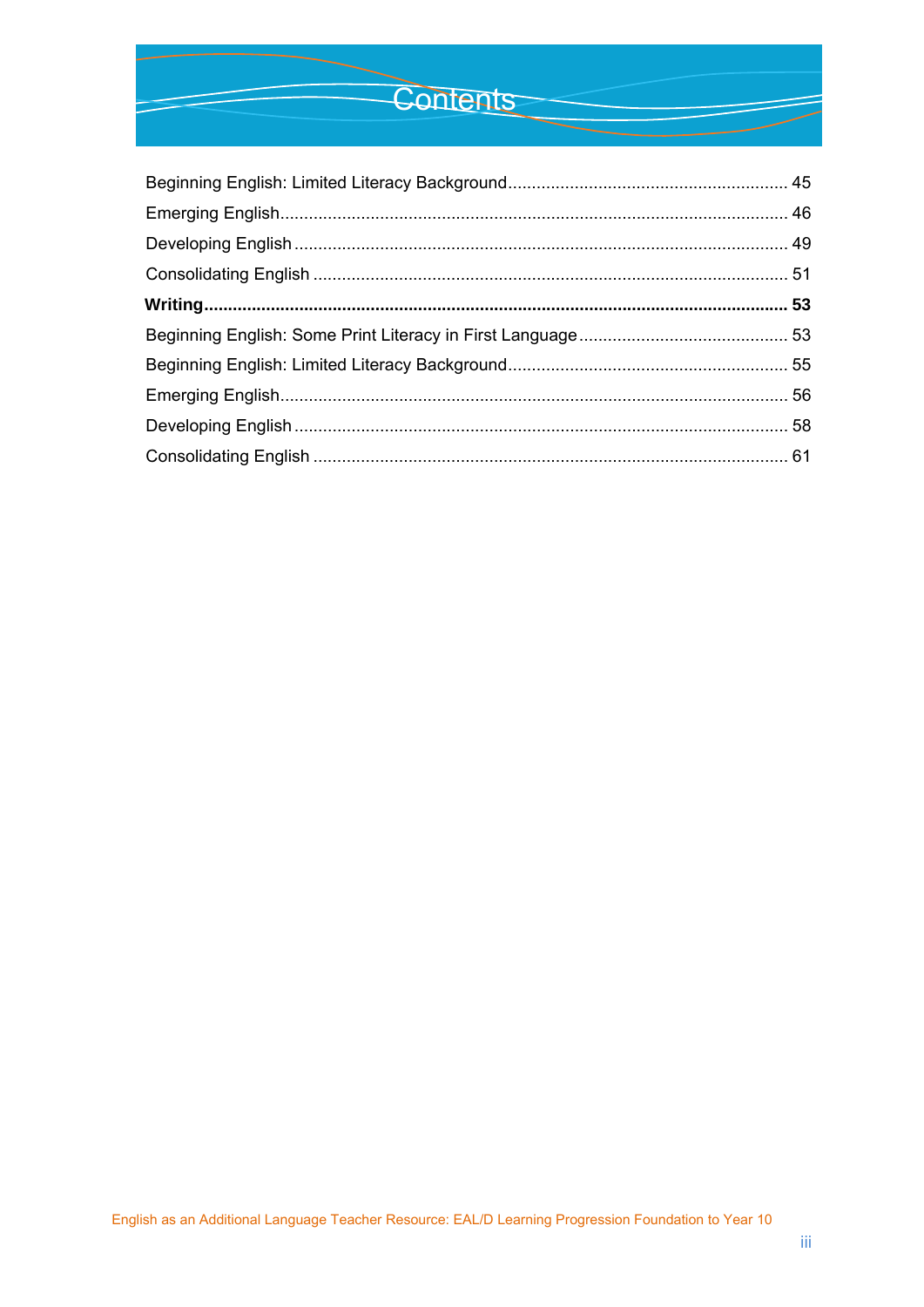### **About the Resource**

The *Shape of the Australian Curriculum* describes ACARA's commitment to supporting equity of access to the Australian Curriculum for all students. As part of this commitment, ACARA developed the *English as an Additional Language or Dialect Teacher Resource* to support teachers as they develop teaching and learning programs in the Australian Curriculum: Foundation to Year 10 with students for whom English is an additional language or dialect (EAL/D).

The *English as an Additional Language or Dialect Teacher Resource* is available as several related publications:

- *EAL/D Overview and Advice*
- *EAL/D Learning Progression Foundation to Year 10*
- *EAL/D Annotated Content Descriptions Foundation to Year 10* for each of English, Mathematics, Science and History
- *Student Illustrations of EAL/D Learning Progression Foundation to Year 10*.

Additional components of the resource will be published as the Australian Curriculum is developed. All publications are available on the **Australian Curriculum Website.** 

The resource has been developed to:

- advise teachers about areas of the curriculum that EAL/D students may find challenging and why
- assist classroom teachers to identify where their EAL/D students are broadly positioned on a progression of English language learning
- help teachers understand students' cultural and linguistic diversity, and the ways this understanding can be used in the classroom
- provide examples of teaching strategies supportive of EAL/D students
- direct teachers to additional relevant and useful support for teaching EAL/D students.

Throughout the resource, English refers to Standard Australian English.

### EAL/D Learning Progression

This publication comprises an EAL/D learning progression typical of EAL/D students that will help teachers to identify the English language levels of the EAL/D students in their classrooms and address the EAL/D student's specific learning requirements.

This learning progression is available in two views — by stage of schooling (Foundation to Year 2; Years 3 – 6 and Years 7-10) and by language mode– Speaking; Listening; Reading and viewing and Writing.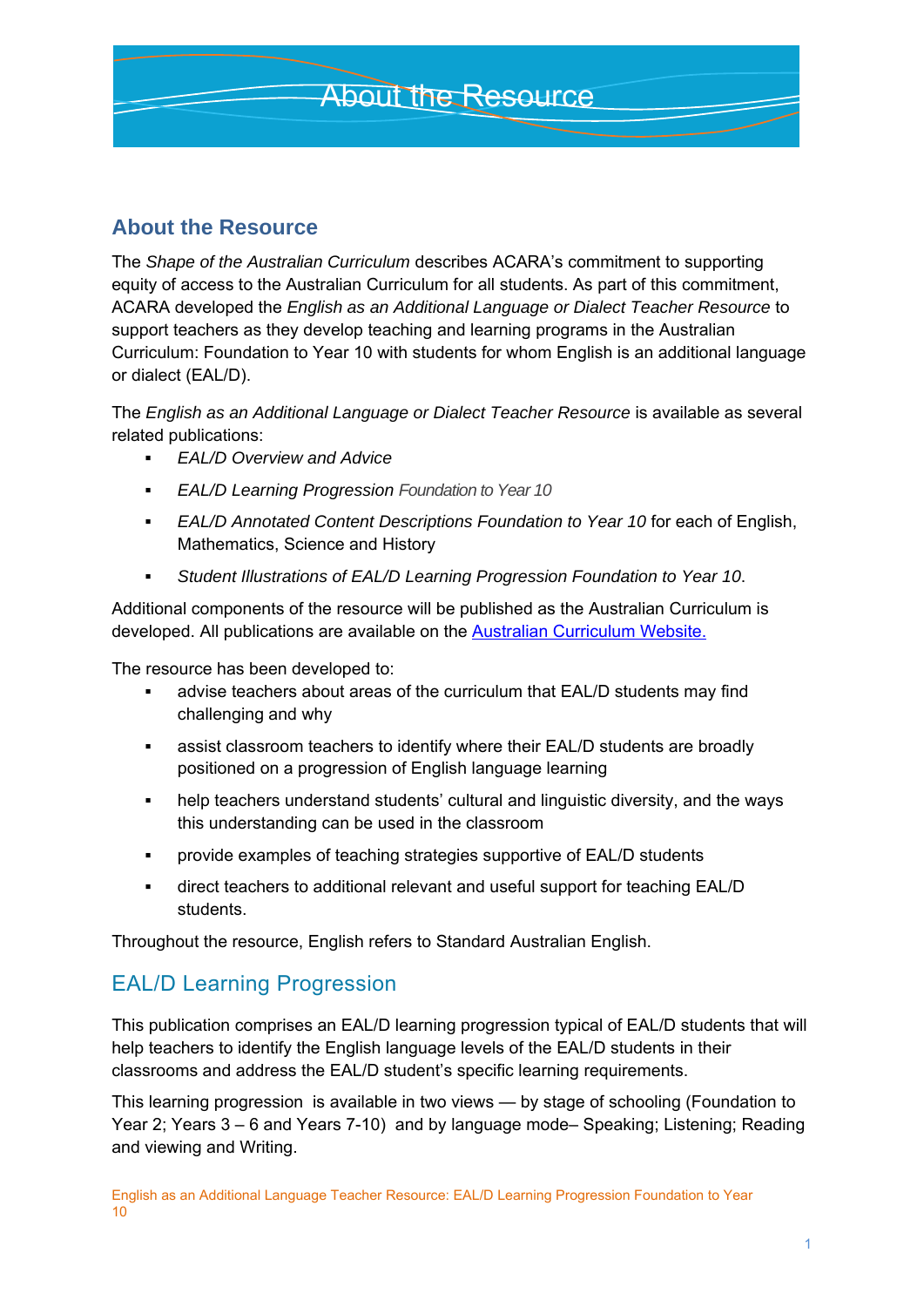### **Introduction**

This EAL/D learning progression describes a progression of English language learning typical of students learning English as an additional language or dialect (EAL/D).

It has been developed primarily for teachers who are not EAL/D specialists. EAL/D or English as a Second Language (ESL) documents developed by the states and territories provide for more detailed and specialist information.

Teachers can use this progression to:

- understand the broad phases of English language learning that EAL/D students are likely to experience
- identify where their EAL/D students are located on the progression and the nature of their speaking, listening, reading/viewing and writing skills
- monitor the linguistic progression of their EAL/D students.

By considering examples of EAL/D students' work, including their speaking and listening skills, teachers can identify linguistic elements and/or behaviours that best match those found in the EAL/D learning progression. This will indicate the level of support that will need to be provided for students to access learning area content.

The publication *Student Work Learning Progression Foundation to Year 10* available on the Australian Curriculum Website that supports the learning progression. It contains annotated examples of student work that illustrate characteristics of students at each stage of schooling for most phases on the EAL/D learning progression. The collection will be added to over time.

Examples of considerations and strategies to assist teachers to adapt their curriculum delivery can be found in the advice for teachers of EAL/D students. Student progress can be monitored at key points in the school program (such as reporting times) by referring to the EAL/D learning progression.

The EAL/D learning progression includes:

- broad descriptions of the characteristics of learner groups at each of four phases of English language learning. EAL/D students of any age may be in any of the language learning phases:
	- o **Beginning English** students with some print literacy in their first language. A subcategory, **Limited Literacy Background**, is included to describe the reading/viewing and writing behaviours typical of students with little or no experience of literacy in any language
	- o **Emerging English** students who have a growing degree of print literacy and oral language competency with English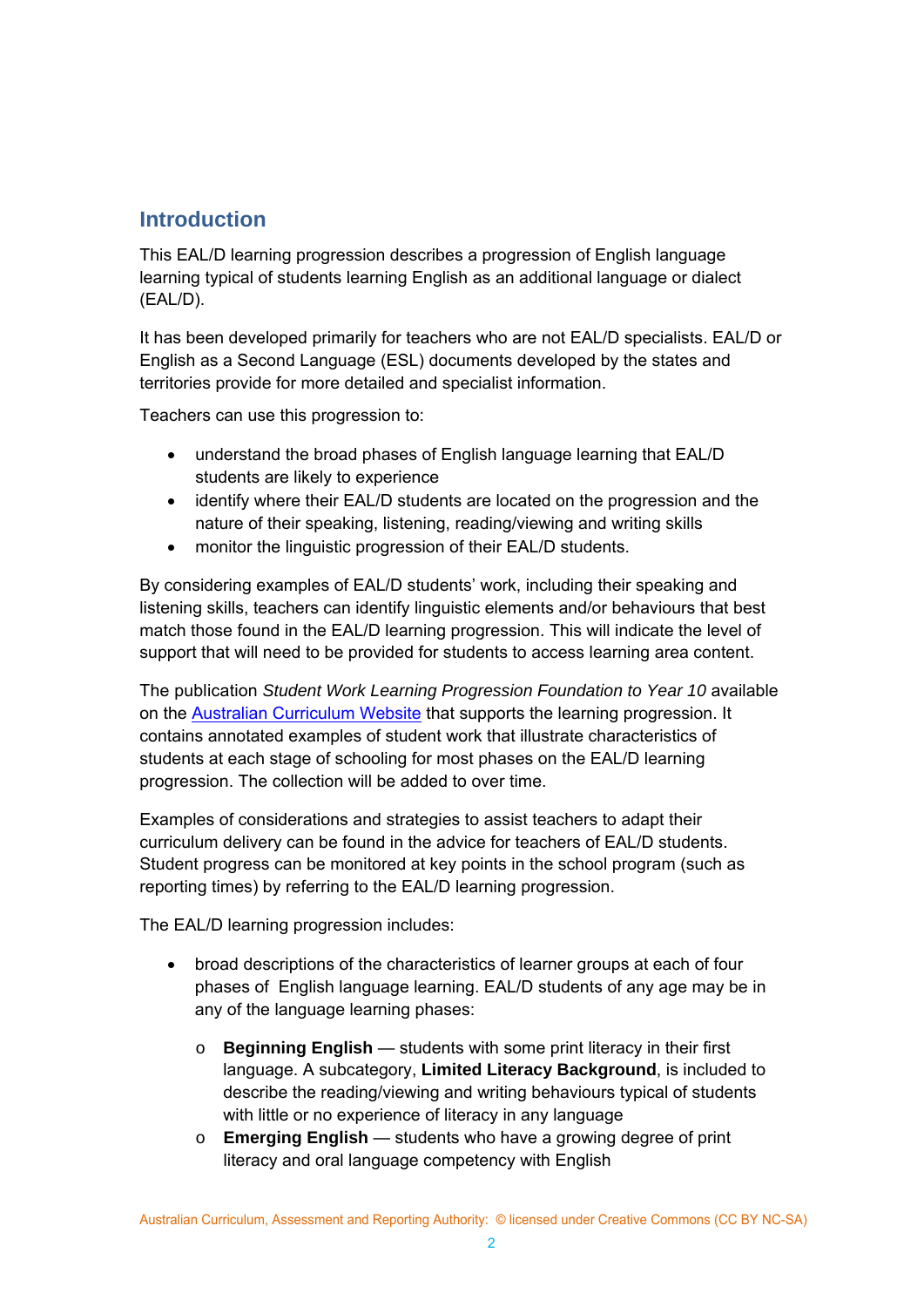## EAL/D Learning Progression

- o **Developing English** students who are further developing their knowledge of print literacy and oral language competency with English
- o **Consolidating English**  students who have a sound knowledge of spoken and written English, including a growing competency with academic language
- tables that describe an English language learning pathway typical of EAL/D students for:
	- o three stages of schooling (Foundation to Year 2, Years 3 to 6, Years 7 to 10)
	- $\circ$  the four phases of language proficiency in each stage of schooling
	- o the language modes of listening, speaking, reading/viewing and writing in each of the four phases.

The EAL/D learning progression is presented in two views. One view is organised by stage of schooling and phase of language learning. The second view is organised by the language modes of speaking, listening, reading/viewing and writing. Both views contain the same information.

#### **Important considerations when using the EAL/D learning progression**

The EAL/D learning progression provides teachers with a brief summary of an English language learning progression that EAL/D students typically make. It can take many years for an EAL/D student to complete this progression.

Each of the four phases describes a period of significant English language learning development, and there will be differences between a student at the beginning of the phase and a student at the end of the phase.

EAL/D students will move through the four phases at different rates: some students may move through more than one phase in a school year; while some may take more than one year to move from one phase to another.

Students may also be at different phases across the language modes of listening, speaking, reading/viewing and writing. For example, a student may be showing characteristics of Developing English in speaking, while still at Emerging English in writing.

Students may appear to 'slip' between phases at transition points, particularly between Developing English and Consolidating English or when they move from an Intensive English progression to a mainstream class, as they meet new academic challenges that require increasingly sophisticated use of academic language. For example, a student may appear to be in the Consolidating English phase in Year 6, but new language demands encountered in high school may mean that a student is better described in the Developing English phase in Year 7.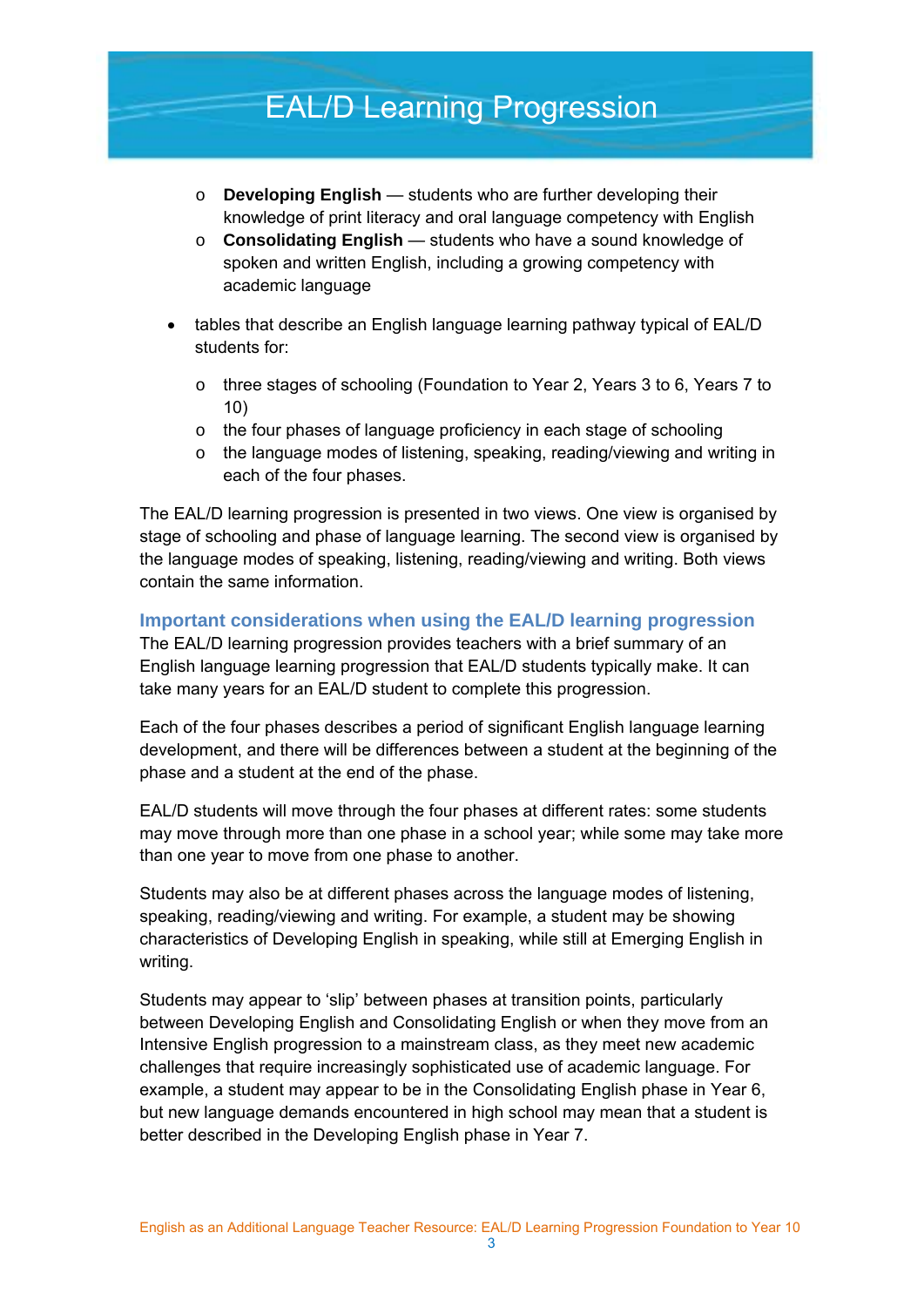Although the phases describe a developmental language progression, the rate of progress and the extent of the achievement within each phase are dependent upon a number of factors including, for example, the nature of previous schooling, proficiency in the first language and an individual's cognitive and emotional development.

The descriptions provide a broad account of language learning behaviours typical of each phase — they are not a comprehensive list and do not constitute a checklist.

In broad terms, EAL/D students who demonstrate English language proficiency at the Beginning English or Emerging English phases require informed EAL/D intervention in order to access content in the Australian Curriculum. In particular, students who have limited literacy in their first language require informed EAL/D teaching to assist them to develop literacy in English. EAL/D students who are developing or consolidating their English language skills continue to require specific language instruction in their mainstream classes.

Additional advice for mainstream teachers of EAL/D students can be accessed through:

- the advice for teachers in this publication that provides general information about linguistic and cultural considerations required when teaching EAL/D students
	- the publications which include annotated Australian Curriculum content descriptions for English, Mathematics, Science and History — available on the Australian Curriculum Website
	- the examples of student work published in the *Student Illustrations of eth EAL/D Learning Progression Foundation to Year 10 — available on the* Australian Curriculum Website
- additional EAL/D resources in the states and territories
- the advice and support of specialist EAL/D teachers.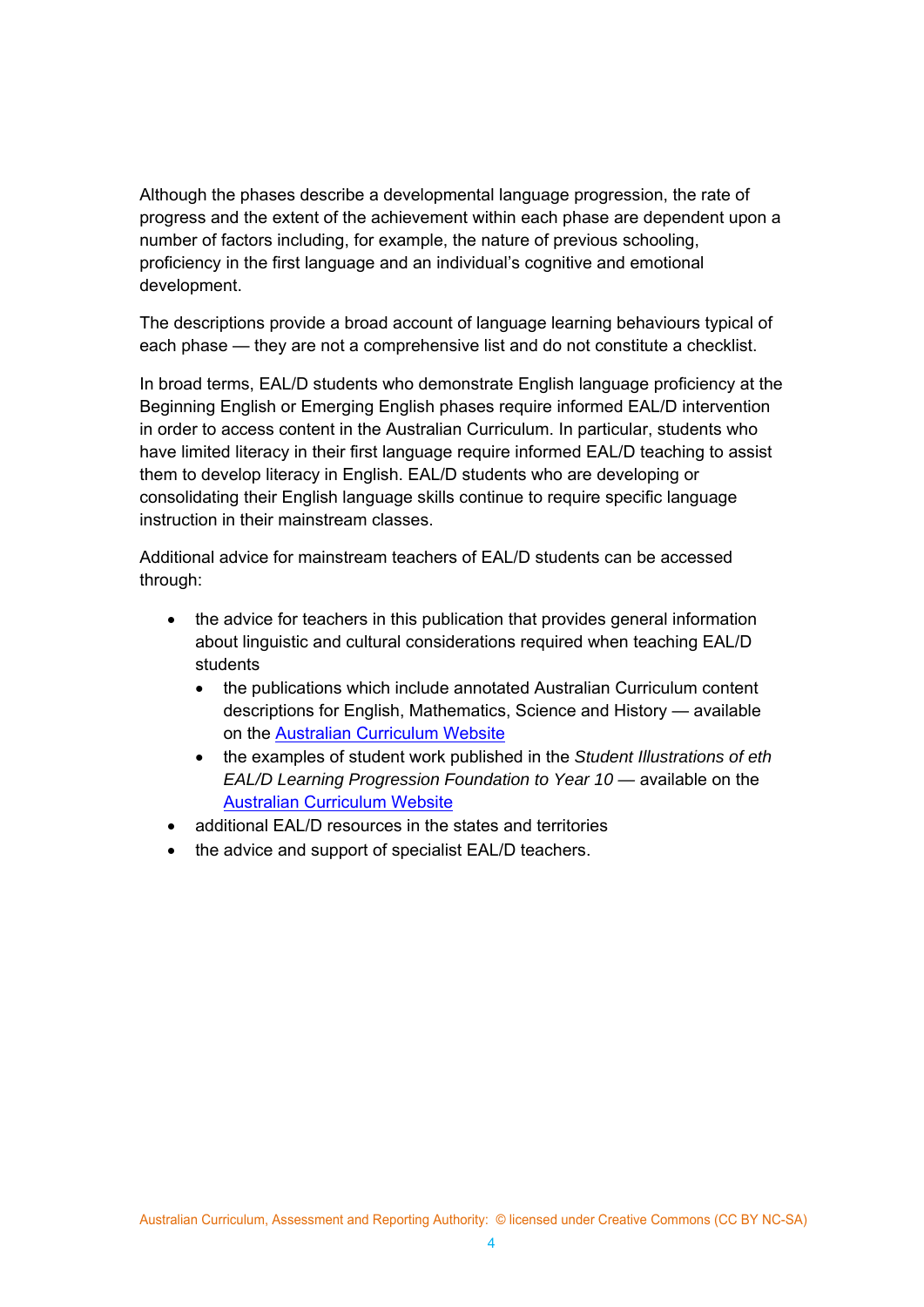## **EAL/D Learning Progression: View by Stage of Schooling**

### **Beginning English: Some print literacy in first language**

The Beginning English phase of learning also includes a sub category of Limited Literacy Background to describe the development of reading/viewing and writing behaviours typical of students with little or no experience of literacy in language. Throughout this resource, English refers to Standard Australian English.

| <b>CHARACTERISTICS OF THIS LEARNER GROUP</b>                                                                                                                                                                                                                                                                                                                                                                                                                                                                                                                                                                                                                                                                                                                                                                                                                                                                                                                                                                                                                                                                                                                                                                                   | AGE-RELATED CONSIDERATIONS                                                                                                                                                                                                                                                                                                                  |
|--------------------------------------------------------------------------------------------------------------------------------------------------------------------------------------------------------------------------------------------------------------------------------------------------------------------------------------------------------------------------------------------------------------------------------------------------------------------------------------------------------------------------------------------------------------------------------------------------------------------------------------------------------------------------------------------------------------------------------------------------------------------------------------------------------------------------------------------------------------------------------------------------------------------------------------------------------------------------------------------------------------------------------------------------------------------------------------------------------------------------------------------------------------------------------------------------------------------------------|---------------------------------------------------------------------------------------------------------------------------------------------------------------------------------------------------------------------------------------------------------------------------------------------------------------------------------------------|
| Each phase describes a period of significant English language learning development. There will be differences between a<br>student at the beginning of the phase and a student at the end of the phase.                                                                                                                                                                                                                                                                                                                                                                                                                                                                                                                                                                                                                                                                                                                                                                                                                                                                                                                                                                                                                        |                                                                                                                                                                                                                                                                                                                                             |
| These students are starting to learn English. They can speak one or more languages/dialects other than English and have an<br>age-appropriate level of print literacy in their first language. They have had varying experiences of formal schooling and may<br>be literate in their first language. In a familiar learning environment, they will begin to engage with simple language tasks of the<br>curriculum, particularly with support from a speaker of their first language, and targeted contextual support (eg visuals and<br>gestures). Learning a language requires intense concentration, and students are likely to tire when listening to and speaking<br>English constantly. High levels of explicit teaching of specific EAL/D skills are required from both the specialist teacher and the<br>classroom teacher. These students are capable of understanding the concepts of the curriculum for their year level. However,<br>as they are new to learning in and about English, they will find it difficult to show achievement as described in the achievement<br>standards for their year level, as these rely heavily on English language proficiency to convey content knowledge and<br>understandings. | While many of these characteristics are applicable to all<br>students beginning to learn English, older students will<br>have more life experiences as well as more developed<br>cognitive abilities and will understand print in their first<br>language. They draw upon their first language literacy<br>knowledge as they learn English. |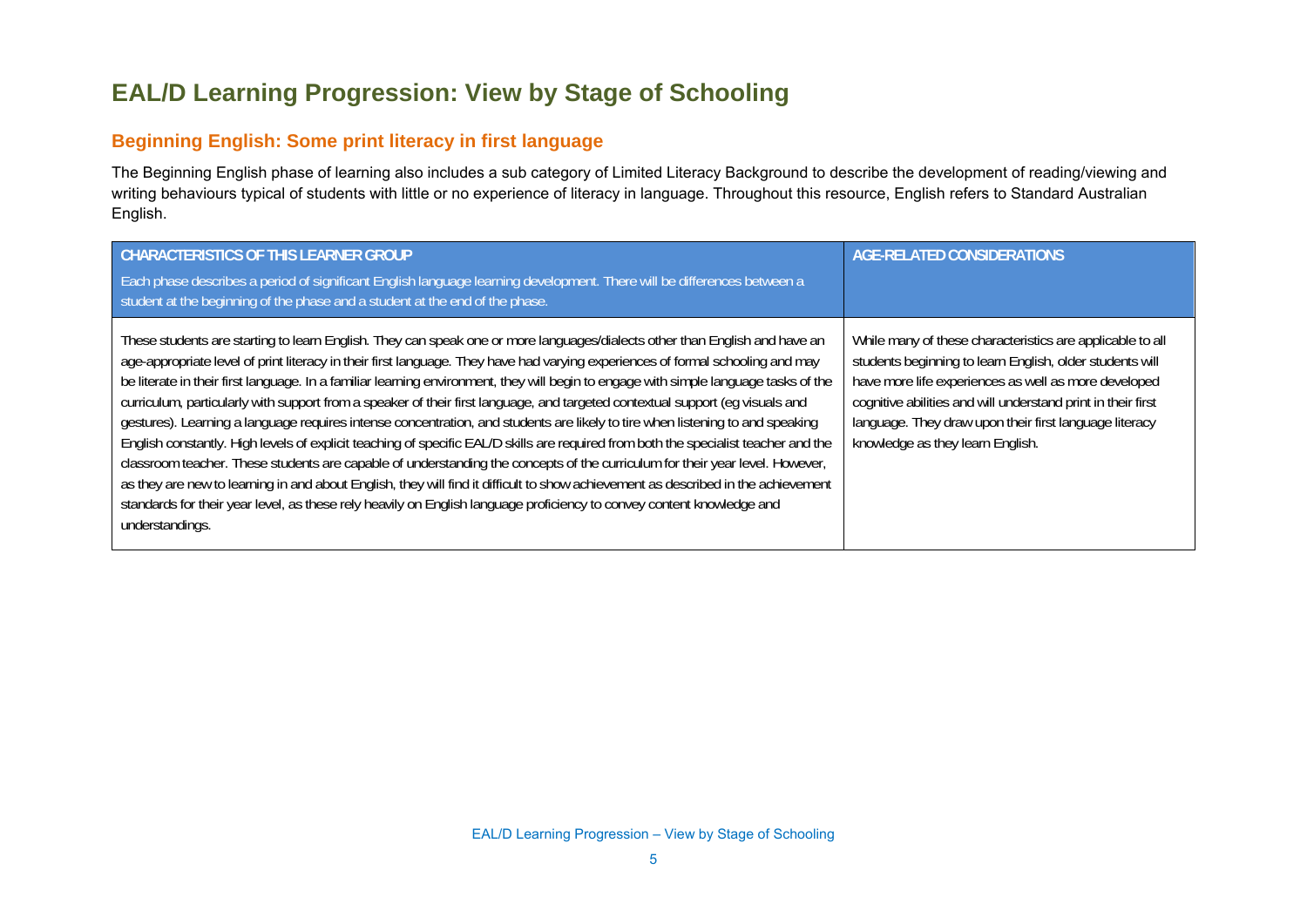#### **Emerging English**

#### **CHARACTERISTICS OF THIS LEARNER GROUP**

Each phase describes a period of significant English language learning development. There will be differences between a student at the beginning of the phase and a student at the end of the phase.

These students can speak one or more languages/dialects, including basic English, and have a growing knowledge of print literacy in English. They understand and participate in classroom behaviours and school routines. They engage with curriculum demands with some success, but continue to benefit greatly from the use of first language with peers and teachers' assistants to clarify and consolidate understanding. Explicit and focused language teaching will enable them to produce simple written and spoken English, using predictable and learned formulas. They are still in a phase of language learning that requires intense concentration, so they are likely to tire during the day or disengage when the spoken or written texts under discussion are not accompanied by adequate contextual scaffolds. These learners still require extensive EAL/D explicit teaching throughout the school day from both the specialist teacher and the classroom teacher. These students are able to engage with and learn the content of the Australian Curriculum when provided with suitable language teaching and additional time to complete classroom activities. However, they will find it difficult to show their understandings if achievement must be demonstrated through language-reliant activities.

### Foundation to Year 2

| <b>EMERGING ENGLISH (Years F - 2)</b>                                                                                        |                                                                                                |                 |         |  |
|------------------------------------------------------------------------------------------------------------------------------|------------------------------------------------------------------------------------------------|-----------------|---------|--|
| Listening                                                                                                                    | <b>Speaking</b>                                                                                | Reading/viewing | Writing |  |
| Student progress can be monitored during the school year using the EAL/D learning progression. It is important to note that: |                                                                                                |                 |         |  |
| ability in one mode is not an indication of ability across all modes.                                                        | placement on this continuum should be based on a body of evidence and not just one work sample |                 |         |  |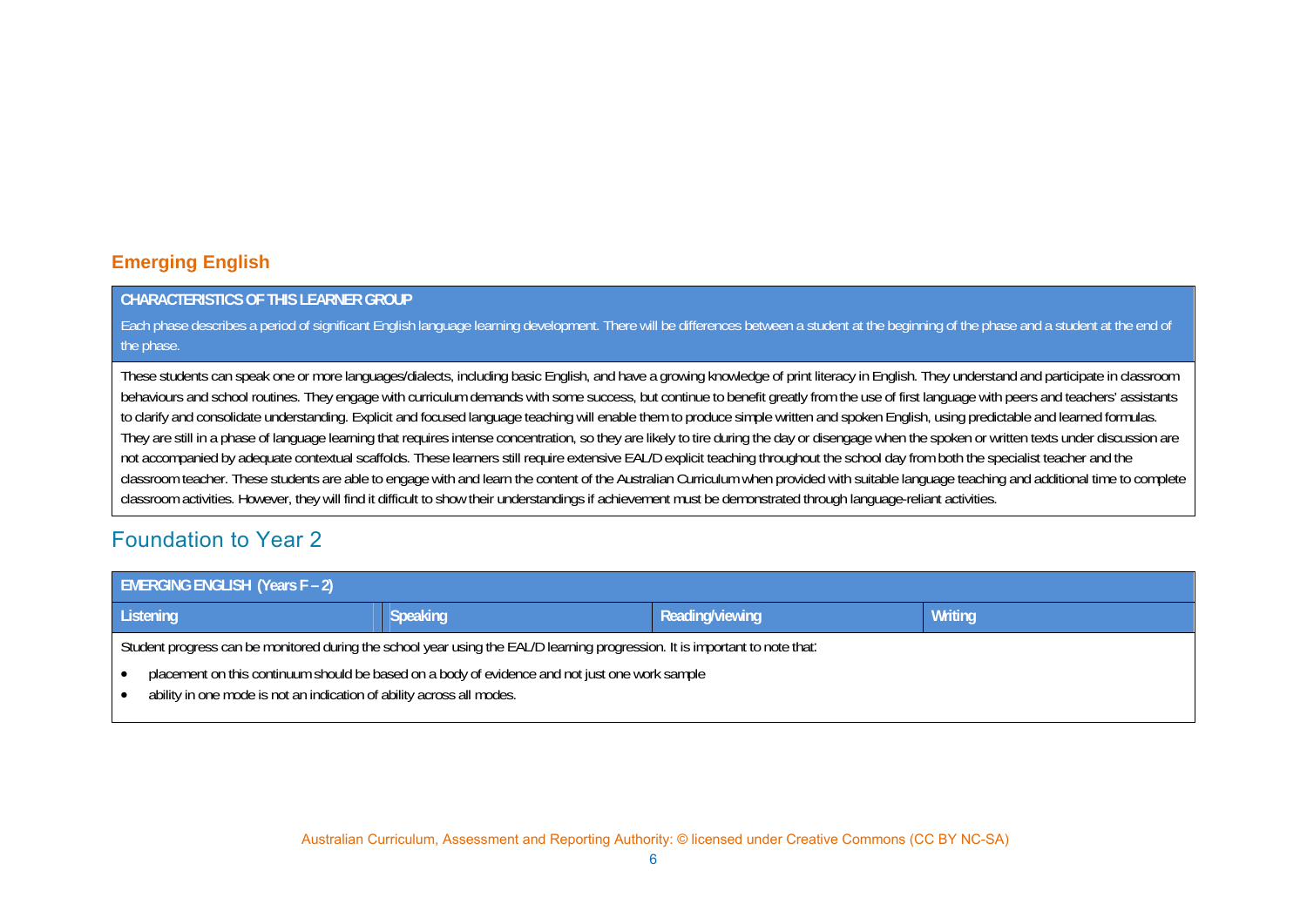| EMERGING ENGLISH (Years F - 2)                                                                                                                                                                                                                                                                                                                                                                                                                                                                                                                                                                                                                                                                                                                             |                                                                                                                                                                                                                                                                                                                                                                                                                                                                                                                                                                                                                                                                    |                                                                                                                                                                                                                                                                                                                                                                                                                                                                                                                                                                                                                                                                                                 |                                                                                                                                                                                                                                                                                                                                                                                                                                                                                                                                                                                                                                                                                          |
|------------------------------------------------------------------------------------------------------------------------------------------------------------------------------------------------------------------------------------------------------------------------------------------------------------------------------------------------------------------------------------------------------------------------------------------------------------------------------------------------------------------------------------------------------------------------------------------------------------------------------------------------------------------------------------------------------------------------------------------------------------|--------------------------------------------------------------------------------------------------------------------------------------------------------------------------------------------------------------------------------------------------------------------------------------------------------------------------------------------------------------------------------------------------------------------------------------------------------------------------------------------------------------------------------------------------------------------------------------------------------------------------------------------------------------------|-------------------------------------------------------------------------------------------------------------------------------------------------------------------------------------------------------------------------------------------------------------------------------------------------------------------------------------------------------------------------------------------------------------------------------------------------------------------------------------------------------------------------------------------------------------------------------------------------------------------------------------------------------------------------------------------------|------------------------------------------------------------------------------------------------------------------------------------------------------------------------------------------------------------------------------------------------------------------------------------------------------------------------------------------------------------------------------------------------------------------------------------------------------------------------------------------------------------------------------------------------------------------------------------------------------------------------------------------------------------------------------------------|
| Listening                                                                                                                                                                                                                                                                                                                                                                                                                                                                                                                                                                                                                                                                                                                                                  | <b>Speaking</b>                                                                                                                                                                                                                                                                                                                                                                                                                                                                                                                                                                                                                                                    | <b>Reading/viewing</b>                                                                                                                                                                                                                                                                                                                                                                                                                                                                                                                                                                                                                                                                          | Writing                                                                                                                                                                                                                                                                                                                                                                                                                                                                                                                                                                                                                                                                                  |
| Learners at the beginning of this phase<br>successfully distinguish spoken English from<br>other languages and dialects (i.e. on hearing<br>English, they attempt to respond in English).<br>In this phase, they become more attentive<br>listeners and understand 'tone of voice' (eg<br>teacher praise).                                                                                                                                                                                                                                                                                                                                                                                                                                                 | Learners at the beginning of this phase<br>communicate verbally and nonverbally in<br>familiar social and classroom situations,<br>relying on formulaic expressions. In this<br>phase, they begin to innovate with language,<br>expanding upon learned phrases and<br>expressions.                                                                                                                                                                                                                                                                                                                                                                                 | Learners at the beginning of this phase<br>decode simple texts with familiar vocabulary.<br>In this phase, they are beginning to read<br>independently and understand that texts may<br>have different communicative purposes, and<br>that these purposes may be the same or<br>different from texts they have experienced in<br>their first language.                                                                                                                                                                                                                                                                                                                                          | Learners at the beginning of this phase<br>independently write simple sentences using<br>repetitive structure, familiar words and<br>phrases from their oral language, or through<br>following highly structured examples. In this<br>phase, they write basic classroom text types<br>when provided with models, using an<br>emerging knowledge of English sentence<br>structure and demonstrating an emerging<br>understanding of the difference between<br>spoken English and written English.                                                                                                                                                                                         |
| Students:<br>attend for short periods to simple<br>stories and songs with visual scaffolds<br>may show comprehension through<br>$\bullet$<br>action and gesture rather than words<br>understand familiar, simple and<br>$\bullet$<br>repetitive spoken English supported by<br>the immediate context, including simple<br>instructions relying on key words and<br>context (eg Come to the mat), and<br>simple questions asking for personal<br>information (eg What's your name?)<br>use first language knowledge of the<br>$\bullet$<br>world to make interpretations of spoken<br>texts and may use other first language<br>speakers to confirm understanding, ask<br>for clarification, translate, repeat or<br>paraphrase - this is positive learning | Students:<br>participate in highly structured routine<br>$\bullet$<br>exchanges located in the immediate<br>environment, using gesture, isolated<br>words, formulaic language and well-<br>rehearsed patterns to express needs<br>and information<br>initially watch and imitate some social<br>and classroom activities<br>use comprehensible pronunciation and<br>attempt to approximate English stress<br>and intonation<br>move from using single words and<br>$\bullet$<br>telegraphic speech, and begin to repeat<br>short, familiar phrases and simple<br>language structures<br>initially use spoken vocabulary focused<br>on content words connected with | Students:<br>look through books, focusing on<br>illustrations<br>differentiate between first language<br>$\bullet$<br>print and English print, and follow print<br>conventions of reading left to right and<br>top to bottom<br>bring their previous cultural and<br>$\bullet$<br>linguistic experiences to the task of<br>reading in order to make sense of print<br>have a foundational knowledge of<br>$\bullet$<br>predictable English sound-symbol<br>relationships, and some common letter<br>patterns (graphemes)<br>have a small bank of sight words<br>$\bullet$<br>demonstrate comprehension of<br>$\bullet$<br>everyday vocabulary, simple<br>grammatical structures using extensive | Students:<br>collaboratively construct a limited range<br>of very brief visual and written texts<br>about familiar things using predictable<br>structures<br>produce independent writing using<br>simple repetitive sentences with familiar<br>words and phrases from their spoken<br>language<br>construct images or writing that fulfils<br>$\bullet$<br>different purposes closely linked to<br>concrete experiences (eg descriptions<br>or recounts with explicit instruction)<br>understand simple environmental print<br>$\bullet$<br>around the classroom and school<br>are aware of English print direction,<br>$\bullet$<br>spacing conventions, letter formation<br>and sizing |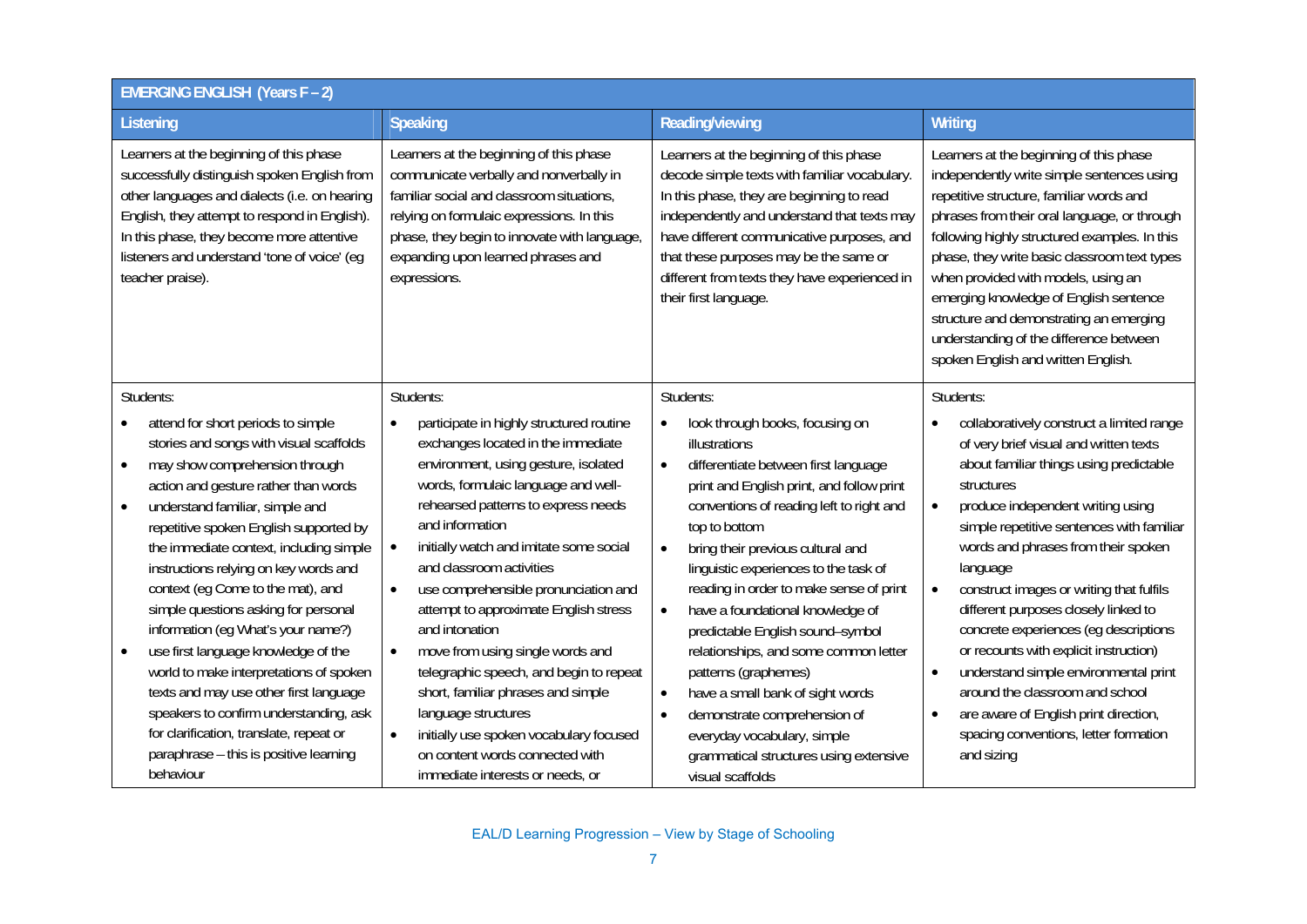| EMERGING ENGLISH (Years F - 2)                                                                                                                                                                                                                                                                                                        |                                                                                                                                                                                                                                                                                                                                                                                                                                                                                                                                                                                                                                                   |                                                                                                                                                                    |                                                                                                                                                                                                                                                                                                                                                                                                                                                                                                                                                                                                                                                                                                                                                                                                                                                                                                                                                                                                                                    |
|---------------------------------------------------------------------------------------------------------------------------------------------------------------------------------------------------------------------------------------------------------------------------------------------------------------------------------------|---------------------------------------------------------------------------------------------------------------------------------------------------------------------------------------------------------------------------------------------------------------------------------------------------------------------------------------------------------------------------------------------------------------------------------------------------------------------------------------------------------------------------------------------------------------------------------------------------------------------------------------------------|--------------------------------------------------------------------------------------------------------------------------------------------------------------------|------------------------------------------------------------------------------------------------------------------------------------------------------------------------------------------------------------------------------------------------------------------------------------------------------------------------------------------------------------------------------------------------------------------------------------------------------------------------------------------------------------------------------------------------------------------------------------------------------------------------------------------------------------------------------------------------------------------------------------------------------------------------------------------------------------------------------------------------------------------------------------------------------------------------------------------------------------------------------------------------------------------------------------|
| Listening                                                                                                                                                                                                                                                                                                                             | <b>Speaking</b>                                                                                                                                                                                                                                                                                                                                                                                                                                                                                                                                                                                                                                   | Reading/viewing                                                                                                                                                    | Writing                                                                                                                                                                                                                                                                                                                                                                                                                                                                                                                                                                                                                                                                                                                                                                                                                                                                                                                                                                                                                            |
| increasingly discriminate between<br>sounds in English, including initial,<br>medial and final sounds<br>use intonation and stress on words to<br>gain meaning from spoken English (eg<br>hear approval or displeasure, or<br>distinguish between a question and a<br>command)<br>require time to process information and<br>respond. | vocabulary required to participate in<br>classroom routines (eg finished)<br>demonstrate a beginning understanding<br>of word order in simple phrases and<br>sentences<br>use speaking behaviours from first<br>language to communicate and predict<br>meaning of some unfamiliar spoken<br>texts by using their first language<br>culture and personal experiences<br>make use, when available, of first<br>$\bullet$<br>language speakers to provide words,<br>clarification and translation<br>distinguish between English and other<br>$\bullet$<br>languages and dialects (ie on hearing<br>English, they attempt to respond in<br>English). | benefit greatly from the use of first<br>$\bullet$<br>language with peers, and teachers'<br>assistants.<br>use word by word reading when<br>$\bullet$<br>decoding. | use sentence structures that indicate<br>their developing English syntax (eg<br>Saturday stay home)<br>increasingly use standard English letter<br>patterns, although there may be<br>evidence of writing from the first<br>language<br>use basic punctuation (eg full stops,<br>question marks, capital letters)<br>use a limited range of cohesive devices<br>such as a pronoun reference (eg he,<br>she, it) and subject-verb agreement,<br>although not always accurately<br>use common, everyday vocabulary and<br>some isolated examples of concrete<br>technical vocabulary used in the<br>classroom<br>when encouraged, will use their first<br>language and previous learning<br>experiences productively to scaffold<br>their writing efforts (eg write in the first<br>language, ask for translations from first<br>language to English from other first<br>language speakers, record new English<br>vocabulary using phonetic spelling from<br>first language, or use a combination of<br>first language and English). |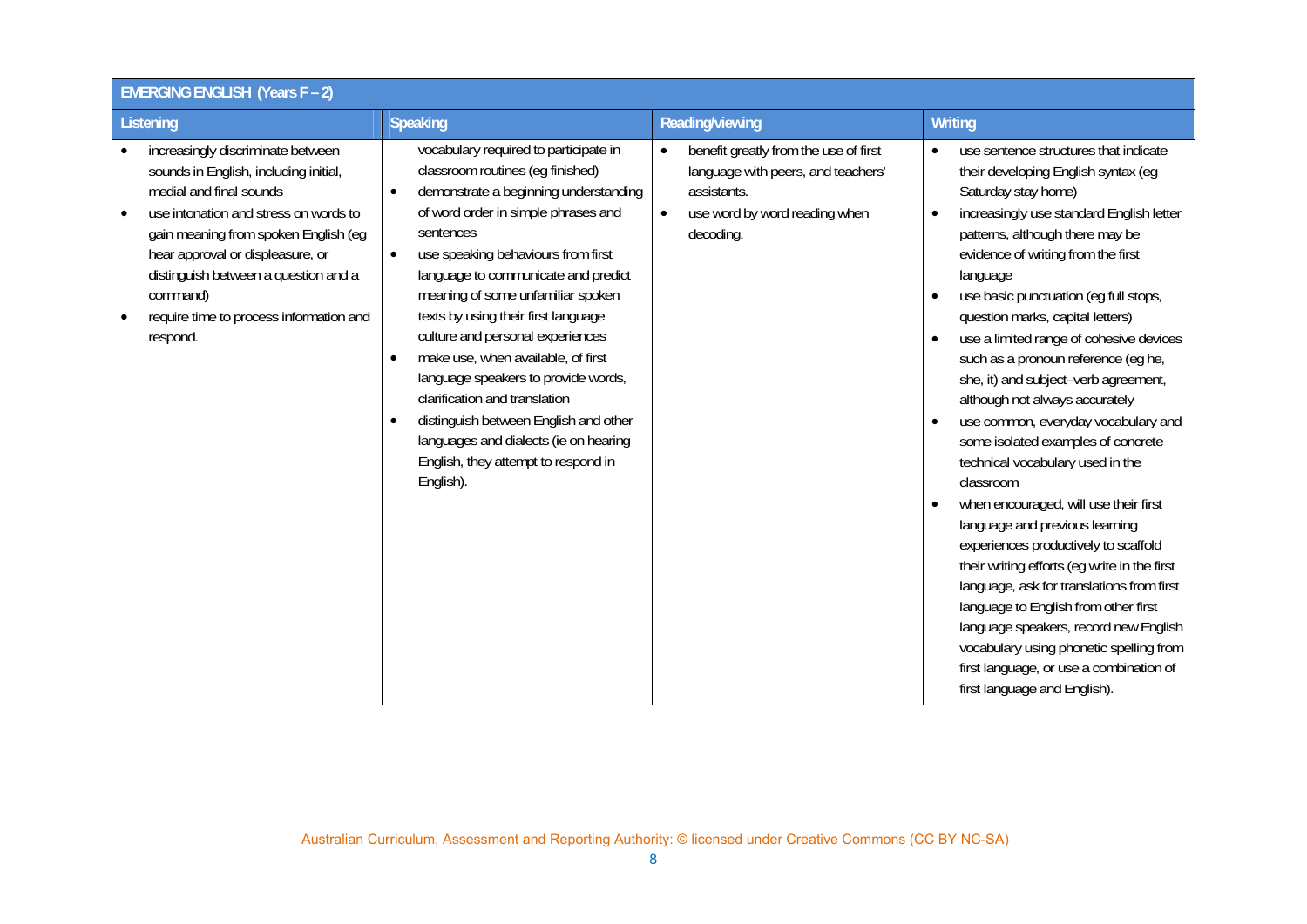### Years 3 to 6

| <b>EMERGING ENGLISH (Years 3 - 6)</b>                                                                                                                                                                                                                                                                                                                                                                                                                      |                                                                                                                                                                                                                                                                                                                                                                                                                                                                                              |                                                                                                                                                                                                                                                                                                                                                                                                                                                                                                                                                                            |                                                                                                                                                                                                                                                                                                                                                                                                                                                                                                 |
|------------------------------------------------------------------------------------------------------------------------------------------------------------------------------------------------------------------------------------------------------------------------------------------------------------------------------------------------------------------------------------------------------------------------------------------------------------|----------------------------------------------------------------------------------------------------------------------------------------------------------------------------------------------------------------------------------------------------------------------------------------------------------------------------------------------------------------------------------------------------------------------------------------------------------------------------------------------|----------------------------------------------------------------------------------------------------------------------------------------------------------------------------------------------------------------------------------------------------------------------------------------------------------------------------------------------------------------------------------------------------------------------------------------------------------------------------------------------------------------------------------------------------------------------------|-------------------------------------------------------------------------------------------------------------------------------------------------------------------------------------------------------------------------------------------------------------------------------------------------------------------------------------------------------------------------------------------------------------------------------------------------------------------------------------------------|
| Listening                                                                                                                                                                                                                                                                                                                                                                                                                                                  | Speaking                                                                                                                                                                                                                                                                                                                                                                                                                                                                                     | Reading/viewing                                                                                                                                                                                                                                                                                                                                                                                                                                                                                                                                                            | Writing                                                                                                                                                                                                                                                                                                                                                                                                                                                                                         |
| ability in one mode is not an indication of ability across all modes.<br>Learners at the beginning of this phase<br>distinguish spoken English from other                                                                                                                                                                                                                                                                                                  | Student progress can be monitored during the school year using the EAL/D learning progression. It is important to note that:<br>placement on this continuum should be based on a body of evidence and not just one work sample<br>Learners at the beginning of this phase<br>communicate verbally and nonverbally with                                                                                                                                                                       | Learners at the beginning of this phase<br>decode texts with varying success and begin                                                                                                                                                                                                                                                                                                                                                                                                                                                                                     | Learners at the beginning of this phase<br>understand some basic purposes for writing,                                                                                                                                                                                                                                                                                                                                                                                                          |
| languages and dialects (ie on hearing<br>English, they attempt to respond in English),<br>they pay attention to the speaker and<br>acknowledge being spoken to. In this phase,<br>they begin to take a more active role in<br>communication, such as seeking clarification<br>when meaning is unclear.                                                                                                                                                     | some success in familiar situations. In this<br>phase, they communicate with less reliance<br>on formulaic expressions in routine social<br>and classroom situations, attempting to<br>modify their English in response to a range<br>of familiar classroom and social purposes.                                                                                                                                                                                                             | to recognise some common subject-specific<br>words. As they reach the end of this phase,<br>they are beginning to read independently<br>and understand that texts may have different<br>communicative purposes, and that these<br>purposes may be the same or different from<br>texts they have experienced in their first<br>language.                                                                                                                                                                                                                                    | initiate writing for their own purposes and<br>communicate their ideas and experience<br>simply through writing, drawing or copying.<br>In this phase, they experiment with common<br>classroom text types with varying<br>grammatical accuracy. First language<br>influence is still evident in text organisation<br>and language features.                                                                                                                                                    |
| Students:<br>follow simple instructions or directions<br>where the context is obvious and<br>recognise familiar words in spoken texts<br>demonstrate understanding of short<br>$\bullet$<br>spoken texts, especially those<br>containing known words and phrases,<br>and respond appropriately to familiar<br>formulaic utterances (eg Time to pack<br>up now)<br>engage in face-to-face interactions,<br>$\bullet$<br>responding to key words and phrases | Students:<br>use formulas, well-rehearsed and<br>$\bullet$<br>common sentence patterns, and short,<br>simple telegraphic utterances to make<br>basic requests, express basic needs<br>and to contribute some relatively<br>complex ideas, usually about concrete<br>subject matter<br>use speaking behaviours from first<br>$\bullet$<br>language to communicate and predict<br>meaning of some unfamiliar spoken<br>texts by using their first language<br>culture and personal experiences | Students:<br>attend to texts read aloud, following the<br>$\bullet$<br>print and understanding some of the<br>main ideas<br>bring their previous cultural and<br>$\bullet$<br>linguistic experiences to the task of<br>reading in order to make sense of print<br>differentiate between first language<br>$\bullet$<br>print and English print, and follow<br>English print conventions of reading left<br>to right and top to bottom<br>read familiar print around the classroom<br>$\bullet$<br>such as posters and signs, and<br>accurately read back their own writing | Students:<br>write simple sequenced texts (with<br>explicit instruction) about topics of<br>personal interest and for a number of<br>school purposes, including recounting<br>an event, writing a simple description or<br>a set of instructions<br>engage in joint shared writing, both as<br>$\bullet$<br>observers and participants, offering<br>some ideas and options<br>follow text models for text structure and<br>$\bullet$<br>some language patterns (eg a long time<br>$ago \ldots)$ |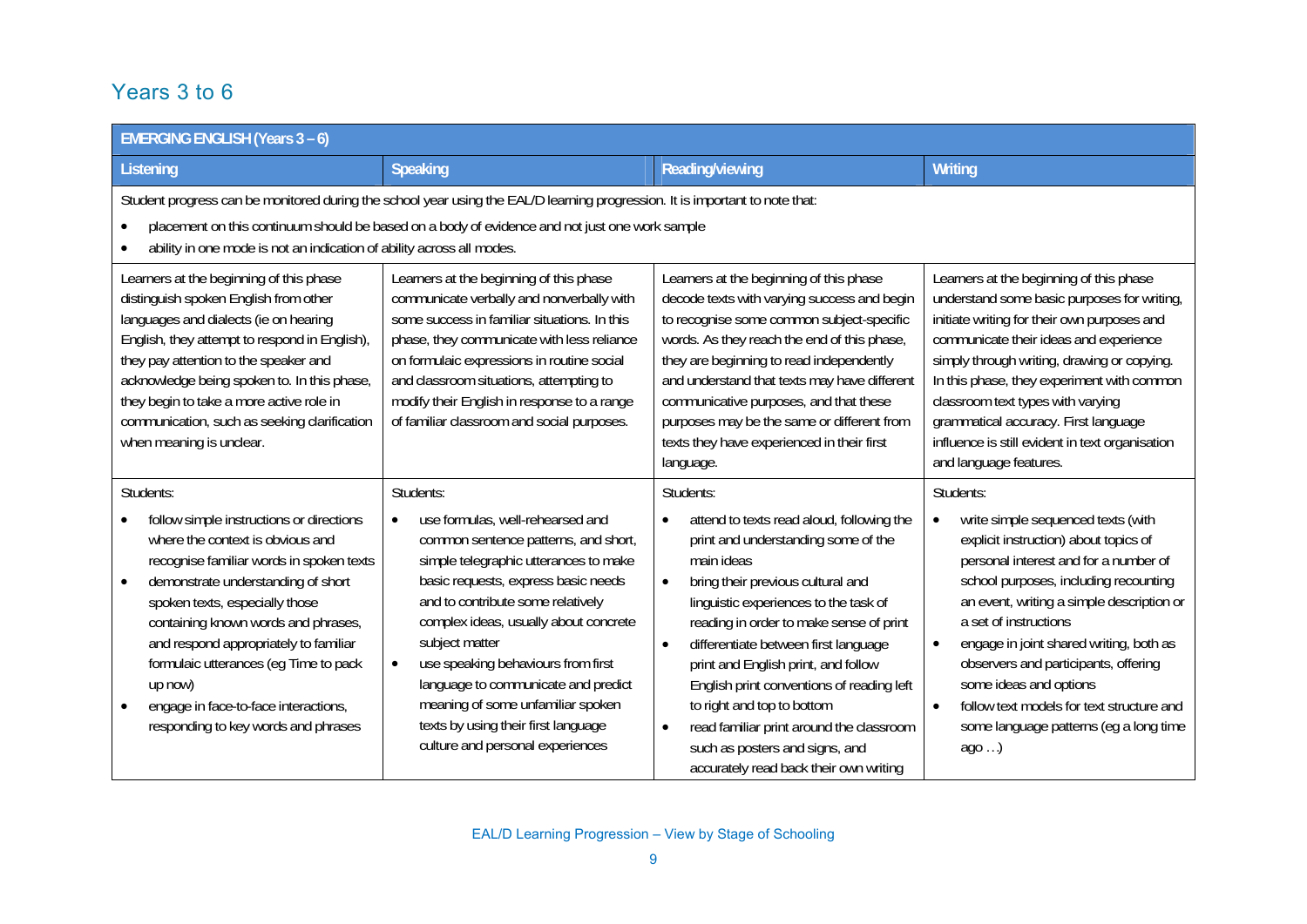| <b>EMERGING ENGLISH (Years 3 - 6)</b>                                                                                                                                                                                                                                                                                                                                     |                                                                                                                                                                                                                                                                                                                                                                                                                                                                                                                                                                                                                                                                                                                                                                                                                                                                                                                      |                                                                                                                                                                                                                                                                                                                                                                                                                                                                                                                                                                                                                                                                                                                                                                           |                                                                                                                                                                                                                                                                                                                                                                                                                                                                                                                                                                                                                                                                                                                                                                                                                                                                                                                                 |
|---------------------------------------------------------------------------------------------------------------------------------------------------------------------------------------------------------------------------------------------------------------------------------------------------------------------------------------------------------------------------|----------------------------------------------------------------------------------------------------------------------------------------------------------------------------------------------------------------------------------------------------------------------------------------------------------------------------------------------------------------------------------------------------------------------------------------------------------------------------------------------------------------------------------------------------------------------------------------------------------------------------------------------------------------------------------------------------------------------------------------------------------------------------------------------------------------------------------------------------------------------------------------------------------------------|---------------------------------------------------------------------------------------------------------------------------------------------------------------------------------------------------------------------------------------------------------------------------------------------------------------------------------------------------------------------------------------------------------------------------------------------------------------------------------------------------------------------------------------------------------------------------------------------------------------------------------------------------------------------------------------------------------------------------------------------------------------------------|---------------------------------------------------------------------------------------------------------------------------------------------------------------------------------------------------------------------------------------------------------------------------------------------------------------------------------------------------------------------------------------------------------------------------------------------------------------------------------------------------------------------------------------------------------------------------------------------------------------------------------------------------------------------------------------------------------------------------------------------------------------------------------------------------------------------------------------------------------------------------------------------------------------------------------|
| Listening                                                                                                                                                                                                                                                                                                                                                                 | <b>Speaking</b>                                                                                                                                                                                                                                                                                                                                                                                                                                                                                                                                                                                                                                                                                                                                                                                                                                                                                                      | Reading/viewing                                                                                                                                                                                                                                                                                                                                                                                                                                                                                                                                                                                                                                                                                                                                                           | <b>Writing</b>                                                                                                                                                                                                                                                                                                                                                                                                                                                                                                                                                                                                                                                                                                                                                                                                                                                                                                                  |
| demonstrate appropriate listening<br>behaviours such as paying attention<br>and looking at the speaker<br>participate in group learning activities<br>such as games, rhymes and songs,<br>joining in appropriately<br>respond to social cues<br>interpret intonation and stress<br>seek clarification and visual scaffold to<br>extend their understanding of oral texts. | use vocabulary that is mainly everyday,<br>$\bullet$<br>but begin to use some technical<br>vocabulary when talking about topics<br>more technically (eg animals, weather)<br>use utterances with varying degrees of<br>$\bullet$<br>grammatical accuracy<br>demonstrate limited control of primary<br>$\bullet$<br>tenses (past, present, future), simple<br>linking conjunctions (and, but) and a<br>small range of pronouns<br>use comprehensible pronunciation and<br>$\bullet$<br>attempt to approximate English stress<br>and intonation<br>rely on an attentive interlocutor who is<br>$\bullet$<br>prepared to fill in gaps and predict<br>meaning<br>make use, when available, of first<br>$\bullet$<br>language speakers to provide words,<br>clarification and translation<br>imitate oral language conventions, such<br>$\bullet$<br>as taking turns and speaking at a<br>volume suited to the situation. | interpret texts at a literal level<br>$\bullet$<br>have a foundational knowledge of<br>$\bullet$<br>predictable English sound-symbol<br>relationships and some common letter<br>patterns (graphemes)<br>can differentiate between informative<br>$\bullet$<br>and imaginative texts<br>read short texts with predictable<br>$\bullet$<br>structures and everyday language, and<br>reread more complex, well-known texts<br>using appropriate pauses and<br>intonation<br>benefit greatly from the use of first<br>$\bullet$<br>language with peers and teachers'<br>assistants<br>use graphophonic knowledge to attempt<br>pronouncing new words<br>choose books to look at and read,<br>$\bullet$<br>decoding the print by using the<br>illustrations to assist meaning. | tend to use speech-like sentence<br>structures based on simple repetitive<br>patterns (eg I play , I go to lunch , I<br>go home ), and may use drawings<br>and diagrams to scaffold their<br>communication<br>use mainly familiar vocabulary,<br>$\bullet$<br>including articles (a, the), a narrow<br>range of prepositions (on, in), common<br>conjunctions (and) and a narrow range<br>of adverbs (very)<br>use grammatical features that are<br>variable and can include run-on<br>sentences, varying levels of subject-<br>verb agreement, tense consistency and<br>phrases of time and place<br>increasingly use standard English<br>$\bullet$<br>spelling patterns and demonstrate<br>knowledge of some sound-letter<br>relationships and common sight words<br>use basic punctuation to separate ideas<br>(eg full stops, question marks, capital<br>letters)<br>continue to use formulaic expressions<br>when writing. |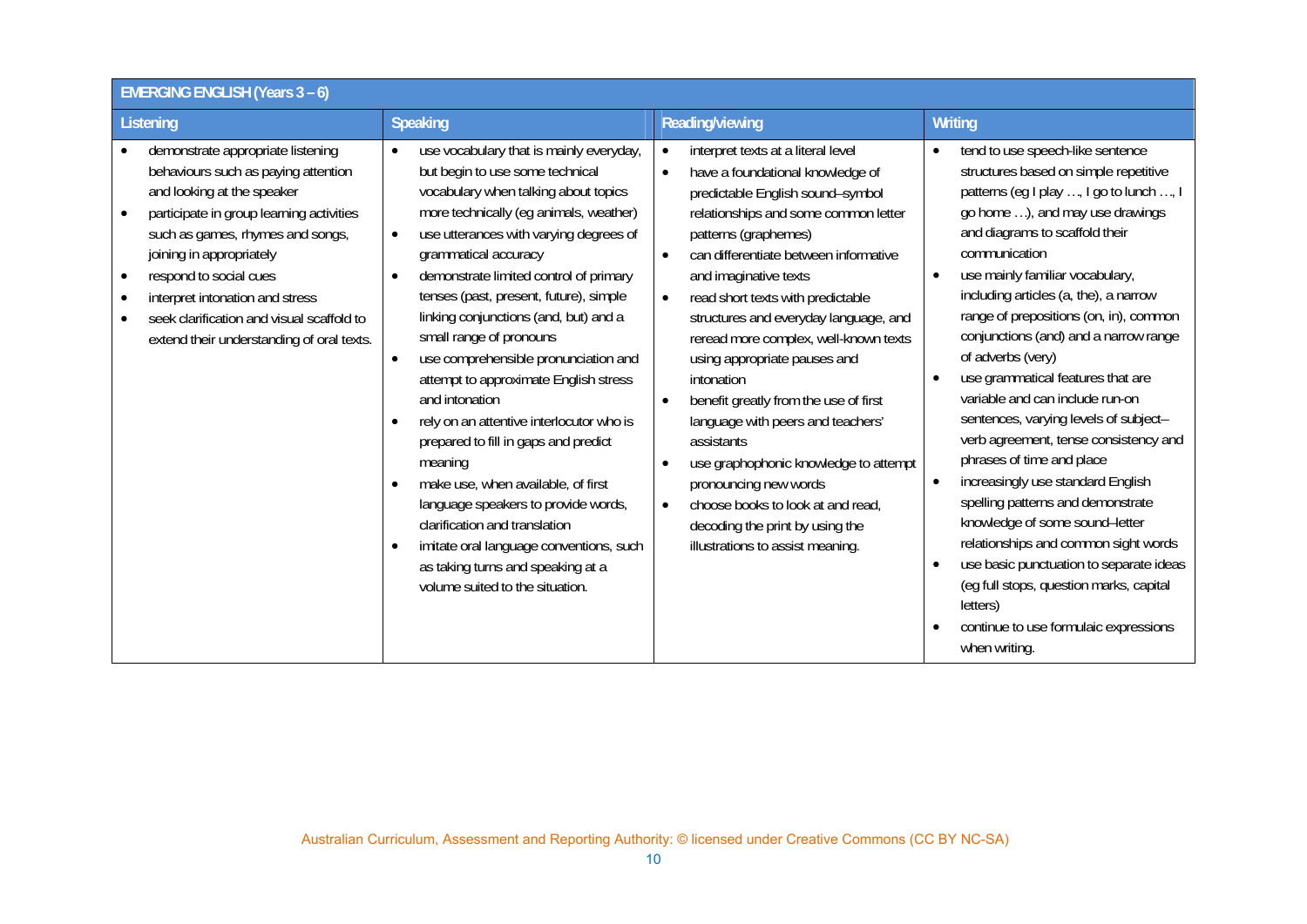### Years 7 to 10

| <b>EMERGING ENGLISH (Years 7 - 10)</b>                                                                                                                                                                                                                                                                                                                                                                                                                                                                                                                  |                                                                                                                                                                                                                                                                                                                                                                                                                                                                                                                                          |                                                                                                                                                                                                                                                                                                                                                                                                                                                                                                                                  |                                                                                                                                                                                                                                                                                                                                                                                                                                                                                                                   |
|---------------------------------------------------------------------------------------------------------------------------------------------------------------------------------------------------------------------------------------------------------------------------------------------------------------------------------------------------------------------------------------------------------------------------------------------------------------------------------------------------------------------------------------------------------|------------------------------------------------------------------------------------------------------------------------------------------------------------------------------------------------------------------------------------------------------------------------------------------------------------------------------------------------------------------------------------------------------------------------------------------------------------------------------------------------------------------------------------------|----------------------------------------------------------------------------------------------------------------------------------------------------------------------------------------------------------------------------------------------------------------------------------------------------------------------------------------------------------------------------------------------------------------------------------------------------------------------------------------------------------------------------------|-------------------------------------------------------------------------------------------------------------------------------------------------------------------------------------------------------------------------------------------------------------------------------------------------------------------------------------------------------------------------------------------------------------------------------------------------------------------------------------------------------------------|
| Listening                                                                                                                                                                                                                                                                                                                                                                                                                                                                                                                                               | Speaking                                                                                                                                                                                                                                                                                                                                                                                                                                                                                                                                 | Reading/viewing                                                                                                                                                                                                                                                                                                                                                                                                                                                                                                                  | Writing                                                                                                                                                                                                                                                                                                                                                                                                                                                                                                           |
| Student progress can be monitored during the school year using the EAL/D learning progression. It is important to note that:<br>placement on this continuum should be based on a body of evidence and not just one work sample<br>ability in one mode is not an indication of ability across all modes.                                                                                                                                                                                                                                                 |                                                                                                                                                                                                                                                                                                                                                                                                                                                                                                                                          |                                                                                                                                                                                                                                                                                                                                                                                                                                                                                                                                  |                                                                                                                                                                                                                                                                                                                                                                                                                                                                                                                   |
| Learners at the beginning of this phase can<br>understand familiar instructions and<br>information in a variety of classroom<br>situations. In this phase, with scaffolding,<br>they begin to extract specific information<br>from familiar audio-visual texts and<br>understand the gist of teacher explanations<br>involving known subject-specific information.                                                                                                                                                                                      | Learners at the beginning of this phase<br>communicate simply in a variety of familiar<br>classroom contexts. In this phase, they<br>begin to use simple but effective strategies<br>for initiating communication, negotiating<br>meaning and communicating in a range of<br>familiar and some academic contexts. They<br>may appear to make more errors as they<br>start to create their own sentences rather<br>than repeating formulaic expressions.                                                                                  | Learners at the beginning of this phase can<br>interpret simple, culturally accessible texts.<br>In this phase, they begin to read, view and<br>comprehend the purpose, main ideas and<br>most specific information that have been<br>taught in a range of simple texts, including<br>informative texts on familiar topics.                                                                                                                                                                                                      | Learners at the beginning of this phase<br>produce basic classroom and social texts<br>following highly structured examples. In this<br>phase, they begin to write for a range of<br>everyday classroom and personal purposes<br>using a bilingual dictionary, bilingual<br>teachers' assistants or bilingual teachers for<br>support. Their first language influence is<br>evident in the way they organise texts.                                                                                               |
| Students:<br>participate in two-way conversations on<br>familiar topics in familiar, informal<br>English, responding appropriately and<br>in turn<br>are beginning to correctly interpret<br>$\bullet$<br>intonation, stress and other culturally-<br>specific nonverbal communication<br>are unable to process detail that is<br>$\bullet$<br>specialised or comprehend much of the<br>subject-specific terminology that is used<br>if it has not previously been introduced<br>have limited understanding of<br>vocabulary across different registers | Students:<br>elaborate on some ideas in coherent<br>$\bullet$<br>speech by using standard expressions<br>to discuss views and attitudes<br>give short, prepared formal spoken<br>$\bullet$<br>reports, but questions directed to them<br>during or after the presentation may<br>present difficulties<br>may show evidence of home language<br>$\bullet$<br>background knowledge in verbal and<br>nonverbal communication<br>experiment with simple grammatical<br>$\bullet$<br>forms, conjunctions and pronouns with<br>varying success | Students:<br>are beginning to draw inferences and to<br>$\bullet$<br>distinguish opinion from fact<br>begin to develop understanding beyond<br>$\bullet$<br>the literal level of text, using context<br>clues to make meaning<br>may be able to comprehend subject-<br>$\bullet$<br>specific words more easily than<br>common words (eg plant, work, feed,<br>which have a range of meanings<br>depending on the context)<br>use their understanding of basic text<br>$\bullet$<br>organisation to extend their<br>comprehension | Students:<br>may copy whole chunks of language<br>from a text rather than taking notes and<br>rewriting in their own words<br>attempt to reproduce basic repertoire of<br>$\bullet$<br>text types (eg an email)<br>text may exhibit knowledge of common<br>$\bullet$<br>cultural references<br>formulaic expressions may be used to<br>$\bullet$<br>structure text<br>are able to use topic sentences and<br>$\bullet$<br>stay on topic<br>experiment with presenting their own<br>ideas with varying grammatical |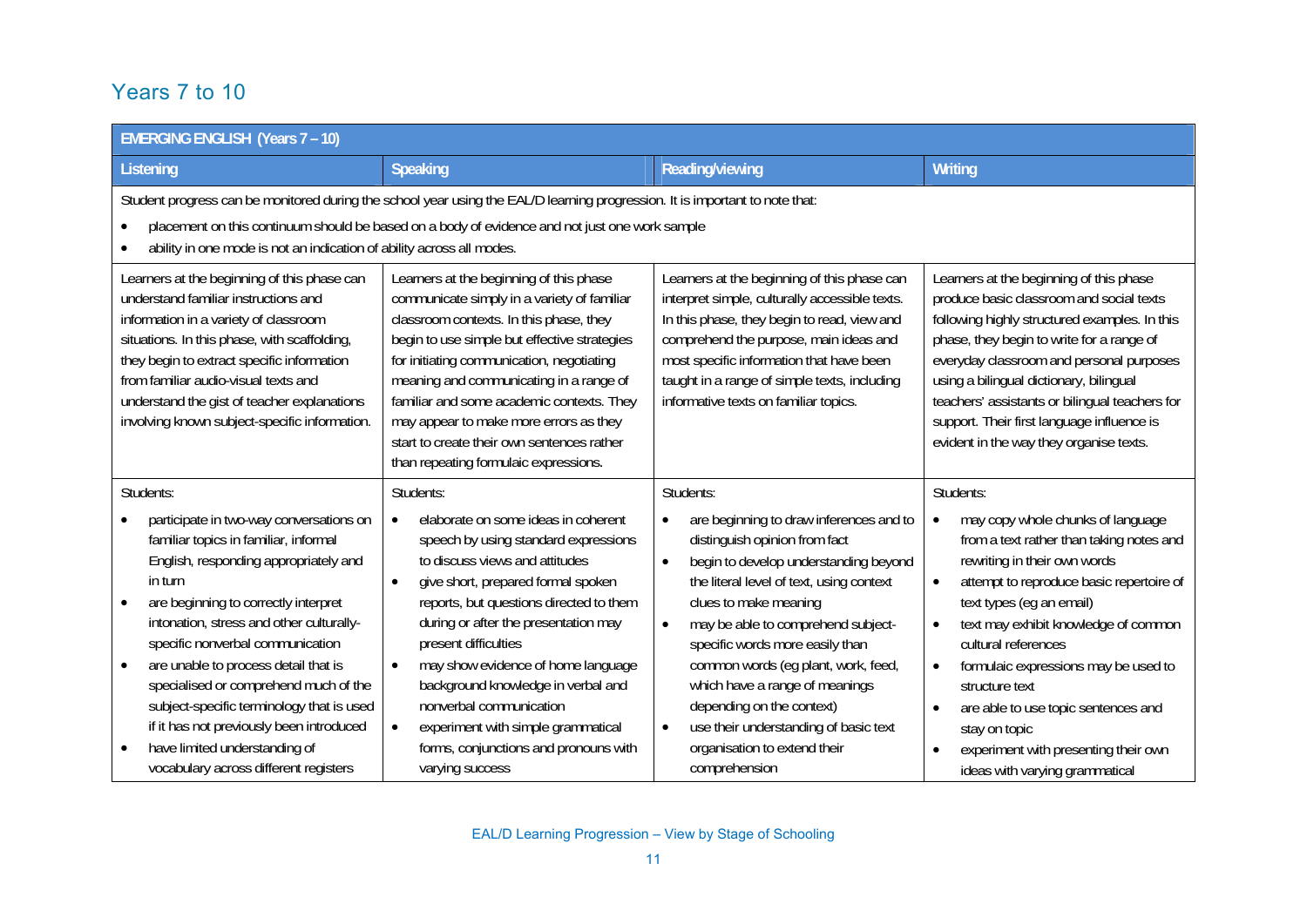| <b>EMERGING ENGLISH (Years 7 - 10)</b>                                                                                                                                                                                    |                                                                                                                                                                                                                                                                                                                                                                                                                                                   |                                                                                                                                                                                                                                                                                                                                   |                                                                                                                                                                                                                                                                                                                                                                                                                                                                                                                                                                                                                                                       |
|---------------------------------------------------------------------------------------------------------------------------------------------------------------------------------------------------------------------------|---------------------------------------------------------------------------------------------------------------------------------------------------------------------------------------------------------------------------------------------------------------------------------------------------------------------------------------------------------------------------------------------------------------------------------------------------|-----------------------------------------------------------------------------------------------------------------------------------------------------------------------------------------------------------------------------------------------------------------------------------------------------------------------------------|-------------------------------------------------------------------------------------------------------------------------------------------------------------------------------------------------------------------------------------------------------------------------------------------------------------------------------------------------------------------------------------------------------------------------------------------------------------------------------------------------------------------------------------------------------------------------------------------------------------------------------------------------------|
| Listening                                                                                                                                                                                                                 | <b>Speaking</b>                                                                                                                                                                                                                                                                                                                                                                                                                                   | Reading/viewing                                                                                                                                                                                                                                                                                                                   | Writing                                                                                                                                                                                                                                                                                                                                                                                                                                                                                                                                                                                                                                               |
| (particularly the academic register), and<br>this will present as a weakness in<br>comprehension<br>increasingly distinguish unfamiliar<br>sounds in English<br>generally ask for help and repetition<br>where necessary. | use comprehensible pronunciation and<br>develop an awareness of English stress<br>and intonation, although this is not<br>always reproduced accurately<br>may seek to extend oral skills in English<br>through experimentation with new<br>vocabulary (which can be seen in<br>obvious errors), or else they will<br>communicate effectively by avoiding<br>complex language forms and<br>vocabulary, rather than attempting to<br>develop these. | begin to combine strategies such as<br>$\bullet$<br>rereading and reading on to facilitate<br>decoding<br>bring their previous cultural and<br>linguistic experiences to the task of<br>reading in order to make sense of print,<br>and benefit greatly from the use of first<br>language with peers and teachers'<br>assistants. | accuracy, using simple connectives and<br>subject-specific vocabulary<br>show some awareness of the difference<br>between informal and academic<br>language, and experience difficulty in<br>the accurate reproduction of most<br>academic language<br>use basic punctuation accurately (eg<br>capital letters, full stops and question<br>marks); first language influence is still<br>evident in punctuation<br>construct paragraphs that may be<br>underdeveloped and show a lack of<br>whole-text consistency<br>spelling may be inconsistent but when<br>read phonetically does not impede<br>comprehension<br>edit their text with the teacher. |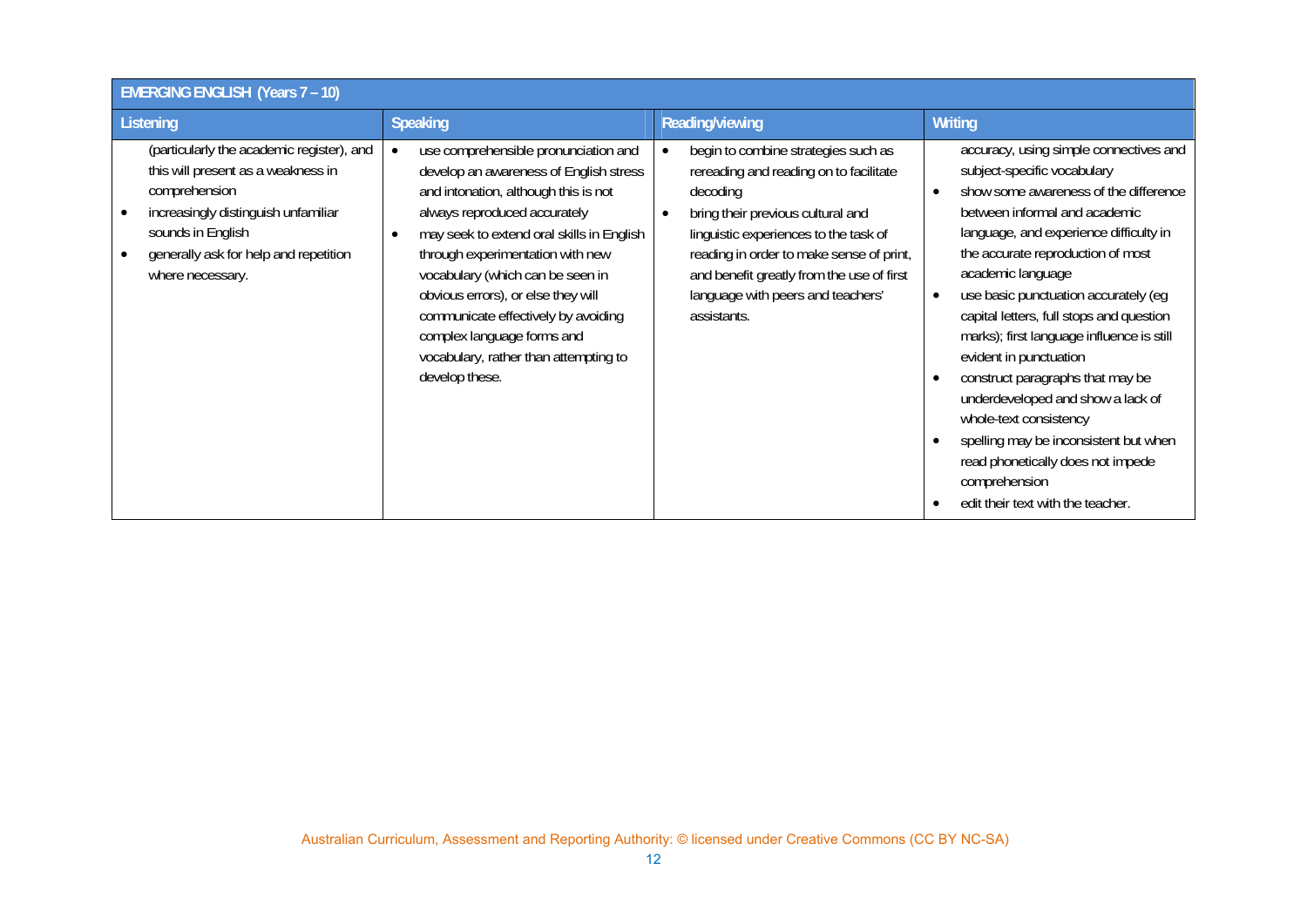### **Developing English**

#### **CHARACTERISTICS OF THIS LEARNER GROUP**

Each phase describes a period of significant English language learning development. There will be differences between a student at the beginning of the phase and a student at the end of the phase.

These students can speak one or more languages/dialects, including functional English, and have a developing knowledge of print literacy in English. They are active participants in classroom and school routines, and are able to concentrate for longer periods. They purposefully engage with curriculum demands with increasing success. Their first language continues to be a valuable support, and these learners understand the value of code-switching – that is, the ability to change from one language/dialect to suit the context. They produce increasingly extended pieces of spoken and written English (although they may be more proficient in one mode than the other), which include their own innovations with the language. However, they are still developing control over English grammar and building their vocabulary; hence, they continue to need explicit language to be taught, and teaching strategies supportive of EAL/D learners, particularly with academic language of subject disciplines. They are increasingly able to use English sufficiently to demonstrate their understanding of content and thus meet some of the achievement standards for their year level, as described in the Australian Curriculum.

### **Foundation to Year 2**

| DEVELOPING ENGLISH (Years F - 2)                                                                                                                                                                                                                                                                             |                                                                                                                                                                                                                                                                                                                                                                                                 |                                                                                                                                                                                                                                                                                                                                                                                                              |                                                                                                                                                                                                                                                                                                                                               |
|--------------------------------------------------------------------------------------------------------------------------------------------------------------------------------------------------------------------------------------------------------------------------------------------------------------|-------------------------------------------------------------------------------------------------------------------------------------------------------------------------------------------------------------------------------------------------------------------------------------------------------------------------------------------------------------------------------------------------|--------------------------------------------------------------------------------------------------------------------------------------------------------------------------------------------------------------------------------------------------------------------------------------------------------------------------------------------------------------------------------------------------------------|-----------------------------------------------------------------------------------------------------------------------------------------------------------------------------------------------------------------------------------------------------------------------------------------------------------------------------------------------|
| Listening                                                                                                                                                                                                                                                                                                    | <b>Speaking</b>                                                                                                                                                                                                                                                                                                                                                                                 | Reading/viewing                                                                                                                                                                                                                                                                                                                                                                                              | Writing                                                                                                                                                                                                                                                                                                                                       |
|                                                                                                                                                                                                                                                                                                              | Student progress can be monitored during the school year using the EAL/D learning progression. It is important to note that:                                                                                                                                                                                                                                                                    |                                                                                                                                                                                                                                                                                                                                                                                                              |                                                                                                                                                                                                                                                                                                                                               |
| ability in one mode is not an indication of ability across all modes.                                                                                                                                                                                                                                        | placement on this continuum should be based on a body of evidence and not just one work sample                                                                                                                                                                                                                                                                                                  |                                                                                                                                                                                                                                                                                                                                                                                                              |                                                                                                                                                                                                                                                                                                                                               |
| Learners at the beginning of this phase<br>exhibit accepted listening behaviours and<br>interpret meaning in familiar situations. In<br>this phase, they develop their listening skills<br>to be able to infer the meaning of some<br>unfamiliar subject-specific situations if given<br>contextual support. | Learners at the beginning of this phase<br>generally participate appropriately in<br>classroom routines (eg group work) and are<br>producing original utterances rather than<br>relying on formulaic and learned language.<br>In this phase, they become more confident<br>as initiators of conversations and, with<br>support, can achieve in most oral activities<br>required by the teacher. | Learners at the beginning of this phase read<br>simple texts independently and begin to<br>understand the gist of most class texts<br>independently. In this phase, they show<br>some understanding beyond the literal level<br>of these main ideas, issues or plot<br>developments in a range of accessible,<br>authentic visual, written and electronic texts<br>from across the curriculum, although they | Learners at the beginning of this phase write<br>for a range of classroom purposes with<br>varying grammatical accuracy, although they<br>still exhibit first language influence. In this<br>phase, they begin to produce a range of text<br>types from across the curriculum, showing<br>an awareness of coherence, purpose and<br>audience. |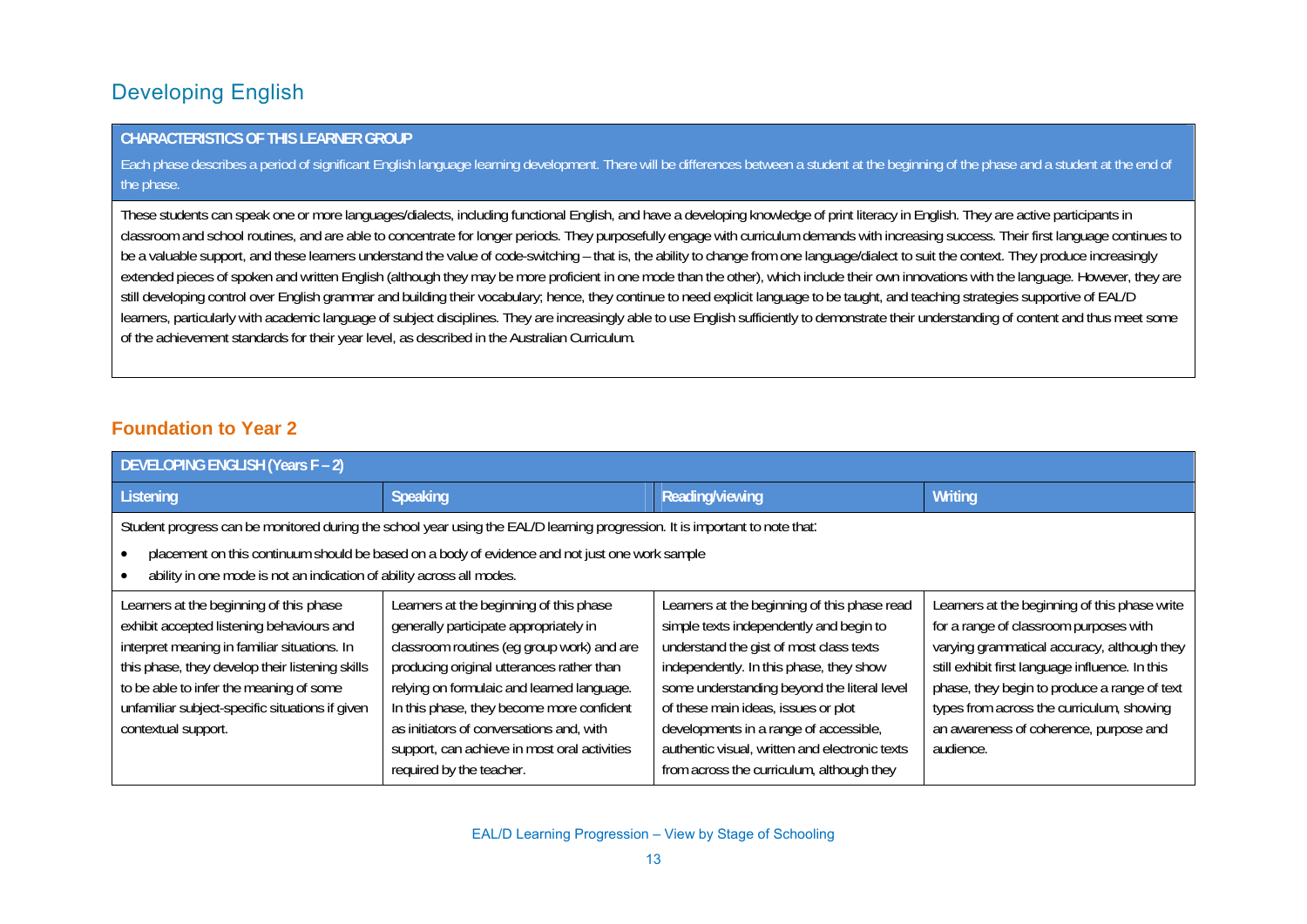| <b>DEVELOPING ENGLISH (Years F - 2)</b>                                                                                                                                                                                                                                                                                                                                                                                                                                                                                                                                                                                                                                                                                                                                               |                                                                                                                                                                                                                                                                                                                                                                                                                                                                                                                                                                                                                                                                                                                                                                                                                             |                                                                                                                                                                                                                                                                                                                                                                                                                                                                                                                                                                                                                                                                                                                                                                                                                                                                                         |                                                                                                                                                                                                                                                                                                                                                                                                                                                                                                                                                                                                                                                                                                                                                                                                                                          |
|---------------------------------------------------------------------------------------------------------------------------------------------------------------------------------------------------------------------------------------------------------------------------------------------------------------------------------------------------------------------------------------------------------------------------------------------------------------------------------------------------------------------------------------------------------------------------------------------------------------------------------------------------------------------------------------------------------------------------------------------------------------------------------------|-----------------------------------------------------------------------------------------------------------------------------------------------------------------------------------------------------------------------------------------------------------------------------------------------------------------------------------------------------------------------------------------------------------------------------------------------------------------------------------------------------------------------------------------------------------------------------------------------------------------------------------------------------------------------------------------------------------------------------------------------------------------------------------------------------------------------------|-----------------------------------------------------------------------------------------------------------------------------------------------------------------------------------------------------------------------------------------------------------------------------------------------------------------------------------------------------------------------------------------------------------------------------------------------------------------------------------------------------------------------------------------------------------------------------------------------------------------------------------------------------------------------------------------------------------------------------------------------------------------------------------------------------------------------------------------------------------------------------------------|------------------------------------------------------------------------------------------------------------------------------------------------------------------------------------------------------------------------------------------------------------------------------------------------------------------------------------------------------------------------------------------------------------------------------------------------------------------------------------------------------------------------------------------------------------------------------------------------------------------------------------------------------------------------------------------------------------------------------------------------------------------------------------------------------------------------------------------|
| Listening                                                                                                                                                                                                                                                                                                                                                                                                                                                                                                                                                                                                                                                                                                                                                                             | Speaking                                                                                                                                                                                                                                                                                                                                                                                                                                                                                                                                                                                                                                                                                                                                                                                                                    | Reading/viewing                                                                                                                                                                                                                                                                                                                                                                                                                                                                                                                                                                                                                                                                                                                                                                                                                                                                         | Writing                                                                                                                                                                                                                                                                                                                                                                                                                                                                                                                                                                                                                                                                                                                                                                                                                                  |
|                                                                                                                                                                                                                                                                                                                                                                                                                                                                                                                                                                                                                                                                                                                                                                                       |                                                                                                                                                                                                                                                                                                                                                                                                                                                                                                                                                                                                                                                                                                                                                                                                                             | will rely largely on illustrations to construct<br>meaning.                                                                                                                                                                                                                                                                                                                                                                                                                                                                                                                                                                                                                                                                                                                                                                                                                             |                                                                                                                                                                                                                                                                                                                                                                                                                                                                                                                                                                                                                                                                                                                                                                                                                                          |
| Students:                                                                                                                                                                                                                                                                                                                                                                                                                                                                                                                                                                                                                                                                                                                                                                             | Students:                                                                                                                                                                                                                                                                                                                                                                                                                                                                                                                                                                                                                                                                                                                                                                                                                   | Students:                                                                                                                                                                                                                                                                                                                                                                                                                                                                                                                                                                                                                                                                                                                                                                                                                                                                               | Students:                                                                                                                                                                                                                                                                                                                                                                                                                                                                                                                                                                                                                                                                                                                                                                                                                                |
| actively attend to the conversations of<br>other English speakers on familiar<br>topics when the speech is clear and the<br>pace is regular<br>have increased listening participation<br>across a wider range of social and<br>learning situations, including listening to<br>a talk, teacher instructions or classroom<br>discussions, when the language is in<br>context<br>get the gist of unfamiliar English in<br>predictable social and learning<br>situations<br>follow simple teacher direction and<br>explanations with less dependence on<br>gesture and visuals, drawing on a range<br>of discourse markers (such as<br>expression) to help make meaning<br>are beginning to respond to different<br>registers and understand the<br>importance of listening for different | speak with greater fluency and fewer<br>$\bullet$<br>hesitations, structuring utterances<br>through appropriate word order rather<br>than intonation (eg Do you like ?<br>instead of You like ?)<br>understand that the use and choice of<br>$\bullet$<br>language are dependent upon the<br>social or classroom situation, and can<br>use familiar structures in some less<br>familiar contexts (eg borrowing a library<br>book)<br>use pronunciation that increasingly<br>$\bullet$<br>approximates the English they hear<br>around them, losing first language<br>features in their pronunciation<br>use an expanding range of common,<br>everyday vocabulary with confidence<br>and a limited range of technical<br>vocabulary for operating in the<br>curriculum<br>begin to generate their own language,<br>$\bullet$ | begin to understand that written texts<br>$\bullet$<br>are structured differently from spoken<br>ones, that written texts may have<br>differences according to purpose, and<br>that visual texts such as maps and<br>tables are read in specific ways<br>continue to use first language culture<br>$\bullet$<br>and experiences, when given the<br>opportunity, in order to compare and<br>contrast text types and meanings, and<br>thus enhance their comprehension and<br>cognitive abilities in both languages<br>use appropriate intonation when<br>$\bullet$<br>reading statements, questions and<br>dialogue<br>use their growing oral language and<br>$\bullet$<br>grammatical knowledge to read at the<br>phrasal level, putting collocating words<br>together as they read (eg once upon a<br>time), and following simple cohesive<br>devices in texts (eg later, next, in the | use familiar language and repeated<br>structures to generate writing (eg On<br>the weekend I )<br>write short, simple texts that<br>$\bullet$<br>communicate their ideas for an<br>increasing variety of purposes,<br>beginning to use features of written<br>rather than spoken English<br>continue to use their first language and<br>$\bullet$<br>previous learning experiences as they<br>develop an understanding of the<br>differences in text types and linguistic<br>features between first language and<br>English to construct texts<br>spell with greater accuracy common<br>words learned in the classroom and<br>spell other words based on their own<br>pronunciation (eg facary for factory),<br>phonetic interpretations based on first<br>language (eg oba dere for over there)<br>separate ideas when writing by using |
| purposes                                                                                                                                                                                                                                                                                                                                                                                                                                                                                                                                                                                                                                                                                                                                                                              | combining known formulas and                                                                                                                                                                                                                                                                                                                                                                                                                                                                                                                                                                                                                                                                                                                                                                                                | end)                                                                                                                                                                                                                                                                                                                                                                                                                                                                                                                                                                                                                                                                                                                                                                                                                                                                                    | full stops, experimenting with commas                                                                                                                                                                                                                                                                                                                                                                                                                                                                                                                                                                                                                                                                                                                                                                                                    |
| interpret most language literally,                                                                                                                                                                                                                                                                                                                                                                                                                                                                                                                                                                                                                                                                                                                                                    | vocabulary to make original utterances                                                                                                                                                                                                                                                                                                                                                                                                                                                                                                                                                                                                                                                                                                                                                                                      | comprehend mostly at the literal level<br>$\bullet$                                                                                                                                                                                                                                                                                                                                                                                                                                                                                                                                                                                                                                                                                                                                                                                                                                     | and attempt paragraphing                                                                                                                                                                                                                                                                                                                                                                                                                                                                                                                                                                                                                                                                                                                                                                                                                 |
| although they are beginning to hear                                                                                                                                                                                                                                                                                                                                                                                                                                                                                                                                                                                                                                                                                                                                                   | adapt available vocabulary to talk<br>$\bullet$                                                                                                                                                                                                                                                                                                                                                                                                                                                                                                                                                                                                                                                                                                                                                                             | and rely on teacher input to grasp<br>inferential meanings                                                                                                                                                                                                                                                                                                                                                                                                                                                                                                                                                                                                                                                                                                                                                                                                                              | use simple sentence structures and                                                                                                                                                                                                                                                                                                                                                                                                                                                                                                                                                                                                                                                                                                                                                                                                       |
| humour                                                                                                                                                                                                                                                                                                                                                                                                                                                                                                                                                                                                                                                                                                                                                                                | around a topic in order to compensate<br>for unknown vocabulary, attempting                                                                                                                                                                                                                                                                                                                                                                                                                                                                                                                                                                                                                                                                                                                                                 | can read common irregular words such<br>$\bullet$                                                                                                                                                                                                                                                                                                                                                                                                                                                                                                                                                                                                                                                                                                                                                                                                                                       | make some attempts at compound and<br>complex sentences, although there are                                                                                                                                                                                                                                                                                                                                                                                                                                                                                                                                                                                                                                                                                                                                                              |
|                                                                                                                                                                                                                                                                                                                                                                                                                                                                                                                                                                                                                                                                                                                                                                                       |                                                                                                                                                                                                                                                                                                                                                                                                                                                                                                                                                                                                                                                                                                                                                                                                                             | as which and who, and can recognise                                                                                                                                                                                                                                                                                                                                                                                                                                                                                                                                                                                                                                                                                                                                                                                                                                                     | still syntactical errors in their writing                                                                                                                                                                                                                                                                                                                                                                                                                                                                                                                                                                                                                                                                                                                                                                                                |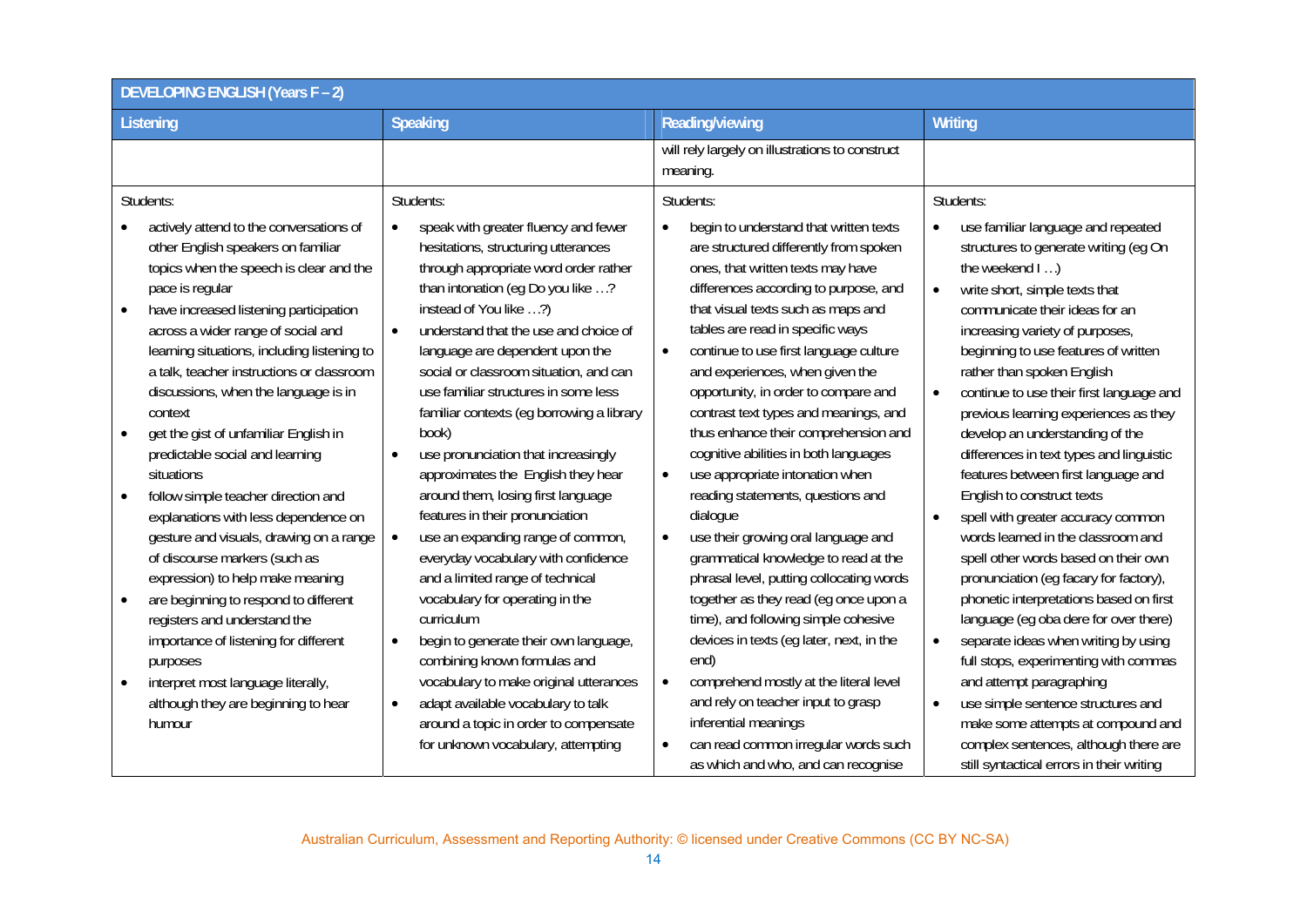| DEVELOPING ENGLISH (Years F - 2)                                                                                                                                                                                                                                                                                                                                                                                                                                                                                                                                                                                                             |                                                                                                                                                                                                                                                                                                                                              |                                                                                                                                                                                                                                                                                                                                                                                                                                                                                                                                                                                                                                                                    |                                                                                                                                                                                                                                                                                                                                                                                                                                                                                                                                                                                                                                                                                      |
|----------------------------------------------------------------------------------------------------------------------------------------------------------------------------------------------------------------------------------------------------------------------------------------------------------------------------------------------------------------------------------------------------------------------------------------------------------------------------------------------------------------------------------------------------------------------------------------------------------------------------------------------|----------------------------------------------------------------------------------------------------------------------------------------------------------------------------------------------------------------------------------------------------------------------------------------------------------------------------------------------|--------------------------------------------------------------------------------------------------------------------------------------------------------------------------------------------------------------------------------------------------------------------------------------------------------------------------------------------------------------------------------------------------------------------------------------------------------------------------------------------------------------------------------------------------------------------------------------------------------------------------------------------------------------------|--------------------------------------------------------------------------------------------------------------------------------------------------------------------------------------------------------------------------------------------------------------------------------------------------------------------------------------------------------------------------------------------------------------------------------------------------------------------------------------------------------------------------------------------------------------------------------------------------------------------------------------------------------------------------------------|
| Listening                                                                                                                                                                                                                                                                                                                                                                                                                                                                                                                                                                                                                                    | Speaking                                                                                                                                                                                                                                                                                                                                     | Reading/viewing                                                                                                                                                                                                                                                                                                                                                                                                                                                                                                                                                                                                                                                    | Writing                                                                                                                                                                                                                                                                                                                                                                                                                                                                                                                                                                                                                                                                              |
| can hear most of the sounds in English,<br>including consonant blends, short and<br>long vowels, and diphthongs<br>develop understandings of sentence<br>types (eg questions) through word order<br>rather than intonation alone<br>are beginning to understand subject-<br>specific vocabulary, contractions (eq<br>won't), some colloquialisms and idioms<br>relevant to the early years context (eg<br>Let's be quiet little mice)<br>seek repetition and clarification in order<br>to understand spoken language, and<br>may ask other first language speakers<br>for meanings of words to check or<br>confirm their own understandings. | approximations using known language<br>to cover gaps<br>may still choose to explore more<br>complex ideas in first language and<br>may use first language structures and<br>features when attempting unfamiliar<br>English constructions (code-switch), or<br>may code-mix (mix first language and<br>English) to convey more complex ideas. | and read more complex, but still<br>common, letter patterns (eg -igh). When<br>instructed, they can recognise common<br>suffixes and prefixes, and use these to<br>construct meaning (eg - ed for past<br>tense of regular verbs)<br>use a range of strategies for working<br>$\bullet$<br>out words and their meanings and to<br>self-correct, including their developing<br>knowledge of everyday and specialist<br>vocabulary, and their knowledge of<br>sentence structure and sound-letter<br>relationships<br>use a growing range of strategies to<br>extend their reading, such as adjusting<br>their reading rate according to the task<br>and reading on. | move from words to phrases, using a<br>small range of phrases expressing the<br>circumstances of an event (eg 'Stir the<br>water slowly' or In the afternoons, we<br>play soccer) and some expanded noun<br>groups (eg one kind of spider that I<br>know)<br>use an expanding range of vocabulary<br>in writing, although it is still reflective of<br>their spoken vocabulary<br>may use first language to plan writing or<br>draw on words from first language when<br>an English equivalent is not known<br>edit writing with growing support to<br>enhance fluency, accuracy and<br>readability<br>participate in shared writing activities as<br>well as writing independently. |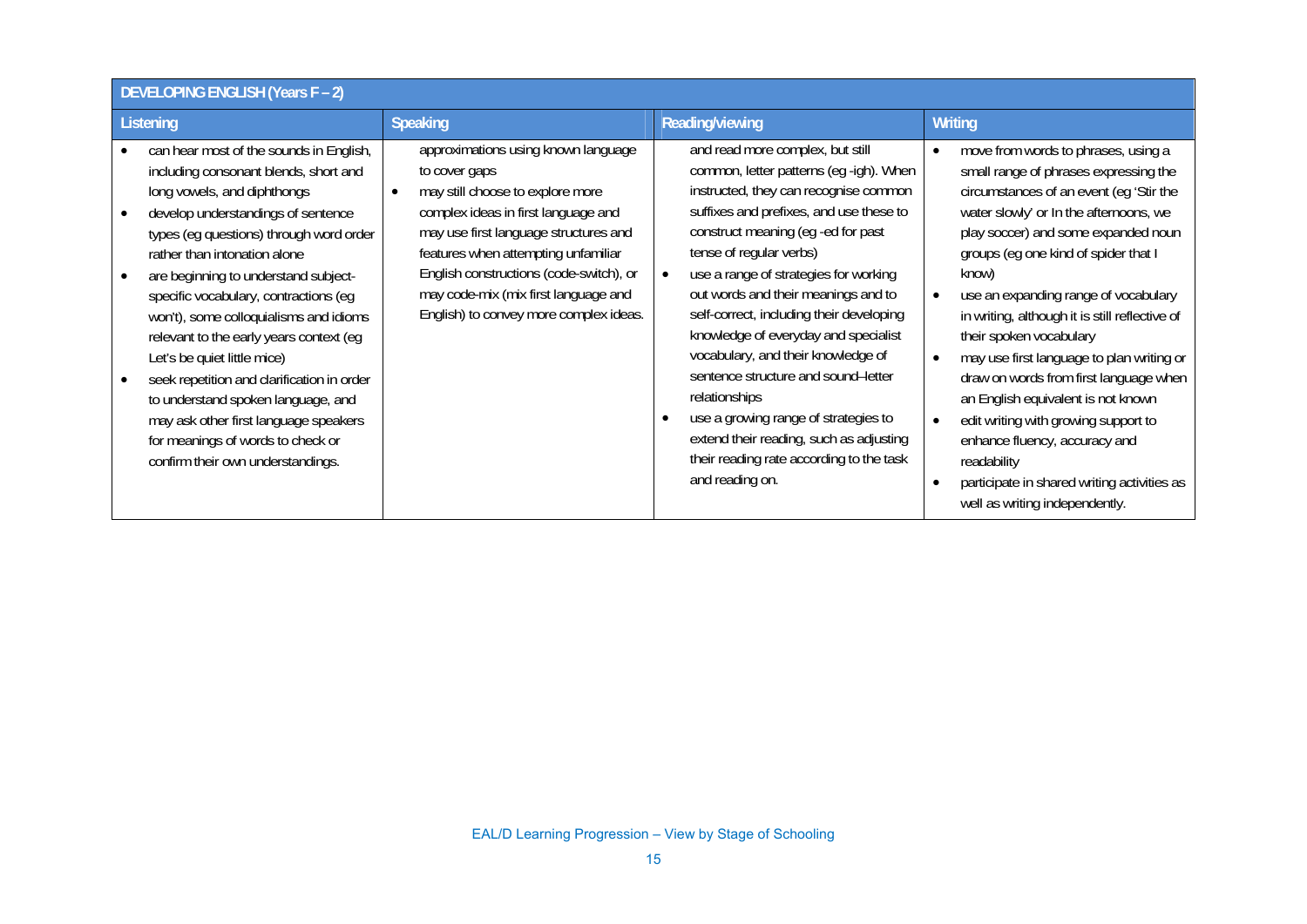#### **Years 3 to 6**

| DEVELOPING ENGLISH (Years 3-6)                                                                                                                                                                                                                                                                                                                                                                                                                                                                                                            |                                                                                                                                                                                                                                                                                                                                                                                                                                                                                                                                                                                          |                                                                                                                                                                                                                                                                                                                                                                                                                                                                                                                                                                                     |                                                                                                                                                                                                                                                                                                                                                                                                                                                                                                                               |  |
|-------------------------------------------------------------------------------------------------------------------------------------------------------------------------------------------------------------------------------------------------------------------------------------------------------------------------------------------------------------------------------------------------------------------------------------------------------------------------------------------------------------------------------------------|------------------------------------------------------------------------------------------------------------------------------------------------------------------------------------------------------------------------------------------------------------------------------------------------------------------------------------------------------------------------------------------------------------------------------------------------------------------------------------------------------------------------------------------------------------------------------------------|-------------------------------------------------------------------------------------------------------------------------------------------------------------------------------------------------------------------------------------------------------------------------------------------------------------------------------------------------------------------------------------------------------------------------------------------------------------------------------------------------------------------------------------------------------------------------------------|-------------------------------------------------------------------------------------------------------------------------------------------------------------------------------------------------------------------------------------------------------------------------------------------------------------------------------------------------------------------------------------------------------------------------------------------------------------------------------------------------------------------------------|--|
| Listening                                                                                                                                                                                                                                                                                                                                                                                                                                                                                                                                 | Speaking                                                                                                                                                                                                                                                                                                                                                                                                                                                                                                                                                                                 | Reading/viewing                                                                                                                                                                                                                                                                                                                                                                                                                                                                                                                                                                     | Writing                                                                                                                                                                                                                                                                                                                                                                                                                                                                                                                       |  |
| Student progress can be monitored during the school year using the EAL/D learning progression. It is important to note that:<br>placement on this continuum should be based on a body of evidence and not just one work sample<br>ability in one mode is not an indication of ability across all modes.                                                                                                                                                                                                                                   |                                                                                                                                                                                                                                                                                                                                                                                                                                                                                                                                                                                          |                                                                                                                                                                                                                                                                                                                                                                                                                                                                                                                                                                                     |                                                                                                                                                                                                                                                                                                                                                                                                                                                                                                                               |  |
| Learners at the beginning of this phase<br>understand spoken English used to talk<br>about familiar and some unfamiliar topics. In<br>this phase, they begin to follow the main<br>ideas in extended talk and discussions, and<br>identify relevant information from subject-<br>specific talk.                                                                                                                                                                                                                                           | Learners at the beginning of this phase<br>communicate and learn through English in<br>predictable social and learning situations. In<br>this phase, they develop independence in<br>selecting and using a small range of English<br>features, while still relying on others to<br>restate or suggest vocabulary and sentence<br>structure.                                                                                                                                                                                                                                              | Learners at the beginning of this phase<br>understand the purpose of most texts and<br>are beginning to understand the gist of most<br>class texts independently. In this phase, they<br>independently read and understand a range<br>of more complex and lengthy texts with<br>predictable structures and familiar<br>vocabulary, but they continue to rely on<br>illustrations to construct meaning.                                                                                                                                                                              | Learners at the beginning of this phase<br>reproduce basic models of most classroom<br>text types, but not at the expected levels of<br>the achievement standards. In this phase,<br>they can write a variety of texts in different<br>curriculum areas with some accuracy in text<br>features, organisation and cohesion,<br>provided that this has been adequately<br>modelled by the teacher.                                                                                                                              |  |
| Students:<br>understand teacher questions and can<br>relay messages<br>understand instructions, recounts and<br>$\bullet$<br>explanations when supported by clear<br>contexts<br>give relevant details of spoken texts<br>$\bullet$<br>listened to, such as retelling a<br>sequence of events<br>respond to different registers<br>$\bullet$<br>appropriately (eg match a formal<br>response to a formal request)<br>understand that open-ended questions<br>$\bullet$<br>(how and why questions) require more<br>than a yes or no answer | Students:<br>initiate and participate in casual<br>$\bullet$<br>exchanges with English-speaking<br>peers, and contribute information and<br>express ideas in group tasks and<br>classroom discussions using politeness<br>conventions<br>recount news (giving details involving<br>$\bullet$<br>where, when, who and what in a time<br>sequence) and can give a short<br>prepared talk on a familiar topic<br>use an expanding range of common,<br>$\bullet$<br>everyday vocabulary with confidence<br>and a limited range of technical<br>vocabulary for operating in the<br>curriculum | Students:<br>understand and enjoy texts read aloud,<br>identifying characters and retelling<br>sequences of events<br>identify the main idea in a paragraph or<br>$\bullet$<br>text, find specific information and make<br>some inferences based on their prior<br>knowledge<br>continue to use first language, culture<br>$\bullet$<br>and experiences, when given the<br>opportunity, to compare and contrast<br>text types and meanings, and thus<br>enhance their comprehension and<br>cognitive abilities in both languages<br>identify some unfamiliar cultural<br>references | Students:<br>plan and write conventional texts,<br>including informative texts and<br>imaginative texts, sequencing<br>information for specific types of texts,<br>such as information reports<br>present information appropriately (eg<br>$\bullet$<br>diagram, graph)<br>show understanding of the structure<br>and function of paragraphs, including<br>topic sentences<br>use a number of common conjunctions<br>$\bullet$<br>and relative pronouns to combine<br>simple sentences into compound and<br>complex sentences |  |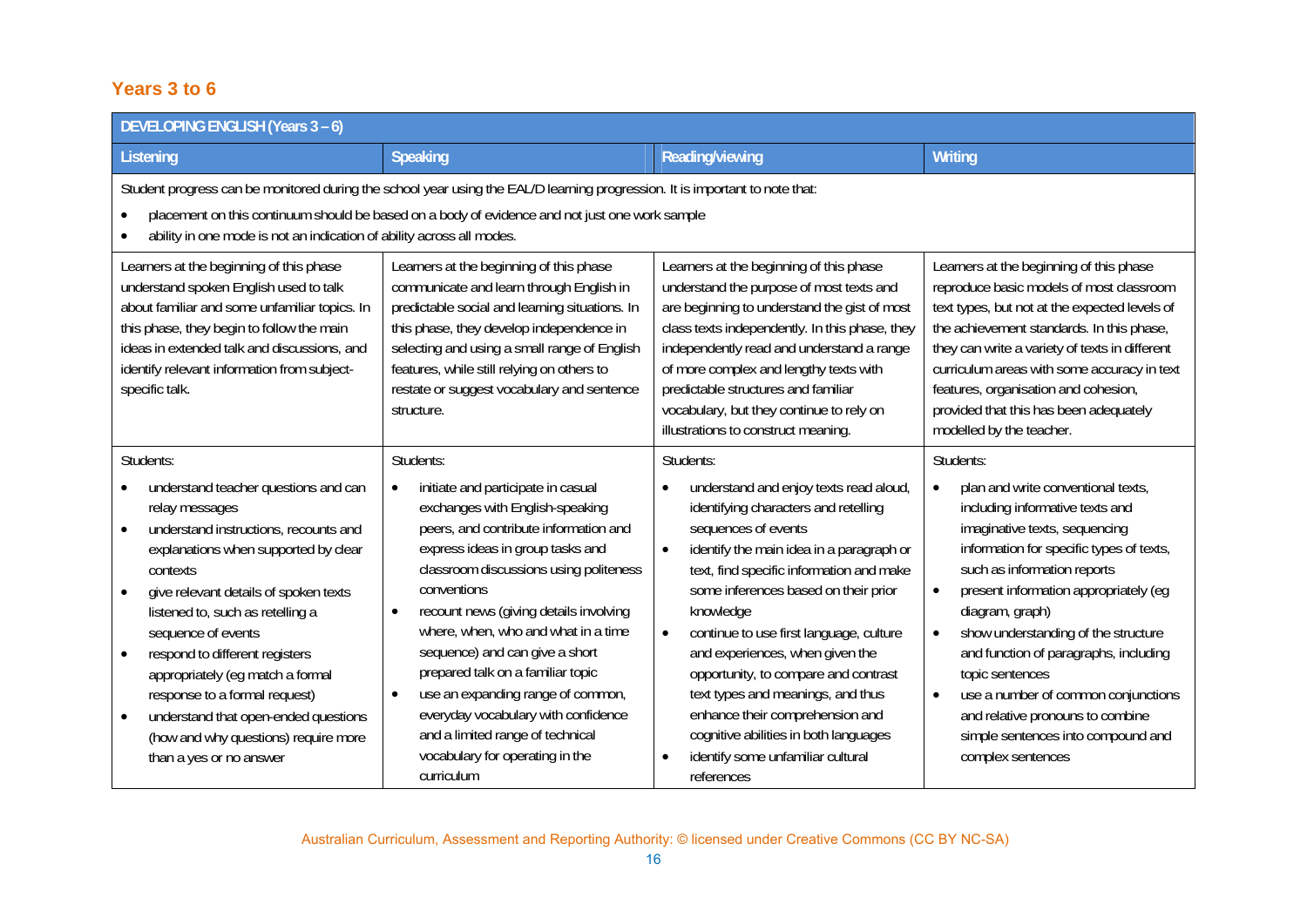| <b>DEVELOPING ENGLISH (Years 3 - 6)</b>                                                                                                                                                                                                                                                                                                                                                                                      |                                                                                                                                                                                                                                                                                                                                                                                                                                                                                                                                                                                                                                                                                                                                                                                                                                                                                                                                                                                                       |                                                                                                                                                                                                                                                                                                                                                                                                                                                                                                                                                                                                                                                                                                                                                                                                                                                                                                                                                                                                                      |                                                                                                                                                                                                                                                                                                                                                                                                                                                                                                                                                                                                                                                                                                                                                                                                                                                                                                                                                                                                                                                                                                                                                                      |
|------------------------------------------------------------------------------------------------------------------------------------------------------------------------------------------------------------------------------------------------------------------------------------------------------------------------------------------------------------------------------------------------------------------------------|-------------------------------------------------------------------------------------------------------------------------------------------------------------------------------------------------------------------------------------------------------------------------------------------------------------------------------------------------------------------------------------------------------------------------------------------------------------------------------------------------------------------------------------------------------------------------------------------------------------------------------------------------------------------------------------------------------------------------------------------------------------------------------------------------------------------------------------------------------------------------------------------------------------------------------------------------------------------------------------------------------|----------------------------------------------------------------------------------------------------------------------------------------------------------------------------------------------------------------------------------------------------------------------------------------------------------------------------------------------------------------------------------------------------------------------------------------------------------------------------------------------------------------------------------------------------------------------------------------------------------------------------------------------------------------------------------------------------------------------------------------------------------------------------------------------------------------------------------------------------------------------------------------------------------------------------------------------------------------------------------------------------------------------|----------------------------------------------------------------------------------------------------------------------------------------------------------------------------------------------------------------------------------------------------------------------------------------------------------------------------------------------------------------------------------------------------------------------------------------------------------------------------------------------------------------------------------------------------------------------------------------------------------------------------------------------------------------------------------------------------------------------------------------------------------------------------------------------------------------------------------------------------------------------------------------------------------------------------------------------------------------------------------------------------------------------------------------------------------------------------------------------------------------------------------------------------------------------|
| Listening                                                                                                                                                                                                                                                                                                                                                                                                                    | Speaking                                                                                                                                                                                                                                                                                                                                                                                                                                                                                                                                                                                                                                                                                                                                                                                                                                                                                                                                                                                              | Reading/viewing                                                                                                                                                                                                                                                                                                                                                                                                                                                                                                                                                                                                                                                                                                                                                                                                                                                                                                                                                                                                      | Writing                                                                                                                                                                                                                                                                                                                                                                                                                                                                                                                                                                                                                                                                                                                                                                                                                                                                                                                                                                                                                                                                                                                                                              |
| understand common, everyday<br>vocabulary and know that some words<br>can have more than one meaning, and<br>demonstrate a tentative understanding<br>of vocabulary beyond immediate<br>personal and school experiences<br>participate confidently in shared texts,<br>such as songs and poetry<br>can take notes if given note-taking<br>$\bullet$<br>frameworks and if information is not<br>overly complex or unfamiliar. | begin to use some colloquial language<br>use basic English features including<br>$\bullet$<br>intonation, and combine and manipulate<br>learned speech patterns, although<br>errors are still apparent (eg I don't know<br>where is it)<br>identify and describe people, places<br>and things using simple vocabulary,<br>and use basic time markers, common<br>prepositions, some common<br>contractions and simple negative forms<br>choose linking conjunctions (eg and,<br>$\bullet$<br>then, but, or, so) to form compound<br>sentences and a small range of<br>conjunctions (eg because, when,<br>before, after) to form complex<br>sentences<br>use pronunciation that increasingly<br>approximates the English they hear<br>around them, discarding first language<br>features in their pronunciation<br>speak with greater fluency and fewer<br>hesitations, structuring utterances<br>through appropriate word order<br>use English dictionaries<br>$\bullet$<br>rehearse oral productions. | use a range of strategies for working<br>$\bullet$<br>out words and their meanings, including<br>their developing knowledge of everyday<br>and specialist vocabulary and their<br>knowledge of sentence structure and<br>sound-letter relationships<br>use appropriate intonation when<br>$\bullet$<br>reading statements, questions and<br>dialogue<br>can read many irregular words and can<br>$\bullet$<br>recognise and read more complex, but<br>still common, letter patterns (eg -tion).<br>When instructed, can recognise<br>common suffixes and prefixes, and use<br>these to construct meaning (eg -ed for<br>past tense of regular verbs)<br>use their growing oral language to<br>$\bullet$<br>extend their reading and understand<br>how to use morphemes to identify word<br>meaning (eg big in bigger and biggest)<br>use a growing range of strategies to<br>$\bullet$<br>extend their reading, such as adjusting<br>their reading rate according to the task,<br>skimming, scanning and reading on. | use pronoun reference with<br>$\bullet$<br>noun/pronoun agreement (eg Mary<br>she  her)<br>use appropriate time sequencing (eg<br>first, next, finally)<br>use subject-verb agreement with some<br>accuracy<br>use present and past tense verbs,<br>$\bullet$<br>although they may overgeneralise past<br>tense endings (eg drinked, buyed)<br>use an expanding vocabulary, including<br>$\bullet$<br>subject-specific vocabulary, and select<br>suitable words to enhance descriptions<br>(eg huge instead of big)<br>edit with growing success to enhance<br>fluency, accuracy and readability, and<br>present their writing appropriately in<br>print and electronic forms<br>continue to use their first language and<br>$\bullet$<br>previous learning experiences as they<br>develop an understanding of the<br>differences in text types and linguistic<br>features between first language and<br>English in order to construct texts<br>participate in shared writing,<br>brainstorming and conferencing as pre-<br>and post-writing activities<br>engage in planning and writing,<br>accessing vocabulary and spelling<br>knowledge to edit their own work. |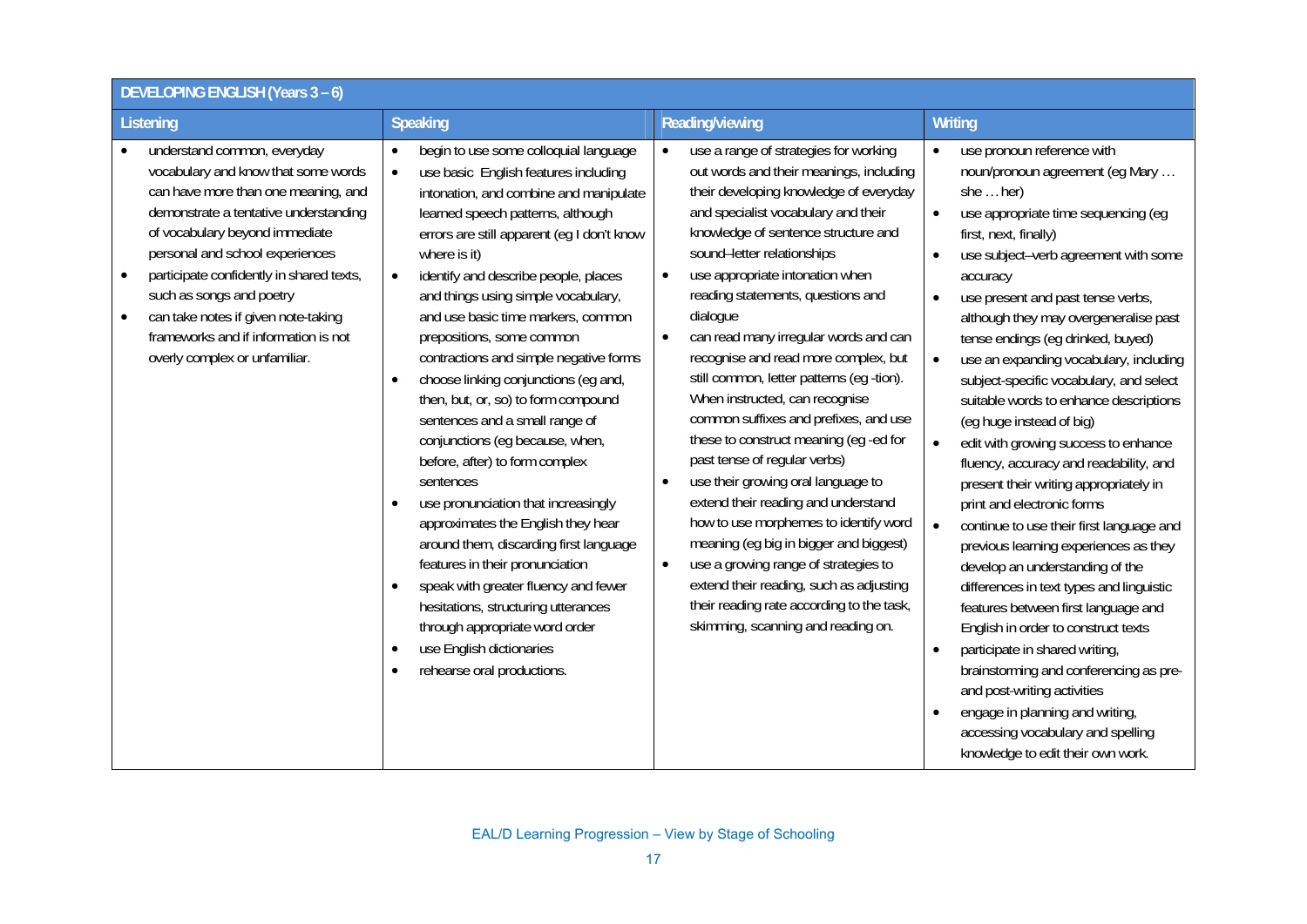#### **Years 7 to 10**

| <b>DEVELOPING ENGLISH (Years 7-10)</b>                                                                                                                                                                                                                                                                                                                                                                                                                                                                                                                                                                                            |                                                                                                                                                                                                                                                                                                                                                                                                                                                                                                                                                    |                                                                                                                                                                                                                                                                                                                                                                                                                                                                                                                                                                                                             |                                                                                                                                                                                                                                                                                                                                                                                                                                                                                                                                                                                                              |  |
|-----------------------------------------------------------------------------------------------------------------------------------------------------------------------------------------------------------------------------------------------------------------------------------------------------------------------------------------------------------------------------------------------------------------------------------------------------------------------------------------------------------------------------------------------------------------------------------------------------------------------------------|----------------------------------------------------------------------------------------------------------------------------------------------------------------------------------------------------------------------------------------------------------------------------------------------------------------------------------------------------------------------------------------------------------------------------------------------------------------------------------------------------------------------------------------------------|-------------------------------------------------------------------------------------------------------------------------------------------------------------------------------------------------------------------------------------------------------------------------------------------------------------------------------------------------------------------------------------------------------------------------------------------------------------------------------------------------------------------------------------------------------------------------------------------------------------|--------------------------------------------------------------------------------------------------------------------------------------------------------------------------------------------------------------------------------------------------------------------------------------------------------------------------------------------------------------------------------------------------------------------------------------------------------------------------------------------------------------------------------------------------------------------------------------------------------------|--|
| Listening                                                                                                                                                                                                                                                                                                                                                                                                                                                                                                                                                                                                                         | Speaking                                                                                                                                                                                                                                                                                                                                                                                                                                                                                                                                           | Reading/viewing                                                                                                                                                                                                                                                                                                                                                                                                                                                                                                                                                                                             | Writing                                                                                                                                                                                                                                                                                                                                                                                                                                                                                                                                                                                                      |  |
| Student progress can be monitored during the school year using the EAL/D learning progression. It is important to note that:<br>placement on this continuum should be based on a body of evidence and not just one work sample<br>ability in one mode is not an indication of ability across all modes.<br>$\bullet$                                                                                                                                                                                                                                                                                                              |                                                                                                                                                                                                                                                                                                                                                                                                                                                                                                                                                    |                                                                                                                                                                                                                                                                                                                                                                                                                                                                                                                                                                                                             |                                                                                                                                                                                                                                                                                                                                                                                                                                                                                                                                                                                                              |  |
| Learners at the beginning of this phase<br>understand the gist of most classroom<br>interactions and information, provided that<br>this is presented clearly and at a moderate<br>pace. In this phase, they listen successfully<br>in a wide range of social (informal) contexts,<br>although they will still experience difficulty in<br>understanding the main points in most<br>academic (formal) contexts.                                                                                                                                                                                                                    | Learners at the beginning of this phase<br>communicate effectively in the classroom,<br>but not in all academic contexts. In this<br>phase, they participate in, maintain and can<br>achieve in most oral activities required by<br>the teacher.                                                                                                                                                                                                                                                                                                   | Learners at the beginning of this phase<br>understand the main ideas of familiar<br>classroom texts. In this phase, they show<br>some understanding beyond the literal level<br>of these main ideas, issues or plot<br>developments in a range of accessible,<br>authentic visual, written and electronic texts<br>from across the curriculum.                                                                                                                                                                                                                                                              | Learners at the beginning of this phase write<br>independently for a range of classroom<br>purposes with varying grammatical<br>accuracy. They still exhibit first language<br>influence in text and language structure. In<br>this phase, they begin to produce a range of<br>text types from across the curriculum,<br>showing coherence and an awareness of<br>purpose and audience.                                                                                                                                                                                                                      |  |
| Students:<br>respond appropriately in most<br>unplanned exchanges<br>are beginning to use some cultural<br>$\bullet$<br>expectations when listening to English<br>(eg eye contact, distance, gesture)<br>begin to interpret meaning and feelings<br>$\bullet$<br>from intonation, volume, stress,<br>repetition and pacing<br>understand the gist of most spoken and<br>$\bullet$<br>audio-visual texts, and can identify<br>specific information if questions are<br>given beforehand<br>understand the gist of small amounts of<br>$\bullet$<br>non-literal and generalised information<br>when appropriate background is given | Students:<br>ask questions and respond successfully<br>in a wide range of social and some<br>academic contexts, using politeness<br>conventions<br>give and justify opinions if given a<br>$\bullet$<br>supportive environment<br>participate successfully in group<br>$\bullet$<br>discussions and tutorials, using<br>communicative strategies (eg entering<br>the conversation) correctly, provided<br>that this is on a familiar topic<br>demonstrate an awareness and<br>growing control of register in the<br>creation of their spoken texts | Students:<br>may still be experiencing difficulty<br>$\bullet$<br>discriminating literal meaning from<br>implied meaning, subtle references,<br>innuendo and sociocultural references<br>use appropriate intonation when<br>$\bullet$<br>reading statements, questions and<br>dialogue<br>can transfer information from a text to<br>$\bullet$<br>another format (eg diagram, graph)<br>can read many irregular words, and can<br>$\bullet$<br>recognise and read more complex, but<br>still common, letter patterns (eg -tion).<br>When instructed, can recognise<br>common suffixes and prefixes, and use | Students:<br>may produce writing that does not<br>reflect their potential because<br>preparatory reading has taken most of<br>the time and limited the available time<br>for drafting and editing<br>create a range of types of texts, using<br>$\bullet$<br>growing knowledge of text structure<br>continue to produce errors in grammar,<br>$\bullet$<br>punctuation and vocabulary, but these<br>do not impede communication<br>use cohesive devices to link both within<br>$\bullet$<br>and across paragraphs<br>use pronoun reference with<br>$\bullet$<br>noun/pronoun agreement (eg Mary<br>she  her) |  |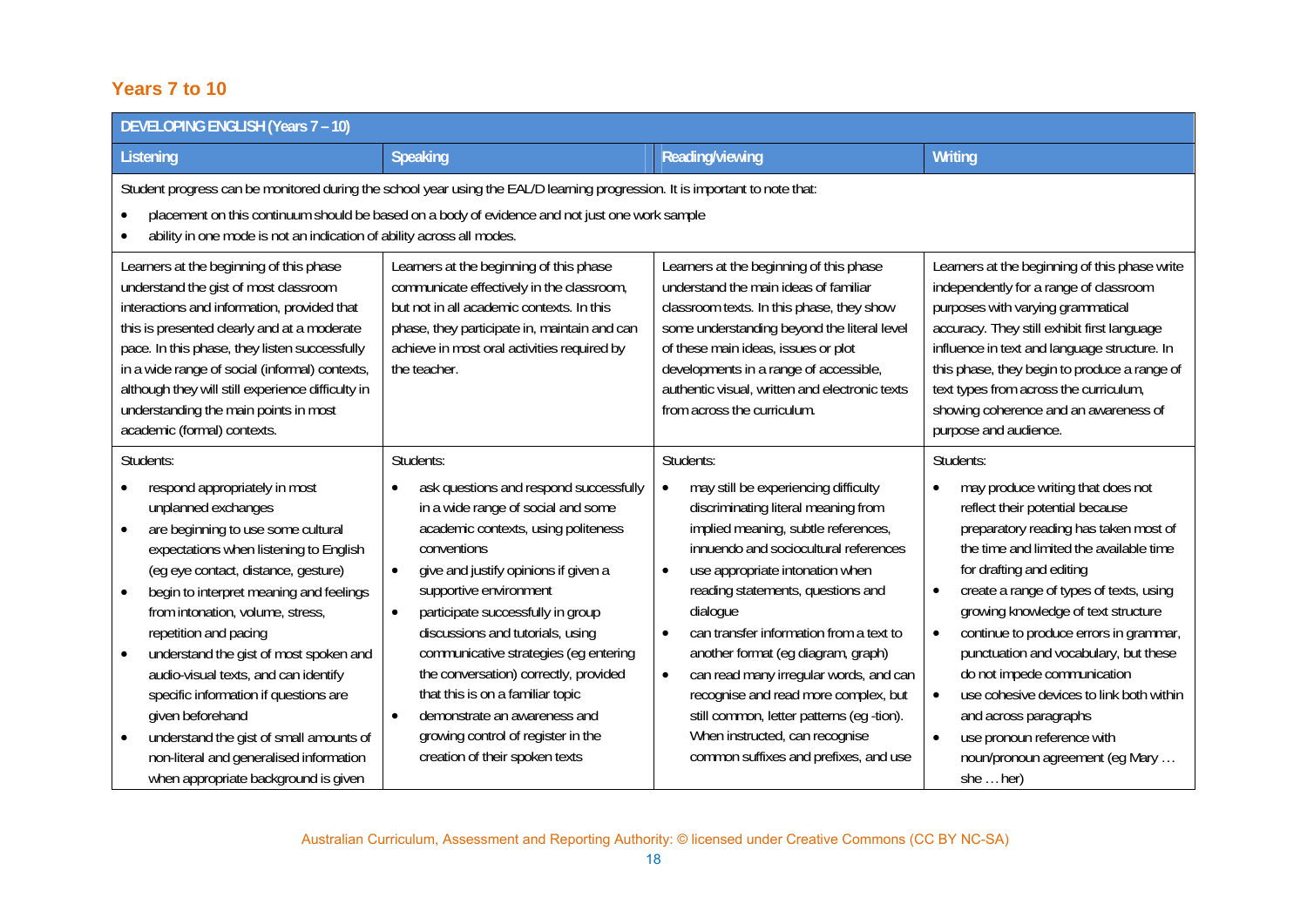| DEVELOPING ENGLISH (Years 7 - 10)                                                                                                                                                                              |                                                                                                                                                                                                                                                                                                                                                                                                                                                                                                                                  |                                                                                                                                                                                                                                                                                                                                                                                                                                                                                                                                                                                                                                                                                                                                                                                                                                                                                     |                                                                                                                                                                                                                                                                                                                                                                                                                                                                                                                                                                                                     |  |
|----------------------------------------------------------------------------------------------------------------------------------------------------------------------------------------------------------------|----------------------------------------------------------------------------------------------------------------------------------------------------------------------------------------------------------------------------------------------------------------------------------------------------------------------------------------------------------------------------------------------------------------------------------------------------------------------------------------------------------------------------------|-------------------------------------------------------------------------------------------------------------------------------------------------------------------------------------------------------------------------------------------------------------------------------------------------------------------------------------------------------------------------------------------------------------------------------------------------------------------------------------------------------------------------------------------------------------------------------------------------------------------------------------------------------------------------------------------------------------------------------------------------------------------------------------------------------------------------------------------------------------------------------------|-----------------------------------------------------------------------------------------------------------------------------------------------------------------------------------------------------------------------------------------------------------------------------------------------------------------------------------------------------------------------------------------------------------------------------------------------------------------------------------------------------------------------------------------------------------------------------------------------------|--|
| Listening                                                                                                                                                                                                      | <b>Speaking</b>                                                                                                                                                                                                                                                                                                                                                                                                                                                                                                                  | Reading/viewing                                                                                                                                                                                                                                                                                                                                                                                                                                                                                                                                                                                                                                                                                                                                                                                                                                                                     | Writing                                                                                                                                                                                                                                                                                                                                                                                                                                                                                                                                                                                             |  |
| identify a range of vocabulary across<br>different learning areas<br>may ask for clarification and extra time<br>when participating in complex listening<br>tasks, group performances or class<br>discussions. | use appropriate nonverbal language in<br>$\bullet$<br>most familiar contexts<br>moderate their pronunciation, pace and<br>$\bullet$<br>emphasis so that they are understood<br>in most situations, and accent rarely<br>impedes communication<br>use a growing range of technical<br>$\bullet$<br>vocabulary and begin to use some<br>imagery and colloquialisms<br>plan and rehearse more formal spoken<br>$\bullet$<br>to improve fluency and accuracy of oral<br>language<br>can be understood in most contexts.<br>$\bullet$ | these to construct meaning (eg -ed for<br>past tense of regular verbs)<br>use graphophonic, syntactic and<br>$\bullet$<br>semantic cues to work out the<br>meanings of unfamiliar words<br>follow meaning across sentences and<br>paragraphs by tracking basic cohesive<br>and reference items<br>make predictions about the likely<br>content of texts based on their<br>understanding of the different purposes<br>and structures of text types<br>use a growing range of strategies to<br>$\bullet$<br>extend their reading such as adjusting<br>their reading rate according to the task,<br>skimming, scanning and reading on<br>continue to use first language, culture<br>and experiences, when given the<br>opportunity, in order to compare and<br>contrast text types and meanings, and<br>thus enhance their comprehension and<br>cognitive abilities in both languages. | use appropriate time sequencing (eg<br>first, next, finally)<br>use appropriate abbreviations in notes<br>$\bullet$<br>begin to apply referencing conventions<br>appropriately<br>independently edit with growing<br>success to enhance fluency, accuracy<br>and readability, and present their writing<br>appropriately in print and electronic<br>forms<br>continue to use their first language and<br>previous learning experiences as they<br>develop an understanding of the<br>differences in text types and linguistic<br>features between first language and<br>English to construct texts. |  |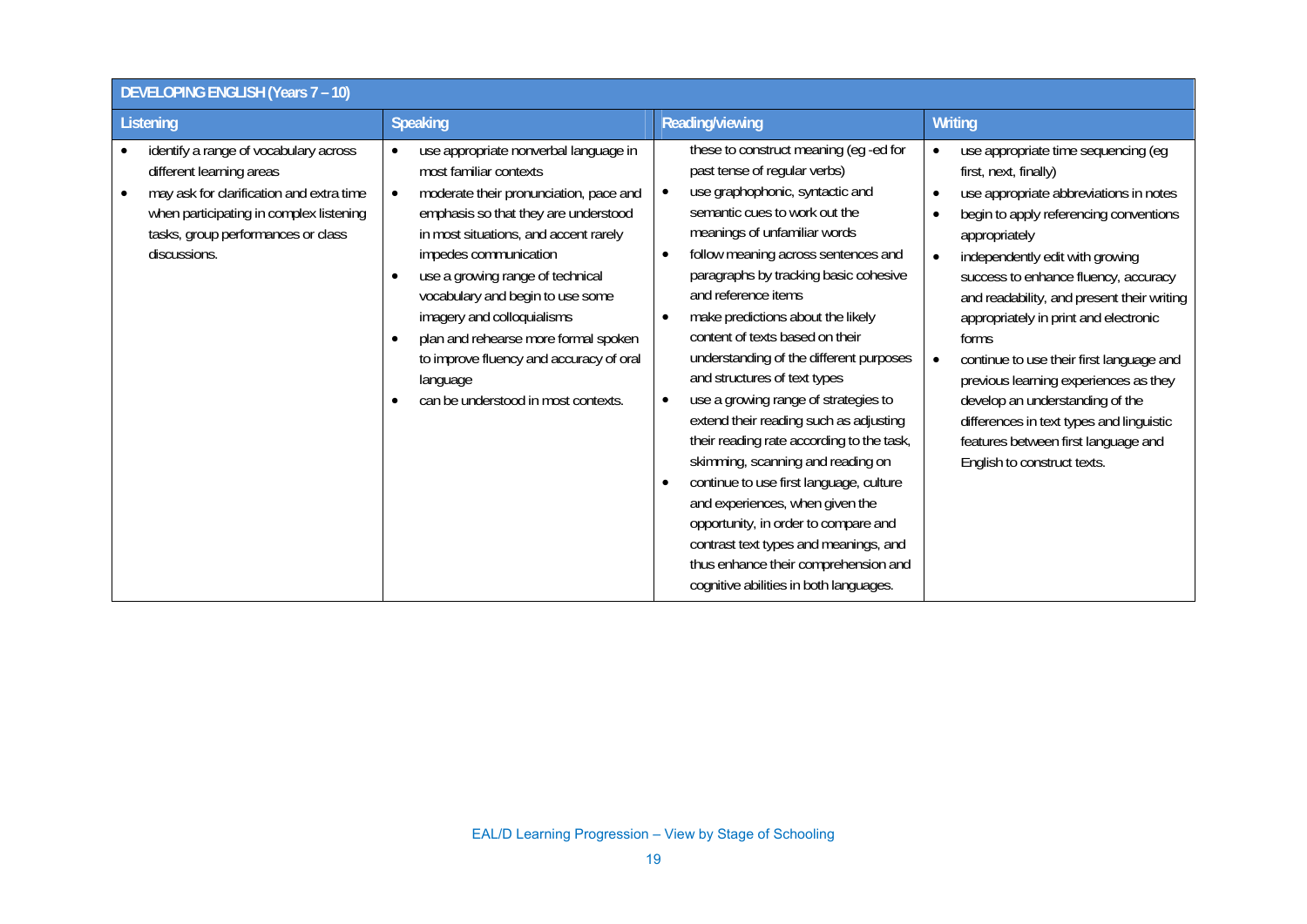### **Consolidating English**

#### **CHARACTERISTICS OF THIS LEARNER GROUP**

Each phase describes a period of significant English language learning development. There will be differences between a student at the beginning of the phase and a student at the end of the phase.

These students can speak one or more languages/dialects and have a sound knowledge of English. They are active and increasingly independent participants in classroom and school routines, and are mostly able to concentrate on classroom tasks, including extended teacher talk. An increased ability to use English means that they purposefully engage with curriculum demands with general success. They understand and produce spoken and written texts for a range of specific purposes, with effective control of appropriate text structures features. However, they still require focused language teaching and strategies supportive of EAL/D learners, as the academic language of subject disciplines increases, becoming grammatically dense and with increasingly abstract and technical vocabulary. They will still require explicit teaching to develop their understanding of culturally laden topics of study (eg novels or historical inquiries). They have the language skills in English to meet many of the achievement standards for their year level, as described in the Australian Curriculum.

#### **Foundation to Year 2**

| <b>CONSOLIDATING STANDARD AUSTRALIAN ENGLISH (Years F-2)</b>                                                                                                                                                                                                                                            |                                                                                                                                                                                                                                                                                                 |                                                                                                                                                                                                                                                                                                                                                                                                                                      |                                                                                                                                                                                                                                                                                                                                                                     |  |
|---------------------------------------------------------------------------------------------------------------------------------------------------------------------------------------------------------------------------------------------------------------------------------------------------------|-------------------------------------------------------------------------------------------------------------------------------------------------------------------------------------------------------------------------------------------------------------------------------------------------|--------------------------------------------------------------------------------------------------------------------------------------------------------------------------------------------------------------------------------------------------------------------------------------------------------------------------------------------------------------------------------------------------------------------------------------|---------------------------------------------------------------------------------------------------------------------------------------------------------------------------------------------------------------------------------------------------------------------------------------------------------------------------------------------------------------------|--|
| Listening                                                                                                                                                                                                                                                                                               | Speaking                                                                                                                                                                                                                                                                                        | Reading/viewing                                                                                                                                                                                                                                                                                                                                                                                                                      | Writing                                                                                                                                                                                                                                                                                                                                                             |  |
| Student progress can be monitored during the school year using the EAL/D learning progression. It is important to note that:<br>placement on this continuum should be based on a body of evidence and not just one work sample<br>ability in one mode is not an indication of ability across all modes. |                                                                                                                                                                                                                                                                                                 |                                                                                                                                                                                                                                                                                                                                                                                                                                      |                                                                                                                                                                                                                                                                                                                                                                     |  |
| Learners at the beginning of this phase are<br>able to infer the meaning of some unfamiliar<br>subject-specific situations if given contextual<br>support. In this phase, they independently<br>comprehend most social and academic oral<br>texts relevant to Early Childhood years.                    | Learners at the beginning of this phase<br>initiate conversations and, with support, can<br>achieve in most oral activities required by<br>the teacher. In this phase, they competently<br>use the features and conventions of English<br>and monitor their speech to enhance<br>communication. | Learners at the beginning of this phase show<br>some understanding beyond the literal level<br>of main ideas, issues or plot developments<br>in a range of accessible, authentic visual,<br>written and electronic texts from across the<br>curriculum. They will rely largely on<br>illustrations to construct meaning. In this<br>phase, they independently decode texts and<br>are able to summarise and paraphrase key<br>ideas. | Learners at the beginning of this phase<br>begin to produce a range of text types from<br>across the curriculum, showing an<br>awareness of coherence, purpose and<br>audience. In this phase, they begin to<br>independently produce a range of English<br>texts relevant to Early Childhood years,<br>using age-appropriate punctuation, spelling<br>and grammar. |  |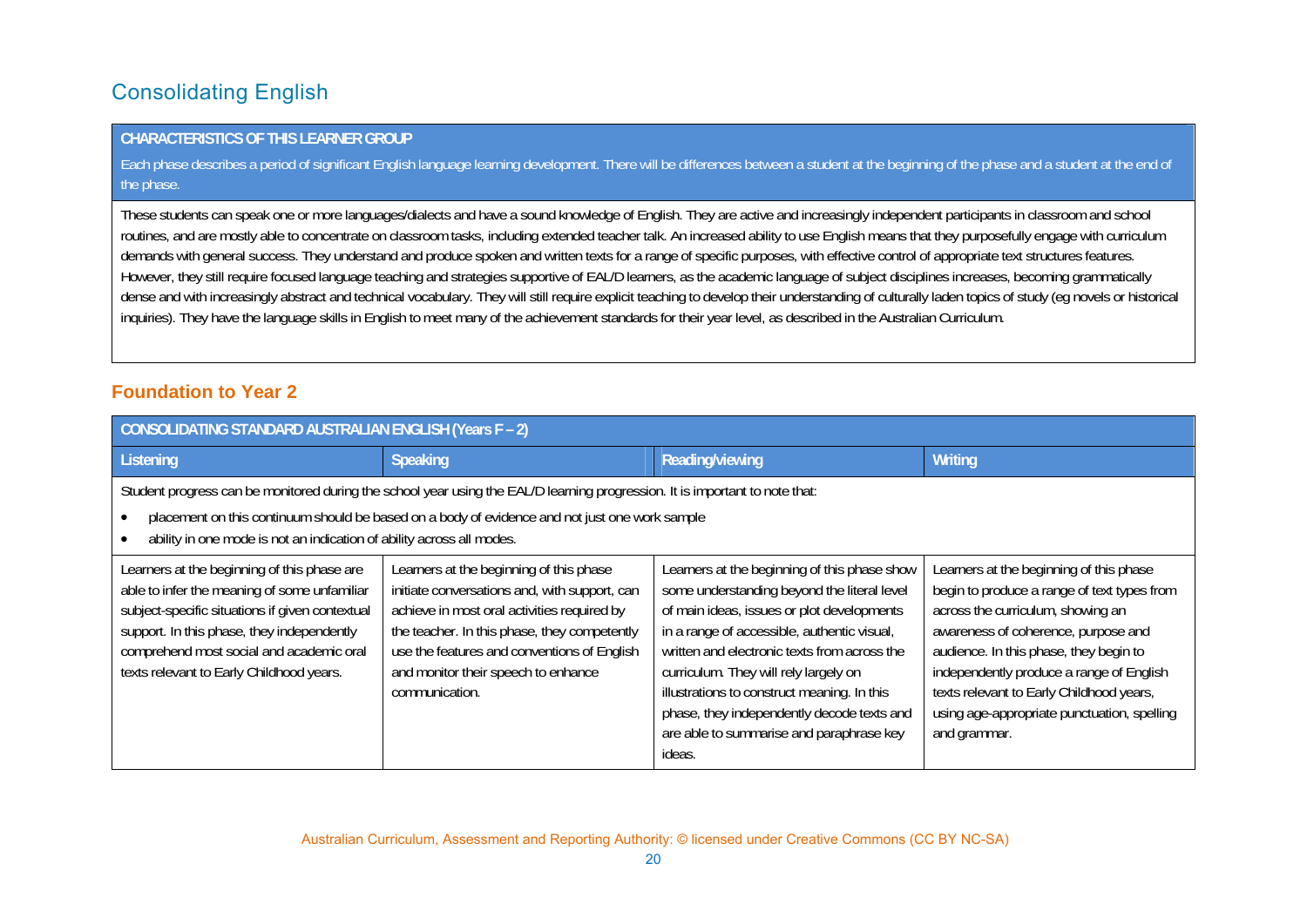| <b>CONSOLIDATING STANDARD AUSTRALIAN ENGLISH (Years F-2)</b>                                                                                                                                                                                                                                                                                                                                                                                                                                                                                                                                                                                                                               |                                                                                                                                                                                                                                                                                                                                                                                                                                                                                                                                                                                                                                                                                                                                                                 |                                                                                                                                                                                                                                                                                                                                                                                                                                                                                                                                                                                                                                                                                                                |                                                                                                                                                                                                                                                                                                                                                                                                                                                                                                                                                                                                                                                                                                                                      |
|--------------------------------------------------------------------------------------------------------------------------------------------------------------------------------------------------------------------------------------------------------------------------------------------------------------------------------------------------------------------------------------------------------------------------------------------------------------------------------------------------------------------------------------------------------------------------------------------------------------------------------------------------------------------------------------------|-----------------------------------------------------------------------------------------------------------------------------------------------------------------------------------------------------------------------------------------------------------------------------------------------------------------------------------------------------------------------------------------------------------------------------------------------------------------------------------------------------------------------------------------------------------------------------------------------------------------------------------------------------------------------------------------------------------------------------------------------------------------|----------------------------------------------------------------------------------------------------------------------------------------------------------------------------------------------------------------------------------------------------------------------------------------------------------------------------------------------------------------------------------------------------------------------------------------------------------------------------------------------------------------------------------------------------------------------------------------------------------------------------------------------------------------------------------------------------------------|--------------------------------------------------------------------------------------------------------------------------------------------------------------------------------------------------------------------------------------------------------------------------------------------------------------------------------------------------------------------------------------------------------------------------------------------------------------------------------------------------------------------------------------------------------------------------------------------------------------------------------------------------------------------------------------------------------------------------------------|
| Listening                                                                                                                                                                                                                                                                                                                                                                                                                                                                                                                                                                                                                                                                                  | Speaking                                                                                                                                                                                                                                                                                                                                                                                                                                                                                                                                                                                                                                                                                                                                                        | Reading/viewing                                                                                                                                                                                                                                                                                                                                                                                                                                                                                                                                                                                                                                                                                                | Writing                                                                                                                                                                                                                                                                                                                                                                                                                                                                                                                                                                                                                                                                                                                              |
| Students:<br>actively attend to the conversations of<br>other English speakers on familiar<br>classroom topics<br>can listen across a wide range of social<br>$\bullet$<br>and learning situations when visual<br>cues are provided for scaffolding<br>follow teacher direction and<br>$\bullet$<br>explanations<br>respond to different registers and<br>understand the importance of listening<br>for different purposes<br>understand basic references to humour<br>if it is not culturally laden<br>can hear most of the sounds in English,<br>$\bullet$<br>including short and long vowels and<br>diphthongs<br>have a range of vocabulary, including<br>subject-specific vocabulary, | Students:<br>can use a range of language structures<br>$\bullet$<br>in a range of contexts<br>independently construct simple<br>$\bullet$<br>descriptions, procedures, instructions<br>and recounts<br>use pronunciation that is clear and easy<br>$\bullet$<br>to comprehend<br>begin to intuit word stress<br>$\bullet$<br>speak fluently and mostly accurately for<br>$\bullet$<br>a range of school purposes<br>have an expanding range of vocabulary<br>$\bullet$<br>related to curriculum topics, but still<br>make occasional mistakes<br>generate their own language, and make<br>$\bullet$<br>original utterances, although they still<br>make some errors<br>may develop bilingual/bidialectal<br>$\bullet$<br>behaviours and thinking, enabling them | Students:<br>understand that written texts are<br>$\bullet$<br>structured differently from spoken ones,<br>that written texts may have differences<br>according to purpose, and that visual<br>texts are read in specific ways<br>read and view texts for social and<br>$\bullet$<br>academic purposes<br>comprehend at the literal level and may<br>$\bullet$<br>still rely on teacher input to grasp<br>inferential meanings<br>read some complex sentences<br>$\bullet$<br>containing some unknown words<br>use appropriate word stress and<br>$\bullet$<br>intonation when reading<br>request the help of a teacher to clarify<br>$\bullet$<br>instructions or confirm the meaning of<br>unfamiliar words. | Students:<br>write independently at an age-<br>appropriate level in a range of contexts<br>across the curriculum<br>write recounts using a sequence of<br>events that is expected for English (eg<br>linear text organisation, introduction and<br>events in chronological order)<br>may still use cultural references that<br>they are unable to explain<br>can identify most spelling errors of<br>common words when proofreading<br>use simple punctuation with accuracy<br>$\bullet$<br>use increasingly varied vocabulary,<br>including adjectives to refine meaning<br>(eq red car, racing car)<br>have control over compound sentences<br>$\bullet$<br>can use alternative vocabulary to<br>explain meaning in English if the |
| colloquialisms and idioms<br>draw on a range of discourse markers<br>(such as expression) to help make<br>meaning<br>ask other first language speakers for<br>$\bullet$<br>meanings of words to check or confirm<br>their own understandings.                                                                                                                                                                                                                                                                                                                                                                                                                                              | to code-switch appropriately.                                                                                                                                                                                                                                                                                                                                                                                                                                                                                                                                                                                                                                                                                                                                   |                                                                                                                                                                                                                                                                                                                                                                                                                                                                                                                                                                                                                                                                                                                | desired word is unknown<br>continue to use first language and<br>previous learning experiences as they<br>develop an understanding of<br>differences in text types and linguistic<br>features between first language and<br>English to construct texts.                                                                                                                                                                                                                                                                                                                                                                                                                                                                              |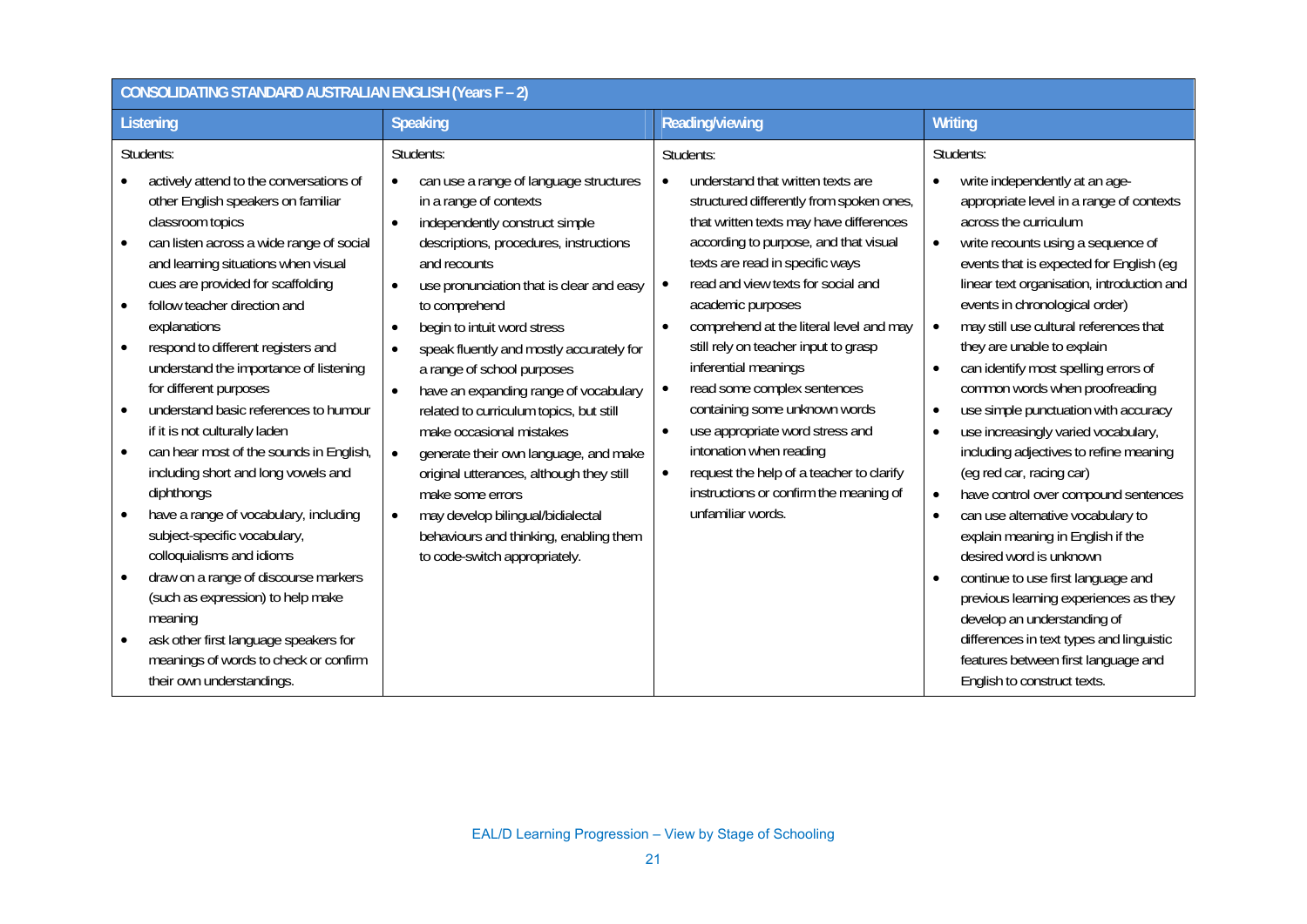### **Years 3 to 6**

| <b>CONSOLIDATING ENGLISH (Years 3-6)</b>                                                                                                                                                                                                                                                                                                                                                                                                                                                                                                         |                                                                                                                                                                                                                                                                                                                                                                                                                                                                                                                                                                |                                                                                                                                                                                                                                                                                                                                                                                                                                                                                                                                                                              |                                                                                                                                                                                                                                                                                                                                                                                                                                                                                                                                                                      |  |
|--------------------------------------------------------------------------------------------------------------------------------------------------------------------------------------------------------------------------------------------------------------------------------------------------------------------------------------------------------------------------------------------------------------------------------------------------------------------------------------------------------------------------------------------------|----------------------------------------------------------------------------------------------------------------------------------------------------------------------------------------------------------------------------------------------------------------------------------------------------------------------------------------------------------------------------------------------------------------------------------------------------------------------------------------------------------------------------------------------------------------|------------------------------------------------------------------------------------------------------------------------------------------------------------------------------------------------------------------------------------------------------------------------------------------------------------------------------------------------------------------------------------------------------------------------------------------------------------------------------------------------------------------------------------------------------------------------------|----------------------------------------------------------------------------------------------------------------------------------------------------------------------------------------------------------------------------------------------------------------------------------------------------------------------------------------------------------------------------------------------------------------------------------------------------------------------------------------------------------------------------------------------------------------------|--|
| Listening                                                                                                                                                                                                                                                                                                                                                                                                                                                                                                                                        | Speaking                                                                                                                                                                                                                                                                                                                                                                                                                                                                                                                                                       | Reading/viewing                                                                                                                                                                                                                                                                                                                                                                                                                                                                                                                                                              | Writing                                                                                                                                                                                                                                                                                                                                                                                                                                                                                                                                                              |  |
| Student progress can be monitored during the school year using the EAL/D learning progression. It is important to note that:<br>placement on this continuum should be based on a body of evidence and not just one work sample<br>ability in one mode is not an indication of ability across all modes.                                                                                                                                                                                                                                          |                                                                                                                                                                                                                                                                                                                                                                                                                                                                                                                                                                |                                                                                                                                                                                                                                                                                                                                                                                                                                                                                                                                                                              |                                                                                                                                                                                                                                                                                                                                                                                                                                                                                                                                                                      |  |
| Learners at the beginning of this phase<br>understand spoken English used to talk<br>about familiar and most unfamiliar topics,<br>follow the main ideas in extended talk and<br>discussions, and identify relevant<br>information from subject-specific talk. In this<br>phase, they will still need support in complex<br>or culturally bound texts.                                                                                                                                                                                           | Learners at the beginning of this phase<br>communicate effectively in most situations.<br>In this phase, they begin to communicate<br>confidently with peers and familiar adults in<br>informal contexts, use appropriate registers<br>for different situations and functions, and an<br>appropriate register when speaking to<br>adults.                                                                                                                                                                                                                      | Learners at the beginning of this phase are<br>beginning to apply learned reading strategies<br>and their knowledge of English to make<br>some sense of unfamiliar text. In this phase,<br>they independently read and understand a<br>range of familiar and unfamiliar imaginative,<br>informative and electronic media texts, and<br>use key organisational and language<br>features to interpret these texts.                                                                                                                                                             | Learners at the beginning of this phase can<br>produce a range of types of texts for different<br>purposes on a range of topics,<br>demonstrating knowledge of the topic and<br>control of text structures and key<br>grammatical features. In this phase, they<br>begin to approximate the writing of native<br>speakers, although grammatical<br>inconsistencies and influence of first<br>language are still evident in their writing.                                                                                                                            |  |
| Students:                                                                                                                                                                                                                                                                                                                                                                                                                                                                                                                                        | Students:                                                                                                                                                                                                                                                                                                                                                                                                                                                                                                                                                      | Students:                                                                                                                                                                                                                                                                                                                                                                                                                                                                                                                                                                    | Students:                                                                                                                                                                                                                                                                                                                                                                                                                                                                                                                                                            |  |
| understand most spoken and audio-<br>visual texts, and can identify specific<br>information if questions are given<br>beforehand<br>are beginning to use some cultural<br>$\bullet$<br>expectations when listening to English<br>(eg eye contact, distance, gesture)<br>understand the main points of small<br>$\bullet$<br>amounts of non-literal and generalised<br>information when appropriate<br>background is given<br>respond to different registers and<br>$\bullet$<br>understand the importance of listening<br>for different purposes | choose between ways of expressing<br>$\bullet$<br>statements, questions, offers and<br>commands, and use them accurately<br>prepare and present talks to an<br>$\bullet$<br>audience, construct brief oral<br>arguments and can take on the role of<br>welcoming, introducing or thanking a<br>visiting speaker<br>experiment with how meanings are<br>$\bullet$<br>varied by changing volume, intonation<br>and emphasis when speaking and<br>reading aloud<br>enter and exit conversations using less<br>$\bullet$<br>formulaic initiating and closing moves | read a range of texts, including<br>$\bullet$<br>imaginative literary texts and informative<br>texts (eg longer, more complex<br>illustrated sequential explanations, such<br>as life cycles and flow charts)<br>participate in class and group<br>$\bullet$<br>discussions to interpret texts, giving<br>their own opinion and comparing it with<br>those of others<br>identify the purpose and intended<br>$\bullet$<br>audience of texts<br>identify main ideas and specific<br>$\bullet$<br>information in texts, and demonstrate<br>understanding of the storyline when | use text models to assist with text<br>$\bullet$<br>structure and sources to provide<br>essential content information<br>plan their writing with particular<br>$\bullet$<br>audiences in mind<br>use some formulaic expressions (eg I<br>$\bullet$<br>will now discuss ) and employ<br>structural features such as headings<br>and subheadings<br>are beginning to use phrases of time at<br>$\bullet$<br>the beginning of sentences to<br>foreground particular elements of the<br>text (eg At the beginning of the year ),<br>and use the passive voice as part of |  |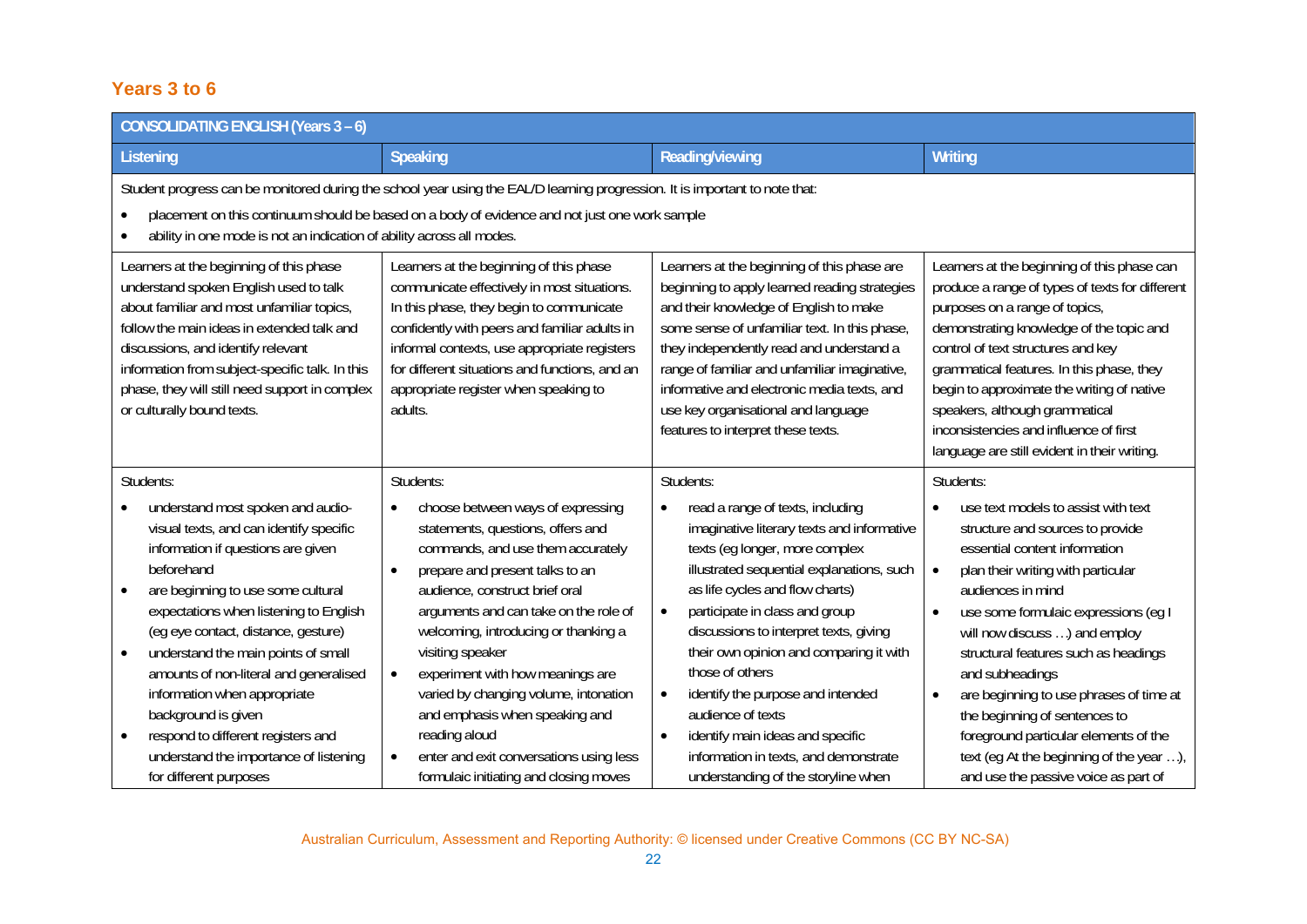| <b>CONSOLIDATING ENGLISH (Years 3 - 6)</b>                                                                                                                                                                                                                                                                                                                                                                                                                              |                                                                                                                                                                                                                                                                                                                                                                                                                                                                                                                                                                                                                                                                                                                                                                                                                                                                                     |                                                                                                                                                                                                                                                                                                                                                                                                                                                                                                                                                                                                                                                                                                                                                                                                                                                                                                                          |                                                                                                                                                                                                                                                                                                                                                                                                                                                                                                                                                                                                                                                                                                                                                                                                                                                                                    |
|-------------------------------------------------------------------------------------------------------------------------------------------------------------------------------------------------------------------------------------------------------------------------------------------------------------------------------------------------------------------------------------------------------------------------------------------------------------------------|-------------------------------------------------------------------------------------------------------------------------------------------------------------------------------------------------------------------------------------------------------------------------------------------------------------------------------------------------------------------------------------------------------------------------------------------------------------------------------------------------------------------------------------------------------------------------------------------------------------------------------------------------------------------------------------------------------------------------------------------------------------------------------------------------------------------------------------------------------------------------------------|--------------------------------------------------------------------------------------------------------------------------------------------------------------------------------------------------------------------------------------------------------------------------------------------------------------------------------------------------------------------------------------------------------------------------------------------------------------------------------------------------------------------------------------------------------------------------------------------------------------------------------------------------------------------------------------------------------------------------------------------------------------------------------------------------------------------------------------------------------------------------------------------------------------------------|------------------------------------------------------------------------------------------------------------------------------------------------------------------------------------------------------------------------------------------------------------------------------------------------------------------------------------------------------------------------------------------------------------------------------------------------------------------------------------------------------------------------------------------------------------------------------------------------------------------------------------------------------------------------------------------------------------------------------------------------------------------------------------------------------------------------------------------------------------------------------------|
| Listening                                                                                                                                                                                                                                                                                                                                                                                                                                                               | <b>Speaking</b>                                                                                                                                                                                                                                                                                                                                                                                                                                                                                                                                                                                                                                                                                                                                                                                                                                                                     | Reading/viewing                                                                                                                                                                                                                                                                                                                                                                                                                                                                                                                                                                                                                                                                                                                                                                                                                                                                                                          | Writing                                                                                                                                                                                                                                                                                                                                                                                                                                                                                                                                                                                                                                                                                                                                                                                                                                                                            |
| can interpret meaning and feelings from<br>intonation, volume, stress, repetition<br>and pacing<br>can respond appropriately in most<br>unplanned exchanges<br>can understand subject-specific<br>vocabulary in most contexts<br>request repetition or clarification if<br>speech contains too many cultural<br>references<br>may ask for clarification and extra time<br>when participating in complex listening<br>tasks, group performances or class<br>discussions. | negotiate and participate successfully in<br>group work<br>seek information by using a range of<br>$\bullet$<br>questions with varying degrees of<br>accuracy<br>use a growing range of everyday and<br>$\bullet$<br>specialist vocabulary in all learning<br>areas (eg subtract, calculate), and can<br>identify multiple meanings of many<br>familiar words (eg a space between<br>words, outer space)<br>reproduce a range of colloquialisms<br>and idioms with confidence (eg Who do<br>you go for?)<br>use phrases of time and place to<br>$\bullet$<br>expand information, longer noun groups<br>to expand descriptions, conjunctions to<br>construct compound and complex<br>sentences, and a small range of linking<br>elements such as pronoun reference<br>across sentences (eg My mum has a<br>new computer. It's a )<br>rephrase difficult vocabulary or<br>structures. | retelling, paraphrasing and answering<br>questions<br>find specific information or detail from<br>$\bullet$<br>informative texts to answer 'how' or<br>'why' questions, and draw conclusions<br>and make decisions based on<br>information gained from different<br>sources<br>continue to use first language, culture<br>$\bullet$<br>and experiences, when given the<br>opportunity, in order to compare and<br>contrast text types and meanings, and<br>thus enhance their comprehension and<br>cognitive abilities in both languages<br>use knowledge of grammar to decode<br>$\bullet$<br>complex sentences and reread texts to<br>confirm details if the information is<br>incompletely understood<br>apply and integrate strategies to<br>$\bullet$<br>comprehend and learn at the text,<br>sentence and word level, including using<br>illustrations, prior knowledge and making<br>inferences with scaffolding. | science reporting (eg The leaf was put<br>in the sun  rather than We put the leaf<br>in the sun $\dots$ )<br>demonstrate control over grammatical<br>features such as tenses, different types<br>of verbs, phrases of time and place,<br>compound and complex sentences, and<br>pronoun reference<br>demonstrate a growing vocabulary,<br>including technical vocabulary, for<br>creating texts in a range of learning<br>areas, and are beginning to understand<br>how vocabulary choice is linked to the<br>tenor of the texts (eg abdomen,<br>stomach, belly)<br>employ a range of modal elements and<br>a small range of evaluative vocabulary<br>in evaluative texts, and are becoming<br>aware of the cultural sensitivities<br>associated with certain words (eg a fat<br>man)<br>edit for accuracy of content, text<br>structure, spelling and grammatical<br>correctness. |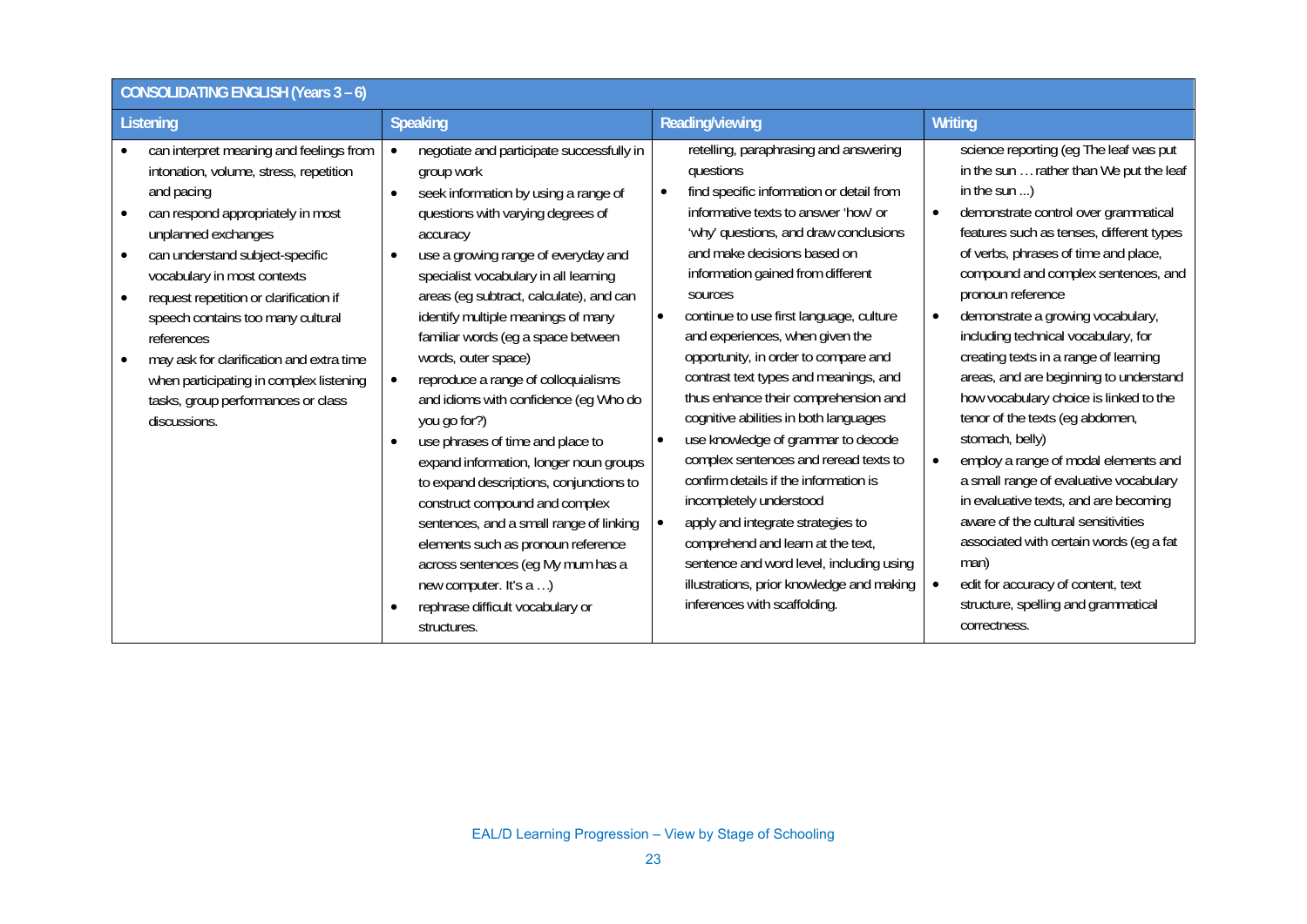#### **Years 7 to 10**

| <b>CONSOLIDATING ENGLISH (Years 7 - 10)</b>                                                                                                                                                                                                                                                                                                                                                                                                                                                                                                         |                                                                                                                                                                                                                                                                                                                                                                                                                                                                                             |                                                                                                                                                                                                                                                                                                                                                                                                                                                                                                                                  |                                                                                                                                                                                                                                                                                                                                                                                                                                                                                                  |  |
|-----------------------------------------------------------------------------------------------------------------------------------------------------------------------------------------------------------------------------------------------------------------------------------------------------------------------------------------------------------------------------------------------------------------------------------------------------------------------------------------------------------------------------------------------------|---------------------------------------------------------------------------------------------------------------------------------------------------------------------------------------------------------------------------------------------------------------------------------------------------------------------------------------------------------------------------------------------------------------------------------------------------------------------------------------------|----------------------------------------------------------------------------------------------------------------------------------------------------------------------------------------------------------------------------------------------------------------------------------------------------------------------------------------------------------------------------------------------------------------------------------------------------------------------------------------------------------------------------------|--------------------------------------------------------------------------------------------------------------------------------------------------------------------------------------------------------------------------------------------------------------------------------------------------------------------------------------------------------------------------------------------------------------------------------------------------------------------------------------------------|--|
| Listening                                                                                                                                                                                                                                                                                                                                                                                                                                                                                                                                           | Speaking                                                                                                                                                                                                                                                                                                                                                                                                                                                                                    | Reading/viewing                                                                                                                                                                                                                                                                                                                                                                                                                                                                                                                  | Writing                                                                                                                                                                                                                                                                                                                                                                                                                                                                                          |  |
| Student progress can be monitored during the school year using the EAL/D learning progression. It is important to note that:<br>placement on this continuum should be based on a body of evidence and not just one work sample<br>ability in one mode is not an indication of ability across all modes.<br>$\bullet$                                                                                                                                                                                                                                |                                                                                                                                                                                                                                                                                                                                                                                                                                                                                             |                                                                                                                                                                                                                                                                                                                                                                                                                                                                                                                                  |                                                                                                                                                                                                                                                                                                                                                                                                                                                                                                  |  |
| Learners at the beginning of this phase<br>understand most of the information they<br>encounter on a daily basis within the school<br>environment. As they near the end of this<br>phase, they begin to take part in extended<br>discourse, interpret and extract information<br>from subject-specific spoken texts, and take<br>notes from spoken presentations with<br>accuracy. Specific cultural references may<br>still cause confusion.                                                                                                       | Learners at the beginning of this phase<br>communicate confidently and effectively in<br>most situations, although some first<br>language influence may still be evident in<br>nonverbal communication. As they near the<br>end of this phase, they express themselves<br>fluently in a range of situations and<br>effectively use communication strategies to<br>interact purposefully.                                                                                                    | Learners at the beginning of this phase<br>understand literal and inferential information<br>in most classroom texts. In this phase, they<br>independently read and respond to a wide<br>range of authentic, accessible texts from<br>across the curriculum and from a range of<br>media, as well as showing the ability to apply<br>information gleaned to new situations.                                                                                                                                                      | Learners at the beginning of this phase<br>create a wide range of text types used<br>across the curriculum with limited support,<br>showing variation in their writing according to<br>context, audience and purpose. In this<br>phase, they require less support and<br>broaden their ability to produce less familiar<br>text forms in subject-specific areas, provided<br>that these are adequately modelled.                                                                                 |  |
| Students:<br>understand examples of relatively overt<br>subjective language and interpret the<br>intention of the speaker, using their<br>knowledge of how intonation, volume<br>and lexical choice create meaning<br>identify everyday humour in spoken<br>texts<br>have increased ability to understand<br>extended monologic discourse and<br>teacher talk at native speaker speed,<br>but may still require visual or print<br>scaffolding for more abstract concepts<br>understand a range of dialects and<br>colloquial language, and monitor | Students:<br>use spoken language effectively and<br>$\bullet$<br>mostly correctly, showing an<br>understanding of pause, stress, rhythm<br>and intonation, and how these can<br>convey values, perspectives and<br>feelings<br>show good control of a wide range of<br>registers and some idiomatic and<br>colloquial expressions<br>express thoughts and feelings by using<br>$\bullet$<br>allusions and making jokes<br>speak clearly and pronounce most<br>$\bullet$<br>sounds correctly | Students:<br>still need scaffolding in making<br>$\bullet$<br>inferences from texts that rely on long<br>immersion in the culture<br>reflect on the purposes of different<br>$\bullet$<br>types of texts and read a range of texts,<br>including imaginative literary texts and<br>informative texts (eg longer, more<br>complex illustrated sequential<br>explanations, such as reports, life<br>cycles and flow charts)<br>understand a wide range of general<br>$\bullet$<br>vocabulary, phrasal verbs and<br>nominalisations | Students:<br>plan their writing with particular<br>audiences in mind<br>write clear, well-structured texts<br>$\bullet$<br>use expressions, collocation and<br>$\bullet$<br>colloquialisms, although writing may still<br>not always reflect a native speaker-like<br>knowledge of commonly accepted and<br>expected ways of expression in the<br>academic register<br>demonstrate consistent control over a<br>$\bullet$<br>range of text types and their commonly<br>used grammatical features |  |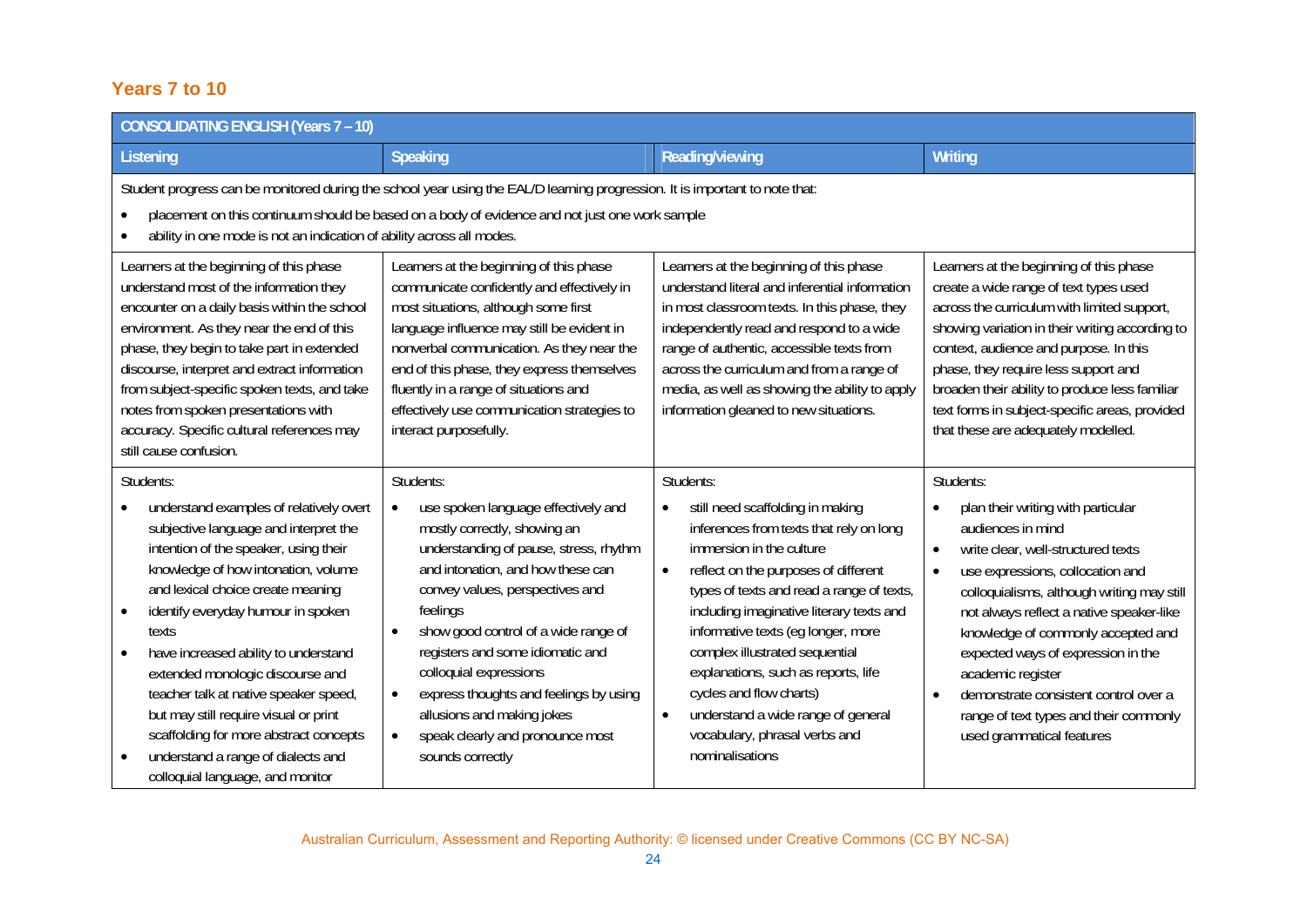| <b>CONSOLIDATING ENGLISH (Years 7 - 10)</b>                                                                                                                                                                                                                                                    |                                                                                                                                                                                                                                                                                                                                                                                                                                                                                                         |                                                                                                                                                                                                                                                                                                                                                                                                                                                                                                                                                                                                                                                                                                                                              |                                                                                                                                                                                                                                                                                                                                                                                                                                                                                                                                                                                                                                               |
|------------------------------------------------------------------------------------------------------------------------------------------------------------------------------------------------------------------------------------------------------------------------------------------------|---------------------------------------------------------------------------------------------------------------------------------------------------------------------------------------------------------------------------------------------------------------------------------------------------------------------------------------------------------------------------------------------------------------------------------------------------------------------------------------------------------|----------------------------------------------------------------------------------------------------------------------------------------------------------------------------------------------------------------------------------------------------------------------------------------------------------------------------------------------------------------------------------------------------------------------------------------------------------------------------------------------------------------------------------------------------------------------------------------------------------------------------------------------------------------------------------------------------------------------------------------------|-----------------------------------------------------------------------------------------------------------------------------------------------------------------------------------------------------------------------------------------------------------------------------------------------------------------------------------------------------------------------------------------------------------------------------------------------------------------------------------------------------------------------------------------------------------------------------------------------------------------------------------------------|
| Listening                                                                                                                                                                                                                                                                                      | <b>Speaking</b>                                                                                                                                                                                                                                                                                                                                                                                                                                                                                         | Reading/viewing                                                                                                                                                                                                                                                                                                                                                                                                                                                                                                                                                                                                                                                                                                                              | Writing                                                                                                                                                                                                                                                                                                                                                                                                                                                                                                                                                                                                                                       |
| spoken language for relevance and<br>accuracy<br>identify a range of language devices<br>and how these are used to achieve<br>specific effects (eg poetic devices and<br>repetition in speeches)<br>request repetition or clarification if<br>speech contains too many cultural<br>references. | take part in extended discourse fluently<br>and spontaneously on a range of topics,<br>showing their versatility of expression<br>use a growing range of everyday and<br>specialist vocabulary in all learning<br>areas (eg subtract, calculate) and can<br>identify multiple meanings of many<br>familiar words (eg angle in English and<br>angle in mathematics)<br>negotiate and participate successfully in<br>group work<br>use paraphrase to cover gaps in<br>vocabulary or structural knowledge. | take notes that identify and interpret the<br>main ideas, issues and plot<br>developments, as well as supporting<br>details and quotations that may be used<br>to justify an opinion or response<br>locate and organise information from a<br>$\bullet$<br>range of sources, including the internet,<br>and can identify reference items across<br>complex sentences and in lengthy,<br>complex texts<br>choose and integrate effective reading<br>strategies to extend their understanding<br>continue to use first language, culture<br>and experiences, when given the<br>opportunity, in order to compare and<br>contrast text types and meanings, and<br>thus enhance their comprehension and<br>cognitive abilities in both languages. | incorporate direct and indirect speech,<br>abbreviations, symbols and graphic<br>devices for effect<br>experiment with sophisticated language<br>features such as simile and metaphor<br>demonstrate a growing vocabulary,<br>including technical vocabulary, for<br>creating texts in a range of learning<br>areas and are beginning to understand<br>how vocabulary choice is linked to the<br>tenor of the texts (eg abdomen,<br>stomach, belly)<br>effectively employ cohesive devices<br>between sentences and paragraphs to<br>create clarity and fluency<br>reference sources correctly<br>review and edit their work<br>independently |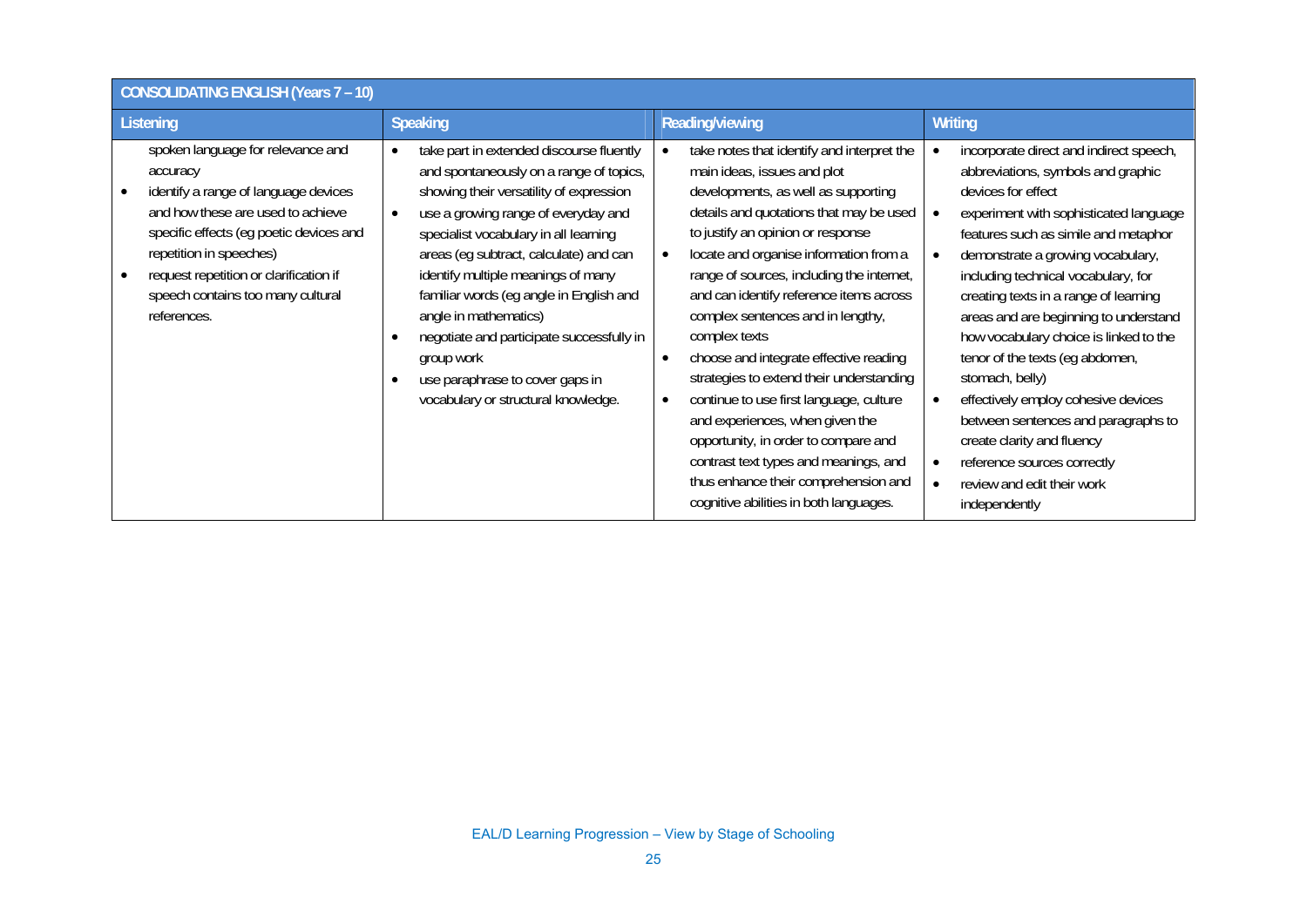### **EAL/D learning progression: View by language modes**

This view of the EAL/D learning Progression is organised to show progression across the stages of school for all phases of language learning within each of the languages modes of listening, speaking, reading/viewing and writing. Throughout this resource, English refers to Standard Australian English.

### Listening

#### **Beginning English: Some Print Literacy in First Language**

| <b>CHARACTERISTICS OF THIS LEARNER GROUP</b><br>Each phase describes a period of significant English language learning development. There will be differences between a student at the<br>beginning of the phase and a student at the end of the phase.                                                                                                                                                                                                                                                                                                                                                                                                                                                                                                                                                                                                                                                                                                                                                                                                                                                                                                                                                                      | <b>AGE-RELATED CONSIDERATIONS</b>                                                                                                                                                                                                                                                                                                           |
|------------------------------------------------------------------------------------------------------------------------------------------------------------------------------------------------------------------------------------------------------------------------------------------------------------------------------------------------------------------------------------------------------------------------------------------------------------------------------------------------------------------------------------------------------------------------------------------------------------------------------------------------------------------------------------------------------------------------------------------------------------------------------------------------------------------------------------------------------------------------------------------------------------------------------------------------------------------------------------------------------------------------------------------------------------------------------------------------------------------------------------------------------------------------------------------------------------------------------|---------------------------------------------------------------------------------------------------------------------------------------------------------------------------------------------------------------------------------------------------------------------------------------------------------------------------------------------|
| These students are starting to learn English. They can speak one or more languages/dialects other than English and have an age-<br>appropriate level of print literacy in their first language. They have had varying experiences of formal schooling and may be literate in<br>their first language. In a familiar learning environment, they will begin to engage with simple language tasks of the curriculum, particularly<br>with support from a speaker of their first language, and targeted contextual support (eg visuals and gestures). Learning a language<br>requires intense concentration, and students are likely to tire when listening to and speaking English constantly. High levels of explicit<br>teaching of specific EAL/D skills are required from both the specialist teacher and the classroom teacher. These students are capable of<br>understanding the concepts of the curriculum for their year level. However, as they are new to learning in and about English, they will find<br>it difficult to show achievement as described in the achievement standards for their year level, as these rely heavily on English language<br>proficiency to convey content knowledge and understandings. | While many of these characteristics are applicable to all<br>students beginning to learn English, older students will<br>have more life experiences as well as more developed<br>cognitive abilities and will understand print in their first<br>language. They draw upon their first language literacy<br>knowledge as they learn English. |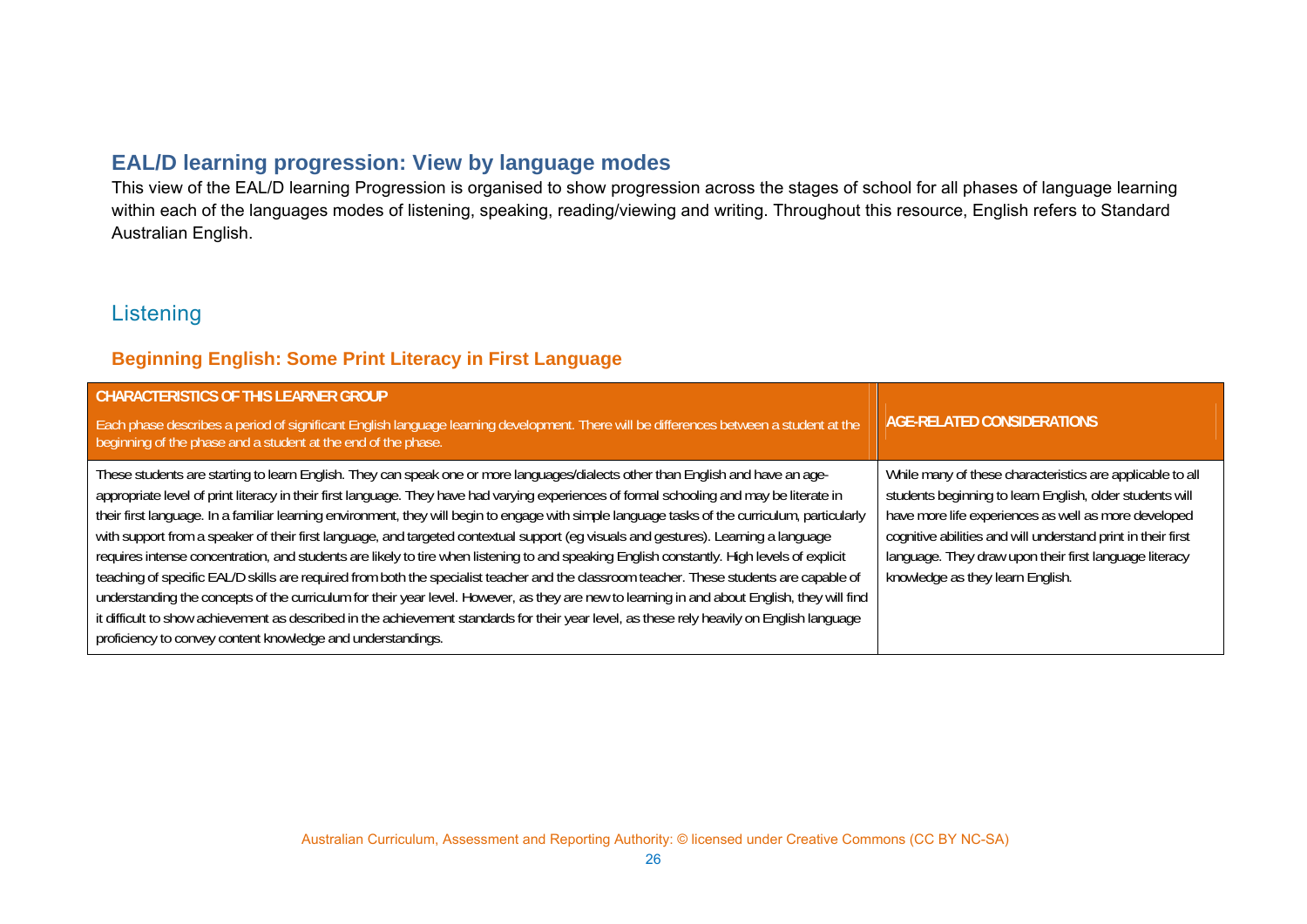### LISTENING

| <b>YEARS F-2</b>                                                                                                                                                                                                                                                                                                                                                                                                                                                                                                                                                                                              | <b>YEARS 3 - 6</b>                                                                                                                                                                                                                                                                                                                                                                                                                                                                                                                                                                                                                                                                                                                                                                                                                                                                          | <b>YEARS 7 - 10</b>                                                                                                                                                                                                                                                                                                                                                                                                                                                                                                                                                                              |
|---------------------------------------------------------------------------------------------------------------------------------------------------------------------------------------------------------------------------------------------------------------------------------------------------------------------------------------------------------------------------------------------------------------------------------------------------------------------------------------------------------------------------------------------------------------------------------------------------------------|---------------------------------------------------------------------------------------------------------------------------------------------------------------------------------------------------------------------------------------------------------------------------------------------------------------------------------------------------------------------------------------------------------------------------------------------------------------------------------------------------------------------------------------------------------------------------------------------------------------------------------------------------------------------------------------------------------------------------------------------------------------------------------------------------------------------------------------------------------------------------------------------|--------------------------------------------------------------------------------------------------------------------------------------------------------------------------------------------------------------------------------------------------------------------------------------------------------------------------------------------------------------------------------------------------------------------------------------------------------------------------------------------------------------------------------------------------------------------------------------------------|
| Student progress can be monitored during the school year using the EAL/D learning progression. It is important to note that:<br>placement on this continuum should be based on a body of evidence and not just one work sample<br>ability in one mode is not an indication of ability across all modes.                                                                                                                                                                                                                                                                                                       |                                                                                                                                                                                                                                                                                                                                                                                                                                                                                                                                                                                                                                                                                                                                                                                                                                                                                             |                                                                                                                                                                                                                                                                                                                                                                                                                                                                                                                                                                                                  |
| Learners at the beginning of this phase are unfamiliar with<br>the sounds of English. In this phase, they begin to take<br>cues from speakers around them and participate in simple<br>classroom routines.                                                                                                                                                                                                                                                                                                                                                                                                    | Learners at the beginning of this phase are new to the sounds of<br>English. In this phase, they begin to attend to the sounds of English<br>and identify individual words, phrases, tones and inflections.                                                                                                                                                                                                                                                                                                                                                                                                                                                                                                                                                                                                                                                                                 | Learners at the beginning of this phase are tuning in to the<br>sounds of English. They attempt to listen and interpret the<br>new language for short periods. In this phase, they begin to<br>understand common instructions, basic questions, short<br>descriptions and the gist of explanations in familiar contexts<br>and in areas related to their prior knowledge and experience.                                                                                                                                                                                                         |
| <b>Students</b><br>may not exhibit typical listening behaviours (eg<br>looking at the teacher) or indicate if they have<br>understood<br>may begin to mimic the responses of others to<br>$\bullet$<br>spoken instructions (eg lining up at the classroom<br>door)<br>understand clear, unambiguous contextual support of<br>gestures, images and modelling when being spoken<br>to (eg the teacher miming eating and pointing to their<br>lunchboxes when instructing students that it is<br>lunchtime)<br>find some English sounds unfamiliar and difficult to<br>$\bullet$<br>distinguish from each other. | <b>Students</b><br>respond appropriately to clear commands (eg Make two lines),<br>when others are doing the same<br>identify some known vocabulary as single words and sometimes<br>$\bullet$<br>in a sentence sequence of sounds when the known word is<br>stressed (eg Give me your book)<br>are becoming aware of expected listening behaviour in the<br>classroom<br>rely on gestures and visual images to access meanings in texts<br>listened to and read aloud<br>understand a narrow range of action verbs (eg sit, run, kick, sing)<br>$\bullet$<br>recognise some common phrases in familiar contexts (eg on the<br>desk)<br>listen to texts read aloud and identify events and characters<br>$\bullet$<br>when supported by pictures<br>use contextual cues and first language to follow communication<br>in everyday classroom routines and sometimes seek help from<br>others | <b>Students</b><br>respond to spoken English in familiar and predictable<br>situations where the diction is clear and the pace slow<br>respond to nonverbal cues that match their own culture<br>$\bullet$<br>identify some known vocabulary as single words and<br>sometimes in a sentence sequence of sounds when the<br>known word is stressed (eg Give me your book)<br>mask when they do not understand classroom<br>discussions or work<br>may nod or speak, but not always be in turn<br>rely on gestures and visual support for understanding,<br>and begin to ask for help from others. |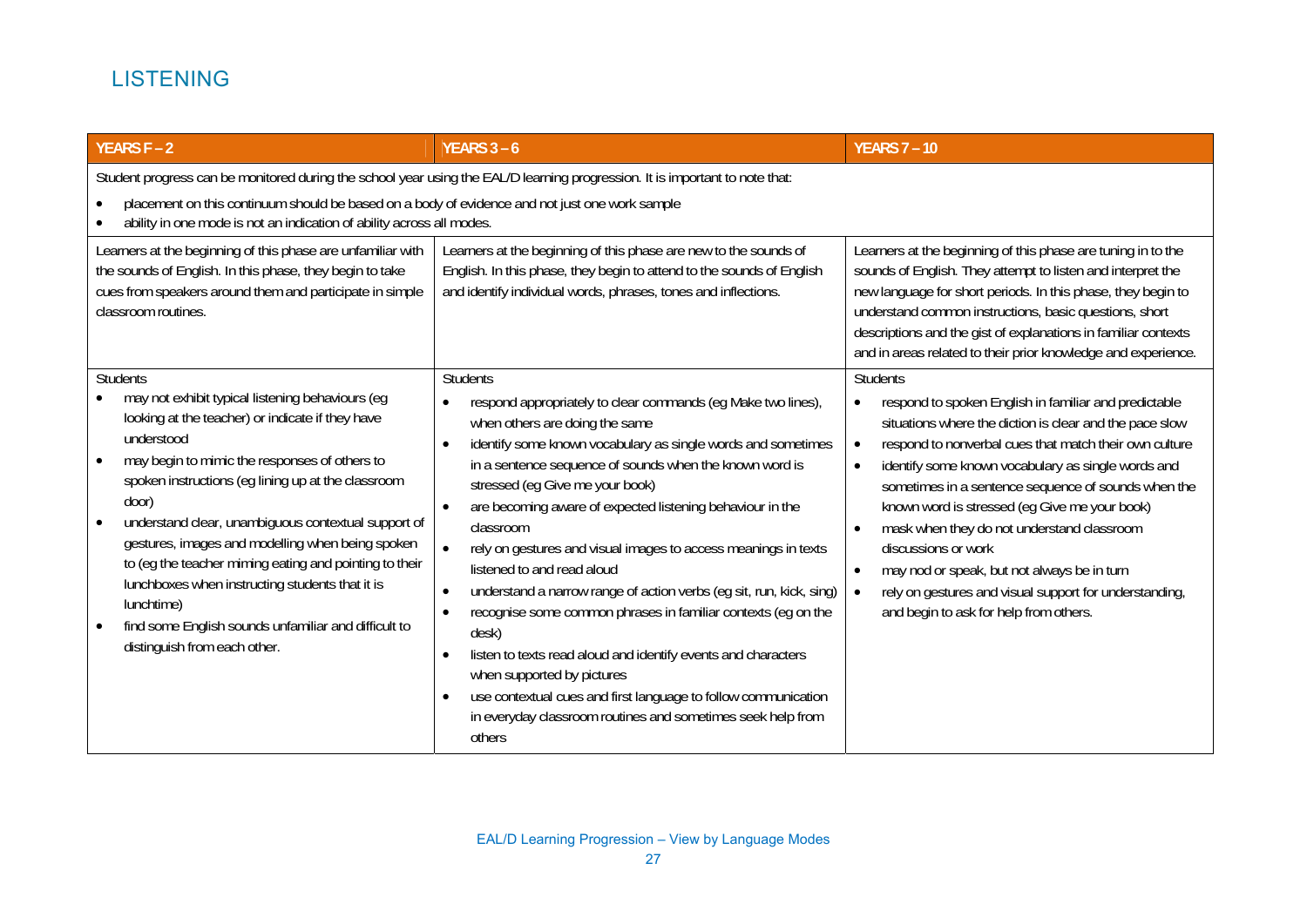### **Emerging English**

#### **CHARACTERISTICS OF THIS LEARNER GROUP**

Each phase describes a period of significant English language learning development. There will be differences between a student at the beginning of the phase and a student at the end of the phase.

These students can speak one or more languages/dialects, including basic English, and have a growing knowledge of print literacy in English. They understand and participate in classroom behaviours and school routines. They engage with curriculum demands with some success, but continue to benefit greatly from the use of first language with peers and teachers' assistants to clarify and consolidate understanding. Explicit and focused language teaching will enable them to produce simple written and spoken English, using predictable and learned formulas. They are still in a phase of language learning that requires intense concentration, so they are likely to tire during the day or disengage when the spoken or written texts under discussion are not accompanied by adequate contextual scaffolds. These learners still require extensive EAL/D explicit teaching throughout the school day from both the specialist teacher and the classroom teacher. These students are able to engage with and learn the content of the Australian Curriculum when provided with suitable language teaching and additional time to complete classroom activities. However, they will find it difficult to show their understandings if achievement must be demonstrated through language-reliant activities.

| <b>YEARS <math>F - 2</math></b>                                                                                                                                                                                                                                                                    | <b>YEARS 3 – 6</b>                                                                                                                                                                                                                                                                                                                                                                   | <b>YEARS 7 - 10</b>                                                                                                                                                                                                                                                                                                                                          |
|----------------------------------------------------------------------------------------------------------------------------------------------------------------------------------------------------------------------------------------------------------------------------------------------------|--------------------------------------------------------------------------------------------------------------------------------------------------------------------------------------------------------------------------------------------------------------------------------------------------------------------------------------------------------------------------------------|--------------------------------------------------------------------------------------------------------------------------------------------------------------------------------------------------------------------------------------------------------------------------------------------------------------------------------------------------------------|
| Student progress can be monitored during the school year using the EAL/D learning progression. It is important to note that:                                                                                                                                                                       |                                                                                                                                                                                                                                                                                                                                                                                      |                                                                                                                                                                                                                                                                                                                                                              |
| placement on this continuum should be based on a body of evidence and not just one work sample<br>ability in one mode is not an indication of ability across all modes                                                                                                                             |                                                                                                                                                                                                                                                                                                                                                                                      |                                                                                                                                                                                                                                                                                                                                                              |
| Learners at the beginning of this phase successfully<br>distinguish spoken English from other languages and<br>dialects (ie on hearing English, they attempt to respond in<br>English). In this phase, they become more attentive listeners<br>and understand 'tone of voice' (eg teacher praise). | Learners at the beginning of this phase distinguish spoken<br>English from other languages and dialects (ie on hearing<br>English, they attempt to respond in English), they pay<br>attention to the speaker and acknowledge being spoken to.<br>In this phase, they begin to take a more active role in<br>communication, such as seeking clarification when meaning<br>is unclear. | Learners at the beginning of this phase can understand<br>familiar instructions and information in a variety of classroom<br>situations. In this phase, with scaffolding, they begin to<br>extract specific information from familiar audio-visual texts<br>and understand the gist of teacher explanations involving<br>known subject-specific information. |
| Students:                                                                                                                                                                                                                                                                                          | Students:                                                                                                                                                                                                                                                                                                                                                                            | Students:                                                                                                                                                                                                                                                                                                                                                    |
| attend for short periods to simple stories and songs with<br>visual scaffolds<br>may show comprehension through action and gesture<br>rather than words                                                                                                                                            | follow simple instructions or directions where the<br>context is obvious and recognise familiar words in<br>spoken texts                                                                                                                                                                                                                                                             | participate in two-way conversations on familiar topics<br>in familiar, informal English, responding appropriately<br>and in turn                                                                                                                                                                                                                            |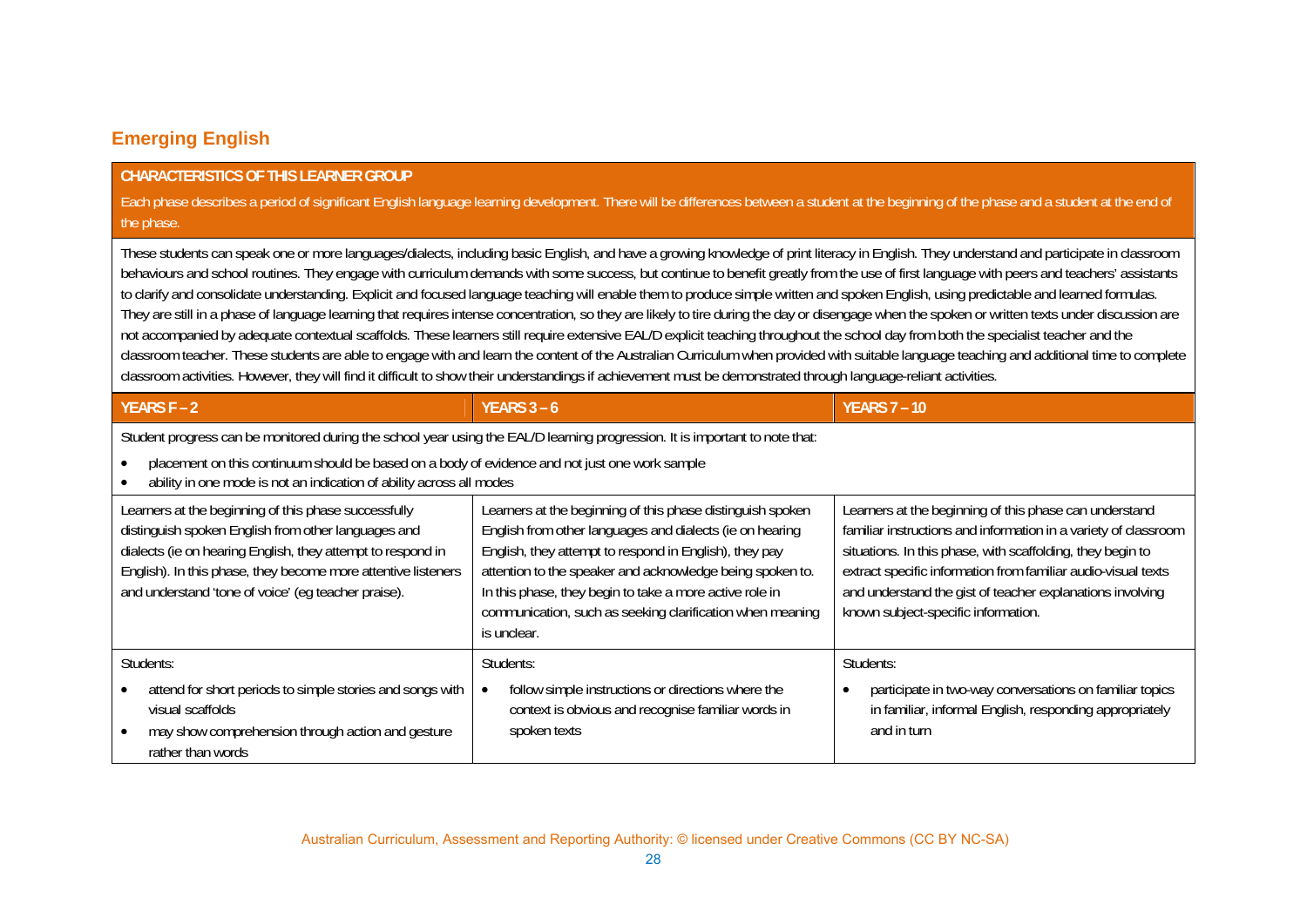### LISTENING

| YEARS F – 2                                                                                                                                                                                                                                                                                                                                                                                                                                                                                                                                                                                                                                                                                                                                                                                                                                                               | YEARS $3 - 6$                                                                                                                                                                                                                                                                                                                                                                                                                                                                                                                                                                                                                                                         | <b>YEARS 7 - 10</b>                                                                                                                                                                                                                                                                                                                                                                                                                                                                                                                                                                                                                    |
|---------------------------------------------------------------------------------------------------------------------------------------------------------------------------------------------------------------------------------------------------------------------------------------------------------------------------------------------------------------------------------------------------------------------------------------------------------------------------------------------------------------------------------------------------------------------------------------------------------------------------------------------------------------------------------------------------------------------------------------------------------------------------------------------------------------------------------------------------------------------------|-----------------------------------------------------------------------------------------------------------------------------------------------------------------------------------------------------------------------------------------------------------------------------------------------------------------------------------------------------------------------------------------------------------------------------------------------------------------------------------------------------------------------------------------------------------------------------------------------------------------------------------------------------------------------|----------------------------------------------------------------------------------------------------------------------------------------------------------------------------------------------------------------------------------------------------------------------------------------------------------------------------------------------------------------------------------------------------------------------------------------------------------------------------------------------------------------------------------------------------------------------------------------------------------------------------------------|
| understand familiar, simple and repetitive spoken<br>English supported by the immediate context, including<br>simple instructions relying on key words and context (eg<br>Come to the mat), and simple questions asking for<br>personal information (eg What's your name?)<br>use first language knowledge of the world to make<br>interpretations of spoken texts and may use other first<br>language speakers to confirm understanding, ask for<br>clarification, translate, repeat or paraphrase - this is<br>positive learning behaviour<br>increasingly discriminate between sounds in English,<br>including initial, medial and final sounds<br>use intonation and stress on words to gain meaning<br>from spoken English (eg hear approval or displeasure,<br>or distinguish between a question and a command)<br>require time to process information and respond. | demonstrate understanding of short spoken texts,<br>especially those containing known words and phrases,<br>and respond appropriately to familiar formulaic<br>utterances (eq Time to pack up now)<br>engage in face-to-face interactions, responding to key<br>words and phrases<br>demonstrate appropriate listening behaviours such as<br>$\bullet$<br>paying attention and looking at the speaker<br>participate in group learning activities such as games,<br>rhymes and songs, joining in appropriately<br>respond to social cues<br>interpret intonation and stress<br>seek clarification and visual scaffold to extend their<br>understanding of oral texts. | are beginning to correctly interpret intonation, stress<br>$\bullet$<br>and other culturally-specific nonverbal communication<br>are unable to process detail that is specialised or<br>$\bullet$<br>comprehend much of the subject-specific terminology<br>that is used if it has not previously been introduced<br>have limited understanding of vocabulary across<br>$\bullet$<br>different registers (particularly the academic register),<br>and this will present as a weakness in comprehension<br>increasingly distinguish unfamiliar sounds in English<br>generally ask for help and repetition where necessary.<br>$\bullet$ |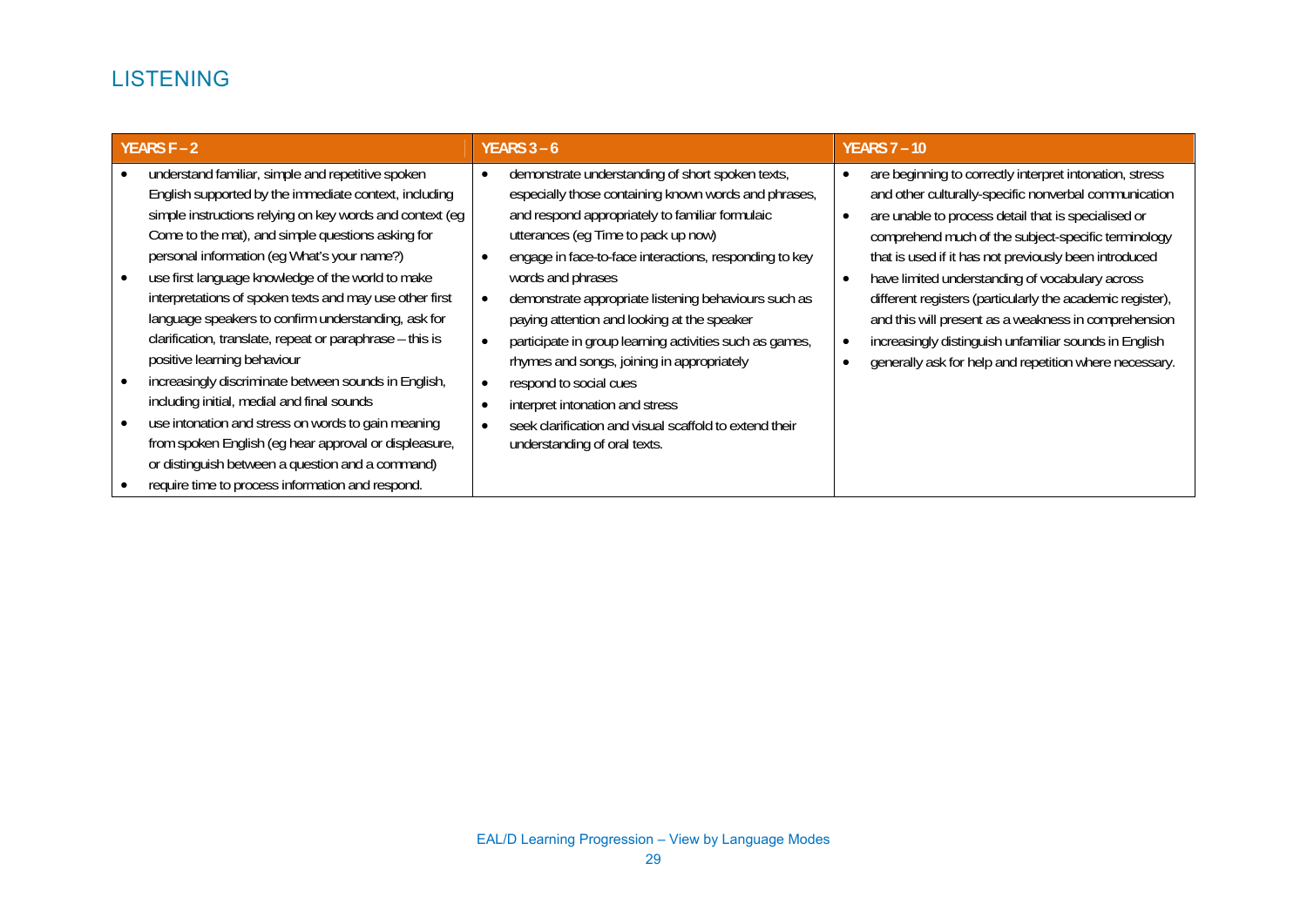### **Developing English**

#### **CHARACTERISTICS OF THIS LEARNER GROUP**

Each phase describes a period of significant English language learning development. There will be differences between a student at the beginning of the phase and a student at the end of the phase.

These students can speak one or more languages/dialects, including functional English, and have a developing knowledge of print literacy in English. They are active participants in classroom and school routines, and are able to concentrate for longer periods. They purposefully engage with curriculum demands with increasing success. Their first language continues to be a valuable support, and these learners understand the value of code-switching – that is, the ability to change from one language/dialect to suit the context. They produce increasingly extended pieces of spoken and written English (although they may be more proficient in one mode than the other), which include their own innovations with the language. However, they are still developing control over English grammar and building their vocabulary; hence, they continue to need explicit language to be taught, and teaching strategies supportive of EAL/D learners, particularly with academic language of subject disciplines. They are increasingly able to use English sufficiently to demonstrate their understanding of content and thus meet some of the achievement standards for their year level, as described in the Australian Curriculum.

| YEARS $F - 2$                                                                                                                                                                                                                                                                                           | YEARS 3 – 6                                                                                                                                                                                                                                                                              | <b>YEARS 7 - 10</b>                                                                                                                                                                                                                                                                                                                                                                                      |
|---------------------------------------------------------------------------------------------------------------------------------------------------------------------------------------------------------------------------------------------------------------------------------------------------------|------------------------------------------------------------------------------------------------------------------------------------------------------------------------------------------------------------------------------------------------------------------------------------------|----------------------------------------------------------------------------------------------------------------------------------------------------------------------------------------------------------------------------------------------------------------------------------------------------------------------------------------------------------------------------------------------------------|
| Student progress can be monitored during the school year using the EAL/D learning progression. It is important to note that:<br>placement on this continuum should be based on a body of evidence and not just one work sample                                                                          |                                                                                                                                                                                                                                                                                          |                                                                                                                                                                                                                                                                                                                                                                                                          |
| ability in one mode is not an indication of ability across all modes.                                                                                                                                                                                                                                   |                                                                                                                                                                                                                                                                                          |                                                                                                                                                                                                                                                                                                                                                                                                          |
| Learners at the beginning of this phase exhibit accepted<br>listening behaviours and interpret meaning in familiar<br>situations. In this phase, they develop their listening skills to<br>be able to infer the meaning of some unfamiliar subject-<br>specific situations if given contextual support. | Learners at the beginning of this phase understand spoken<br>English used to talk about familiar and some unfamiliar<br>topics. In this phase, they begin to follow the main ideas in<br>extended talk and discussions, and identify relevant<br>information from subject-specific talk. | Learners at the beginning of this phase understand the gist<br>of most classroom interactions and information, provided<br>that this is presented clearly and at a moderate pace. In this<br>phase, they listen successfully in a wide range of social<br>(informal) contexts, although they will still experience<br>difficulty in understanding the main points in most academic<br>(formal) contexts. |
| Students:                                                                                                                                                                                                                                                                                               | Students:                                                                                                                                                                                                                                                                                | Students:                                                                                                                                                                                                                                                                                                                                                                                                |
| actively attend to the conversations of other English<br>speakers on familiar topics when the speech is clear<br>and the pace is regular                                                                                                                                                                | understand teacher questions and can relay messages<br>$\bullet$<br>understand instructions, recounts and explanations<br>$\bullet$<br>when supported by clear contexts                                                                                                                  | respond appropriately in most unplanned exchanges<br>are beginning to use some cultural expectations when<br>$\bullet$<br>listening to English (eg eye contact, distance, gesture)                                                                                                                                                                                                                       |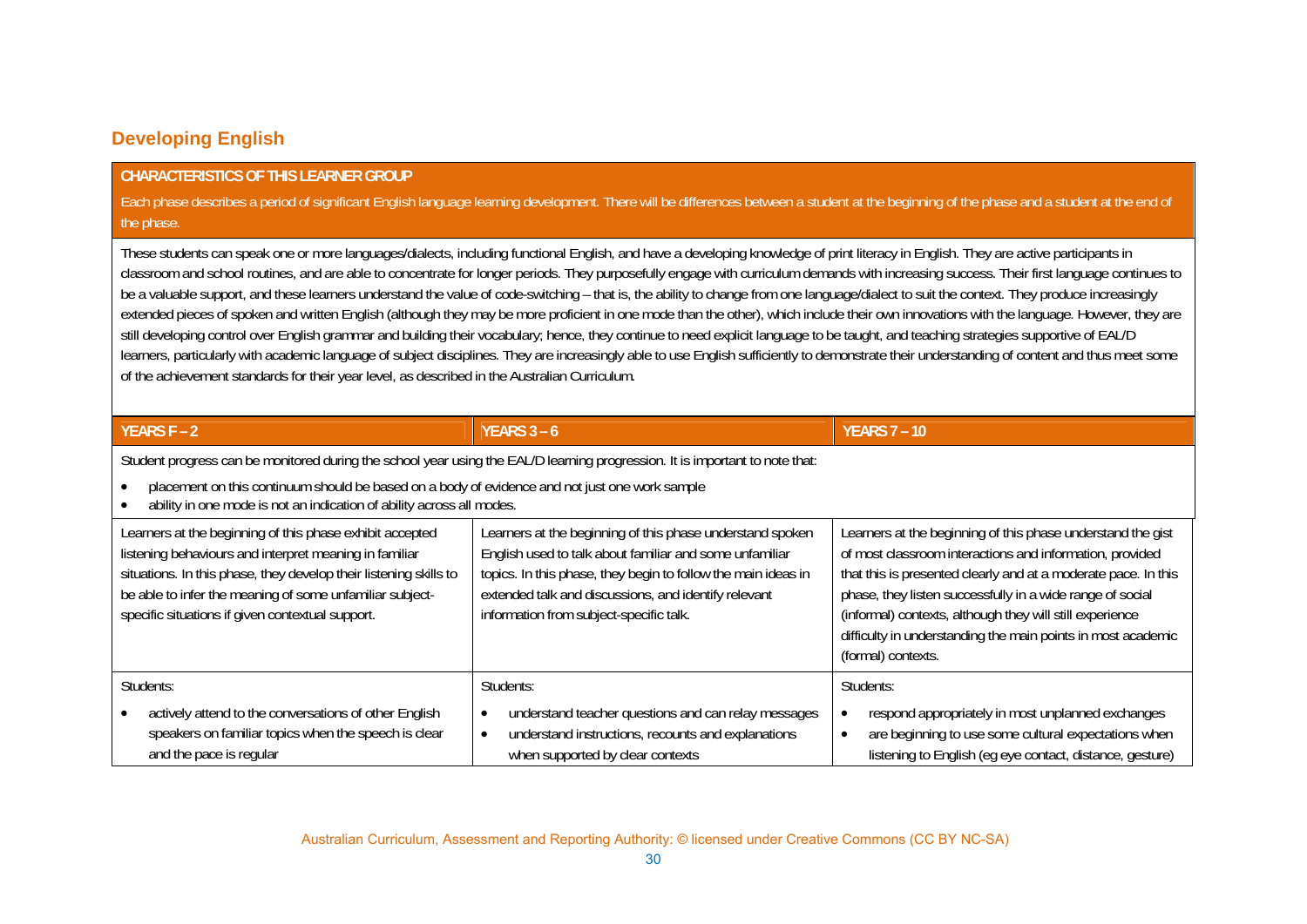### LISTENING

| <b>YEARS <math>F - 2</math></b>                                                                                                                                                                                                                                                                                                                                                                                                                                                                                                                                                                                                                                                                                                                                                                                                                                                                                                                                                                                                                                                                                                                                                                                                                                                                                                                                                                                                   | <b>YEARS 3 - 6</b>                                                                                                                                                                                                                                                                                                                                                                                                                                                                                                                                                                                                                                                                                                                                                                  | <b>YEARS 7 - 10</b>                                                                                                                                                                                                                                                                                                                                                                                                                                                                                                                                                                                                                                         |
|-----------------------------------------------------------------------------------------------------------------------------------------------------------------------------------------------------------------------------------------------------------------------------------------------------------------------------------------------------------------------------------------------------------------------------------------------------------------------------------------------------------------------------------------------------------------------------------------------------------------------------------------------------------------------------------------------------------------------------------------------------------------------------------------------------------------------------------------------------------------------------------------------------------------------------------------------------------------------------------------------------------------------------------------------------------------------------------------------------------------------------------------------------------------------------------------------------------------------------------------------------------------------------------------------------------------------------------------------------------------------------------------------------------------------------------|-------------------------------------------------------------------------------------------------------------------------------------------------------------------------------------------------------------------------------------------------------------------------------------------------------------------------------------------------------------------------------------------------------------------------------------------------------------------------------------------------------------------------------------------------------------------------------------------------------------------------------------------------------------------------------------------------------------------------------------------------------------------------------------|-------------------------------------------------------------------------------------------------------------------------------------------------------------------------------------------------------------------------------------------------------------------------------------------------------------------------------------------------------------------------------------------------------------------------------------------------------------------------------------------------------------------------------------------------------------------------------------------------------------------------------------------------------------|
| have increased listening participation across a wider<br>range of social and learning situations, including<br>listening to a talk, teacher instructions or classroom<br>discussions, when the language is in context<br>get the gist of unfamiliar English in predictable social<br>$\bullet$<br>and learning situations<br>follow simple teacher direction and explanations with<br>$\bullet$<br>less dependence on gesture and visuals, drawing on a<br>range of discourse markers (such as expression) to<br>help make meaning<br>are beginning to respond to different registers and<br>understand the importance of listening for different<br>purposes<br>interpret most language literally, although they are<br>$\bullet$<br>beginning to hear humour<br>can hear most of the sounds in English, including<br>$\bullet$<br>consonant blends, short and long vowels, and<br>diphthongs<br>develop understandings of sentence types (eg<br>questions) through word order rather than intonation<br>alone<br>are beginning to understand subject-specific<br>vocabulary, contractions (eg won't), some<br>colloquialisms and idioms relevant to the early years<br>context (eg Let's be quiet little mice)<br>seek repetition and clarification in order to understand<br>$\bullet$<br>spoken language, and may ask other first language<br>speakers for meanings of words to check or confirm<br>their own understandings. | give relevant details of spoken texts listened to, such as<br>$\bullet$<br>retelling a sequence of events<br>respond to different registers appropriately (eg match a<br>$\bullet$<br>formal response to a formal request)<br>understand that open-ended questions (how and why<br>$\bullet$<br>questions) require more than a yes or no answer<br>understand common, everyday vocabulary and know<br>$\bullet$<br>that some words can have more than one meaning, and<br>demonstrate a tentative understanding of vocabulary<br>beyond immediate personal and school experiences<br>participate confidently in shared texts, such as songs<br>$\bullet$<br>and poetry<br>can take notes if given note-taking frameworks and if<br>information is not overly complex or unfamiliar. | begin to interpret meaning and feelings from intonation,<br>$\bullet$<br>volume, stress, repetition and pacing<br>understand the gist of most spoken and audio-visual<br>$\bullet$<br>texts, and can identify specific information if questions<br>are given beforehand<br>understand the gist of small amounts of non-literal and<br>$\bullet$<br>generalised information when appropriate background<br>is given<br>identify a range of vocabulary across different learning<br>$\bullet$<br>areas<br>may ask for clarification and extra time when<br>$\bullet$<br>participating in complex listening tasks, group<br>performances or class discussions. |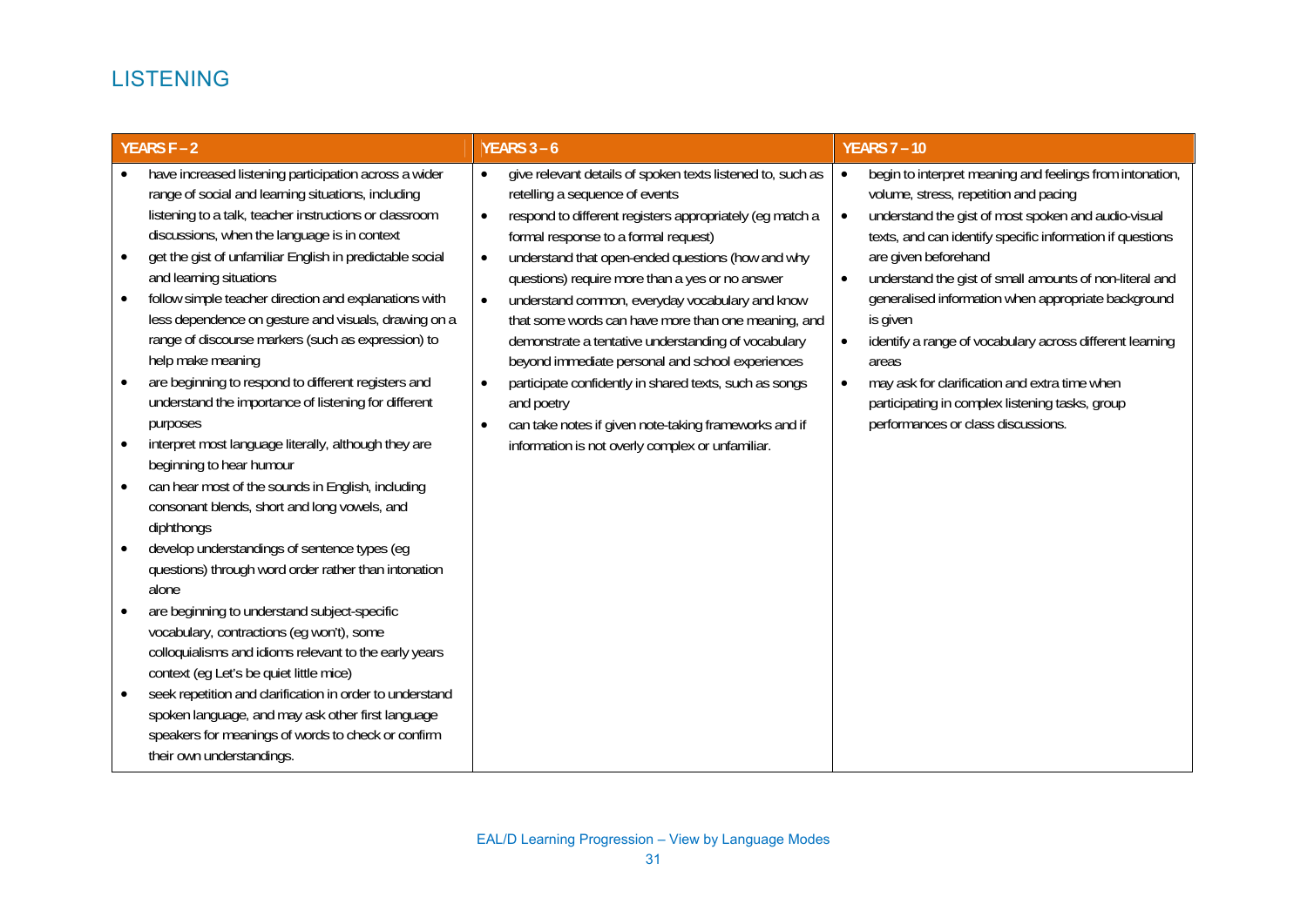### **Consolidating English**

#### **CHARACTERISTICS OF THIS LEARNER GROUP**

Each phase describes a period of significant English language learning development. There will be differences between a student at the beginning of the phase and a student at the end of the phase.

These students can speak one or more languages/dialects and have a sound knowledge of English. They are active and increasingly independent participants in classroom and school routines, and are mostly able to concentrate on classroom tasks, including extended teacher talk. An increased ability to use English means that they purposefully engage with curriculum demands with general success. They understand and produce spoken and written texts for a range of specific purposes, with effective control of appropriate text structures features. However, they still require focused language teaching and strategies supportive of EAL/D learners, as the academic language of subject disciplines increases, becoming grammatically dense and with increasingly abstract and technical vocabulary. They will still require explicit teaching to develop their understanding of culturally laden topics of study (eg novels or historical inquiries). They have the language skills in English to meet many of the achievement standards for their year level, as described in the Australian Curriculum.

#### Student progress can be monitored during the school year using the EAL/D learning progression. It is important to note that:

**YEARS F – 2 YEARS 3 – 6 YEARS 7 – 10** 

- $\bullet$ placement on this continuum should be based on a body of evidence and not just one work sample
- $\bullet$ ability in one mode is not an indication of ability across all modes.

| Learners at the beginning of this phase are able to infer the<br>meaning of some unfamiliar subject-specific situations if<br>given contextual support. In this phase, they independently<br>comprehend most social and academic oral texts relevant to<br>Early Childhood years. | Learners at the beginning of this phase understand spoken<br>English used to talk about familiar and most unfamiliar<br>topics, follow the main ideas in extended talk and<br>discussions, and identify relevant information from subject-<br>specific talk. In this phase, they will still need support in<br>complex or culturally bound texts. | Learners at the beginning of this phase understand most of<br>the information they encounter on a daily basis within the<br>school environment. As they near the end of this phase, they<br>begin to take part in extended discourse, interpret and<br>extract information from subject-specific spoken texts, and<br>take notes from spoken presentations with accuracy.<br>Specific cultural references may still cause confusion. |
|-----------------------------------------------------------------------------------------------------------------------------------------------------------------------------------------------------------------------------------------------------------------------------------|---------------------------------------------------------------------------------------------------------------------------------------------------------------------------------------------------------------------------------------------------------------------------------------------------------------------------------------------------|--------------------------------------------------------------------------------------------------------------------------------------------------------------------------------------------------------------------------------------------------------------------------------------------------------------------------------------------------------------------------------------------------------------------------------------|
| Students:                                                                                                                                                                                                                                                                         | Students:                                                                                                                                                                                                                                                                                                                                         | Students:                                                                                                                                                                                                                                                                                                                                                                                                                            |
| actively attend to the conversations of other English<br>speakers on familiar classroom topics<br>can listen across a wide range of social and learning<br>situations when visual cues are provided for scaffolding<br>follow teacher direction and explanations                  | understand most spoken and audio-visual texts, and<br>can identify specific information if questions are given<br>heforehand<br>are beginning to use some cultural expectations when<br>listening to English (eg eye contact, distance, gesture)                                                                                                  | understand examples of relatively overt subjective<br>$\bullet$<br>language and interpret the intention of the speaker,<br>using their knowledge of how intonation, volume and<br>lexical choice create meaning<br>identify everyday humour in spoken texts                                                                                                                                                                          |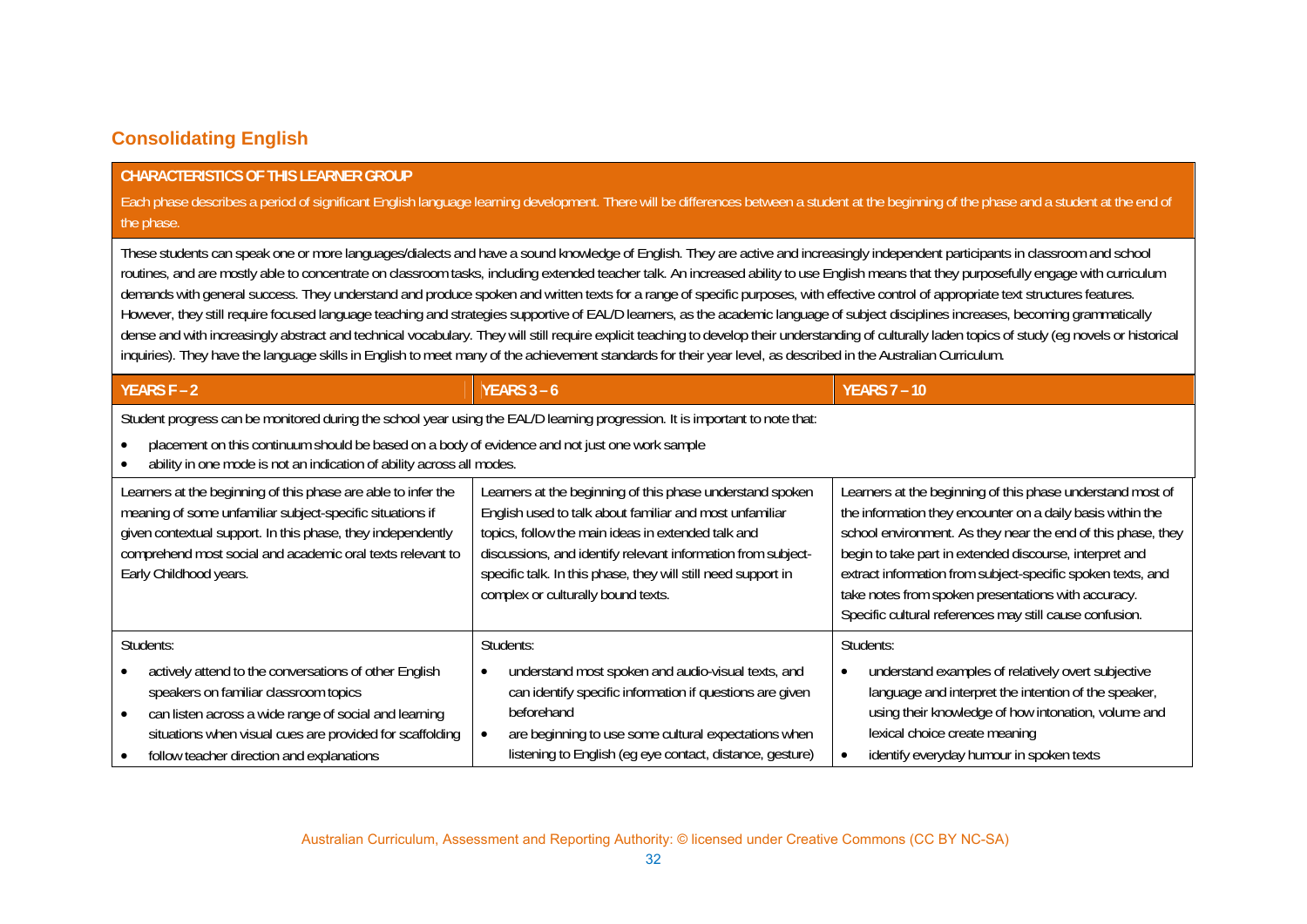### LISTENING

| <b>YEARS F - 2</b>                                                                                                                                                                                                                                                                                                                                                                                                                                                                                                                                                             | YEARS $3 - 6$                                                                                                                                                                                                                                                                                                                                                                                                                                                                                                                                                                                                                                                                                                    | <b>YEARS 7-10</b>                                                                                                                                                                                                                                                                                                                                                                                                                                                                                                                                                                                                        |
|--------------------------------------------------------------------------------------------------------------------------------------------------------------------------------------------------------------------------------------------------------------------------------------------------------------------------------------------------------------------------------------------------------------------------------------------------------------------------------------------------------------------------------------------------------------------------------|------------------------------------------------------------------------------------------------------------------------------------------------------------------------------------------------------------------------------------------------------------------------------------------------------------------------------------------------------------------------------------------------------------------------------------------------------------------------------------------------------------------------------------------------------------------------------------------------------------------------------------------------------------------------------------------------------------------|--------------------------------------------------------------------------------------------------------------------------------------------------------------------------------------------------------------------------------------------------------------------------------------------------------------------------------------------------------------------------------------------------------------------------------------------------------------------------------------------------------------------------------------------------------------------------------------------------------------------------|
| respond to different registers and understand the<br>importance of listening for different purposes<br>understand basic references to humour if it is not<br>culturally laden<br>can hear most of the sounds in English, including short<br>and long vowels and diphthongs<br>have a range of vocabulary, including subject-specific<br>vocabulary, colloquialisms and idioms<br>draw on a range of discourse markers (such as<br>expression) to help make meaning<br>ask other first language speakers for meanings of<br>words to check or confirm their own understandings. | understand the main points of small amounts of non-<br>٠<br>literal and generalised information when appropriate<br>background is given<br>respond to different registers and understand the<br>importance of listening for different purposes<br>can interpret meaning and feelings from intonation,<br>volume, stress, repetition and pacing<br>can respond appropriately in most unplanned<br>exchanges<br>can understand subject-specific vocabulary in most<br>contexts<br>request repetition or clarification if speech contains too<br>many cultural references<br>may ask for clarification and extra time when<br>participating in complex listening tasks, group<br>performances or class discussions. | have increased ability to understand extended<br>$\bullet$<br>monologic discourse and teacher talk at native speaker<br>speed, but may still require visual or print scaffolding for<br>more abstract concepts<br>understand a range of dialects and colloquial language,<br>$\bullet$<br>and monitor spoken language for relevance and<br>accuracy<br>identify a range of language devices and how these are<br>$\bullet$<br>used to achieve specific effects (eg poetic devices and<br>repetition in speeches)<br>request repetition or clarification if speech contains too<br>$\bullet$<br>many cultural references. |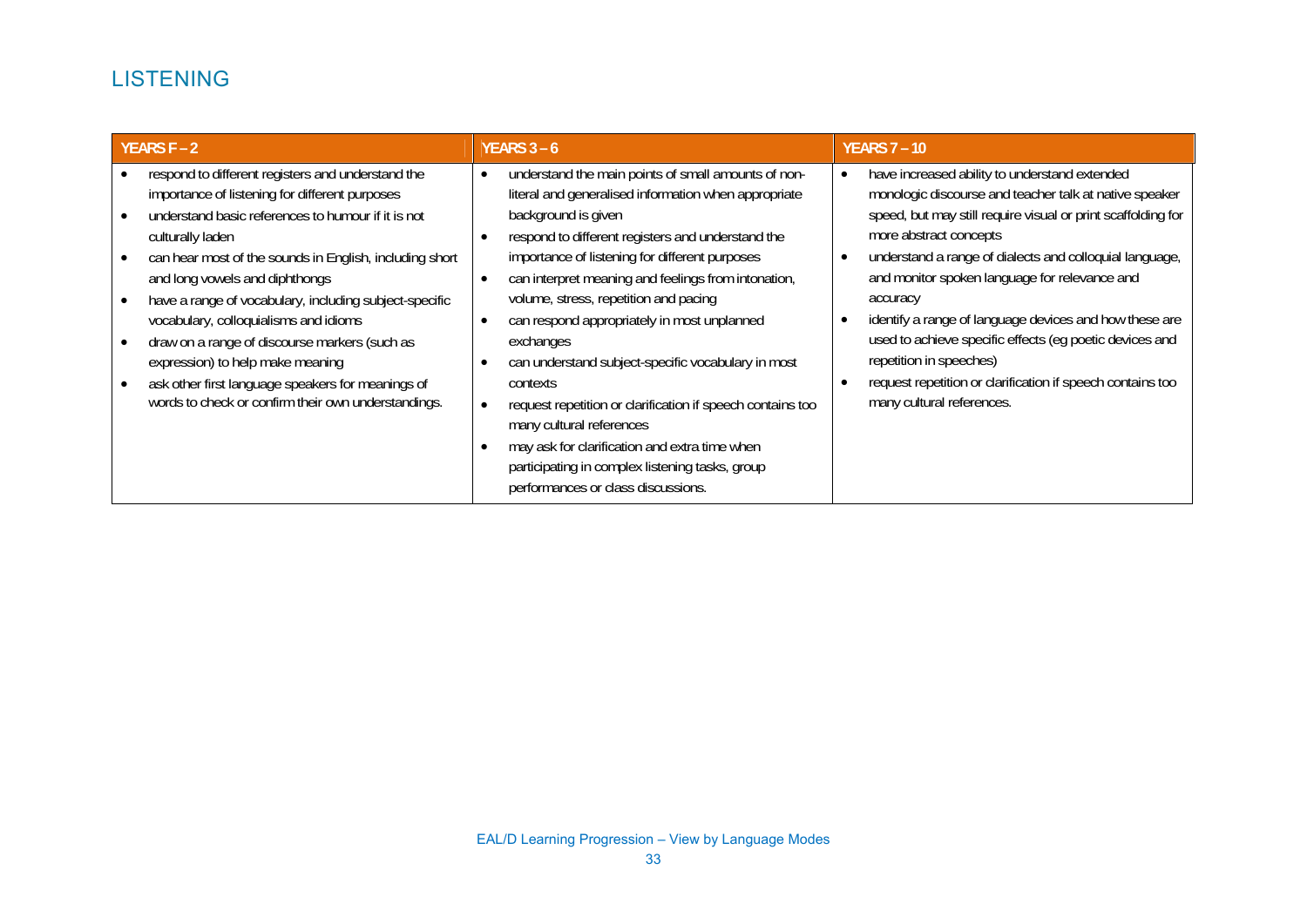### Speaking

### **Beginning English Some Print Literacy in First Language**

| CHARACTERISTICS OF THIS LEARNER GROUP<br>the beginning of the phase and a student at the end of the phase.                                                                                                                                                                                                                                                                                                                                                                                                                                                                                                                                                                                                                                                                                                                                                                                                                                                                                                                                                                                                                                                                                                                   | Each phase describes a period of significant English language learning development. There will be differences between a student at                                                                             | <b>AGE-RELATED CONSIDERATIONS</b>                                                                                                                                                                                                                                                                                                                                                        |
|------------------------------------------------------------------------------------------------------------------------------------------------------------------------------------------------------------------------------------------------------------------------------------------------------------------------------------------------------------------------------------------------------------------------------------------------------------------------------------------------------------------------------------------------------------------------------------------------------------------------------------------------------------------------------------------------------------------------------------------------------------------------------------------------------------------------------------------------------------------------------------------------------------------------------------------------------------------------------------------------------------------------------------------------------------------------------------------------------------------------------------------------------------------------------------------------------------------------------|----------------------------------------------------------------------------------------------------------------------------------------------------------------------------------------------------------------|------------------------------------------------------------------------------------------------------------------------------------------------------------------------------------------------------------------------------------------------------------------------------------------------------------------------------------------------------------------------------------------|
| These students are starting to learn English. They can speak one or more languages/dialects other than English and have an age-<br>appropriate level of print literacy in their first language. They have had varying experiences of formal schooling and may be literate in<br>their first language. In a familiar learning environment, they will begin to engage with simple language tasks of the curriculum,<br>particularly with support from a speaker of their first language, and targeted contextual support (eg visuals and gestures). Learning a<br>language requires intense concentration, and students are likely to tire when listening to and speaking English constantly. High levels<br>of explicit teaching of specific EAL/D skills are required from both the specialist teacher and the classroom teacher. These students<br>are capable of understanding the concepts of the curriculum for their year level. However, as they are new to learning in and about<br>English, they will find it difficult to show achievement as described in the achievement standards for their year level, as these rely<br>heavily on English language proficiency to convey content knowledge and understandings. |                                                                                                                                                                                                                | While many of these characteristics are applicable to<br>all students beginning to learn English, older<br>students will have more life experiences as well as<br>more developed cognitive abilities and will<br>understand print in their first language. They draw<br>upon their first language literacy knowledge as they<br>learn English.                                           |
|                                                                                                                                                                                                                                                                                                                                                                                                                                                                                                                                                                                                                                                                                                                                                                                                                                                                                                                                                                                                                                                                                                                                                                                                                              |                                                                                                                                                                                                                |                                                                                                                                                                                                                                                                                                                                                                                          |
| <b>YEARS F - 2</b>                                                                                                                                                                                                                                                                                                                                                                                                                                                                                                                                                                                                                                                                                                                                                                                                                                                                                                                                                                                                                                                                                                                                                                                                           | YEARS $3 - 6$                                                                                                                                                                                                  | <b>YEARS 7 - 10</b>                                                                                                                                                                                                                                                                                                                                                                      |
| Student progress can be monitored during the school year using the EAL/D learning progression. It is important to note that:                                                                                                                                                                                                                                                                                                                                                                                                                                                                                                                                                                                                                                                                                                                                                                                                                                                                                                                                                                                                                                                                                                 |                                                                                                                                                                                                                |                                                                                                                                                                                                                                                                                                                                                                                          |
| placement on this continuum should be based on a body of evidence and not just one work sample<br>ability in one mode is not an indication of ability across all modes.                                                                                                                                                                                                                                                                                                                                                                                                                                                                                                                                                                                                                                                                                                                                                                                                                                                                                                                                                                                                                                                      |                                                                                                                                                                                                                |                                                                                                                                                                                                                                                                                                                                                                                          |
| Learners at the beginning of this phase are unfamiliar with<br>the sounds of English. In this phase, they begin to take cues<br>from speakers around them and participate in simple<br>classroom routines.                                                                                                                                                                                                                                                                                                                                                                                                                                                                                                                                                                                                                                                                                                                                                                                                                                                                                                                                                                                                                   | Learners at the beginning of this phase are new to the<br>sounds of English. In this phase, they begin to attend to the<br>sounds of English and identify individual words, phrases,<br>tones and inflections. | Learners at the beginning of this phase are tuning in to the<br>sounds of English. They attempt to listen and interpret the<br>new language for short periods. In this phase, they begin to<br>understand common instructions, basic questions, short<br>descriptions and the gist of explanations in familiar contexts<br>and in areas related to their prior knowledge and experience. |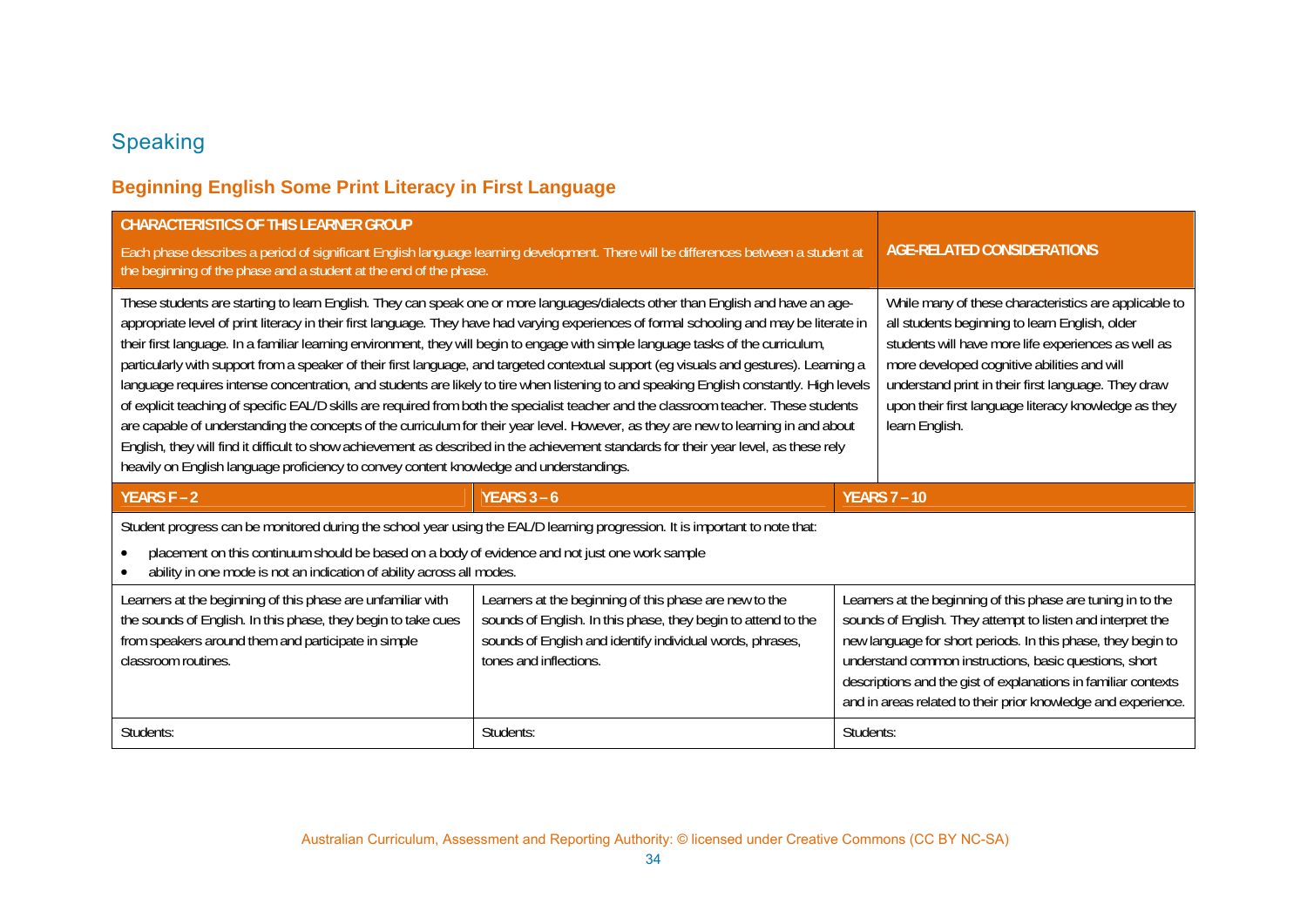### SPEAKING

| <b>CHARACTERISTICS OF THIS LEARNER GROUP</b><br>the beginning of the phase and a student at the end of the phase.                                                                                                                                                                                                                                                                                                                                                                                                                                                                                                                                                       | Each phase describes a period of significant English language learning development. There will be differences between a student at<br>These students are starting to learn English. They can speak one or more languages/dialects other than English and have an age-                                                                                                                                                                                                                                                                                                                                                                                                                                                                                                                                                                                     | <b>AGE-RELATED CONSIDERATIONS</b><br>While many of these characteristics are applicable to                                                                                                                                                                                                                                                                                                                                                                                                                                                                                                                                                                                                                                          |
|-------------------------------------------------------------------------------------------------------------------------------------------------------------------------------------------------------------------------------------------------------------------------------------------------------------------------------------------------------------------------------------------------------------------------------------------------------------------------------------------------------------------------------------------------------------------------------------------------------------------------------------------------------------------------|-----------------------------------------------------------------------------------------------------------------------------------------------------------------------------------------------------------------------------------------------------------------------------------------------------------------------------------------------------------------------------------------------------------------------------------------------------------------------------------------------------------------------------------------------------------------------------------------------------------------------------------------------------------------------------------------------------------------------------------------------------------------------------------------------------------------------------------------------------------|-------------------------------------------------------------------------------------------------------------------------------------------------------------------------------------------------------------------------------------------------------------------------------------------------------------------------------------------------------------------------------------------------------------------------------------------------------------------------------------------------------------------------------------------------------------------------------------------------------------------------------------------------------------------------------------------------------------------------------------|
| their first language. In a familiar learning environment, they will begin to engage with simple language tasks of the curriculum,<br>heavily on English language proficiency to convey content knowledge and understandings.                                                                                                                                                                                                                                                                                                                                                                                                                                            | appropriate level of print literacy in their first language. They have had varying experiences of formal schooling and may be literate in<br>particularly with support from a speaker of their first language, and targeted contextual support (eg visuals and gestures). Learning a<br>language requires intense concentration, and students are likely to tire when listening to and speaking English constantly. High levels<br>of explicit teaching of specific EAL/D skills are required from both the specialist teacher and the classroom teacher. These students<br>are capable of understanding the concepts of the curriculum for their year level. However, as they are new to learning in and about<br>English, they will find it difficult to show achievement as described in the achievement standards for their year level, as these rely | all students beginning to learn English, older<br>students will have more life experiences as well as<br>more developed cognitive abilities and will<br>understand print in their first language. They draw<br>upon their first language literacy knowledge as they<br>learn English.                                                                                                                                                                                                                                                                                                                                                                                                                                               |
| <b>YEARS F - 2</b>                                                                                                                                                                                                                                                                                                                                                                                                                                                                                                                                                                                                                                                      | <b>YEARS 3 - 6</b>                                                                                                                                                                                                                                                                                                                                                                                                                                                                                                                                                                                                                                                                                                                                                                                                                                        | <b>YEARS 7 - 10</b>                                                                                                                                                                                                                                                                                                                                                                                                                                                                                                                                                                                                                                                                                                                 |
| use gesture to communicate, or body language such as<br>tugging on a teacher's arm<br>rarely initiate communications or participate verbally in<br>$\bullet$<br>group activities<br>begin to mimic words used by teachers and classmates,<br>$\bullet$<br>and pick up very routine and repetitive language that is<br>associated with their immediate needs (eg no, toilet)<br>are more likely to communicate in one-on-one<br>$\bullet$<br>interaction with people they trust, and in their first<br>language<br>may be silent for extended periods<br>$\bullet$<br>are only beginning to understand that communication<br>$\bullet$<br>can occur in another language. | sometimes join in oral activities involving songs and<br>$\bullet$<br>rhymes<br>begin to express needs and respond to simple<br>$\bullet$<br>directions and questions using single words or<br>nonverbal responses such as shrugs<br>distinguish between spoken English and first<br>$\bullet$<br>language/dialect<br>use a limited range of concrete home and school<br>$\bullet$<br>vocabulary that is high frequency<br>exhibit beginning understanding of word order in simple<br>$\bullet$<br>phrases and sentences<br>pronounce some English words and phrases so that<br>$\bullet$<br>they can be understood<br>watch, listen, imitate and repeat words and phrases,<br>$\bullet$<br>and rely on the English speaker to support and interpret<br>their utterances.                                                                                 | initiate and respond to simple statements in familiar<br>$\bullet$<br>contexts, such as everyday greetings<br>distinguish between spoken English and first<br>$\bullet$<br>language/dialect<br>make tentative attempts at polite request forms and<br>$\bullet$<br>often use statements instead of polite requests, which<br>may be perceived as rudeness but indicate, instead, a<br>lack of cultural knowledge<br>use common vocabulary and simple grammatical<br>$\bullet$<br>patterns with variable accuracy to achieve their<br>immediate communicative needs<br>pronounce words clearly enough for understanding<br>$\bullet$<br>imitate and repeat words and phrases, and rely on a<br>$\bullet$<br>supportive interlocutor. |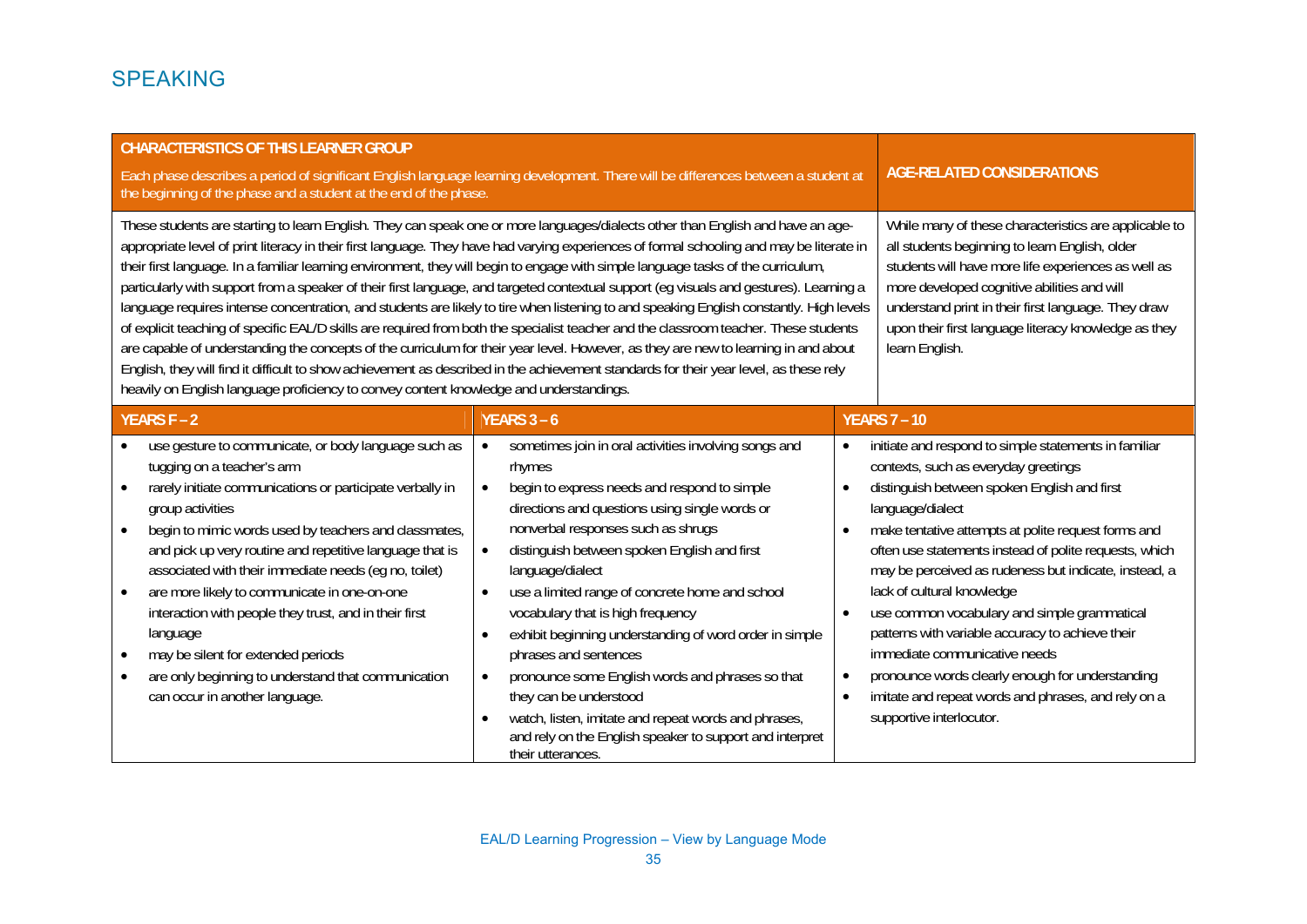### **Emerging English**

#### **CHARACTERISTICS OF THIS LEARNER GROUP**

Each phase describes a period of significant English language learning development. There will be differences between a student at the beginning of the phase and a student at the end of the phase.

These students can speak one or more languages/dialects, including basic English, and have a growing knowledge of print literacy in English. They understand and participate in classroom behaviours and school routines. They engage with curriculum demands with some success, but continue to benefit greatly from the use of first language with peers and teachers' assistants to clarify and consolidate understanding. Explicit and focused language teaching will enable them to produce simple written and spoken English, using predictable and learned formulas. They are still in a phase of language learning that requires intense concentration, so they are likely to tire during the day or disengage when the spoken or written texts under discussion are not accompanied by adequate contextual scaffolds. These learners still require extensive EAL/D explicit teaching throughout the school day from both the specialist teacher and the classroom teacher. These students are able to engage with and learn the content of the Australian Curriculum when provided with suitable language teaching and additional time to complete classroom activities. However, they will find it difficult to show their understandings if achievement must be demonstrated through language-reliant activities.

| YEARS $F - 2$                                                                                                                                                                                                                                                                                                                     | YEARS $3 - 6$                                                                                                                                                                                                                                                                                                                                                                        | <b>YEARS 7 - 10</b>                                                                                                                                                                                                                                                                                                                                          |
|-----------------------------------------------------------------------------------------------------------------------------------------------------------------------------------------------------------------------------------------------------------------------------------------------------------------------------------|--------------------------------------------------------------------------------------------------------------------------------------------------------------------------------------------------------------------------------------------------------------------------------------------------------------------------------------------------------------------------------------|--------------------------------------------------------------------------------------------------------------------------------------------------------------------------------------------------------------------------------------------------------------------------------------------------------------------------------------------------------------|
| Student progress can be monitored during the school year using the EAL/D learning progression. It is important to note that:<br>placement on this continuum should be based on a body of evidence and not just one work sample<br>$\bullet$<br>ability in one mode is not an indication of ability across all modes.<br>$\bullet$ |                                                                                                                                                                                                                                                                                                                                                                                      |                                                                                                                                                                                                                                                                                                                                                              |
| Learners at the beginning of this phase successfully<br>distinguish spoken English from other languages and<br>dialects (ie on hearing English, they attempt to respond in<br>English). In this phase, they become more attentive listeners<br>and understand 'tone of voice' (eq teacher praise).                                | Learners at the beginning of this phase distinguish spoken<br>English from other languages and dialects (ie on hearing<br>English, they attempt to respond in English), they pay<br>attention to the speaker and acknowledge being spoken to.<br>In this phase, they begin to take a more active role in<br>communication, such as seeking clarification when meaning<br>is unclear. | Learners at the beginning of this phase can understand<br>familiar instructions and information in a variety of classroom<br>situations. In this phase, with scaffolding, they begin to<br>extract specific information from familiar audio-visual texts<br>and understand the gist of teacher explanations involving<br>known subject-specific information. |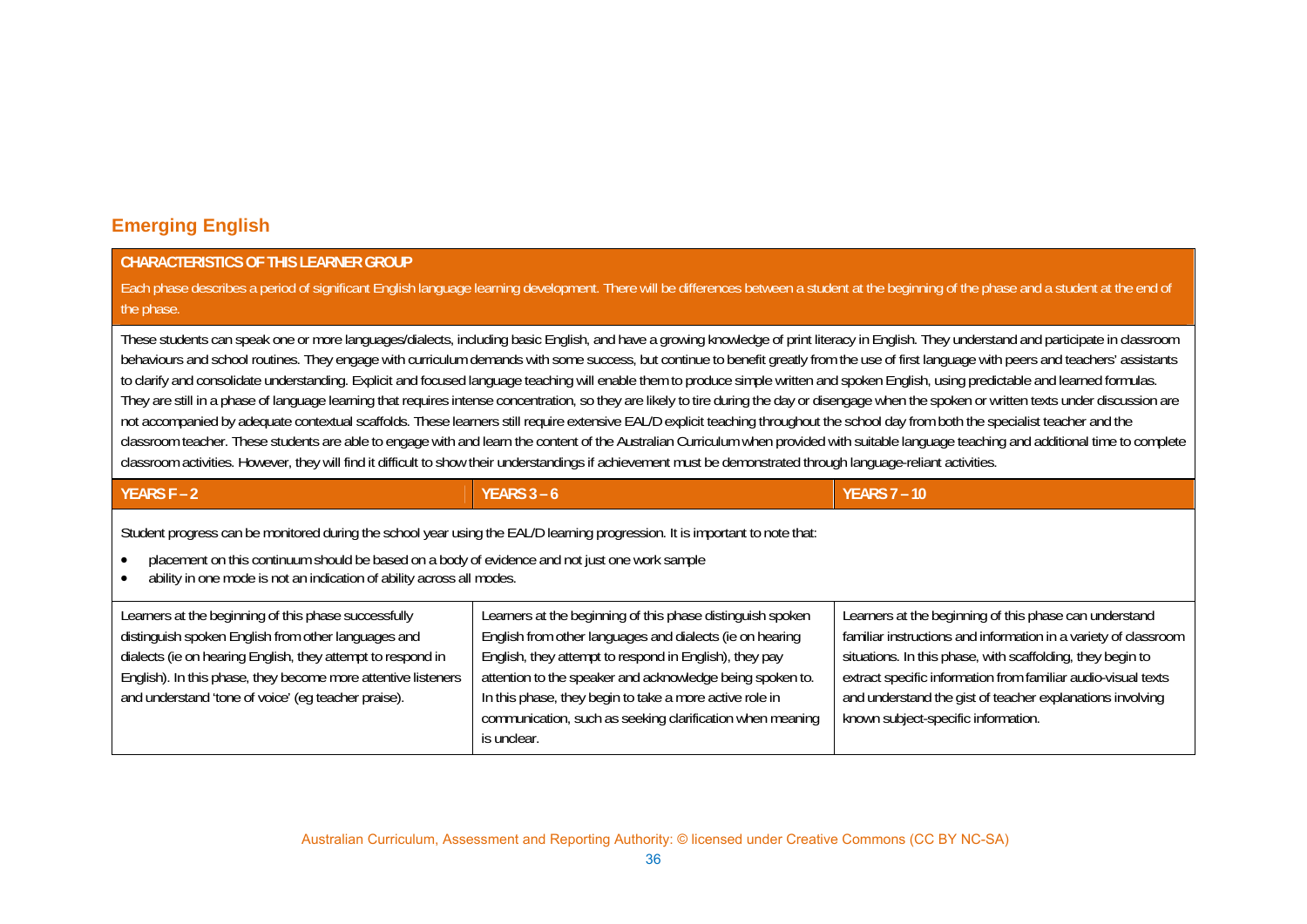### SPEAKING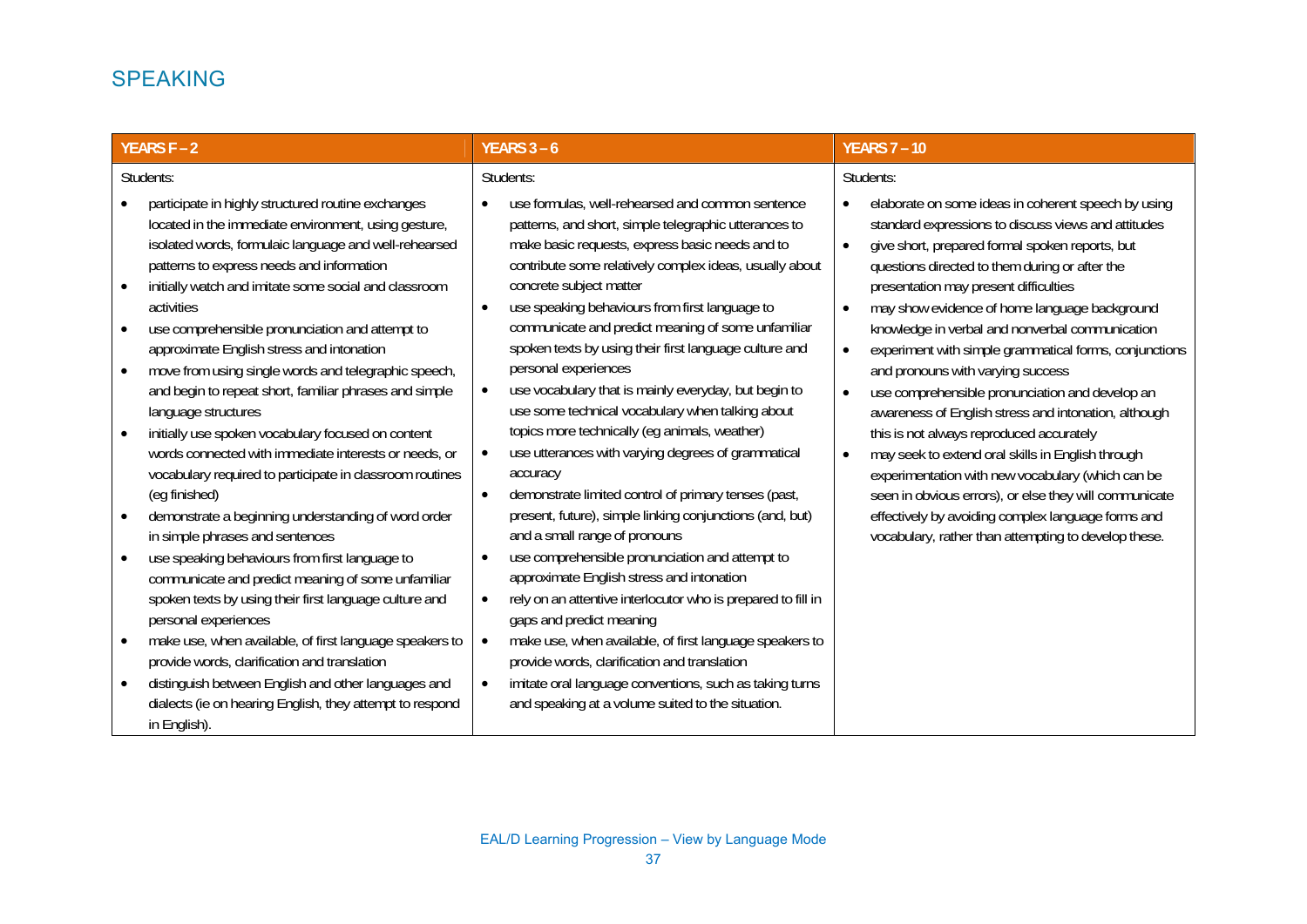### **Developing English**

#### **CHARACTERISTICS OF THIS LEARNER GROUP**

Each phase describes a period of significant English language learning development. There will be differences between a student at the beginning of the phase and a student at the end of the phase.

These students can speak one or more languages/dialects, including functional English, and have a developing knowledge of print literacy in English. They are active participants in classroom and school routines, and are able to concentrate for longer periods. They purposefully engage with curriculum demands with increasing success. Their first language continues to be a valuable support, and these learners understand the value of code-switching – that is, the ability to change from one language/dialect to suit the context. They produce increasingly extended pieces of spoken and written English (although they may be more proficient in one mode than the other), which include their own innovations with the language. However, they are still developing control over English grammar and building their vocabulary; hence, they continue to need explicit language to be taught, and teaching strategies supportive of EAL/D learners, particularly with academic language of subject disciplines. They are increasingly able to use English sufficiently to demonstrate their understanding of content and thus meet some of the achievement standards for their year level, as described in the Australian Curriculum.

| <b>YEARS <math>F - 2</math></b>                                                                                                                                                                                                                                                                                                                                                        | YEARS $3 - 6$                                                                                                                                                                                                                                                                                                                         | <b>YEARS 7 - 10</b>                                                                                                                                                                                                                        |  |
|----------------------------------------------------------------------------------------------------------------------------------------------------------------------------------------------------------------------------------------------------------------------------------------------------------------------------------------------------------------------------------------|---------------------------------------------------------------------------------------------------------------------------------------------------------------------------------------------------------------------------------------------------------------------------------------------------------------------------------------|--------------------------------------------------------------------------------------------------------------------------------------------------------------------------------------------------------------------------------------------|--|
| Student progress can be monitored during the school year using the EAL/D learning progression. It is important to note that:                                                                                                                                                                                                                                                           |                                                                                                                                                                                                                                                                                                                                       |                                                                                                                                                                                                                                            |  |
| placement on this continuum should be based on a body of evidence and not just one work sample<br>ability in one mode is not an indication of ability across all modes                                                                                                                                                                                                                 |                                                                                                                                                                                                                                                                                                                                       |                                                                                                                                                                                                                                            |  |
| Learners at the beginning of this phase generally participate<br>appropriately in classroom routines (eg group work) and are<br>producing original utterances rather than relying on formulaic<br>and learned language. In this phase, they become more<br>confident as initiators of conversations and, with support, can<br>achieve in most oral activities required by the teacher. | Learners at the beginning of this phase communicate and<br>learn through English in predictable social and learning<br>situations. In this phase, they develop independence in<br>selecting and using a small range of English features, while<br>still relying on others to restate or suggest vocabulary and<br>sentence structure. | Learners at the beginning of this phase communicate<br>effectively in the classroom, but not in all academic contexts.<br>In this phase, they participate in, maintain and can achieve in<br>most oral activities required by the teacher. |  |
| Students:<br>speak with greater fluency and fewer hesitations,<br>structuring utterances through appropriate word order<br>rather than intonation (eg Do you like ? instead of<br>You like ?)                                                                                                                                                                                          | Students:<br>initiate and participate in casual exchanges with<br>$\bullet$<br>English-speaking peers, and contribute information and<br>express ideas in group tasks and classroom<br>discussions using politeness conventions                                                                                                       | Students:<br>ask questions and respond successfully in a wide range<br>of social and some academic contexts, using politeness<br>conventions                                                                                               |  |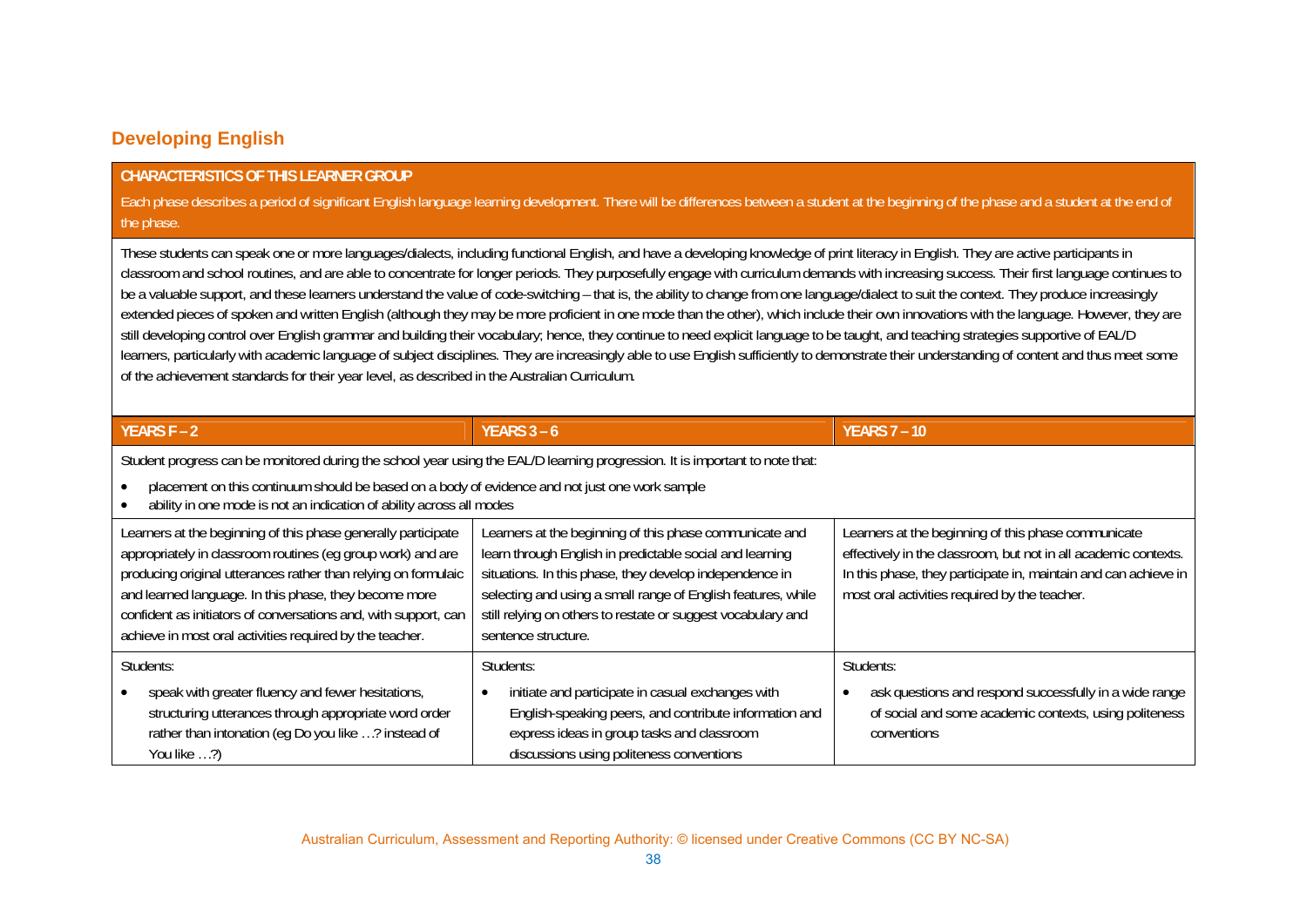### SPEAKING

| YEARS F-2                                                                                                                                                                                                                                                                                                                                                                                                                                                                                                                                                                                                                                                                                                                                                                                                                                                                                                                                                                                                                                                                                            | <b>YEARS 3 - 6</b>                                                                                                                                                                                                                                                                                                                                                                                                                                                                                                                                                                                                                                                                                                                                                                                                                                                                                                                                                                                                                                                                                                                                                                                                                                                                                                                                      | <b>YEARS 7 - 10</b>                                                                                                                                                                                                                                                                                                                                                                                                                                                                                                                                                                                                                                                                                                                                                                                                                                 |
|------------------------------------------------------------------------------------------------------------------------------------------------------------------------------------------------------------------------------------------------------------------------------------------------------------------------------------------------------------------------------------------------------------------------------------------------------------------------------------------------------------------------------------------------------------------------------------------------------------------------------------------------------------------------------------------------------------------------------------------------------------------------------------------------------------------------------------------------------------------------------------------------------------------------------------------------------------------------------------------------------------------------------------------------------------------------------------------------------|---------------------------------------------------------------------------------------------------------------------------------------------------------------------------------------------------------------------------------------------------------------------------------------------------------------------------------------------------------------------------------------------------------------------------------------------------------------------------------------------------------------------------------------------------------------------------------------------------------------------------------------------------------------------------------------------------------------------------------------------------------------------------------------------------------------------------------------------------------------------------------------------------------------------------------------------------------------------------------------------------------------------------------------------------------------------------------------------------------------------------------------------------------------------------------------------------------------------------------------------------------------------------------------------------------------------------------------------------------|-----------------------------------------------------------------------------------------------------------------------------------------------------------------------------------------------------------------------------------------------------------------------------------------------------------------------------------------------------------------------------------------------------------------------------------------------------------------------------------------------------------------------------------------------------------------------------------------------------------------------------------------------------------------------------------------------------------------------------------------------------------------------------------------------------------------------------------------------------|
| understand that the use and choice of language are<br>dependent upon the social or classroom situation, and<br>can use familiar structures in some less familiar<br>contexts (eg borrowing a library book)<br>use pronunciation that increasingly approximates the<br>English they hear around them, losing first language<br>features in their pronunciation<br>use an expanding range of common, everyday<br>vocabulary with confidence and a limited range of<br>technical vocabulary for operating in the curriculum<br>begin to generate their own language, combining known<br>formulas and vocabulary to make original utterances<br>adapt available vocabulary to talk around a topic in<br>order to compensate for unknown vocabulary,<br>attempting approximations using known language to<br>cover gaps<br>may still choose to explore more complex ideas in first<br>language and may use first language structures and<br>features when attempting unfamiliar English<br>constructions (code-switch), or may code-mix (mix first<br>language and English) to convey more complex ideas. | recount news (giving details involving where, when,<br>$\bullet$<br>who and what in a time sequence) and can give a short<br>prepared talk on a familiar topic<br>use an expanding range of common, everyday<br>$\bullet$<br>vocabulary with confidence and a limited range of<br>technical vocabulary for operating in the curriculum<br>begin to use some colloquial language<br>$\bullet$<br>use basic English features including intonation, and<br>$\bullet$<br>combine and manipulate learned speech patterns,<br>although errors are still apparent (eg I don't know where<br>is it)<br>identify and describe people, places and things using<br>$\bullet$<br>simple vocabulary, and use basic time markers,<br>common prepositions, some common contractions and<br>simple negative forms<br>choose linking conjunctions (eg and, then, but, or, so) to<br>form compound sentences and a small range of<br>conjunctions (eg because, when, before, after) to form<br>complex sentences<br>use pronunciation that increasingly approximates the<br>$\bullet$<br>English they hear around them, discarding first<br>language features in their pronunciation<br>speak with greater fluency and fewer hesitations,<br>structuring utterances through appropriate word order<br>use English dictionaries<br>$\bullet$<br>rehearse oral productions. | give and justify opinions if given a supportive<br>environment<br>participate successfully in group discussions and<br>tutorials, using communicative strategies (eg entering<br>the conversation) correctly, provided that this is on a<br>familiar topic<br>demonstrate an awareness and growing control of<br>register in the creation of their spoken texts<br>use appropriate nonverbal language in most familiar<br>$\bullet$<br>contexts<br>moderate their pronunciation, pace and emphasis so<br>$\bullet$<br>that they are understood in most situations, and accent<br>rarely impedes communication<br>use a growing range of technical vocabulary and begin<br>to use some imagery and colloquialisms<br>plan and rehearse more formal spoken to improve<br>fluency and accuracy of oral language<br>can be understood in most contexts. |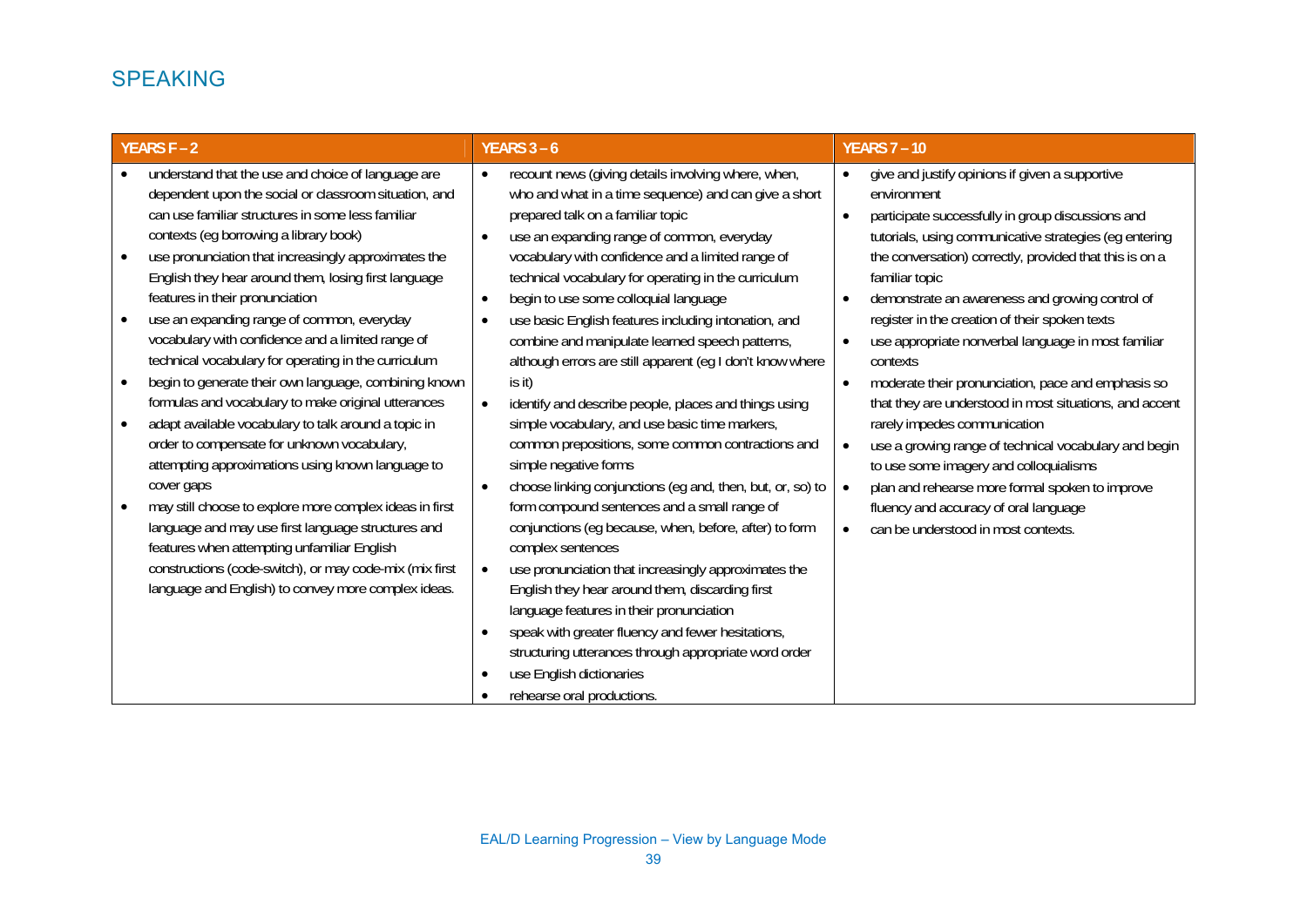### **Consolidating English**

#### **CHARACTERISTICS OF THIS LEARNER GROUP**

Each phase describes a period of significant Standard Australian English language learning development. There will be differences between a student at the beginning of the phase and a student at the end of the phase.

These students can speak one or more languages/dialects and have a sound knowledge of English. They are active and increasingly independent participants in classroom and school routines, and are mostly able to concentrate on classroom tasks, including extended teacher talk. An increased ability to use English means that they purposefully engage with curriculum demands with general success. They understand and produce spoken and written texts for a range of specific purposes, with effective control of appropriate text structures features. However, they still require focused language teaching and strategies supportive of EAL/D learners, as the academic language of subject disciplines increases, becoming grammatically dense and with increasingly abstract and technical vocabulary. They will still require explicit teaching to develop their understanding of culturally laden topics of study (eg novels or historical inquiries). They have the language skills in English to meet many of the achievement standards for their year level, as described in the Australian Curriculum.

| YEARS F - 2                                                                                                                                                                                                                                                                               | YEARS $3 - 6$                                                                                                                                                                                                                                                                                                                       | <b>YEARS 7 - 10</b>                                                                                                                                                                                                                                                                                                                                                                |  |
|-------------------------------------------------------------------------------------------------------------------------------------------------------------------------------------------------------------------------------------------------------------------------------------------|-------------------------------------------------------------------------------------------------------------------------------------------------------------------------------------------------------------------------------------------------------------------------------------------------------------------------------------|------------------------------------------------------------------------------------------------------------------------------------------------------------------------------------------------------------------------------------------------------------------------------------------------------------------------------------------------------------------------------------|--|
| Student progress can be monitored during the school year using the EAL/D learning progression. It is important to note that:                                                                                                                                                              |                                                                                                                                                                                                                                                                                                                                     |                                                                                                                                                                                                                                                                                                                                                                                    |  |
| placement on this continuum should be based on a body of evidence and not just one work sample<br>ability in one mode is not an indication of ability across all modes.                                                                                                                   |                                                                                                                                                                                                                                                                                                                                     |                                                                                                                                                                                                                                                                                                                                                                                    |  |
| Learners at the beginning of this phase initiate conversations<br>and, with support, can achieve in most oral activities required<br>by the teacher. In this phase, they competently use the<br>features and conventions of English and monitor their<br>speech to enhance communication. | Learners at the beginning of this phase communicate<br>effectively in most situations. In this phase, they begin to<br>communicate confidently with peers and familiar adults in<br>informal contexts, use appropriate registers for different<br>situations and functions, and an appropriate register when<br>speaking to adults. | Learners at the beginning of this phase communicate<br>confidently and effectively in most situations, although some<br>first language influence may still be evident in nonverbal<br>communication. As they near the end of this phase, they<br>express themselves fluently in a range of situations and<br>effectively use communication strategies to interact<br>purposefully. |  |
| Students:                                                                                                                                                                                                                                                                                 | Students:                                                                                                                                                                                                                                                                                                                           | Students:                                                                                                                                                                                                                                                                                                                                                                          |  |
| can use a range of language structures in a range of<br>contexts<br>independently construct simple descriptions,<br>procedures, instructions and recounts<br>use pronunciation that is clear and easy to comprehend                                                                       | choose between ways of expressing statements,<br>questions, offers and commands, and use them<br>accurately                                                                                                                                                                                                                         | use spoken language effectively and mostly correctly,<br>showing an understanding of pause, stress, rhythm and<br>intonation, and how these can convey values,<br>perspectives and feelings                                                                                                                                                                                        |  |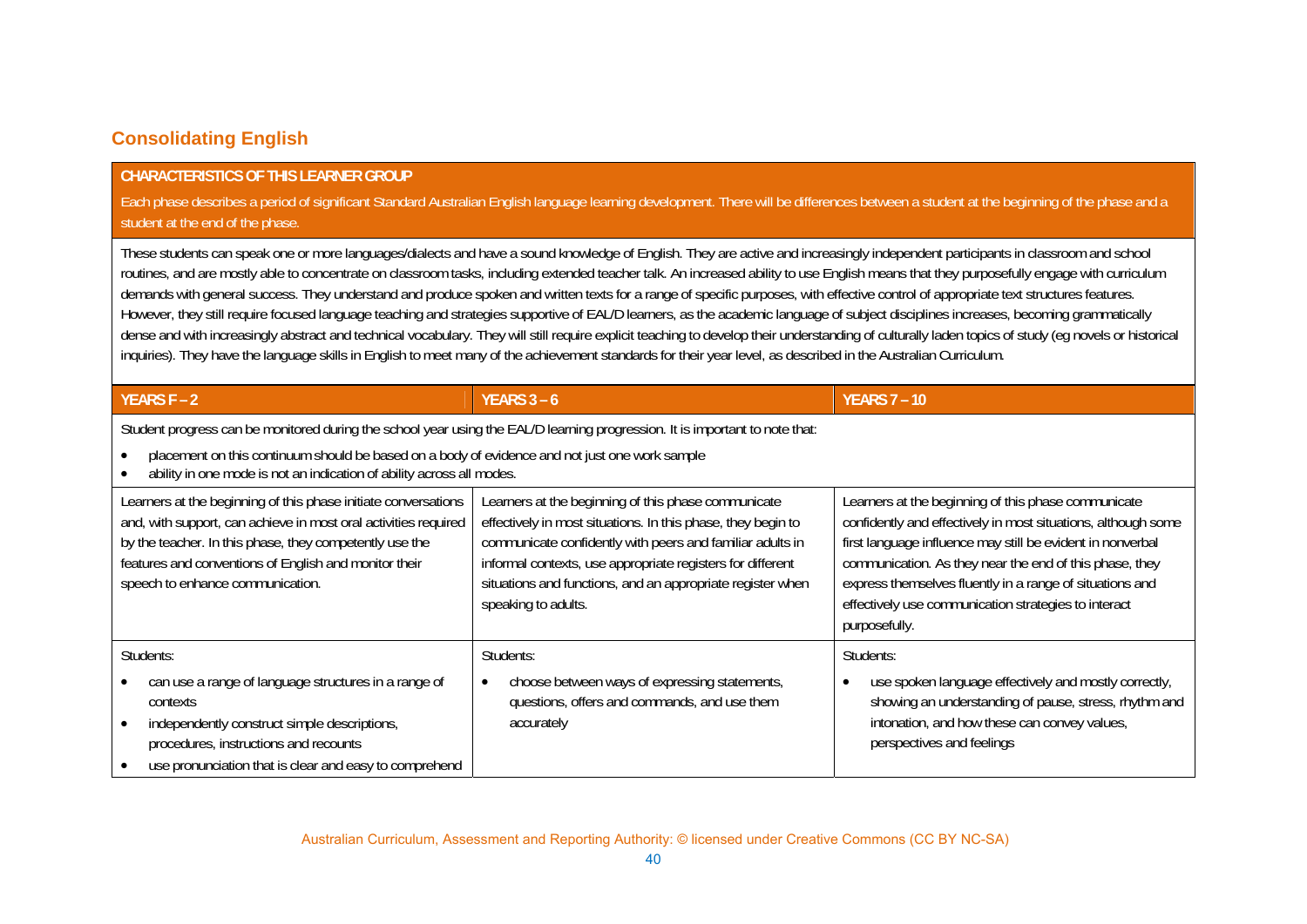### SPEAKING

| <b>YEARS <math>F - 2</math></b>                                                                                                                                                                                                                                                                                                                                                                                                                    | <b>YEARS 3 - 6</b>                                                                                                                                                                                                                                                                                                                                                                                                                                                                                                                                                                                                                                                                                                                                                                                                                                                                                                                                                                                                                                                                                                                                                                                                                                                                                    | <b>YEARS 7 - 10</b>                                                                                                                                                                                                                                                                                                                                                                                                                                                                                                                                                                                                                                                                                                                                                                             |
|----------------------------------------------------------------------------------------------------------------------------------------------------------------------------------------------------------------------------------------------------------------------------------------------------------------------------------------------------------------------------------------------------------------------------------------------------|-------------------------------------------------------------------------------------------------------------------------------------------------------------------------------------------------------------------------------------------------------------------------------------------------------------------------------------------------------------------------------------------------------------------------------------------------------------------------------------------------------------------------------------------------------------------------------------------------------------------------------------------------------------------------------------------------------------------------------------------------------------------------------------------------------------------------------------------------------------------------------------------------------------------------------------------------------------------------------------------------------------------------------------------------------------------------------------------------------------------------------------------------------------------------------------------------------------------------------------------------------------------------------------------------------|-------------------------------------------------------------------------------------------------------------------------------------------------------------------------------------------------------------------------------------------------------------------------------------------------------------------------------------------------------------------------------------------------------------------------------------------------------------------------------------------------------------------------------------------------------------------------------------------------------------------------------------------------------------------------------------------------------------------------------------------------------------------------------------------------|
| begin to intuit word stress<br>speak fluently and mostly accurately for a range of<br>school purposes<br>have an expanding range of vocabulary related to<br>curriculum topics, but still make occasional mistakes<br>generate their own language, and make original<br>$\bullet$<br>utterances, although they still make some errors<br>may develop bilingual/bidialectal behaviours and<br>thinking, enabling them to code-switch appropriately. | prepare and present talks to an audience, construct<br>brief oral arguments and can take on the role of<br>welcoming, introducing or thanking a visiting speaker<br>experiment with how meanings are varied by changing<br>$\bullet$<br>volume, intonation and emphasis when speaking and<br>reading aloud<br>enter and exit conversations using less formulaic<br>$\bullet$<br>initiating and closing moves<br>negotiate and participate successfully in group work<br>$\bullet$<br>seek information by using a range of questions with<br>$\bullet$<br>varying degrees of accuracy<br>use a growing range of everyday and specialist<br>$\bullet$<br>vocabulary in all learning areas (eg subtract, calculate),<br>and can identify multiple meanings of many familiar<br>words (eg a space between words, outer space)<br>reproduce a range of colloquialisms and idioms with<br>$\bullet$<br>confidence (eg Who do you go for?)<br>use phrases of time and place to expand information,<br>$\bullet$<br>longer noun groups to expand descriptions,<br>conjunctions to construct compound and complex<br>sentences, and a small range of linking elements such<br>as pronoun reference across sentences (eg My mum<br>has a new computer. It's a )<br>rephrase difficult vocabulary or structures. | show good control of a wide range of registers and<br>some idiomatic and colloquial expressions<br>express thoughts and feelings by using allusions and<br>$\bullet$<br>making jokes<br>speak clearly and pronounce most sounds correctly<br>$\bullet$<br>take part in extended discourse fluently and<br>$\bullet$<br>spontaneously on a range of topics, showing their<br>versatility of expression<br>use a growing range of everyday and specialist<br>$\bullet$<br>vocabulary in all learning areas (eg subtract, calculate)<br>and can identify multiple meanings of many familiar<br>words (eg angle in English and angle in Mathematics)<br>negotiate and participate successfully in group work<br>use paraphrase to cover gaps in vocabulary or<br>$\bullet$<br>structural knowledge. |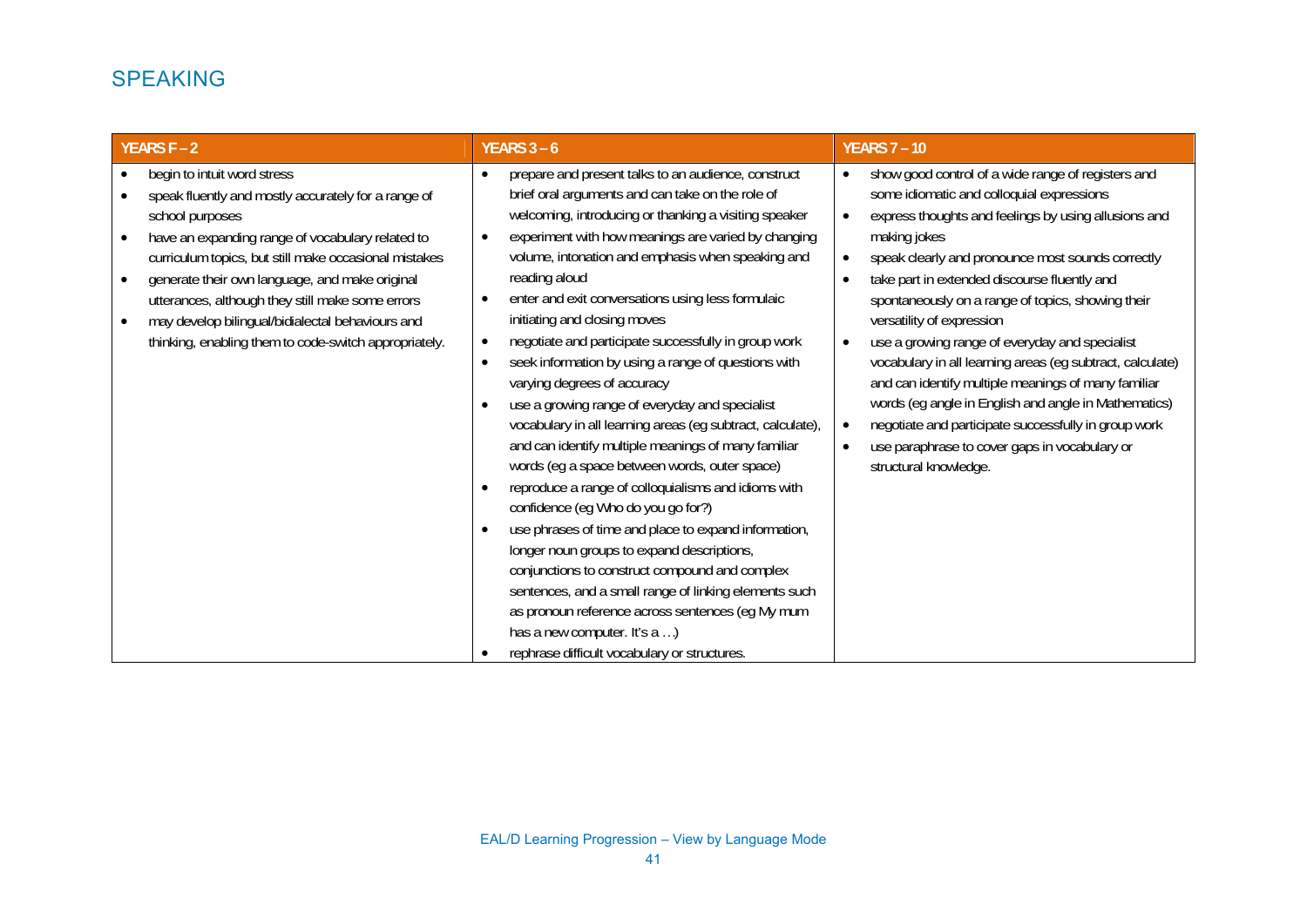### Reading/ Viewing

### **Beginning English: Some Print Literacy in First Language**

| <b>CHARACTERISTICS OF THIS LEARNER GROUP</b>                                                                                                                                                                                                                                                                                                                                           |                                                                                                                                                                                                                                                                                                                                                                                                                                                                                                                                                                                                                                                                                                                                                                                                                                                                                                                                                                                                                                                                                                                                   |                     |                                                                                                                                                                                                                                                                                                                                                                                                                                                                                                          |
|----------------------------------------------------------------------------------------------------------------------------------------------------------------------------------------------------------------------------------------------------------------------------------------------------------------------------------------------------------------------------------------|-----------------------------------------------------------------------------------------------------------------------------------------------------------------------------------------------------------------------------------------------------------------------------------------------------------------------------------------------------------------------------------------------------------------------------------------------------------------------------------------------------------------------------------------------------------------------------------------------------------------------------------------------------------------------------------------------------------------------------------------------------------------------------------------------------------------------------------------------------------------------------------------------------------------------------------------------------------------------------------------------------------------------------------------------------------------------------------------------------------------------------------|---------------------|----------------------------------------------------------------------------------------------------------------------------------------------------------------------------------------------------------------------------------------------------------------------------------------------------------------------------------------------------------------------------------------------------------------------------------------------------------------------------------------------------------|
| between a student at the beginning of the phase and a student at the end of the phase.                                                                                                                                                                                                                                                                                                 | Each phase describes a period of significant Standard Australian English language learning development. There will be differences                                                                                                                                                                                                                                                                                                                                                                                                                                                                                                                                                                                                                                                                                                                                                                                                                                                                                                                                                                                                 |                     | AGE-RELATED CONSIDERATIONS                                                                                                                                                                                                                                                                                                                                                                                                                                                                               |
| heavily on English language proficiency to convey content knowledge and understandings.                                                                                                                                                                                                                                                                                                | These students are starting to learn English. They can speak one or more languages/dialects other than English and have an age-<br>appropriate level of print literacy in their first language. They have had varying experiences of formal schooling and may be literate in<br>their first language. In a familiar learning environment, they will begin to engage with simple language tasks of the curriculum,<br>particularly with support from a speaker of their first language, and targeted contextual support (eg visuals and gestures). Learning a<br>language requires intense concentration, and students are likely to tire when listening to and speaking English constantly. High levels<br>of explicit teaching of specific EAL/D skills are required from both the specialist teacher and the classroom teacher. These students<br>are capable of understanding the concepts of the curriculum for their year level. However, as they are new to learning in and about<br>English, they will find it difficult to show achievement as described in the achievement standards for their year level, as these rely |                     | While many of these characteristics are applicable to<br>all students beginning to learn English, older<br>students will have more life experiences as well as<br>more developed cognitive abilities and will<br>understand print in their first language. They draw<br>upon their first language literacy knowledge as they<br>learn English.                                                                                                                                                           |
| YEARS F-2                                                                                                                                                                                                                                                                                                                                                                              | $YEARS3-6$                                                                                                                                                                                                                                                                                                                                                                                                                                                                                                                                                                                                                                                                                                                                                                                                                                                                                                                                                                                                                                                                                                                        | <b>YEARS 7 - 10</b> |                                                                                                                                                                                                                                                                                                                                                                                                                                                                                                          |
| Student progress can be monitored during the school year using the EAL/D learning progression. It is important to note that:<br>placement on this continuum should be based on a body of evidence and not just one work sample<br>ability in one mode is not an indication of ability across all modes.                                                                                |                                                                                                                                                                                                                                                                                                                                                                                                                                                                                                                                                                                                                                                                                                                                                                                                                                                                                                                                                                                                                                                                                                                                   |                     |                                                                                                                                                                                                                                                                                                                                                                                                                                                                                                          |
| Learners at the beginning of this phase are new to print in<br>English and to reading routines in Australian classrooms. In<br>this phase, they begin to read and understand texts, read<br>common sight words and use beginning knowledge of<br>English sounds and symbols to decode words and begin to<br>interpret the literal information in visual texts with teacher<br>support. | Learners at the beginning of this phase understand that print<br>transmits and records ideas and events, although they may<br>have had little or no previous experience with print texts in<br>English. In this phase, they begin to decode short texts and<br>correctly interpret the literal information in visual texts with<br>teacher scaffolding.                                                                                                                                                                                                                                                                                                                                                                                                                                                                                                                                                                                                                                                                                                                                                                           | knowledge.          | Learners at the beginning of this phase understand that print<br>transmits messages and ideas, and those from a similar<br>alphabetic background will attempt to decode simple English<br>words, using first language strategies to decode the sound-<br>symbol relationship. In this phase, they will need intensive<br>scaffolding to read and comprehend the main ideas, and<br>limited specific information in short, simple, factual or<br>fictional texts that do not rely on significant cultural |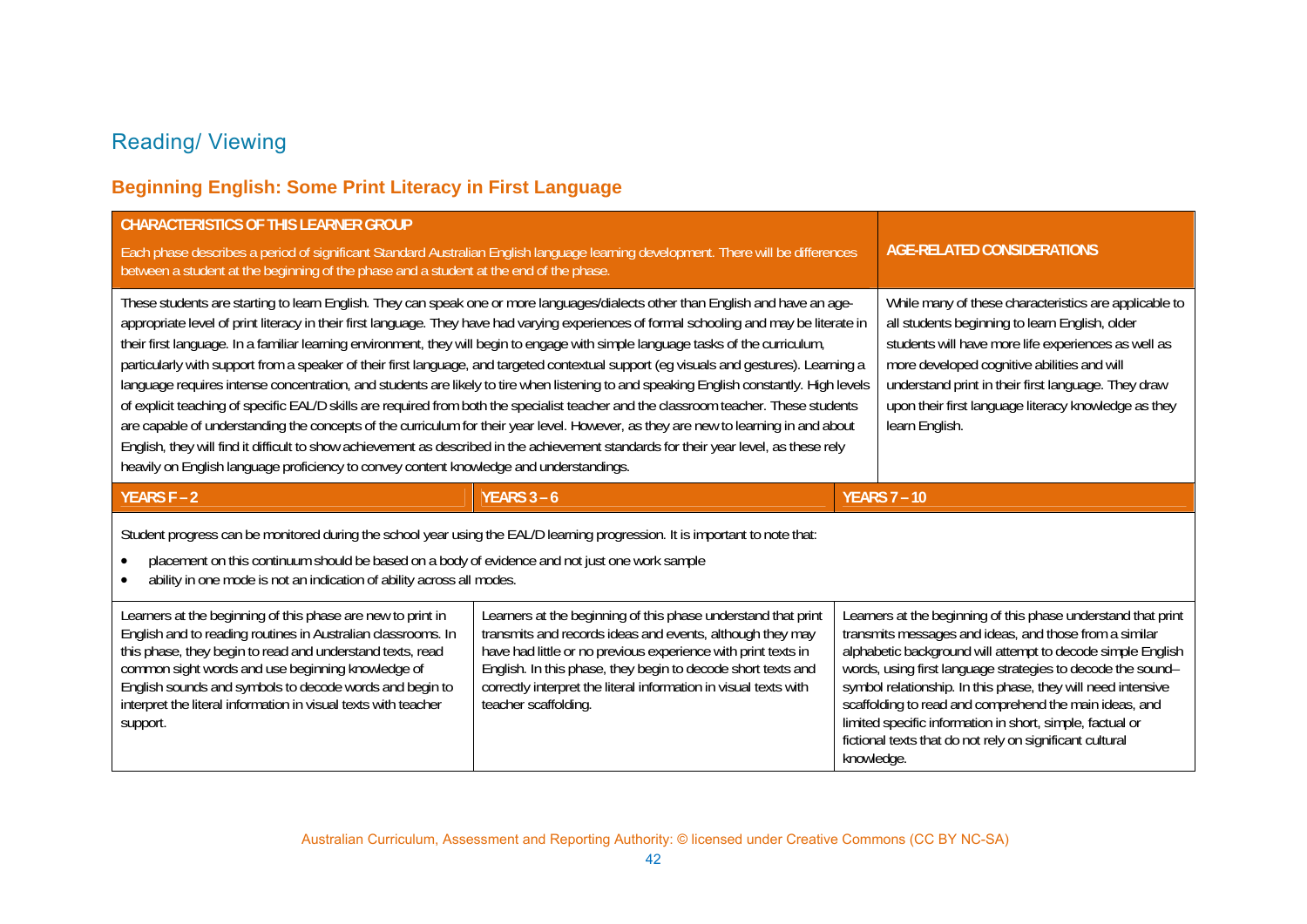| <b>CHARACTERISTICS OF THIS LEARNER GROUP</b><br>between a student at the beginning of the phase and a student at the end of the phase.                                                                                                                                                                                                                                                                                                                                                                                                                                                                                                                                                                                                                                                                                                                             | Each phase describes a period of significant Standard Australian English language learning development. There will be differences                                                                                                                                                                                                                                                                                                                                                                                                                                                                                                                                                                                                                                                                                                                                                                                                                                                            | <b>AGE-RELATED CONSIDERATIONS</b>                                                                                                                                                                                                                                                                                                                                                                                                                                                                                                                                                                                                                                                                                                                                     |
|--------------------------------------------------------------------------------------------------------------------------------------------------------------------------------------------------------------------------------------------------------------------------------------------------------------------------------------------------------------------------------------------------------------------------------------------------------------------------------------------------------------------------------------------------------------------------------------------------------------------------------------------------------------------------------------------------------------------------------------------------------------------------------------------------------------------------------------------------------------------|----------------------------------------------------------------------------------------------------------------------------------------------------------------------------------------------------------------------------------------------------------------------------------------------------------------------------------------------------------------------------------------------------------------------------------------------------------------------------------------------------------------------------------------------------------------------------------------------------------------------------------------------------------------------------------------------------------------------------------------------------------------------------------------------------------------------------------------------------------------------------------------------------------------------------------------------------------------------------------------------|-----------------------------------------------------------------------------------------------------------------------------------------------------------------------------------------------------------------------------------------------------------------------------------------------------------------------------------------------------------------------------------------------------------------------------------------------------------------------------------------------------------------------------------------------------------------------------------------------------------------------------------------------------------------------------------------------------------------------------------------------------------------------|
| their first language. In a familiar learning environment, they will begin to engage with simple language tasks of the curriculum,<br>heavily on English language proficiency to convey content knowledge and understandings.                                                                                                                                                                                                                                                                                                                                                                                                                                                                                                                                                                                                                                       | These students are starting to learn English. They can speak one or more languages/dialects other than English and have an age-<br>appropriate level of print literacy in their first language. They have had varying experiences of formal schooling and may be literate in<br>particularly with support from a speaker of their first language, and targeted contextual support (eg visuals and gestures). Learning a<br>language requires intense concentration, and students are likely to tire when listening to and speaking English constantly. High levels<br>of explicit teaching of specific EAL/D skills are required from both the specialist teacher and the classroom teacher. These students<br>are capable of understanding the concepts of the curriculum for their year level. However, as they are new to learning in and about<br>English, they will find it difficult to show achievement as described in the achievement standards for their year level, as these rely | While many of these characteristics are applicable to<br>all students beginning to learn English, older<br>students will have more life experiences as well as<br>more developed cognitive abilities and will<br>understand print in their first language. They draw<br>upon their first language literacy knowledge as they<br>learn English.                                                                                                                                                                                                                                                                                                                                                                                                                        |
| <b>YEARS F-2</b>                                                                                                                                                                                                                                                                                                                                                                                                                                                                                                                                                                                                                                                                                                                                                                                                                                                   | <b>YEARS 3 - 6</b>                                                                                                                                                                                                                                                                                                                                                                                                                                                                                                                                                                                                                                                                                                                                                                                                                                                                                                                                                                           | <b>YEARS 7 - 10</b>                                                                                                                                                                                                                                                                                                                                                                                                                                                                                                                                                                                                                                                                                                                                                   |
| Students:<br>show interest in gaining and sharing meaning from print<br>and pictures, and can differentiate between their first<br>language print and English print<br>may show comprehension of texts through the<br>construction of diagrams or images<br>understand the purpose of text and books, from<br>$\bullet$<br>experiences with reading in their first language<br>need explicit teaching on how to interpret images that<br>$\bullet$<br>are culturally specific or unfamiliar<br>are unfamiliar with English print features, including<br>$\bullet$<br>directionality (eg from left to right and top to bottom) if it<br>differs from their first language script<br>initially are unfamiliar with how the sounds of English<br>$\bullet$<br>map onto English letters (graphemes), but their first<br>language experience may scaffold this learning | Students:<br>show interest in gaining and sharing meaning from print<br>$\bullet$<br>and pictures<br>may show comprehension of texts through the<br>$\bullet$<br>construction of diagrams or images<br>can differentiate between first language print and<br>$\bullet$<br>English print<br>bring their previous cultural and linguistic experiences<br>$\bullet$<br>to the task of reading in order to make sense of print<br>need scaffolding to interpret images that are culturally<br>$\bullet$<br>specific or unfamiliar to them<br>recognise the difference between letters, numerals and<br>$\bullet$<br>illustrations<br>are learning the basic features of English print,<br>$\bullet$<br>including left-to-right directionality, spaces between<br>words and return sweep                                                                                                                                                                                                          | Students:<br>comprehend and respond to short, simple texts in<br>$\bullet$<br>English, relating home culture, knowledge and<br>experience to this information<br>may show comprehension of texts through the<br>$\bullet$<br>construction of diagrams or images<br>can engage with visual images and interpret these at a<br>$\bullet$<br>literal and superficial inferential level, provided that<br>these are not too reliant on cultural content<br>understand the purpose of diagrams, graphs or<br>$\bullet$<br>diagrams in text<br>may need explicit teaching to learn to decode English<br>$\bullet$<br>print, especially if the print of their first language is<br>significantly different<br>can use text form knowledge to identify familiar text<br>types |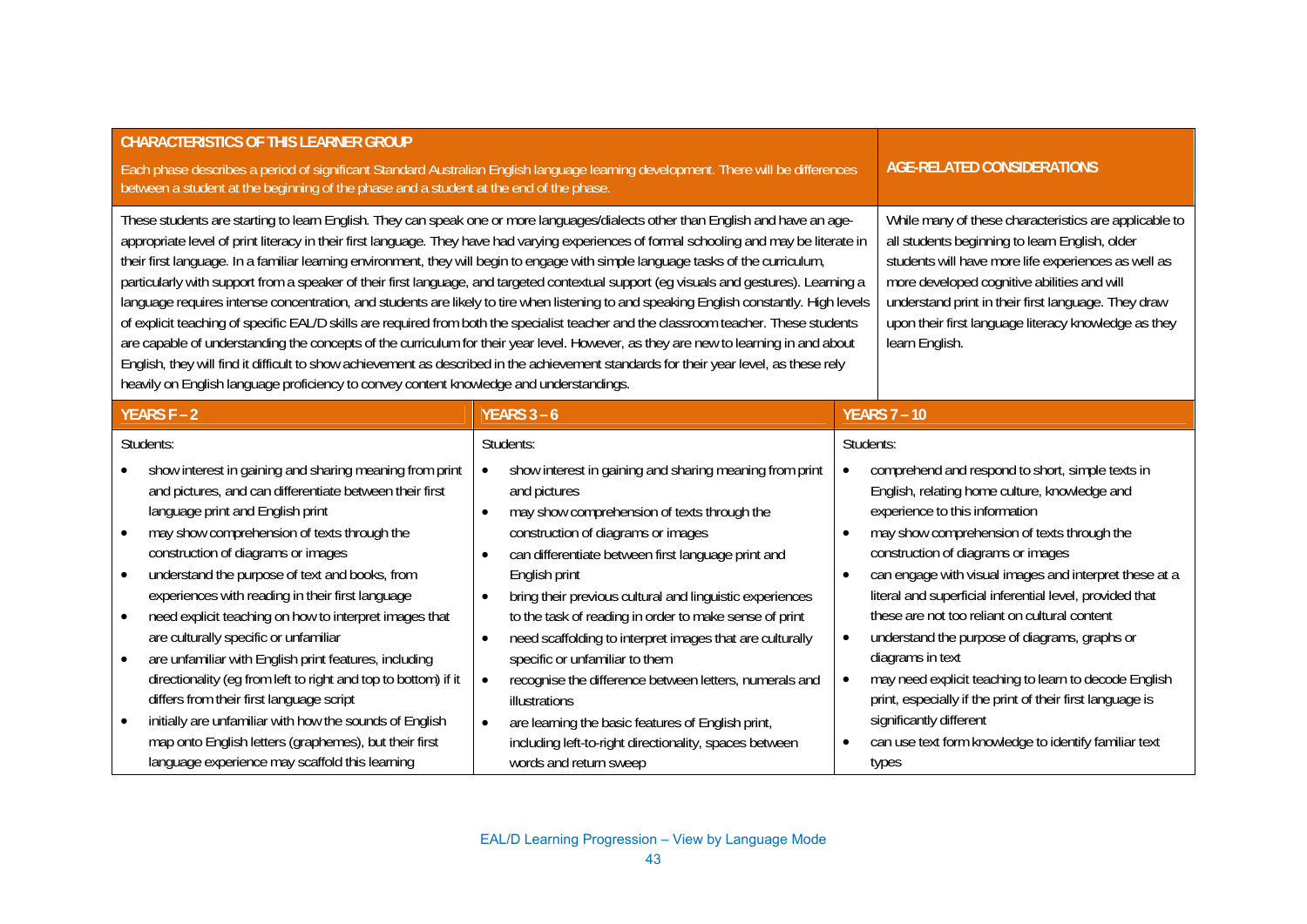| <b>CHARACTERISTICS OF THIS LEARNER GROUP</b><br>between a student at the beginning of the phase and a student at the end of the phase.                                                                                                                                                                                                                                                                                                                                                                                                                                                                                                                                                                                                                                                                                                                                                                                                                                                                                                                                                                                                                                                                                       | Each phase describes a period of significant Standard Australian English language learning development. There will be differences                                                                                                                                                                                                                                                                                                    | AGE-RELATED CONSIDERATIONS                                                                                                                                                                                                                                                                                                                     |
|------------------------------------------------------------------------------------------------------------------------------------------------------------------------------------------------------------------------------------------------------------------------------------------------------------------------------------------------------------------------------------------------------------------------------------------------------------------------------------------------------------------------------------------------------------------------------------------------------------------------------------------------------------------------------------------------------------------------------------------------------------------------------------------------------------------------------------------------------------------------------------------------------------------------------------------------------------------------------------------------------------------------------------------------------------------------------------------------------------------------------------------------------------------------------------------------------------------------------|--------------------------------------------------------------------------------------------------------------------------------------------------------------------------------------------------------------------------------------------------------------------------------------------------------------------------------------------------------------------------------------------------------------------------------------|------------------------------------------------------------------------------------------------------------------------------------------------------------------------------------------------------------------------------------------------------------------------------------------------------------------------------------------------|
| These students are starting to learn English. They can speak one or more languages/dialects other than English and have an age-<br>appropriate level of print literacy in their first language. They have had varying experiences of formal schooling and may be literate in<br>their first language. In a familiar learning environment, they will begin to engage with simple language tasks of the curriculum,<br>particularly with support from a speaker of their first language, and targeted contextual support (eg visuals and gestures). Learning a<br>language requires intense concentration, and students are likely to tire when listening to and speaking English constantly. High levels<br>of explicit teaching of specific EAL/D skills are required from both the specialist teacher and the classroom teacher. These students<br>are capable of understanding the concepts of the curriculum for their year level. However, as they are new to learning in and about<br>English, they will find it difficult to show achievement as described in the achievement standards for their year level, as these rely<br>heavily on English language proficiency to convey content knowledge and understandings. |                                                                                                                                                                                                                                                                                                                                                                                                                                      | While many of these characteristics are applicable to<br>all students beginning to learn English, older<br>students will have more life experiences as well as<br>more developed cognitive abilities and will<br>understand print in their first language. They draw<br>upon their first language literacy knowledge as they<br>learn English. |
| <b>YEARS F - 2</b>                                                                                                                                                                                                                                                                                                                                                                                                                                                                                                                                                                                                                                                                                                                                                                                                                                                                                                                                                                                                                                                                                                                                                                                                           | <b>YEARS 3 - 6</b>                                                                                                                                                                                                                                                                                                                                                                                                                   | <b>YEARS 7 - 10</b>                                                                                                                                                                                                                                                                                                                            |
| recognise the difference between letters, numerals and<br>illustrations<br>recognise their own name in writing and begin to<br>develop a small bank of common sight words, including<br>environmental print.                                                                                                                                                                                                                                                                                                                                                                                                                                                                                                                                                                                                                                                                                                                                                                                                                                                                                                                                                                                                                 | are beginning to understand some sound-symbol<br>$\bullet$<br>relationships of English<br>read along with the teacher (or slightly behind), using<br>$\bullet$<br>the teacher's intonation and phrasing, and use memory<br>and picture cues to reread familiar texts such as rhymes<br>and repetitive texts<br>recognise their own name in writing<br>$\bullet$<br>begin to develop a small bank of common sight words.<br>$\bullet$ | actively use graphics and computer icons to help<br>$\bullet$<br>negotiate a text.                                                                                                                                                                                                                                                             |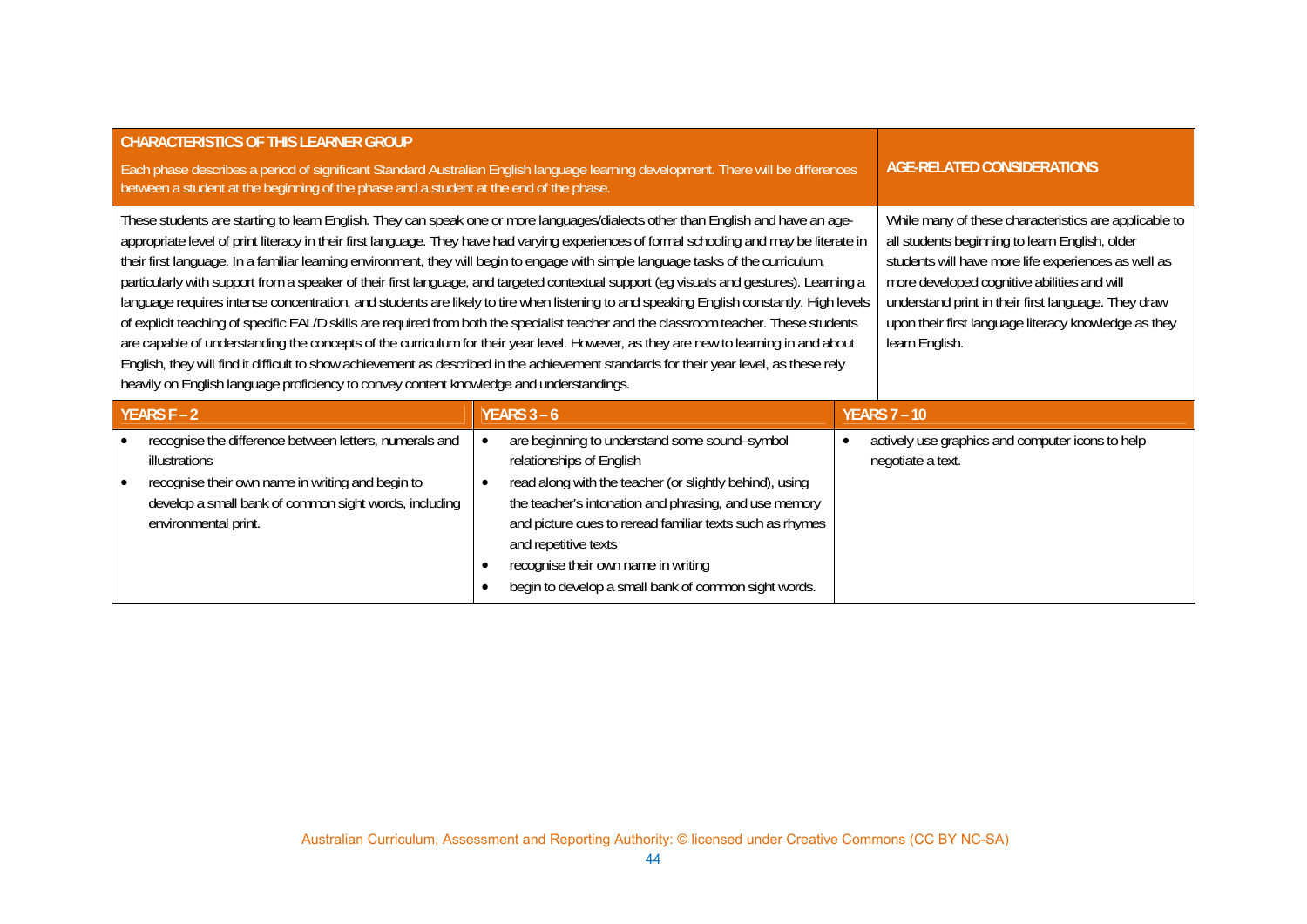### **Beginning English: Limited Literacy Background**

| <b>CHARACTERISTICS OF THIS LEARNER GROUP</b><br>the beginning of the phase and a student at the end of the phase.                                                                                                                                                                                                                                                                                                                         | Each phase describes a period of significant English language learning development. There will be differences between a student at                                                                                                                                                                                                                                                                                                                                                                                                                                                                                                                                                                                                                                                                                                                                                                                                                                                           | <b>AGE-RELATED CONSIDERATIONS</b>                                                                                                                                                                                                                                                                                                              |
|-------------------------------------------------------------------------------------------------------------------------------------------------------------------------------------------------------------------------------------------------------------------------------------------------------------------------------------------------------------------------------------------------------------------------------------------|----------------------------------------------------------------------------------------------------------------------------------------------------------------------------------------------------------------------------------------------------------------------------------------------------------------------------------------------------------------------------------------------------------------------------------------------------------------------------------------------------------------------------------------------------------------------------------------------------------------------------------------------------------------------------------------------------------------------------------------------------------------------------------------------------------------------------------------------------------------------------------------------------------------------------------------------------------------------------------------------|------------------------------------------------------------------------------------------------------------------------------------------------------------------------------------------------------------------------------------------------------------------------------------------------------------------------------------------------|
| their first language. In a familiar learning environment, they will begin to engage with simple language tasks of the curriculum,<br>heavily on English language proficiency to convey content knowledge and understandings.                                                                                                                                                                                                              | These students are starting to learn English. They can speak one or more languages/dialects other than English and have an age-<br>appropriate level of print literacy in their first language. They have had varying experiences of formal schooling and may be literate in<br>particularly with support from a speaker of their first language, and targeted contextual support (eg visuals and gestures). Learning a<br>language requires intense concentration, and students are likely to tire when listening to and speaking English constantly. High levels<br>of explicit teaching of specific EAL/D skills are required from both the specialist teacher and the classroom teacher. These students<br>are capable of understanding the concepts of the curriculum for their year level. However, as they are new to learning in and about<br>English, they will find it difficult to show achievement as described in the achievement standards for their year level, as these rely | While many of these characteristics are applicable to<br>all students beginning to learn English, older<br>students will have more life experiences as well as<br>more developed cognitive abilities and will<br>understand print in their first language. They draw<br>upon their first language literacy knowledge as they<br>learn English. |
| YEARS $F - 2$                                                                                                                                                                                                                                                                                                                                                                                                                             | <b>YEARS 3 - 6</b>                                                                                                                                                                                                                                                                                                                                                                                                                                                                                                                                                                                                                                                                                                                                                                                                                                                                                                                                                                           | <b>YEARS 7-10</b>                                                                                                                                                                                                                                                                                                                              |
| Student progress can be monitored during the school year using the EAL/D learning progression. It is important to note that:<br>placement on this continuum should be based on a body of evidence and not just one work sample<br>ability in one mode is not an indication of ability across all modes.<br><b>Reading/viewing</b><br>Learners at this phase have had no previous experience of reading print in another language/dialect. |                                                                                                                                                                                                                                                                                                                                                                                                                                                                                                                                                                                                                                                                                                                                                                                                                                                                                                                                                                                              |                                                                                                                                                                                                                                                                                                                                                |
| Students:                                                                                                                                                                                                                                                                                                                                                                                                                                 | Students:                                                                                                                                                                                                                                                                                                                                                                                                                                                                                                                                                                                                                                                                                                                                                                                                                                                                                                                                                                                    | Students:                                                                                                                                                                                                                                                                                                                                      |
| may have very limited understanding of how books                                                                                                                                                                                                                                                                                                                                                                                          | begin to understand the sound-symbol relationship in<br>$\bullet$                                                                                                                                                                                                                                                                                                                                                                                                                                                                                                                                                                                                                                                                                                                                                                                                                                                                                                                            | begin to understand the sound-symbol relationship of<br>$\bullet$                                                                                                                                                                                                                                                                              |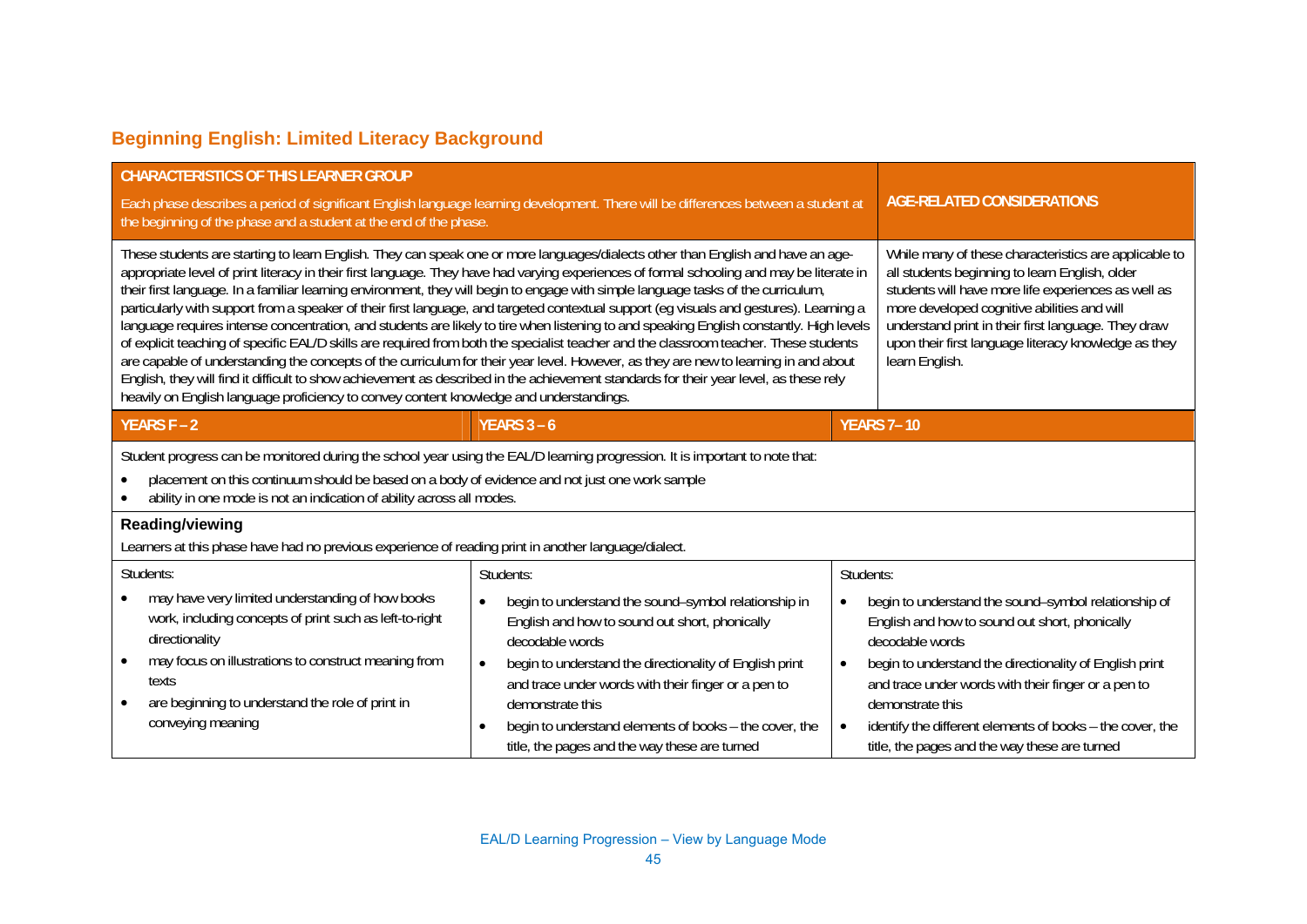| may begin to 'read' books by speaking their own stories<br>as they turn pages, using their first language/dialect or<br>limited English<br>use their home language to describe a visual image in<br>general terms and attempt to infer the general meaning<br>of this image. | use their home language to describe a visual image in<br>general terms and attempt to infer the general meaning<br>of this image<br>attempt to follow the gist of a plot in film or television by<br>interpreting the body language and action they see on<br>the screen<br>may have beginning awareness of information and<br>communication technologies (ICT) and their use in<br>learning in a school. | make connections between print and visuals using<br>home cultural knowledge<br>attempt to follow the gist of a plot in film or television by<br>interpreting the body language and action they see on<br>the screen<br>benefit from having access to simple texts in their home<br>language<br>may have beginning awareness of ICT and their use in<br>learning in a school<br>use their home language to describe a visual image in<br>general terms and attempt to infer the general meaning<br>of this image. |
|------------------------------------------------------------------------------------------------------------------------------------------------------------------------------------------------------------------------------------------------------------------------------|-----------------------------------------------------------------------------------------------------------------------------------------------------------------------------------------------------------------------------------------------------------------------------------------------------------------------------------------------------------------------------------------------------------|------------------------------------------------------------------------------------------------------------------------------------------------------------------------------------------------------------------------------------------------------------------------------------------------------------------------------------------------------------------------------------------------------------------------------------------------------------------------------------------------------------------|

### **Emerging English**

#### **CHARACTERISTICS OF THIS LEARNER GROUP**

Each phase describes a period of significant English language learning development. There will be differences between a student at the beginning of the phase and a student at the end of the phase.

These students can speak one or more languages/dialects, including basic English, and have a growing knowledge of print literacy in English. They understand and participate in classroom behaviours and school routines. They engage with curriculum demands with some success, but continue to benefit greatly from the use of first language with peers and teachers' assistants to clarify and consolidate understanding. Explicit and focused language teaching will enable them to produce simple written and spoken English, using predictable and learned formulas. They are still in a phase of language learning that requires intense concentration, so they are likely to tire during the day or disengage when the spoken or written texts under discussion are not accompanied by adequate contextual scaffolds. These learners still require extensive EAL/D explicit teaching throughout the school day from both the specialist teacher and the classroom teacher. These students are able to engage with and learn the content of the Australian Curriculum when provided with suitable language teaching and additional time to complete classroom activities. However, they will find it difficult to show their understandings if achievement must be demonstrated through language-reliant activities.

**YEARS F – 2 YEARS 3 – 6 YEARS 7 – 10** 

Student progress can be monitored during the school year using the EAL/D learning progression. It is important to note that:

- $\bullet$ placement on this continuum should be based on a body of evidence and not just one work sample
- $\bullet$ ability in one mode is not an indication of ability across all modes.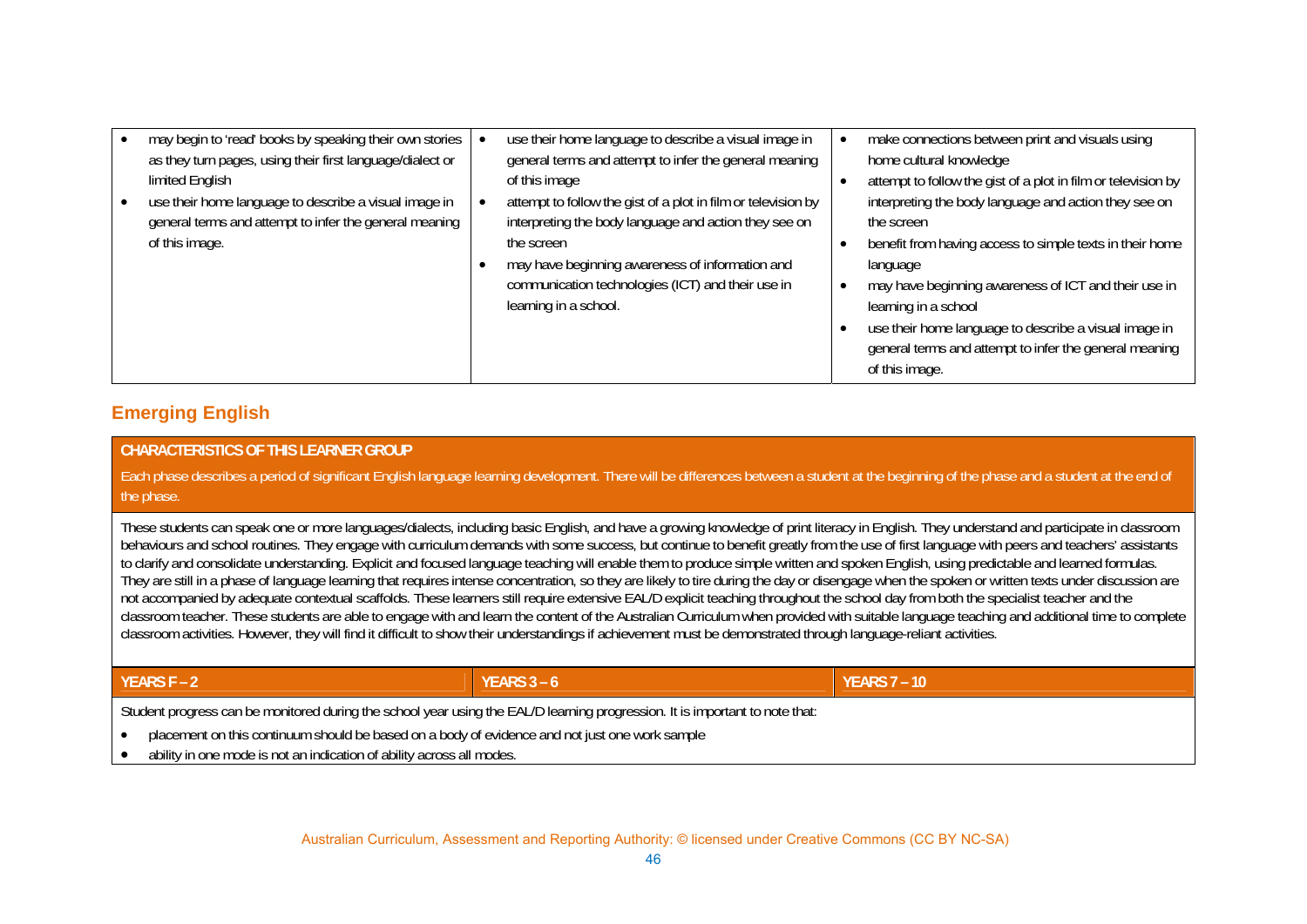| <b>YEARS F - 2</b>                                                                                                                                                                                                                                                                                                                                                                                                                                                                                                                                                                                                                                                                                                                                                        | <b>YEARS <math>3 - 6</math></b>                                                                                                                                                                                                                                                                                                                                                                                                                                                                                                                                                                                                                                                                                                                                                                                                                                                                                                                                                                          | <b>YEARS 7-10</b>                                                                                                                                                                                                                                                                                                                                                                                                                                                                                                                                                                                                                                                                                                                                                                                                                     |
|---------------------------------------------------------------------------------------------------------------------------------------------------------------------------------------------------------------------------------------------------------------------------------------------------------------------------------------------------------------------------------------------------------------------------------------------------------------------------------------------------------------------------------------------------------------------------------------------------------------------------------------------------------------------------------------------------------------------------------------------------------------------------|----------------------------------------------------------------------------------------------------------------------------------------------------------------------------------------------------------------------------------------------------------------------------------------------------------------------------------------------------------------------------------------------------------------------------------------------------------------------------------------------------------------------------------------------------------------------------------------------------------------------------------------------------------------------------------------------------------------------------------------------------------------------------------------------------------------------------------------------------------------------------------------------------------------------------------------------------------------------------------------------------------|---------------------------------------------------------------------------------------------------------------------------------------------------------------------------------------------------------------------------------------------------------------------------------------------------------------------------------------------------------------------------------------------------------------------------------------------------------------------------------------------------------------------------------------------------------------------------------------------------------------------------------------------------------------------------------------------------------------------------------------------------------------------------------------------------------------------------------------|
|                                                                                                                                                                                                                                                                                                                                                                                                                                                                                                                                                                                                                                                                                                                                                                           |                                                                                                                                                                                                                                                                                                                                                                                                                                                                                                                                                                                                                                                                                                                                                                                                                                                                                                                                                                                                          |                                                                                                                                                                                                                                                                                                                                                                                                                                                                                                                                                                                                                                                                                                                                                                                                                                       |
| Learners at the beginning of this phase decode simple texts<br>with familiar vocabulary. In this phase, they are beginning to<br>read independently and understand that texts may have<br>different communicative purposes, and that these purposes<br>may be the same or different from texts they have<br>experienced in their first language                                                                                                                                                                                                                                                                                                                                                                                                                           | Learners at the beginning of this phase decode texts with<br>varying success and begin to recognise some common<br>subject-specific words. As they reach the end of this phase,<br>they are beginning to read independently and understand<br>that texts may have different communicative purposes, and<br>that these purposes may be the same or different from texts<br>they have experienced in their first language.                                                                                                                                                                                                                                                                                                                                                                                                                                                                                                                                                                                 | Learners at the beginning of this phase can interpret simple,<br>culturally accessible texts. In this phase, they begin to read,<br>view and comprehend the purpose, main ideas and most<br>specific information that have been taught in a range of<br>simple texts, including informative texts on familiar topics.                                                                                                                                                                                                                                                                                                                                                                                                                                                                                                                 |
| Students:                                                                                                                                                                                                                                                                                                                                                                                                                                                                                                                                                                                                                                                                                                                                                                 | Students:                                                                                                                                                                                                                                                                                                                                                                                                                                                                                                                                                                                                                                                                                                                                                                                                                                                                                                                                                                                                | Students:                                                                                                                                                                                                                                                                                                                                                                                                                                                                                                                                                                                                                                                                                                                                                                                                                             |
| look through books, focusing on illustrations<br>differentiate between first language print and English<br>print, and follow print conventions of reading left to right<br>and top to bottom<br>bring their previous cultural and linguistic experiences<br>to the task of reading in order to make sense of print<br>have a foundational knowledge of predictable English<br>sound-symbol relationships, and some common letter<br>patterns (graphemes)<br>have a small bank of sight words<br>demonstrate comprehension of everyday vocabulary,<br>$\bullet$<br>simple grammatical structures using extensive visual<br>scaffolds<br>benefit greatly from the use of first language with peers,<br>and teachers' assistants.<br>use word by word reading when decoding. | attend to texts read aloud, following the print and<br>understanding some of the main ideas<br>bring their previous cultural and linguistic experiences<br>$\bullet$<br>to the task of reading in order to make sense of print<br>differentiate between first language print and English<br>$\bullet$<br>print, and follow English print conventions of reading left<br>to right and top to bottom<br>read familiar print around the classroom such as<br>$\bullet$<br>posters and signs, and accurately read back their own<br>writing<br>interpret texts at a literal level<br>$\bullet$<br>have a foundational knowledge of predictable English<br>$\bullet$<br>sound-symbol relationships and some common letter<br>patterns (graphemes)<br>can differentiate between informative and imaginative<br>$\bullet$<br>texts<br>read short texts with predictable structures and<br>$\bullet$<br>everyday language, and reread more complex, well-<br>known texts using appropriate pauses and intonation | are beginning to draw inferences and to distinguish<br>opinion from fact<br>begin to develop understanding beyond the literal level<br>$\bullet$<br>of text, using context clues to make meaning<br>may be able to comprehend subject-specific words<br>$\bullet$<br>more easily than common words (eg plant, work, feed,<br>which have a range of meanings depending on the<br>context)<br>use their understanding of basic text organisation to<br>$\bullet$<br>extend their comprehension<br>begin to combine strategies such as rereading and<br>$\bullet$<br>reading on to facilitate decoding<br>bring their previous cultural and linguistic experiences<br>$\bullet$<br>to the task of reading in order to make sense of print,<br>and benefit greatly from the use of first language with<br>peers and teachers' assistants. |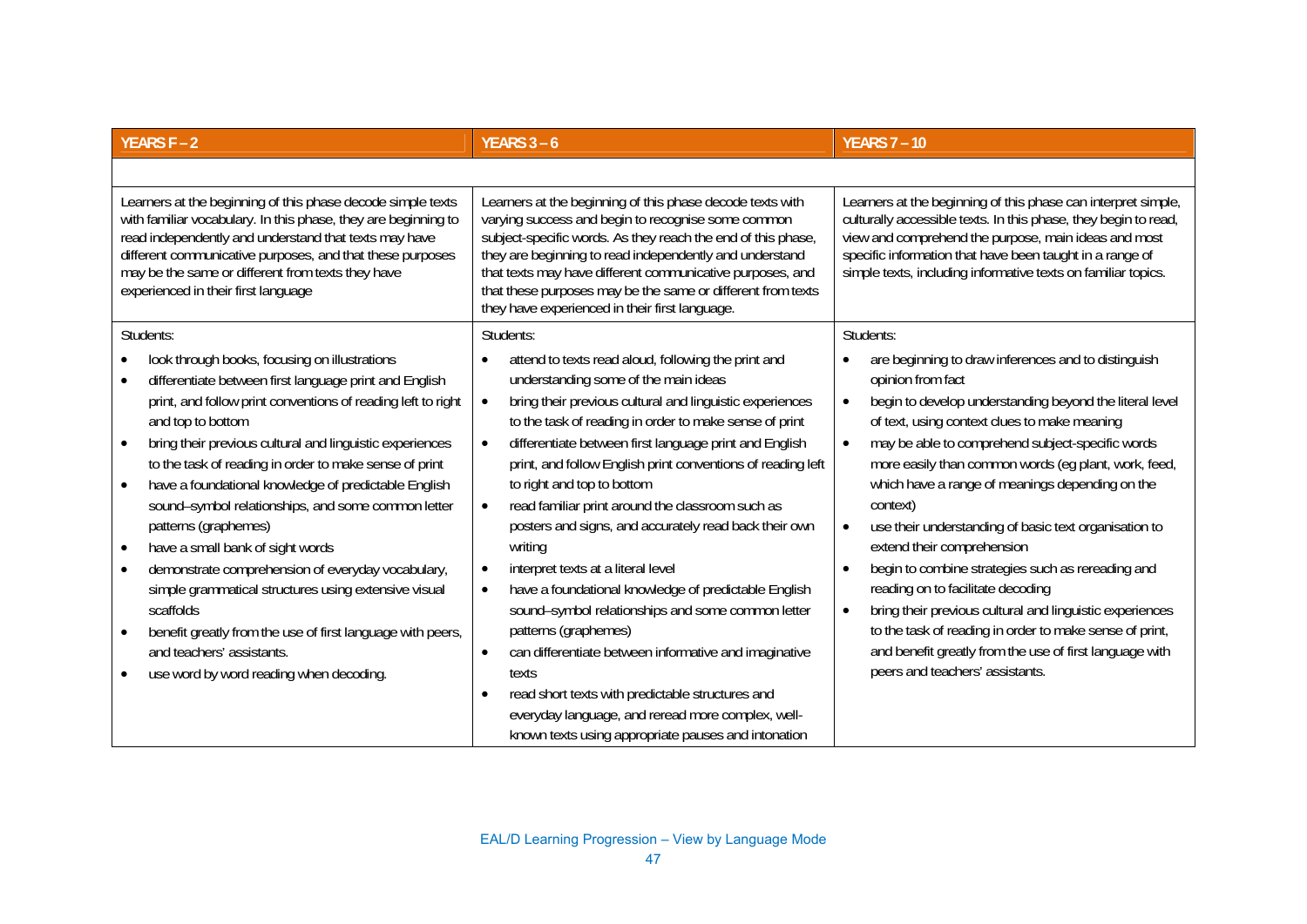| YEARS $F - 2$ | <b>YEARS 3 – 6</b>                                                                                                                                                                                                                                               | <b>YEARS 7 - 10</b> |
|---------------|------------------------------------------------------------------------------------------------------------------------------------------------------------------------------------------------------------------------------------------------------------------|---------------------|
|               | benefit greatly from the use of first language with peers<br>and teachers' assistants<br>use graphophonic knowledge to attempt pronouncing<br>new words<br>choose books to look at and read, decoding the print by<br>using the illustrations to assist meaning. |                     |

Australian Curriculum, Assessment and Reporting Authority: © licensed under Creative Commons (CC BY NC-SA)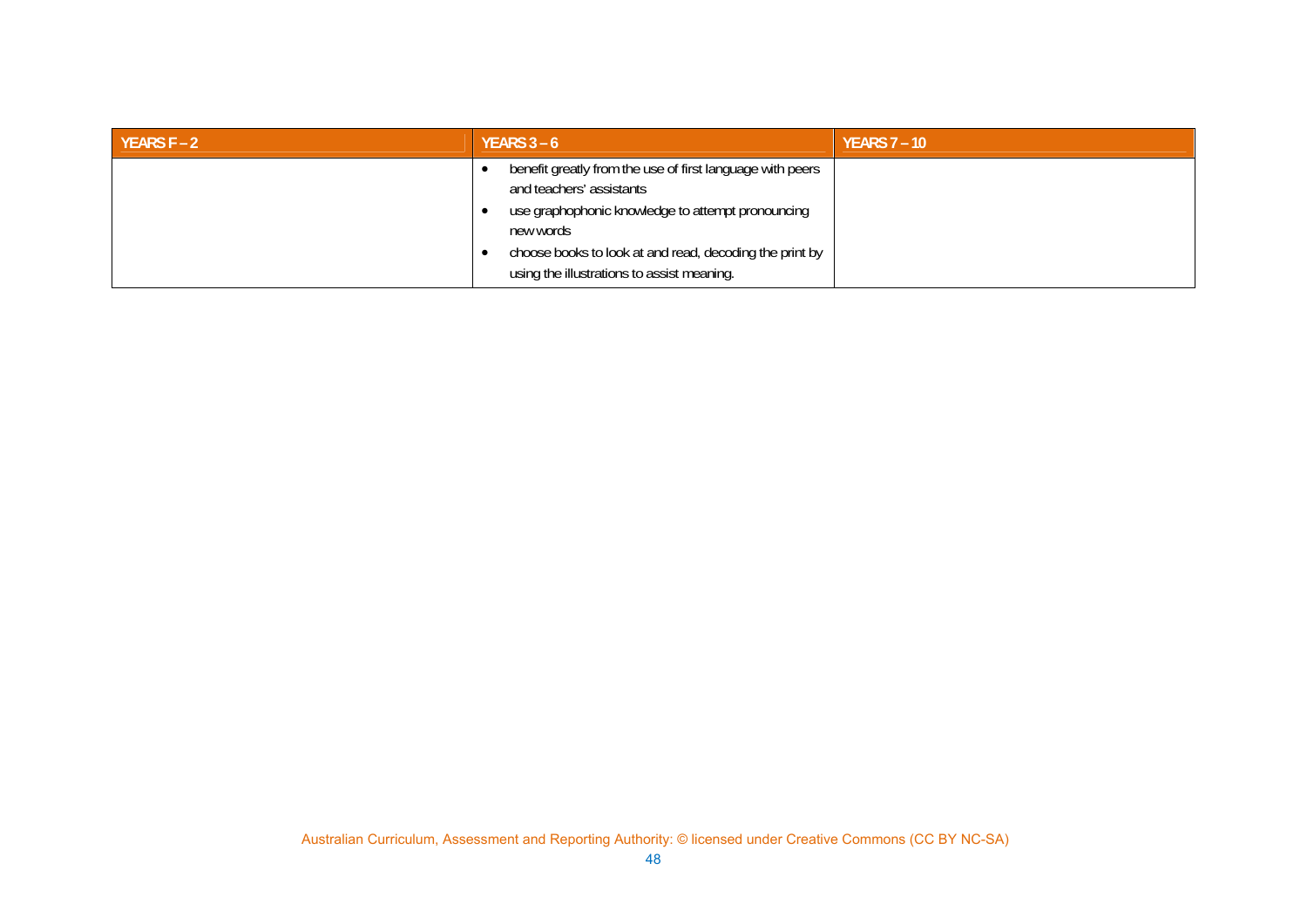### **Developing English**

#### **CHARACTERISTICS OF THIS LEARNER GROUP**

Each phase describes a period of significant English language learning development. There will be differences between a student at the beginning of the phase and a student at the end of the phase.

These students can speak one or more languages/dialects, including functional English, and have a developing knowledge of print literacy in English. They are active participants in classroom and school routines, and are able to concentrate for longer periods. They purposefully engage with curriculum demands with increasing success. Their first language continues to be a valuable support, and these learners understand the value of code-switching – that is, the ability to change from one language/dialect to suit the context. They produce increasingly extended pieces of spoken and written English (although they may be more proficient in one mode than the other), which include their own innovations with the language. However, they are still developing control over English grammar and building their vocabulary; hence, they continue to need explicit language to be taught, and teaching strategies supportive of EAL/D learners, particularly with academic language of subject disciplines. They are increasingly able to use English sufficiently to demonstrate their understanding of content and thus meet some of the achievement standards for their year level, as described in the Australian Curriculum.

| YEARS F - 2                                                                                                                                                                                                                                                                                                                                                                                                                                                        | <b>YEARS 3 - 6</b>                                                                                                                                                                                                                                                                                                                                                                               | <b>YEARS 7 - 10</b>                                                                                                                                                                                                                                                                                                                      |  |
|--------------------------------------------------------------------------------------------------------------------------------------------------------------------------------------------------------------------------------------------------------------------------------------------------------------------------------------------------------------------------------------------------------------------------------------------------------------------|--------------------------------------------------------------------------------------------------------------------------------------------------------------------------------------------------------------------------------------------------------------------------------------------------------------------------------------------------------------------------------------------------|------------------------------------------------------------------------------------------------------------------------------------------------------------------------------------------------------------------------------------------------------------------------------------------------------------------------------------------|--|
| Student progress can be monitored during the school year using the EAL/D learning progression. It is important to note that:<br>placement on this continuum should be based on a body of evidence and not just one work sample<br>ability in one mode is not an indication of ability across all modes.                                                                                                                                                            |                                                                                                                                                                                                                                                                                                                                                                                                  |                                                                                                                                                                                                                                                                                                                                          |  |
| Learners at the beginning of this phase read simple texts<br>independently and begin to understand the gist of most class<br>texts independently. In this phase, they show some<br>understanding beyond the literal level of these main ideas,<br>issues or plot developments in a range of accessible,<br>authentic visual, written and electronic texts from across the<br>curriculum, although they will rely largely on illustrations to<br>construct meaning. | Learners at the beginning of this phase understand the<br>purpose of most texts and are beginning to understand the<br>gist of most class texts independently. In this phase, they<br>independently read and understand a range of more<br>complex and lengthy texts with predictable structures and<br>familiar vocabulary, but they continue to rely on illustrations<br>to construct meaning. | Learners at the beginning of this phase understand the main<br>ideas of familiar classroom texts. In this phase, they show<br>some understanding beyond the literal level of these main<br>ideas, issues or plot developments in a range of accessible,<br>authentic visual, written and electronic texts from across the<br>curriculum. |  |
| Students:                                                                                                                                                                                                                                                                                                                                                                                                                                                          | Students:                                                                                                                                                                                                                                                                                                                                                                                        | Students:                                                                                                                                                                                                                                                                                                                                |  |
| begin to understand that written texts are structured<br>differently from spoken ones, that written texts may<br>have differences according to purpose, and that visual<br>texts such as maps and tables are read in specific ways                                                                                                                                                                                                                                 | understand and enjoy texts read aloud, identifying<br>characters and retelling sequences of events<br>identify the main idea in a paragraph or text, find<br>specific information and make some inferences based<br>on their prior knowledge                                                                                                                                                     | may still be experiencing difficulty discriminating literal<br>meaning from implied meaning, subtle references,<br>innuendo and sociocultural references<br>use appropriate intonation when reading statements,<br>questions and dialogue                                                                                                |  |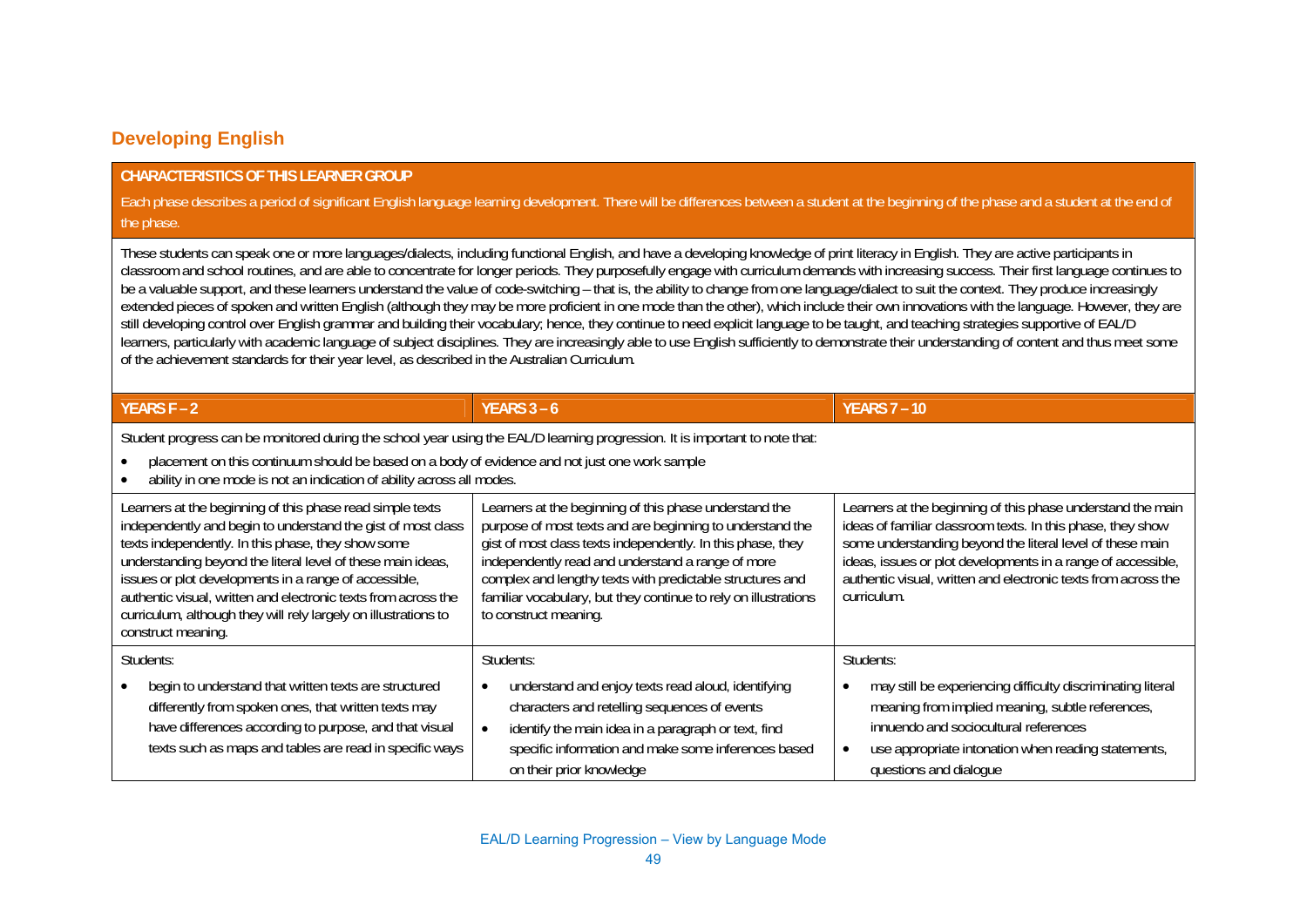| YEARS F-2                                                                                                                                                                                                                                                                                                                                                                                                               | <b>YEARS 3 - 6</b>                                                                                                                                                                                                                                                                                                                                                                                                                                                                               | <b>YEARS 7 - 10</b>                                                                                                                                                                                                                                                                                                                                                                                                                             |
|-------------------------------------------------------------------------------------------------------------------------------------------------------------------------------------------------------------------------------------------------------------------------------------------------------------------------------------------------------------------------------------------------------------------------|--------------------------------------------------------------------------------------------------------------------------------------------------------------------------------------------------------------------------------------------------------------------------------------------------------------------------------------------------------------------------------------------------------------------------------------------------------------------------------------------------|-------------------------------------------------------------------------------------------------------------------------------------------------------------------------------------------------------------------------------------------------------------------------------------------------------------------------------------------------------------------------------------------------------------------------------------------------|
| continue to use first language culture and experiences,<br>when given the opportunity, in order to compare and<br>contrast text types and meanings, and thus enhance<br>their comprehension and cognitive abilities in both<br>languages<br>use appropriate intonation when reading statements,<br>questions and dialogue<br>use their growing oral language and grammatical                                            | continue to use first language, culture and experiences,<br>$\bullet$<br>when given the opportunity, to compare and contrast<br>text types and meanings, and thus enhance their<br>comprehension and cognitive abilities in both languages<br>identify some unfamiliar cultural references<br>$\bullet$<br>use a range of strategies for working out words and<br>$\bullet$<br>their meanings, including their developing knowledge of<br>everyday and specialist vocabulary and their knowledge | can transfer information from a text to another format<br>$\bullet$<br>(eg diagram, graph)<br>can read many irregular words, and can recognise and<br>read more complex, but still common, letter patterns (eg<br>-tion). When instructed, can recognise common suffixes<br>and prefixes, and use these to construct meaning (eg -<br>ed for past tense of regular verbs)<br>use graphophonic, syntactic and semantic cues to work<br>$\bullet$ |
| knowledge to read at the phrasal level, putting<br>collocating words together as they read (eg once upon<br>a time), and following simple cohesive devices in texts<br>(eq later, next, in the end)<br>comprehend mostly at the literal level and rely on<br>teacher input to grasp inferential meanings                                                                                                                | of sentence structure and sound-letter relationships<br>use appropriate intonation when reading statements,<br>$\bullet$<br>questions and dialogue<br>can read many irregular words and can recognise and<br>$\bullet$<br>read more complex, but still common, letter patterns (eg<br>-tion). When instructed, can recognise common suffixes                                                                                                                                                     | out the meanings of unfamiliar words<br>follow meaning across sentences and paragraphs by<br>$\bullet$<br>tracking basic cohesive and reference items<br>make predictions about the likely content of texts based<br>$\bullet$<br>on their understanding of the different purposes and<br>structures of text types                                                                                                                              |
| can read common irregular words such as which and<br>who, and can recognise and read more complex, but<br>still common, letter patterns (eg -igh). When instructed,<br>they can recognise common suffixes and prefixes, and<br>use these to construct meaning (eg -ed for past tense of<br>regular verbs)<br>use a range of strategies for working out words and<br>their meanings and to self-correct, including their | and prefixes, and use these to construct meaning (eg -<br>ed for past tense of regular verbs)<br>use their growing oral language to extend their reading<br>$\bullet$<br>and understand how to use morphemes to identify word<br>meaning (eg big in bigger and biggest)<br>use a growing range of strategies to extend their<br>$\bullet$<br>reading, such as adjusting their reading rate according<br>to the task, skimming, scanning and reading on.                                          | use a growing range of strategies to extend their<br>$\bullet$<br>reading such as adjusting their reading rate according<br>to the task, skimming, scanning and reading on<br>continue to use first language, culture and experiences,<br>$\bullet$<br>when given the opportunity, in order to compare and<br>contrast text types and meanings, and thus enhance<br>their comprehension and cognitive abilities in both<br>languages.           |
| developing knowledge of everyday and specialist<br>vocabulary, and their knowledge of sentence structure<br>and sound-letter relationships<br>use a growing range of strategies to extend their<br>reading, such as adjusting their reading rate according<br>to the task and reading on.                                                                                                                               |                                                                                                                                                                                                                                                                                                                                                                                                                                                                                                  |                                                                                                                                                                                                                                                                                                                                                                                                                                                 |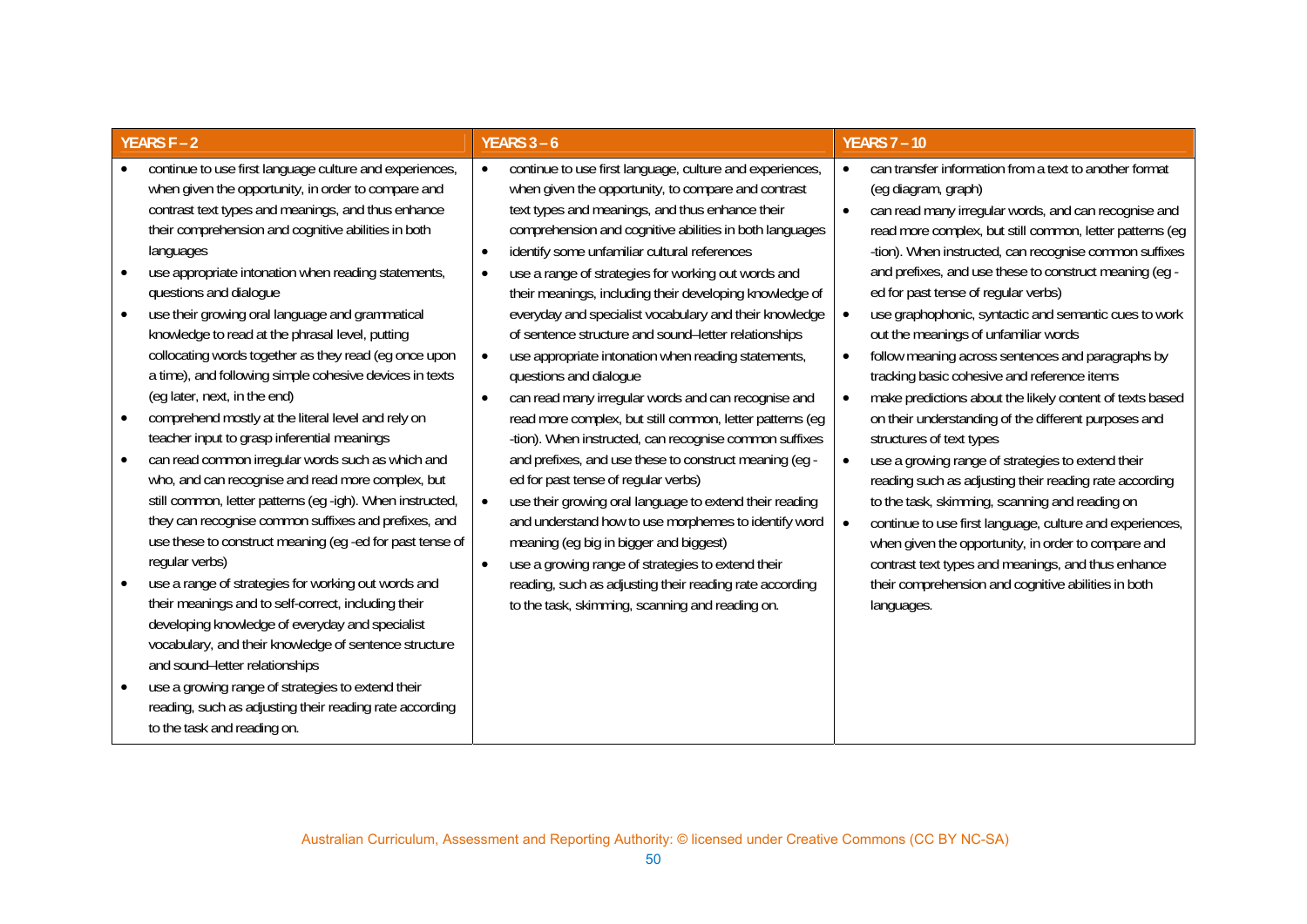### **Consolidating English**

#### **CHARACTERISTICS OF THIS LEARNER GROUP**

Each phase describes a period of significant English language learning development. There will be differences between a student at the beginning of the phase and a student at the end of the phase.

These students can speak one or more languages/dialects and have a sound knowledge of English. They are active and increasingly independent participants in classroom and school routines, and are mostly able to concentrate on classroom tasks, including extended teacher talk. An increased ability to use English means that they purposefully engage with curriculum demands with general success. They understand and produce spoken and written texts for a range of specific purposes, with effective control of appropriate text structures features. However, they still require focused language teaching and strategies supportive of EAL/D learners, as the academic language of subject disciplines increases, becoming grammatically dense and with increasingly abstract and technical vocabulary. They will still require explicit teaching to develop their understanding of culturally laden topics of study (eg novels or historical inquiries). They have the language skills in English to meet many of the achievement standards for their year level, as described in the Australian Curriculum.

| YEARS $F - 2$                                                                                                                                                                                                                                                                                                                                                                                                               | $YEARS$ 3 - 6                                                                                                                                                                                                                                                                                                                                                                                              | <b>YEARS 7 - 10</b>                                                                                                                                                                                                                                                                                                                                                                                 |
|-----------------------------------------------------------------------------------------------------------------------------------------------------------------------------------------------------------------------------------------------------------------------------------------------------------------------------------------------------------------------------------------------------------------------------|------------------------------------------------------------------------------------------------------------------------------------------------------------------------------------------------------------------------------------------------------------------------------------------------------------------------------------------------------------------------------------------------------------|-----------------------------------------------------------------------------------------------------------------------------------------------------------------------------------------------------------------------------------------------------------------------------------------------------------------------------------------------------------------------------------------------------|
| Student progress can be monitored during the school year using the EAL/D learning progression. It is important to note that:<br>placement on this continuum should be based on a body of evidence and not just one work sample<br>$\bullet$<br>ability in one mode is not an indication of ability across all modes.                                                                                                        |                                                                                                                                                                                                                                                                                                                                                                                                            |                                                                                                                                                                                                                                                                                                                                                                                                     |
| Learners at the beginning of this phase show some<br>understanding beyond the literal level of main ideas, issues<br>or plot developments in a range of accessible, authentic<br>visual, written and electronic texts from across the<br>curriculum. They will rely largely on illustrations to construct<br>meaning. In this phase, they independently decode texts and<br>are able to summarise and paraphrase key ideas. | Learners at the beginning of this phase are beginning to<br>apply learned reading strategies and their knowledge of<br>English to make some sense of unfamiliar text. In this phase,<br>they independently read and understand a range of familiar<br>and unfamiliar imaginative, informative and electronic media<br>texts, and use key organisational and language features to<br>interpret these texts. | Learners at the beginning of this phase understand literal<br>and inferential information in most classroom texts. In this<br>phase, they independently read and respond to a wide range<br>of authentic, accessible texts from across the curriculum and<br>from a range of media, as well as showing the ability to apply<br>information gleaned to new situations.                               |
| Students:                                                                                                                                                                                                                                                                                                                                                                                                                   | Students:                                                                                                                                                                                                                                                                                                                                                                                                  | Students:                                                                                                                                                                                                                                                                                                                                                                                           |
| understand that written texts are structured differently<br>from spoken ones, that written texts may have<br>differences according to purpose, and that visual texts<br>are read in specific ways<br>read and view texts for social and academic purposes<br>$\bullet$<br>comprehend at the literal level and may still rely on<br>$\bullet$<br>teacher input to grasp inferential meanings                                 | read a range of texts, including imaginative literary texts<br>and informative texts (eg longer, more complex<br>illustrated sequential explanations, such as life cycles<br>and flow charts)<br>participate in class and group discussions to interpret<br>$\bullet$<br>texts, giving their own opinion and comparing it with<br>those of others                                                          | still need scaffolding in making inferences from texts<br>$\bullet$<br>that rely on long immersion in the culture<br>reflect on the purposes of different types of texts and<br>$\bullet$<br>read a range of texts, including imaginative literary texts<br>and informative texts (eg longer, more complex<br>illustrated sequential explanations, such as reports, life<br>cycles and flow charts) |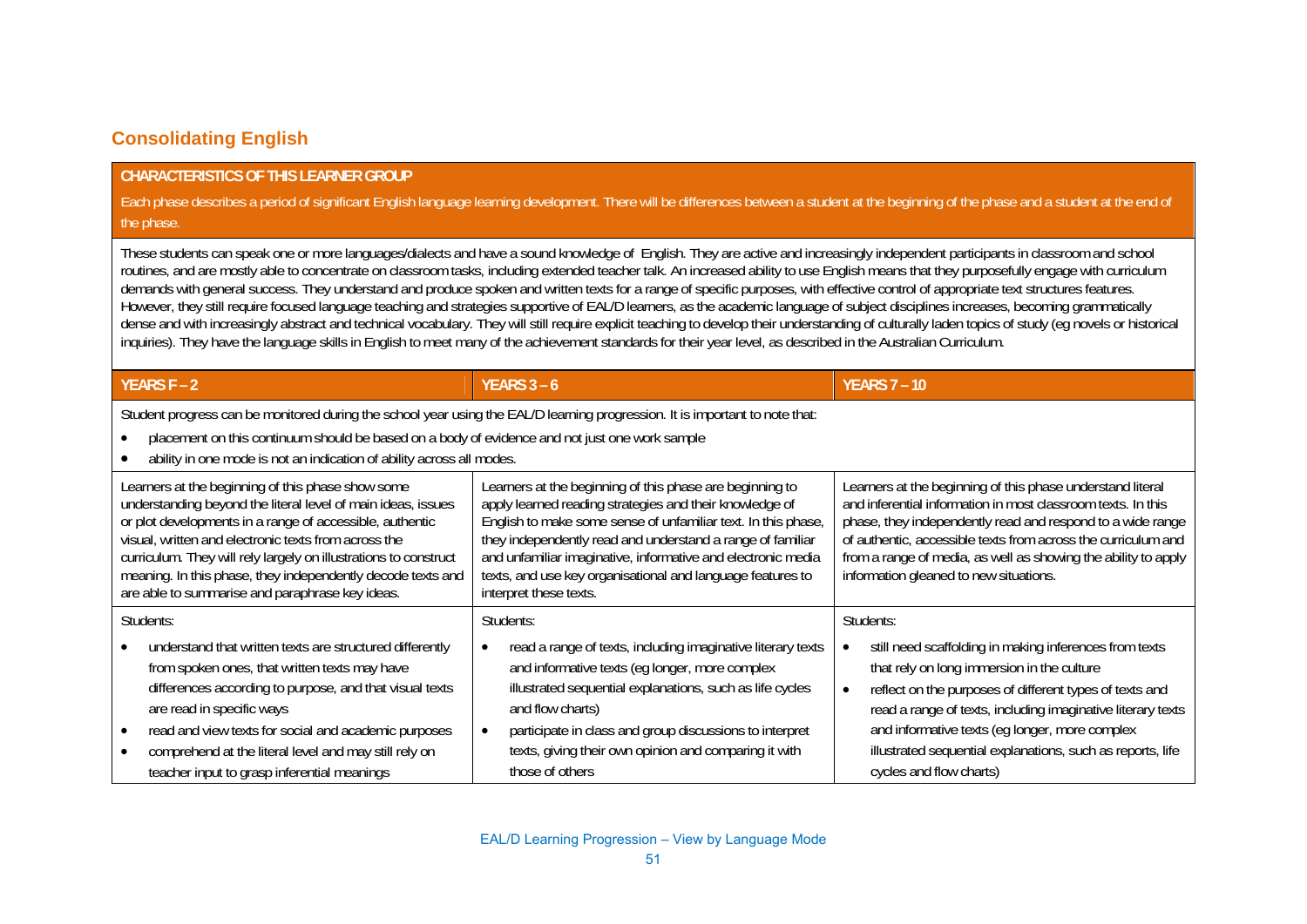| <b>YEARS <math>F - 2</math></b>                                                                                                                                                                                                    | YEARS $3 - 6$                                                                                                                                                                                                                                                                                                                                                                                                                                                                                                                        | <b>YEARS 7-10</b>                                                                                                                                                                                                                                                                                                                                                                                                                                                                                                                                                                                                                                                                                                                                                                                                          |
|------------------------------------------------------------------------------------------------------------------------------------------------------------------------------------------------------------------------------------|--------------------------------------------------------------------------------------------------------------------------------------------------------------------------------------------------------------------------------------------------------------------------------------------------------------------------------------------------------------------------------------------------------------------------------------------------------------------------------------------------------------------------------------|----------------------------------------------------------------------------------------------------------------------------------------------------------------------------------------------------------------------------------------------------------------------------------------------------------------------------------------------------------------------------------------------------------------------------------------------------------------------------------------------------------------------------------------------------------------------------------------------------------------------------------------------------------------------------------------------------------------------------------------------------------------------------------------------------------------------------|
| read some complex sentences containing some<br>unknown words<br>use appropriate word stress and intonation when<br>reading<br>request the help of a teacher to clarify instructions or<br>confirm the meaning of unfamiliar words. | identify the purpose and intended audience of texts<br>identify main ideas and specific information in texts, and<br>demonstrate understanding of the storyline when<br>retelling, paraphrasing and answering questions<br>find specific information or detail from informative texts<br>to answer 'how' or 'why' questions, and draw<br>conclusions and make decisions based on information<br>gained from different sources<br>continue to use first language, culture and experiences,<br>when given the opportunity, in order to | understand a wide range of general vocabulary, phrasal<br>verbs and nominalisations<br>take notes that identify and interpret the main ideas,<br>$\bullet$<br>issues and plot developments, as well as supporting<br>details and quotations that may be used to justify an<br>opinion or response<br>locate and organise information from a range of<br>sources, including the internet, and can identify<br>reference items across complex sentences and in<br>lengthy, complex texts<br>choose and integrate effective reading strategies to<br>extend their understanding<br>continue to use first language, culture and experiences,<br>when given the opportunity, in order to compare and<br>contrast text types and meanings, and thus enhance<br>their comprehension and cognitive abilities in both<br>languages. |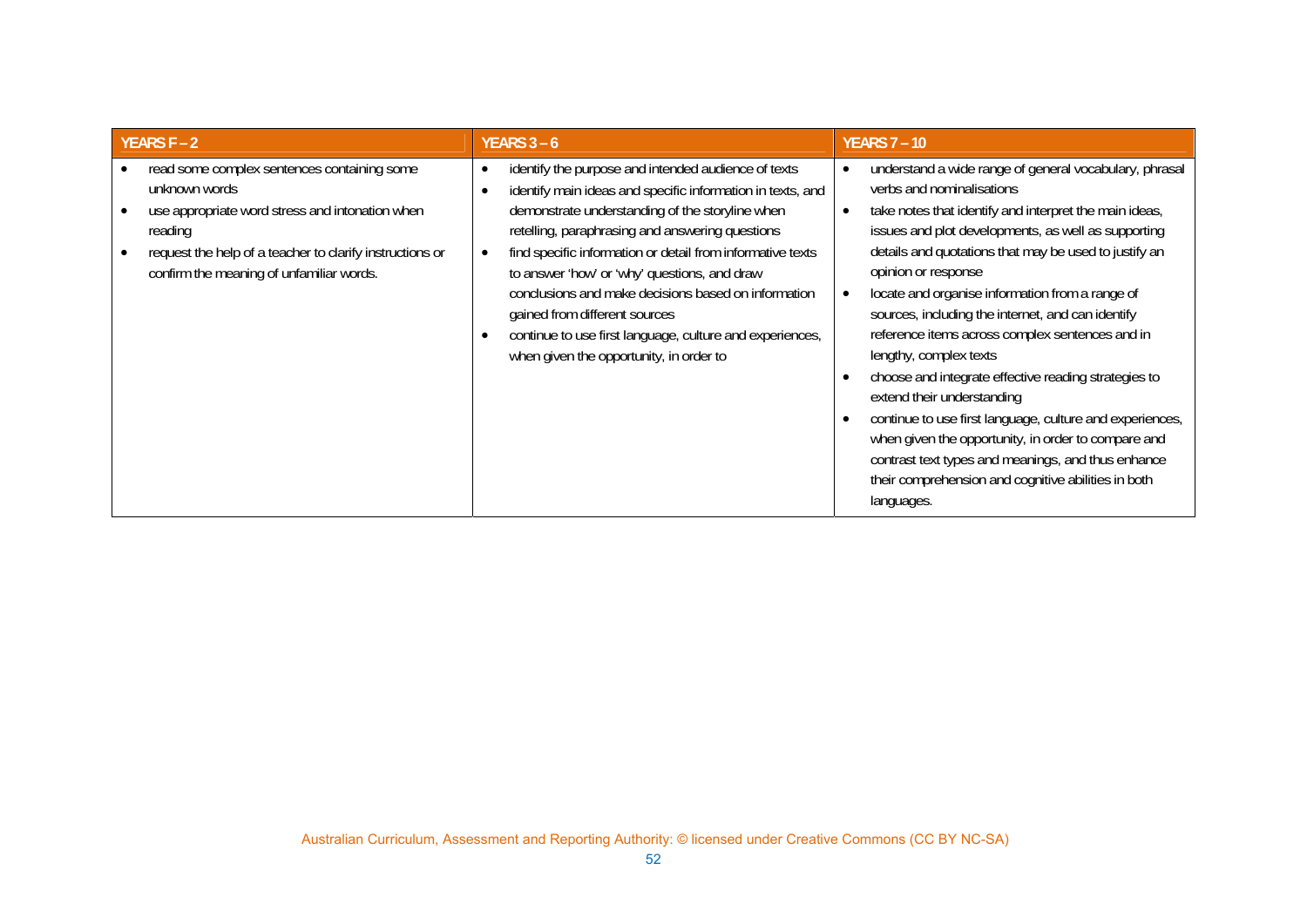### **Writing**

### **Beginning English: Some Print Literacy in First Language**

| <b>CHARACTERISTICS OF THIS LEARNER GROUP</b><br>the beginning of the phase and a student at the end of the phase.                                                                                                                                                                                                                                                                                                                                                                                                                                                                                                                                                                                                                                                                                                                                                                                                                                                                                                                                                                                                                                                                                                                                                                                                                                                                                                                                                                                                                                                              | Each phase describes a period of significant English language learning development. There will be differences between a student at                                                                                                                  | AGE-RELATED CONSIDERATIONS                                                                                                                                                                                                                                                                                                                           |
|--------------------------------------------------------------------------------------------------------------------------------------------------------------------------------------------------------------------------------------------------------------------------------------------------------------------------------------------------------------------------------------------------------------------------------------------------------------------------------------------------------------------------------------------------------------------------------------------------------------------------------------------------------------------------------------------------------------------------------------------------------------------------------------------------------------------------------------------------------------------------------------------------------------------------------------------------------------------------------------------------------------------------------------------------------------------------------------------------------------------------------------------------------------------------------------------------------------------------------------------------------------------------------------------------------------------------------------------------------------------------------------------------------------------------------------------------------------------------------------------------------------------------------------------------------------------------------|-----------------------------------------------------------------------------------------------------------------------------------------------------------------------------------------------------------------------------------------------------|------------------------------------------------------------------------------------------------------------------------------------------------------------------------------------------------------------------------------------------------------------------------------------------------------------------------------------------------------|
| These students are starting to learn English. They can speak one or more languages/dialects other than English and have an age-<br>While many of these characteristics are applicable to<br>appropriate level of print literacy in their first language. They have had varying experiences of formal schooling and may be literate<br>all students beginning to learn English, older<br>in their first language. In a familiar learning environment, they will begin to engage with simple language tasks of the curriculum,<br>students will have more life experiences as well as<br>more developed cognitive abilities and will<br>particularly with support from a speaker of their first language, and targeted contextual support (eg visuals and gestures). Learning a<br>understand print in their first language. They draw<br>language requires intense concentration, and students are likely to tire when listening to and speaking English constantly. High<br>levels of explicit teaching of specific EAL/D skills are required from both the specialist teacher and the classroom teacher. These<br>upon their first language literacy knowledge as they<br>students are capable of understanding the concepts of the curriculum for their year level. However, as they are new to learning in<br>learn English.<br>and about English, they will find it difficult to show achievement as described in the achievement standards for their year level, as<br>these rely heavily on English language proficiency to convey content knowledge and understandings. |                                                                                                                                                                                                                                                     |                                                                                                                                                                                                                                                                                                                                                      |
| YEARS F-2                                                                                                                                                                                                                                                                                                                                                                                                                                                                                                                                                                                                                                                                                                                                                                                                                                                                                                                                                                                                                                                                                                                                                                                                                                                                                                                                                                                                                                                                                                                                                                      | <b>YEARS 3 - 6</b>                                                                                                                                                                                                                                  | <b>YEARS 7-10</b>                                                                                                                                                                                                                                                                                                                                    |
| Student progress can be monitored during the school year using the EAL/D learning progression. It is important to note that:<br>placement on this continuum should be based on a body of evidence and not just one work sample<br>ability in one mode is not an indication of ability across all modes.                                                                                                                                                                                                                                                                                                                                                                                                                                                                                                                                                                                                                                                                                                                                                                                                                                                                                                                                                                                                                                                                                                                                                                                                                                                                        |                                                                                                                                                                                                                                                     |                                                                                                                                                                                                                                                                                                                                                      |
| Learners at the beginning of this phase are new to written<br>English, although they may have some experience in<br>another language. In this phase, they begin to copy writing<br>from the school environment and use beginning knowledge<br>of English sounds and symbols to write and understand the<br>concept of a word, and that speech can be written down,<br>read and reread.                                                                                                                                                                                                                                                                                                                                                                                                                                                                                                                                                                                                                                                                                                                                                                                                                                                                                                                                                                                                                                                                                                                                                                                         | Learners at the beginning of this phase are new to written<br>English, although they have some experience with writing in<br>another language. In this phase, they begin to communicate<br>simply in writing using a small range of familiar words. | Learners at the beginning of this phase begin to copy<br>English words that they encounter in the classroom, but do<br>so with limited understanding of what these represent. In<br>this phase, they attempt to write for a range of basic<br>classroom and personal purposes in short phrases, with<br>limited grammatical accuracy and vocabulary. |
| Students:                                                                                                                                                                                                                                                                                                                                                                                                                                                                                                                                                                                                                                                                                                                                                                                                                                                                                                                                                                                                                                                                                                                                                                                                                                                                                                                                                                                                                                                                                                                                                                      | Students:                                                                                                                                                                                                                                           | Students:                                                                                                                                                                                                                                                                                                                                            |
| have inconsistent letter formation as they learn English<br>letters, particularly if these are different from their first<br>language                                                                                                                                                                                                                                                                                                                                                                                                                                                                                                                                                                                                                                                                                                                                                                                                                                                                                                                                                                                                                                                                                                                                                                                                                                                                                                                                                                                                                                          | may communicate ideas through drawings, symbols<br>$\bullet$<br>and early writing attempts, and produce and copy<br>symbols, letters, words, labels, lists and sentences                                                                            | may communicate ideas through drawings, symbols<br>$\bullet$<br>and early writing attempts, and produce and copy<br>symbols, letters, words, labels, lists and sentences                                                                                                                                                                             |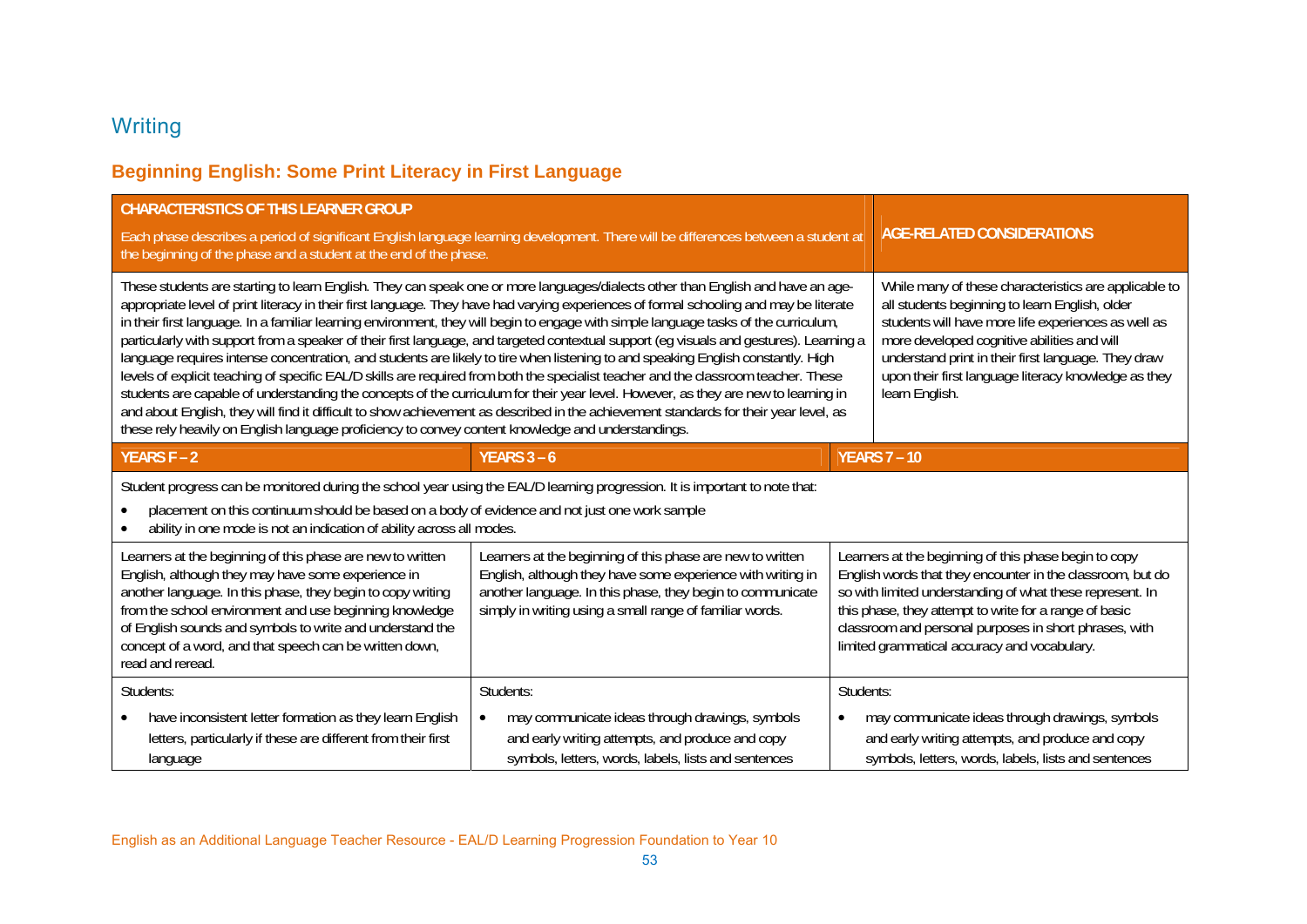| <b>CHARACTERISTICS OF THIS LEARNER GROUP</b>                                                                                                                                                                                                                                                                                                                                                                                                                                                                                                                                                                                                                                                                                                                                                                  |                                                                                                                                                                                                                                                                                                                                                                                                                                                                                                                                                                                                                                                                                                                                                                                                                                                                                                                                                                                                                                                                                                                        |                                                                                                                                                                                                                                                                                                                                                                                                                                                                                                                                                                                                                                                                                                             |
|---------------------------------------------------------------------------------------------------------------------------------------------------------------------------------------------------------------------------------------------------------------------------------------------------------------------------------------------------------------------------------------------------------------------------------------------------------------------------------------------------------------------------------------------------------------------------------------------------------------------------------------------------------------------------------------------------------------------------------------------------------------------------------------------------------------|------------------------------------------------------------------------------------------------------------------------------------------------------------------------------------------------------------------------------------------------------------------------------------------------------------------------------------------------------------------------------------------------------------------------------------------------------------------------------------------------------------------------------------------------------------------------------------------------------------------------------------------------------------------------------------------------------------------------------------------------------------------------------------------------------------------------------------------------------------------------------------------------------------------------------------------------------------------------------------------------------------------------------------------------------------------------------------------------------------------------|-------------------------------------------------------------------------------------------------------------------------------------------------------------------------------------------------------------------------------------------------------------------------------------------------------------------------------------------------------------------------------------------------------------------------------------------------------------------------------------------------------------------------------------------------------------------------------------------------------------------------------------------------------------------------------------------------------------|
| the beginning of the phase and a student at the end of the phase.                                                                                                                                                                                                                                                                                                                                                                                                                                                                                                                                                                                                                                                                                                                                             | Each phase describes a period of significant English language learning development. There will be differences between a student at                                                                                                                                                                                                                                                                                                                                                                                                                                                                                                                                                                                                                                                                                                                                                                                                                                                                                                                                                                                     | <b>AGE-RELATED CONSIDERATIONS</b>                                                                                                                                                                                                                                                                                                                                                                                                                                                                                                                                                                                                                                                                           |
| these rely heavily on English language proficiency to convey content knowledge and understandings.                                                                                                                                                                                                                                                                                                                                                                                                                                                                                                                                                                                                                                                                                                            | These students are starting to learn English. They can speak one or more languages/dialects other than English and have an age-<br>appropriate level of print literacy in their first language. They have had varying experiences of formal schooling and may be literate<br>in their first language. In a familiar learning environment, they will begin to engage with simple language tasks of the curriculum,<br>particularly with support from a speaker of their first language, and targeted contextual support (eg visuals and gestures). Learning a<br>language requires intense concentration, and students are likely to tire when listening to and speaking English constantly. High<br>levels of explicit teaching of specific EAL/D skills are required from both the specialist teacher and the classroom teacher. These<br>students are capable of understanding the concepts of the curriculum for their year level. However, as they are new to learning in<br>and about English, they will find it difficult to show achievement as described in the achievement standards for their year level, as | While many of these characteristics are applicable to<br>all students beginning to learn English, older<br>students will have more life experiences as well as<br>more developed cognitive abilities and will<br>understand print in their first language. They draw<br>upon their first language literacy knowledge as they<br>learn English.                                                                                                                                                                                                                                                                                                                                                              |
| <b>YEARS F-2</b>                                                                                                                                                                                                                                                                                                                                                                                                                                                                                                                                                                                                                                                                                                                                                                                              | <b>YEARS 3 - 6</b>                                                                                                                                                                                                                                                                                                                                                                                                                                                                                                                                                                                                                                                                                                                                                                                                                                                                                                                                                                                                                                                                                                     | <b>YEARS 7 - 10</b>                                                                                                                                                                                                                                                                                                                                                                                                                                                                                                                                                                                                                                                                                         |
| have some concepts of print and will understand that<br>print conveys meaning through their experiences with<br>print in their first language<br>initially may not use left-to-right directionality of English<br>$\bullet$<br>print if it differs from their first language<br>begin to demonstrate awareness that certain letters in<br>$\bullet$<br>English represent certain sounds, with a growing<br>understanding of sound-letter relationships. Some<br>sounds in English are likely to be new sounds for these<br>learners, and this is an added consideration when<br>teaching sound-letter relationships<br>communicate their meanings through drawings,<br>symbols and teacher-scribed writing, and begin to copy<br>writing from their classroom environment (eg other<br>children's name tags). | draw pictures in a sequence to tell or retell simple<br>$\bullet$<br>stories or a sequence of actions<br>show awareness that speech can be written down and<br>know the difference between writing and drawing<br>begin to demonstrate awareness that certain letters in<br>English represent certain sounds, with a growing<br>understanding of sound-letter relationships, and<br>identify some letters in words, including those in their<br>own name<br>may use inconsistent letter formation and may mix<br>upper- and lower-case letters in writing<br>learn to use the basic concepts of print in English,<br>including left-to-right directionality, spaces between<br>words and return sweep<br>make use of classroom models to reproduce letters,<br>$\bullet$<br>words and short sentences<br>contribute ideas, words or sentences to class or group<br>shared texts, or dictate sentences about a drawing or<br>experience for others to scribe.                                                                                                                                                           | sequence simple sentences (eg My name is , I come<br>$\bullet$<br>from $,$ I live in $$ )<br>work with literal language, drawing vocabulary from<br>$\bullet$<br>concrete classroom experiences show evidence of<br>direct translation from first language in sentence<br>structure<br>copy writing from the board<br>$\bullet$<br>use letter formation and punctuation that show<br>$\bullet$<br>influence of first language<br>vocabulary is limited to that learnt in class<br>$\bullet$<br>rework drafts in response to teacher suggestions and<br>$\bullet$<br>use basic word processing features to write and<br>present texts<br>use bilingual clarification from a variety of sources.<br>$\bullet$ |

Australian Curriculum, Assessment and Reporting Authority: © licensed under Creative Commons (CC BY NC-SA)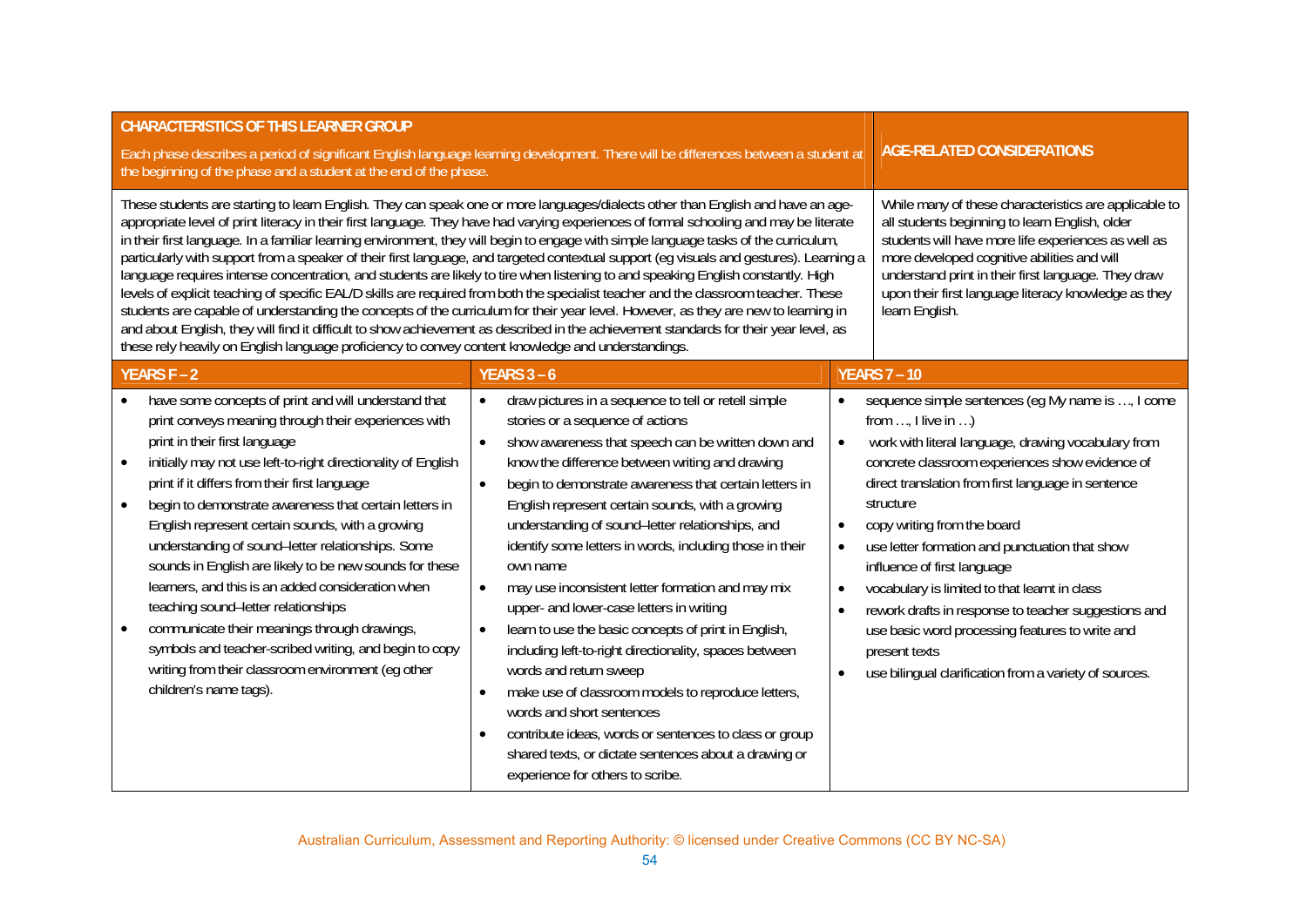### **Beginning English: Limited Literacy Background**

| <b>CHARACTERISTICS OF THIS LEARNER GROUP</b><br>the beginning of the phase and a student at the end of the phase.                                                                                                                                                                                                                                                                                                          | Each phase describes a period of significant English language learning development. There will be differences between a student at                                                                                                                                                                                                                                                                                                                                                                                                                                                                                                                                                                                                                                                                                                                                                                                                                                                                                                                                                                                     | AGE-RELATED CONSIDERATIONS                                                                                                                                                                                                                                                                                                                                                                  |
|----------------------------------------------------------------------------------------------------------------------------------------------------------------------------------------------------------------------------------------------------------------------------------------------------------------------------------------------------------------------------------------------------------------------------|------------------------------------------------------------------------------------------------------------------------------------------------------------------------------------------------------------------------------------------------------------------------------------------------------------------------------------------------------------------------------------------------------------------------------------------------------------------------------------------------------------------------------------------------------------------------------------------------------------------------------------------------------------------------------------------------------------------------------------------------------------------------------------------------------------------------------------------------------------------------------------------------------------------------------------------------------------------------------------------------------------------------------------------------------------------------------------------------------------------------|---------------------------------------------------------------------------------------------------------------------------------------------------------------------------------------------------------------------------------------------------------------------------------------------------------------------------------------------------------------------------------------------|
| these rely heavily on English language proficiency to convey content knowledge and understandings.                                                                                                                                                                                                                                                                                                                         | These students are starting to learn English. They can speak one or more languages/dialects other than English and have an age-<br>appropriate level of print literacy in their first language. They have had varying experiences of formal schooling and may be literate<br>in their first language. In a familiar learning environment, they will begin to engage with simple language tasks of the curriculum,<br>particularly with support from a speaker of their first language, and targeted contextual support (eg visuals and gestures). Learning a<br>language requires intense concentration, and students are likely to tire when listening to and speaking English constantly. High<br>levels of explicit teaching of specific EAL/D skills are required from both the specialist teacher and the classroom teacher. These<br>students are capable of understanding the concepts of the curriculum for their year level. However, as they are new to learning in<br>and about English, they will find it difficult to show achievement as described in the achievement standards for their year level, as | While many of these characteristics are applicable to<br>all students beginning to learn English, older<br>students will have more life experiences as well as<br>more developed cognitive abilities and will<br>understand print in their first language. They draw<br>upon their first language literacy knowledge as they<br>learn English.                                              |
| YEARS F-2                                                                                                                                                                                                                                                                                                                                                                                                                  | <b>YEARS 3 - 6</b>                                                                                                                                                                                                                                                                                                                                                                                                                                                                                                                                                                                                                                                                                                                                                                                                                                                                                                                                                                                                                                                                                                     | <b>YEARS 7 - 10</b>                                                                                                                                                                                                                                                                                                                                                                         |
| Student progress can be monitored during the school year using the EAL/D learning progression. It is important to note that:<br>placement on this continuum should be based on a body of evidence and not just one work sample<br>ability in one mode is not an indication of ability across all modes.<br>Writing<br>Learners at this phase have had no previous experience of writing print in another language/dialect. |                                                                                                                                                                                                                                                                                                                                                                                                                                                                                                                                                                                                                                                                                                                                                                                                                                                                                                                                                                                                                                                                                                                        |                                                                                                                                                                                                                                                                                                                                                                                             |
| Students:<br>may have very limited concepts of print and are<br>beginning to understand that print is used to convey<br>meaning<br>will need instruction for where to start writing on the<br>page and which direction to follow<br>may form letters as images rather than symbols<br>may have had very little experience with pencil and<br>paper, and may use unconventional pencil grip                                 | Students:<br>are beginning to understand the directionality of English<br>$\bullet$<br>print<br>begin to differentiate between numbers and letters<br>$\bullet$<br>represent letters as images rather than as symbols,<br>$\bullet$<br>and so letters may be poorly or inconsistently formed<br>need to be taught how to use ICT independently<br>$\bullet$<br>may have little or no experience with pencil and paper,<br>and may have difficulty with pencil grip                                                                                                                                                                                                                                                                                                                                                                                                                                                                                                                                                                                                                                                     | Students:<br>represent letters as images rather than as symbols,<br>and so letters may be poorly and inconsistently formed<br>may have little or no experience with pencil and paper,<br>$\bullet$<br>and may have difficulty with pencil grip<br>are beginning to learn how to use ICT independently<br>$\bullet$<br>may have difficulty keeping their written work organised<br>$\bullet$ |

English as an Additional Language Teacher Resource - EAL/D Learning Progression Foundation to Year 10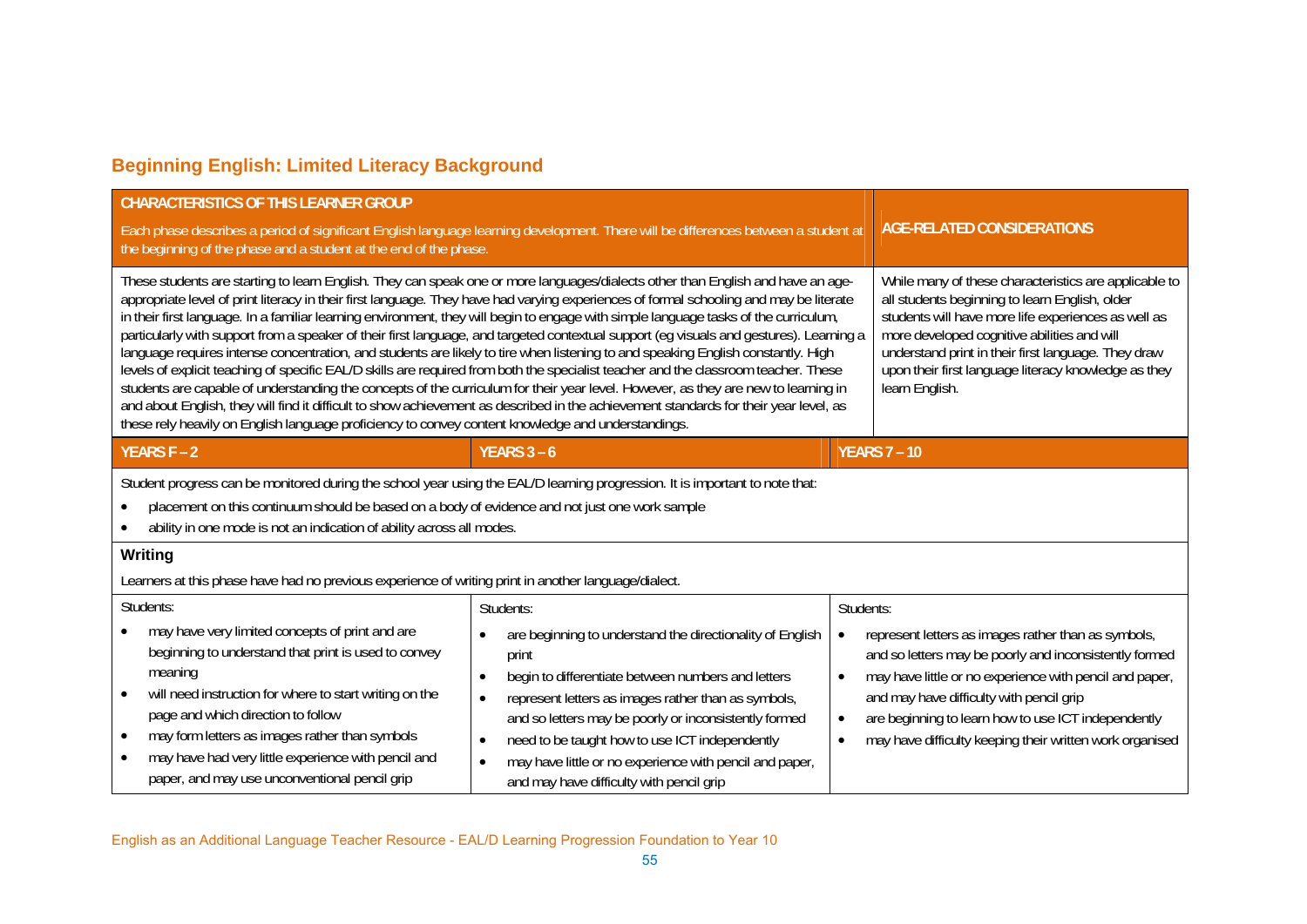| <b>YEARS F - 2</b>                                                                                    | YEARS $3 - 6$                                                                                                                                                                                                                             | YEARS $7 - 10$                                                                                                                                                                                                |
|-------------------------------------------------------------------------------------------------------|-------------------------------------------------------------------------------------------------------------------------------------------------------------------------------------------------------------------------------------------|---------------------------------------------------------------------------------------------------------------------------------------------------------------------------------------------------------------|
| may communicate ideas through drawings and early<br>writing behaviours where they 'roleplay' writing. | may have difficulty setting out writing clearly and<br>organising work in their exercise books<br>begin to recognise simple punctuation, differentiate<br>between this and letters, and attempt to use this when<br>copying written text. | begin to understand the concept of simple punctuation,<br>differentiate between this and letters, and attempt to<br>use this when copying written text<br>begin to differentiate between numbers and letters. |

### **Emerging English**

#### **CHARACTERISTICS OF THIS LEARNER GROUP**

Each phase describes a period of significant English language learning development. There will be differences between a student at the beginning of the phase and a student at the end of the phase.

These students can speak one or more languages/dialects, including basic English, and have a growing knowledge of print literacy in English. They understand and participate in classroom behaviours and school routines. They engage with curriculum demands with some success, but continue to benefit greatly from the use of first language with peers and teachers' assistants to clarify and consolidate understanding. Explicit and focused language teaching will enable them to produce simple written and spoken English, using predictable and learned formulas. They are still in a phase of language learning that requires intense concentration, so they are likely to tire during the day or disengage when the spoken or written texts under discussion are not accompanied by adequate contextual scaffolds. These learners still require extensive EAL/D explicit teaching throughout the school day from both the specialist teacher and the classroom teacher. These students are able to engage with and learn the content of the Australian Curriculum when provided with suitable language teaching and additional time to complete classroom activities. However, they will find it difficult to show their understandings if achievement must be demonstrated through language-reliant activities.

Student progress can be monitored during the school year using the EAL/D learning progression. It is important to note that:

**YEARS F – 2 YEARS 3 – 6 YEARS 7 – 10** 

- . placement on this continuum should be based on a body of evidence and not just one work sample
- $\bullet$ ability in one mode is not an indication of ability across all modes.

| Learners at the beginning of this phase independently write<br>simple sentences using repetitive structure, familiar words<br>and phrases from their oral language, or through following<br>highly structured examples. In this phase, they write basic<br>classroom text types when provided with models, using an<br>emerging knowledge of English sentence structure and<br>demonstrating an emerging understanding of the difference<br>between spoken English and written English. | Learners at the beginning of this phase understand some<br>basic purposes for writing, initiate writing for their own<br>purposes and communicate their ideas and experience<br>simply through writing, drawing or copying. In this phase,<br>they experiment with common classroom text types with<br>varying grammatical accuracy. First language influence is<br>still evident in text organisation and language features. | Learners at the beginning of this phase produce basic<br>classroom and social texts following highly structured<br>examples. In this phase, they begin to write for a range of<br>everyday classroom and personal purposes using a bilingual<br>dictionary, bilingual teachers' assistants or bilingual teachers<br>for support. Their first language influence is evident in the<br>way they organise texts. |
|-----------------------------------------------------------------------------------------------------------------------------------------------------------------------------------------------------------------------------------------------------------------------------------------------------------------------------------------------------------------------------------------------------------------------------------------------------------------------------------------|-------------------------------------------------------------------------------------------------------------------------------------------------------------------------------------------------------------------------------------------------------------------------------------------------------------------------------------------------------------------------------------------------------------------------------|---------------------------------------------------------------------------------------------------------------------------------------------------------------------------------------------------------------------------------------------------------------------------------------------------------------------------------------------------------------------------------------------------------------|
| Students:                                                                                                                                                                                                                                                                                                                                                                                                                                                                               | Students:                                                                                                                                                                                                                                                                                                                                                                                                                     | Students:                                                                                                                                                                                                                                                                                                                                                                                                     |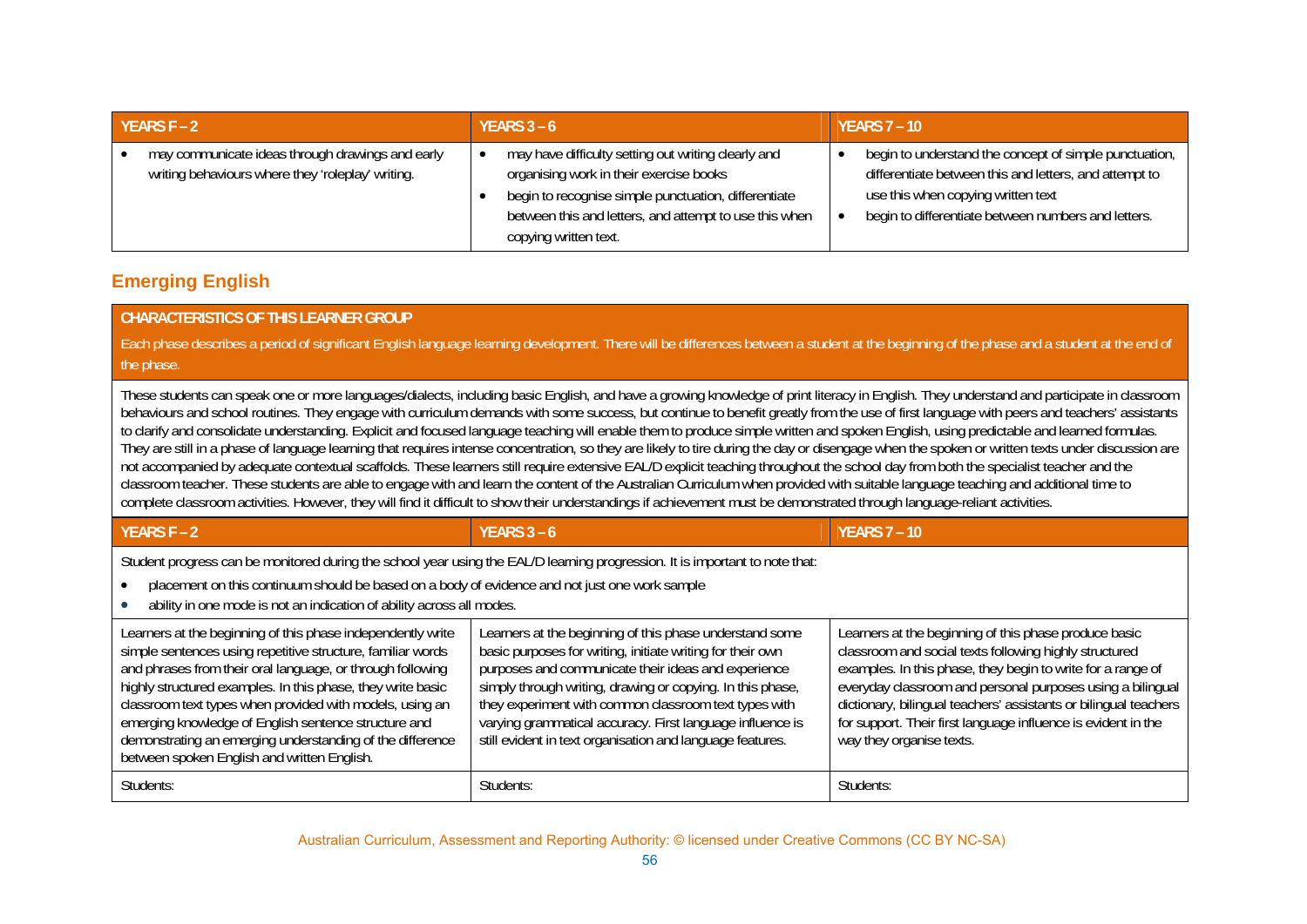| YEARS F-2                                                                                                                                                                                                                                                                                                                                                                                                                                                                                                                                                                                                                                                                                                                                                                                                                                                                                                                                                                                                                                                                                                                                                                                                                                                                                                                                                                                                                                                                                                                                                                | <b>YEARS 3 - 6</b>                                                                                                                                                                                                                                                                                                                                                                                                                                                                                                                                                                                                                                                                                                                                                                                                                                                                                                                                                                                                                                                                                                                                                                                                                                                                                                                                                                                                               | <b>YEARS 7 - 10</b>                                                                                                                                                                                                                                                                                                                                                                                                                                                                                                                                                                                                                                                                                                                                                                                                                                                                                                                                                                                                                                                                                                                                |
|--------------------------------------------------------------------------------------------------------------------------------------------------------------------------------------------------------------------------------------------------------------------------------------------------------------------------------------------------------------------------------------------------------------------------------------------------------------------------------------------------------------------------------------------------------------------------------------------------------------------------------------------------------------------------------------------------------------------------------------------------------------------------------------------------------------------------------------------------------------------------------------------------------------------------------------------------------------------------------------------------------------------------------------------------------------------------------------------------------------------------------------------------------------------------------------------------------------------------------------------------------------------------------------------------------------------------------------------------------------------------------------------------------------------------------------------------------------------------------------------------------------------------------------------------------------------------|----------------------------------------------------------------------------------------------------------------------------------------------------------------------------------------------------------------------------------------------------------------------------------------------------------------------------------------------------------------------------------------------------------------------------------------------------------------------------------------------------------------------------------------------------------------------------------------------------------------------------------------------------------------------------------------------------------------------------------------------------------------------------------------------------------------------------------------------------------------------------------------------------------------------------------------------------------------------------------------------------------------------------------------------------------------------------------------------------------------------------------------------------------------------------------------------------------------------------------------------------------------------------------------------------------------------------------------------------------------------------------------------------------------------------------|----------------------------------------------------------------------------------------------------------------------------------------------------------------------------------------------------------------------------------------------------------------------------------------------------------------------------------------------------------------------------------------------------------------------------------------------------------------------------------------------------------------------------------------------------------------------------------------------------------------------------------------------------------------------------------------------------------------------------------------------------------------------------------------------------------------------------------------------------------------------------------------------------------------------------------------------------------------------------------------------------------------------------------------------------------------------------------------------------------------------------------------------------|
| collaboratively construct a limited range of very brief<br>visual and written texts about familiar things using<br>predictable structures<br>produce independent writing using simple repetitive<br>sentences with familiar words and phrases from their<br>spoken language<br>construct images or writing that fulfils different<br>purposes closely linked to concrete experiences (eg<br>descriptions or recounts with explicit instruction)<br>understand simple environmental print around the<br>$\bullet$<br>classroom and school<br>are aware of English print direction, spacing<br>$\bullet$<br>conventions, letter formation and sizing<br>use sentence structures that indicate their developing<br>$\bullet$<br>English syntax (eg Saturday stay home)<br>increasingly use standard English letter patterns,<br>although there may be evidence of writing from the first<br>language<br>use basic punctuation (eg full stops, question marks,<br>capital letters)<br>use a limited range of cohesive devices such as a<br>pronoun reference (eg he, she, it) and subject-verb<br>agreement, although not always accurately<br>use common, everyday vocabulary and some isolated<br>examples of concrete technical vocabulary used in the<br>classroom<br>when encouraged, will use their first language and<br>previous learning experiences productively to scaffold<br>their writing efforts (eg write in the first language, ask<br>for translations from first language to English from other<br>first language speakers, record new English vocabulary | write simple sequenced texts (with explicit instruction)<br>$\bullet$<br>about topics of personal interest and for a number of<br>school purposes, including recounting an event, writing<br>a simple description or a set of instructions<br>engage in joint shared writing, both as observers and<br>$\bullet$<br>participants, offering some ideas and options<br>follow text models for text structure and some language<br>$\bullet$<br>patterns (eg a long time ago )<br>tend to use speech-like sentence structures based on<br>$\bullet$<br>simple repetitive patterns (eg I play , I go to lunch ,<br>I go home ), and may use drawings and diagrams to<br>scaffold their communication<br>use mainly familiar vocabulary, including articles (a,<br>$\bullet$<br>the), a narrow range of prepositions (on, in), common<br>conjunctions (and) and a narrow range of adverbs<br>(very)<br>use grammatical features that are variable and can<br>$\bullet$<br>include run-on sentences, varying levels of subject-<br>verb agreement, tense consistency and phrases of time<br>and place<br>increasingly use standard English spelling patterns and<br>demonstrate knowledge of some sound-letter<br>relationships and common sight words<br>use basic punctuation to separate ideas (eg full stops,<br>$\bullet$<br>question marks, capital letters)<br>continue to use formulaic expressions when writing.<br>$\bullet$ | may copy whole chunks of language from a text rather<br>than taking notes and rewriting in their own words<br>attempt to reproduce basic repertoire of text types (eg<br>$\bullet$<br>an email)<br>text may exhibit knowledge of common cultural<br>references<br>formulaic expressions may be used to structure text<br>are able to use topic sentences and stay on topic<br>$\bullet$<br>experiment with presenting their own ideas with varying<br>grammatical accuracy, using simple connectives and<br>subject-specific vocabulary<br>show some awareness of the difference between<br>$\bullet$<br>informal and academic language, and experience<br>difficulty in the accurate reproduction of most academic<br>language<br>use basic punctuation accurately (eg capital letters, full<br>stops and question marks); first language influence is<br>still evident in punctuation<br>construct paragraphs that may be underdeveloped and<br>$\bullet$<br>show a lack of whole-text consistency<br>spelling may be inconsistent but when read<br>phonetically does not impede comprehension<br>edit their text with the teacher.<br>$\bullet$ |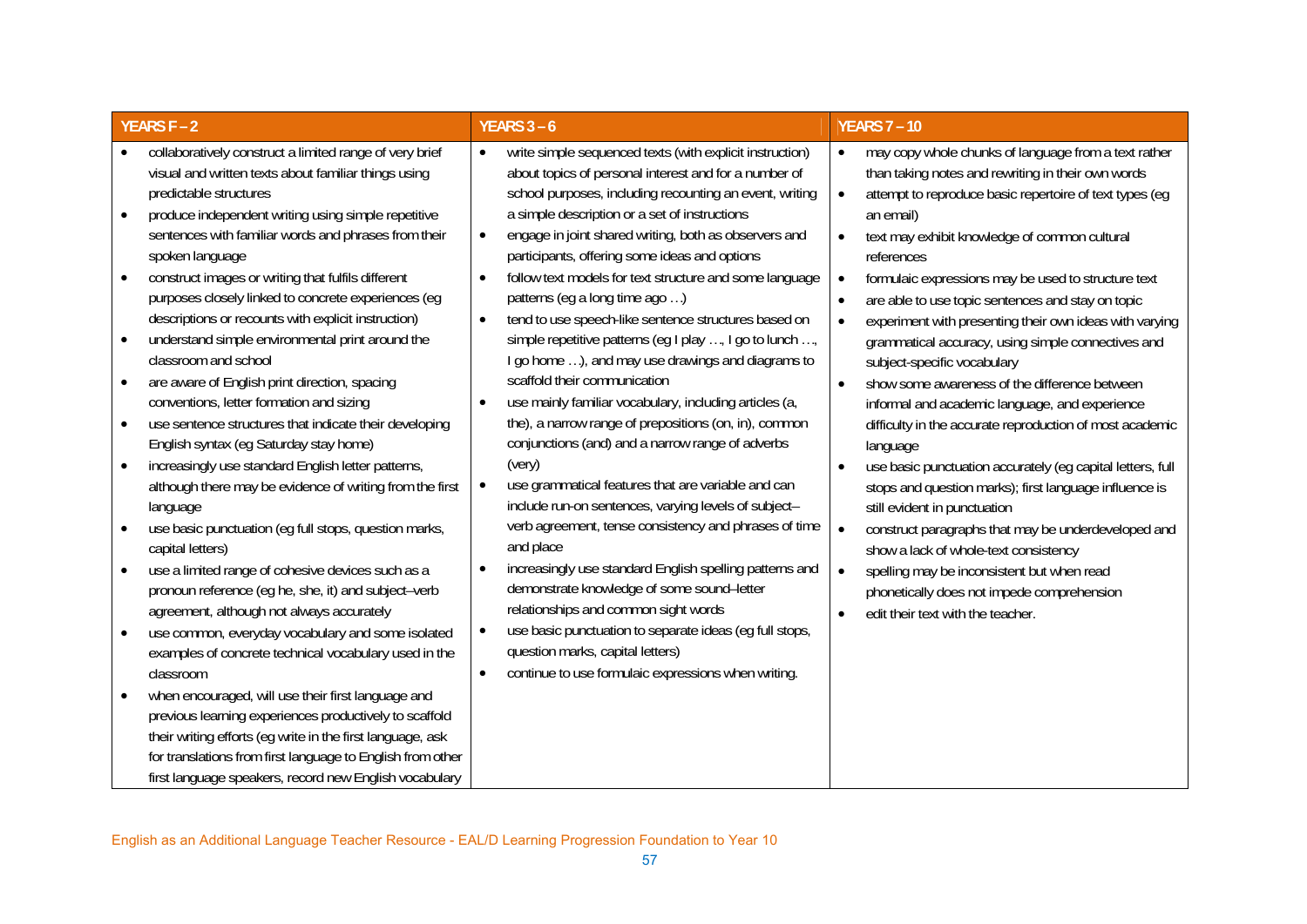| <b>YEARS F - 2</b>                                                                                   | <b>YEARS 3 - 6</b> | $YEARS 7 - 10$ |
|------------------------------------------------------------------------------------------------------|--------------------|----------------|
| using phonetic spelling from first language, or use a<br>combination of first language and English). |                    |                |

#### **Developing English**

#### **CHARACTERISTICS OF THIS LEARNER GROUP**

Each phase describes a period of significant English language learning development. There will be differences between a student at the beginning of the phase and a student at the end of the phase.

These students can speak one or more languages/dialects, including functional English, and have a developing knowledge of print literacy in English. They are active participants in classroom and school routines, and are able to concentrate for longer periods. They purposefully engage with curriculum demands with increasing success. Their first language continues to be a valuable support, and these learners understand the value of code-switching – that is, the ability to change from one language/dialect to suit the context. They produce increasingly extended pieces of spoken and written English (although they may be more proficient in one mode than the other), which include their own innovations with the language. However, they are still developing control over English grammar and building their vocabulary; hence, they continue to need explicit language to be taught, and teaching strategies supportive of EAL/D learners, particularly with academic language of subject disciplines. They are increasingly able to use English sufficiently to demonstrate their understanding of content and thus meet some of the achievement standards for their year level, as described in the Australian Curriculum.

| <b>YEARS F - 2</b>                                                                                                                                                                                                                                                                                                                      | <b>YEARS 3 - 6</b>                                                                                                                                                                                                                                                                                                                                                                         | <b>YEARS 7 - 10</b>                                                                                                                                                                                                                                                                                                                                                            |
|-----------------------------------------------------------------------------------------------------------------------------------------------------------------------------------------------------------------------------------------------------------------------------------------------------------------------------------------|--------------------------------------------------------------------------------------------------------------------------------------------------------------------------------------------------------------------------------------------------------------------------------------------------------------------------------------------------------------------------------------------|--------------------------------------------------------------------------------------------------------------------------------------------------------------------------------------------------------------------------------------------------------------------------------------------------------------------------------------------------------------------------------|
| Student progress can be monitored during the school year using the EAL/D learning progression. It is important to note that:<br>placement on this continuum should be based on a body of evidence and not just one work sample<br>$\bullet$<br>ability in one mode is not an indication of ability across all modes.                    |                                                                                                                                                                                                                                                                                                                                                                                            |                                                                                                                                                                                                                                                                                                                                                                                |
| Learners at the beginning of this phase write for a range of<br>classroom purposes with varying grammatical accuracy,<br>although they still exhibit first language influence. In this<br>phase, they begin to produce a range of text types from<br>across the curriculum, showing an awareness of coherence,<br>purpose and audience. | Learners at the beginning of this phase reproduce basic<br>models of most classroom text types, but not at the<br>expected levels of the achievement standards. In this phase,<br>they can write a variety of texts in different curriculum areas<br>with some accuracy in text features, organisation and<br>cohesion, provided that this has been adequately modelled<br>by the teacher. | Learners at the beginning of this phase write independently<br>for a range of classroom purposes with varying grammatical<br>accuracy. They still exhibit first language influence in text<br>and language structure. In this phase, they begin to produce<br>a range of text types from across the curriculum, showing<br>coherence and an awareness of purpose and audience. |
| Students:<br>use familiar language and repeated structures to<br>generate writing (eg On the weekend I )                                                                                                                                                                                                                                | Students:<br>plan and write conventional texts, including informative<br>texts and imaginative texts, sequencing information for<br>specific types of texts, such as information reports                                                                                                                                                                                                   | Students:<br>may produce writing that does not reflect their potential<br>because preparatory reading has taken most of the                                                                                                                                                                                                                                                    |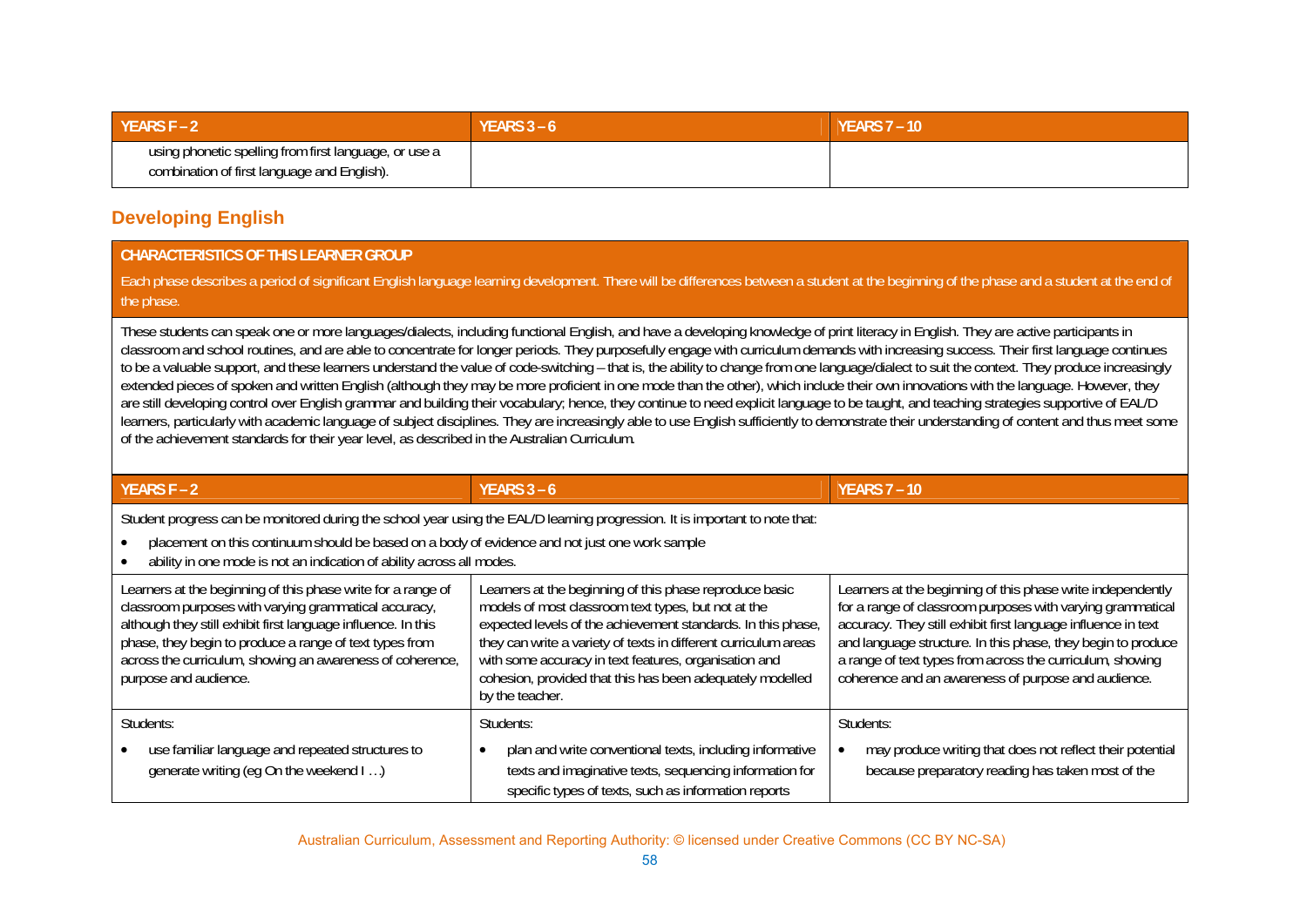| YEARS F-2                                                                                                                                                                                                                                                                                                                                                                                                                                                                                                                                                                                                                                                                                                                                                                                                                                                                                                                                                                                                                                                                                                                                                                                                                                                                                                                                                                                                                                                                                                                                                                                                               | <b>YEARS 3 - 6</b>                                                                                                                                                                                                                                                                                                                                                                                                                                                                                                                                                                                                                                                                                                                                                                                                                                                                                                                                                                                                                                                                                                                                                                                                                                                                                                                                                                                                                                                                                                                | <b>YEARS 7 - 10</b>                                                                                                                                                                                                                                                                                                                                                                                                                                                                                                                                                                                                                                                                                                                                                                                                                                                                                                                                                                                                                                                                     |
|-------------------------------------------------------------------------------------------------------------------------------------------------------------------------------------------------------------------------------------------------------------------------------------------------------------------------------------------------------------------------------------------------------------------------------------------------------------------------------------------------------------------------------------------------------------------------------------------------------------------------------------------------------------------------------------------------------------------------------------------------------------------------------------------------------------------------------------------------------------------------------------------------------------------------------------------------------------------------------------------------------------------------------------------------------------------------------------------------------------------------------------------------------------------------------------------------------------------------------------------------------------------------------------------------------------------------------------------------------------------------------------------------------------------------------------------------------------------------------------------------------------------------------------------------------------------------------------------------------------------------|-----------------------------------------------------------------------------------------------------------------------------------------------------------------------------------------------------------------------------------------------------------------------------------------------------------------------------------------------------------------------------------------------------------------------------------------------------------------------------------------------------------------------------------------------------------------------------------------------------------------------------------------------------------------------------------------------------------------------------------------------------------------------------------------------------------------------------------------------------------------------------------------------------------------------------------------------------------------------------------------------------------------------------------------------------------------------------------------------------------------------------------------------------------------------------------------------------------------------------------------------------------------------------------------------------------------------------------------------------------------------------------------------------------------------------------------------------------------------------------------------------------------------------------|-----------------------------------------------------------------------------------------------------------------------------------------------------------------------------------------------------------------------------------------------------------------------------------------------------------------------------------------------------------------------------------------------------------------------------------------------------------------------------------------------------------------------------------------------------------------------------------------------------------------------------------------------------------------------------------------------------------------------------------------------------------------------------------------------------------------------------------------------------------------------------------------------------------------------------------------------------------------------------------------------------------------------------------------------------------------------------------------|
| write short, simple texts that communicate their ideas<br>for an increasing variety of purposes, beginning to use<br>features of written rather than spoken English<br>continue to use their first language and previous<br>learning experiences as they develop an understanding<br>of the differences in text types and linguistic features<br>between first language and English to construct texts<br>spell with greater accuracy common words learned in<br>the classroom and spell other words based on their<br>own pronunciation (eg facary for factory), phonetic<br>interpretations based on first language (eg oba dere for<br>over there)<br>separate ideas when writing by using full stops,<br>$\bullet$<br>experimenting with commas and attempt paragraphing<br>use simple sentence structures and make some<br>attempts at compound and complex sentences,<br>although there are still syntactical errors in their writing<br>move from words to phrases, using a small range of<br>phrases expressing the circumstances of an event (eg<br>'Stir the water slowly' or In the afternoons, we play<br>soccer) and some expanded noun groups (eg one kind<br>of spider that I know)<br>use an expanding range of vocabulary in writing,<br>although it is still reflective of their spoken vocabulary<br>may use first language to plan writing or draw on words<br>from first language when an English equivalent is not<br>known<br>edit writing with growing support to enhance fluency,<br>accuracy and readability<br>participate in shared writing activities as well as writing<br>independently. | present information appropriately (eg diagram, graph)<br>$\bullet$<br>show understanding of the structure and function of<br>$\bullet$<br>paragraphs, including topic sentences<br>use a number of common conjunctions and relative<br>$\bullet$<br>pronouns to combine simple sentences into compound<br>and complex sentences<br>use pronoun reference with noun/pronoun agreement<br>$\bullet$<br>(eg Mary  she  her)<br>use appropriate time sequencing (eg first, next, finally)<br>$\bullet$<br>use subject-verb agreement with some accuracy<br>$\bullet$<br>use present and past tense verbs, although they may<br>$\bullet$<br>overgeneralise past tense endings (eg drinked, buyed)<br>use an expanding vocabulary, including subject-specific<br>$\bullet$<br>vocabulary, and select suitable words to enhance<br>descriptions (eg huge instead of big)<br>edit with growing success to enhance fluency, accuracy<br>and readability, and present their writing appropriately<br>in print and electronic forms<br>continue to use their first language and previous<br>$\bullet$<br>learning experiences as they develop an understanding<br>of the differences in text types and linguistic features<br>between first language and English in order to<br>construct texts<br>participate in shared writing, brainstorming and<br>$\bullet$<br>conferencing as pre- and post-writing activities<br>engage in planning and writing, accessing vocabulary<br>$\bullet$<br>and spelling knowledge to edit their own work. | time and limited the available time for drafting and<br>editing<br>create a range of types of texts, using growing<br>knowledge of text structure<br>continue to produce errors in grammar, punctuation<br>$\bullet$<br>and vocabulary, but these do not impede<br>communication<br>use cohesive devices to link both within and across<br>$\bullet$<br>paragraphs<br>use pronoun reference with noun/pronoun agreement<br>$\bullet$<br>(eg Mary  she  her)<br>use appropriate time sequencing (eg first, next, finally)<br>$\bullet$<br>use appropriate abbreviations in notes<br>begin to apply referencing conventions appropriately<br>$\bullet$<br>independently edit with growing success to enhance<br>$\bullet$<br>fluency, accuracy and readability, and present their<br>writing appropriately in print and electronic forms<br>continue to use their first language and previous<br>$\bullet$<br>learning experiences as they develop an understanding<br>of the differences in text types and linguistic features<br>between first language and English to construct texts. |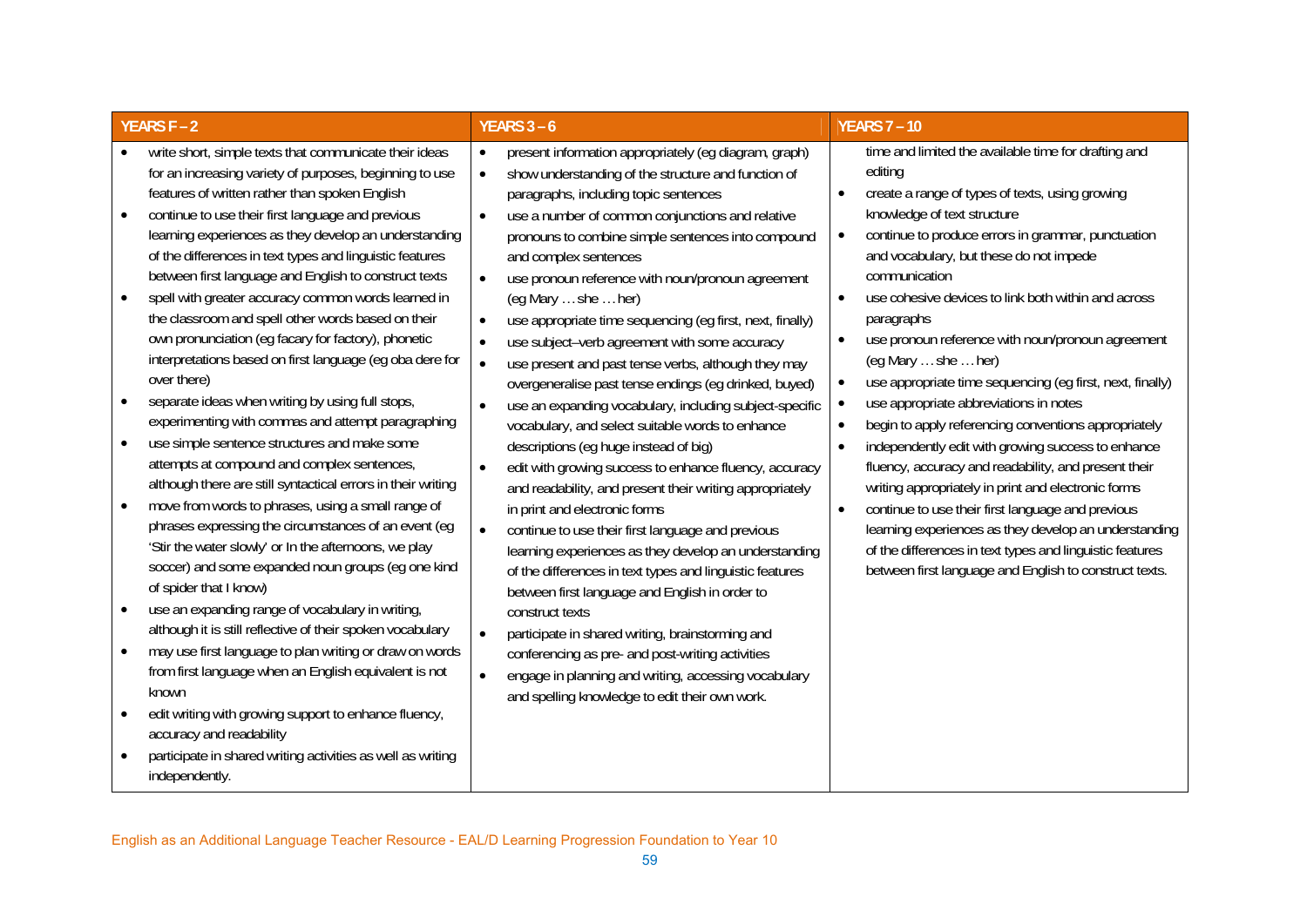#### **Consolidating English**

#### **CHARACTERISTICS OF THIS LEARNER GROUP**

Each phase describes a period of significant English language learning development. There will be differences between a student at the beginning of the phase and a student at the end of the phase.

These students can speak one or more languages/dialects and have a sound knowledge of English. They are active and increasingly independent participants in classroom and school routines, and are mostly able to concentrate on classroom tasks, including extended teacher talk. An increased ability to use English means that they purposefully engage with curriculum demands with general success. They understand and produce spoken and written texts for a range of specific purposes, with effective control of appropriate text structures features. However, they still require focused language teaching and strategies supportive of EAL/D learners, as the academic language of subject disciplines increases, becoming grammatically dense and with increasingly abstract and technical vocabulary. They will still require explicit teaching to develop their understanding of culturally laden topics of study (eg novels or historical inquiries). They have the language skills in English to meet many of the achievement standards for their year level, as described in the Australian Curriculum.

| YEARS $F - 2$                                                                                                                                                                                                                                                                                                                                                                                                                                                               | <b>YEARS 3 - 6</b>                                                                                                                                                                                                                                                                                                                                                                                                                                                                                 | <b>YEARS 7-10</b>                                                                                                                                                                                                                                                                                                                                                                                                                |
|-----------------------------------------------------------------------------------------------------------------------------------------------------------------------------------------------------------------------------------------------------------------------------------------------------------------------------------------------------------------------------------------------------------------------------------------------------------------------------|----------------------------------------------------------------------------------------------------------------------------------------------------------------------------------------------------------------------------------------------------------------------------------------------------------------------------------------------------------------------------------------------------------------------------------------------------------------------------------------------------|----------------------------------------------------------------------------------------------------------------------------------------------------------------------------------------------------------------------------------------------------------------------------------------------------------------------------------------------------------------------------------------------------------------------------------|
| Student progress can be monitored during the school year using the EAL/D learning progression. It is important to note that:<br>placement on this continuum should be based on a body of evidence and not just one work sample<br>ability in one mode is not an indication of ability across all modes                                                                                                                                                                      |                                                                                                                                                                                                                                                                                                                                                                                                                                                                                                    |                                                                                                                                                                                                                                                                                                                                                                                                                                  |
| Learners at the beginning of this phase begin to produce a<br>range of text types from across the curriculum, showing an<br>awareness of coherence, purpose and audience. In this<br>phase, they begin to independently produce a range of<br>English texts relevant to Early Childhood years, using age-<br>appropriate punctuation, spelling and grammar.                                                                                                                 | Learners at the beginning of this phase can produce a range<br>of types of texts for different purposes on a range of topics,<br>demonstrating knowledge of the topic and control of text<br>structures and key grammatical features. In this phase, they<br>begin to approximate the writing of native speakers,<br>although grammatical inconsistencies and influence of first<br>language are still evident in their writing.                                                                   | Learners at the beginning of this phase create a wide range<br>of text types used across the curriculum with limited support,<br>showing variation in their writing according to context,<br>audience and purpose. In this phase, they require less<br>support and broaden their ability to produce less familiar text<br>forms in subject-specific areas, provided that these are<br>adequately modelled.                       |
| Students:                                                                                                                                                                                                                                                                                                                                                                                                                                                                   | Students:                                                                                                                                                                                                                                                                                                                                                                                                                                                                                          | Students:                                                                                                                                                                                                                                                                                                                                                                                                                        |
| write independently at an age-appropriate level in a<br>range of contexts across the curriculum<br>write recounts using a sequence of events that is<br>$\bullet$<br>expected for English (eg linear text organisation,<br>introduction and series of events in chronological order)<br>may still use cultural references that they are unable to<br>$\bullet$<br>explain explicitly<br>can identify most spelling errors of common words<br>$\bullet$<br>when proofreading | use text models to assist with text structure and<br>sources to provide essential content information<br>plan their writing with particular audiences in mind<br>$\bullet$<br>use some formulaic expressions (eq I will now discuss<br>) and employ structural features such as headings<br>and subheadings<br>are beginning to use phrases of time at the beginning<br>$\bullet$<br>of sentences to foreground particular elements of the<br>text (eg At the beginning of the year ), and use the | plan their writing with particular audiences in mind<br>write clear, well-structured texts<br>use expressions, collocation and colloquialisms,<br>although writing may still not always reflect a native<br>speaker-like knowledge of commonly accepted and<br>expected ways of expression in the academic register<br>demonstrate consistent control over a range of text<br>types and their commonly used grammatical features |

English as an Additional Language Teacher Resource - EAL/D Learning Progression Foundation to Year 10